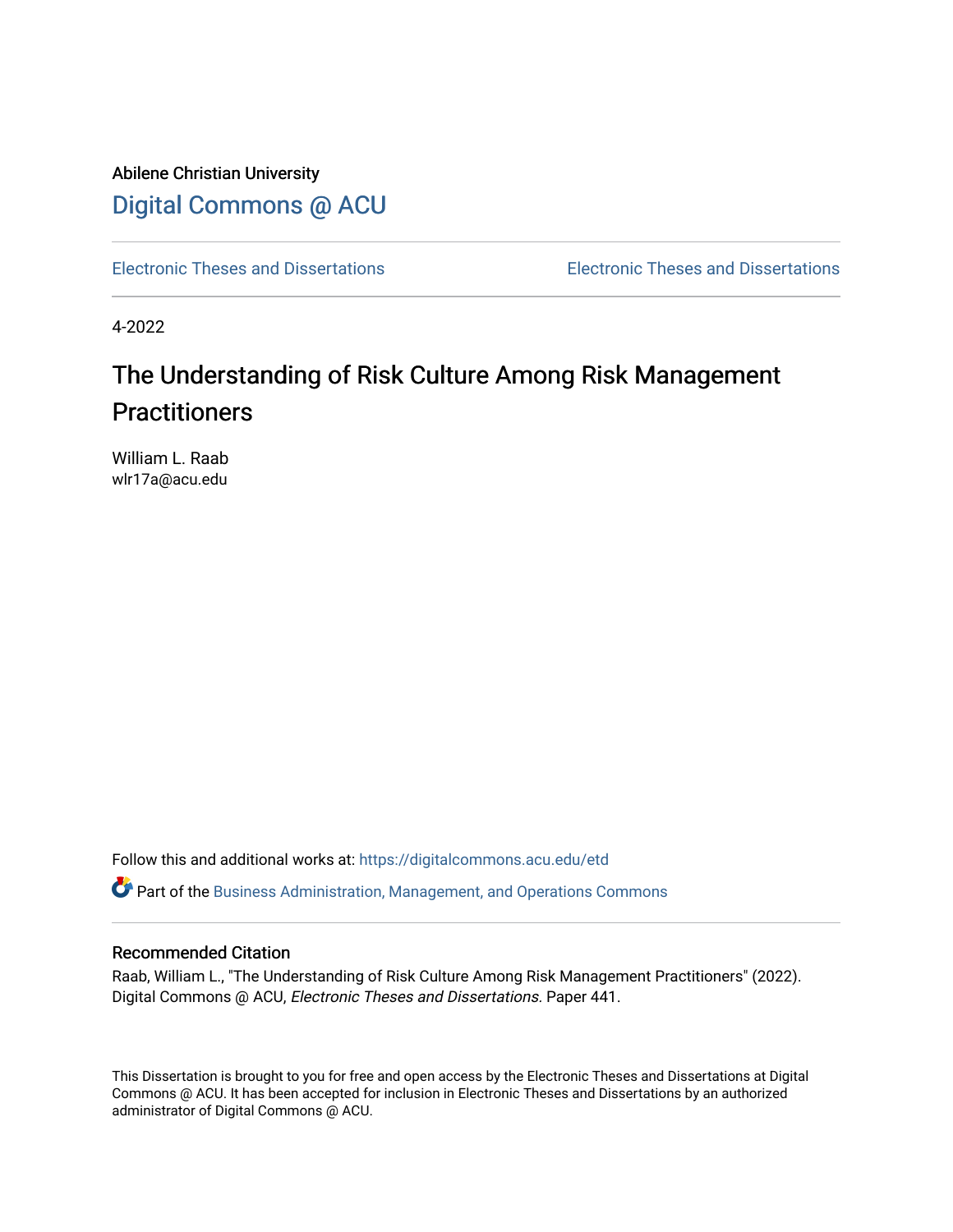This dissertation, directed and approved by the candidate's committee, has been accepted by the College of Graduate and Professional Studies of Abilene Christian University in partial fulfillment of the requirements for the degree

# **Doctor of Education in Organizational Leadership**

Nannette W. Glenn, Ph.D.

Dr. Nannette Glenn, Dean of the College of Graduate and Professional Studies

Date: March 25, 2022

Dissertation Committee:

Rego

Dr. Richard Dool, Chair

MBasham"

Dr. Matthew Basham

San Shepherd

Dr. Ian Shephard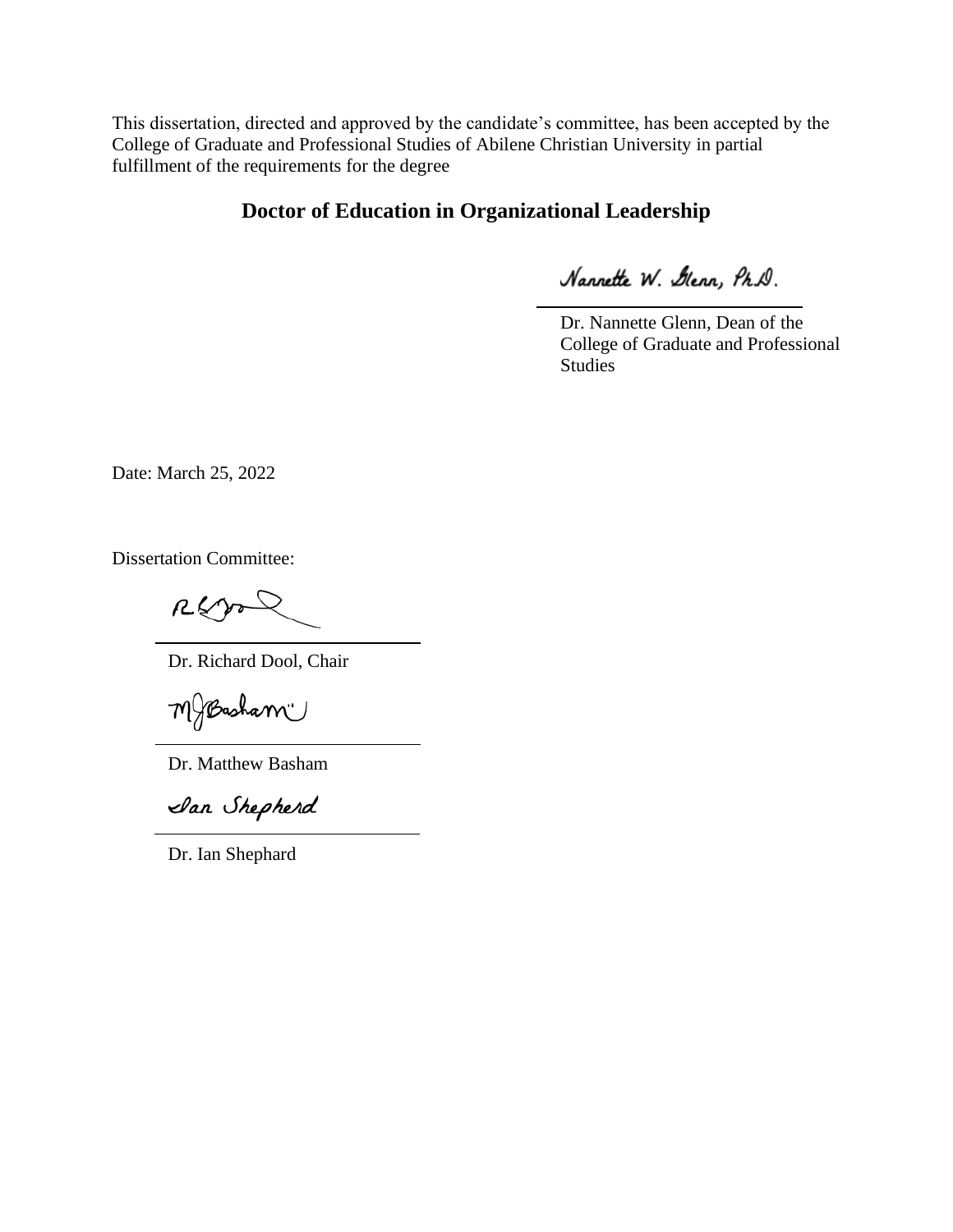Abilene Christian University

School of Educational Leadership

The Understanding of Risk Culture Among Risk Management Practitioners

A dissertation submitted in partial satisfaction

of the requirements for the degree of

Doctor of Education in Organizational Leadership

by

William L. Raab

April 2022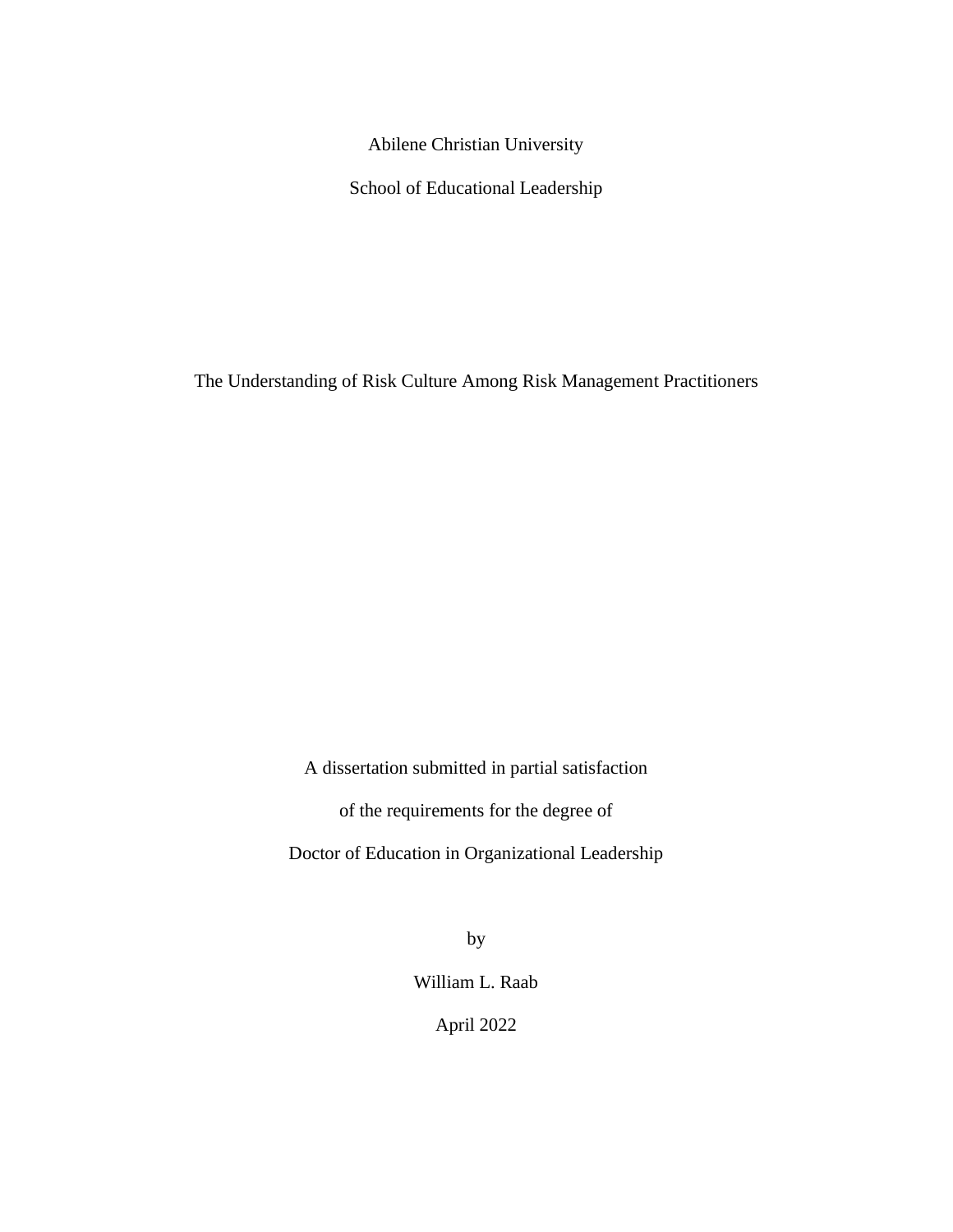# **Dedication**

This dissertation is dedicated to my family, who has always supported my academic pursuits. To my wife, Stacey, thank you for all the sacrifices you made while I finished my studies. To my children, Liam and Joey, thank you for continuously reminding me of the importance of curiosity and child-like excitement toward life. To my parents, William and Pauline, thank you for instilling the importance of education in me from an early age and for always supporting my academic pursuits.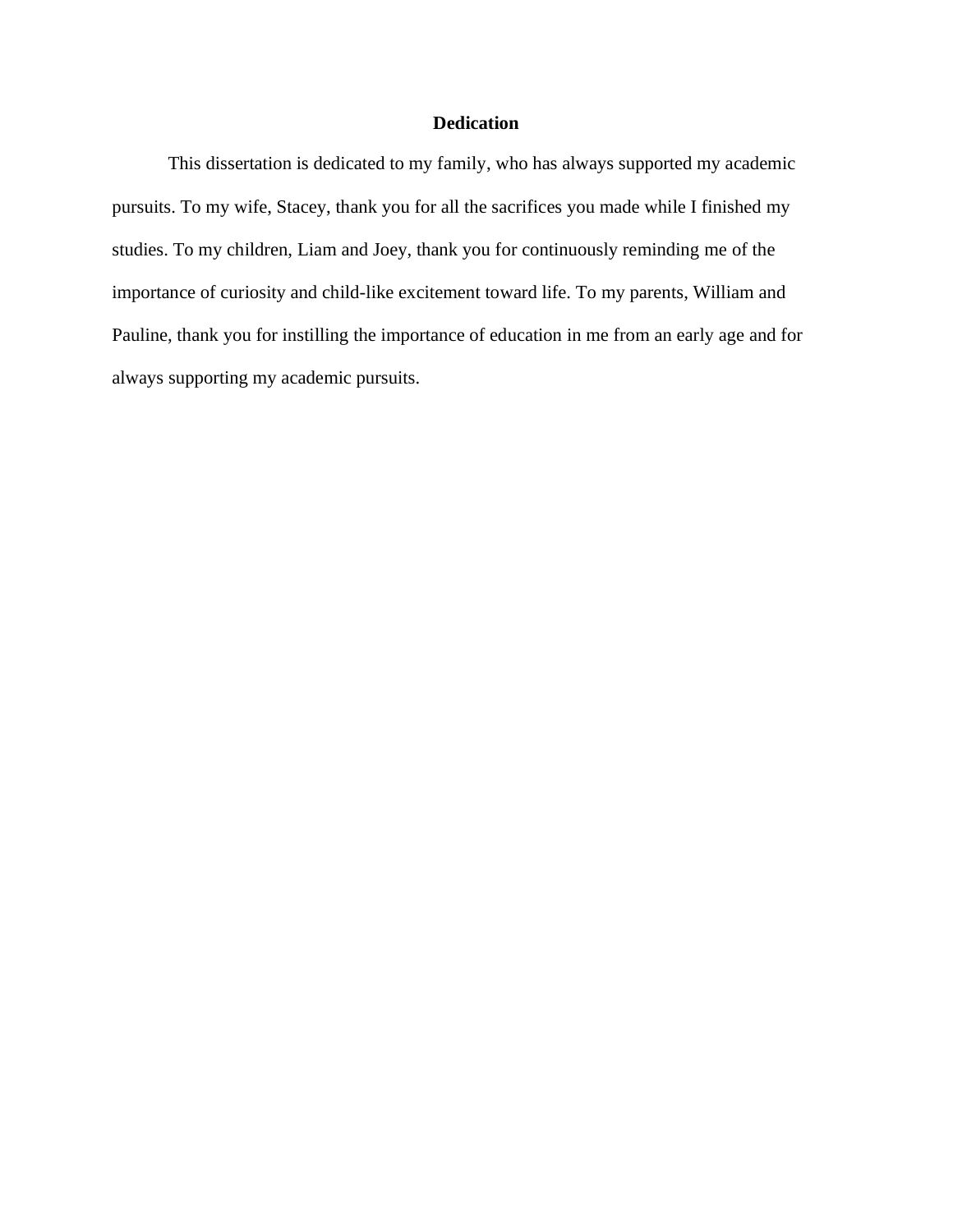# **Acknowledgments**

I would like to acknowledge all the people who made this dissertation possible. My first acknowledgment is to Abilene Christian University and the professors who helped me through this journey. Your passion for learning and your humble approach to teaching greatly impacted me during my time as a student. To Dr. Richard Dool, thank you for being patient while I worked on this dissertation, and thank you for your counsel and guidance during the process. To my dissertation committee (Dr. Shephard and Dr. Basham), thank you for all of the advice and feedback during this journey.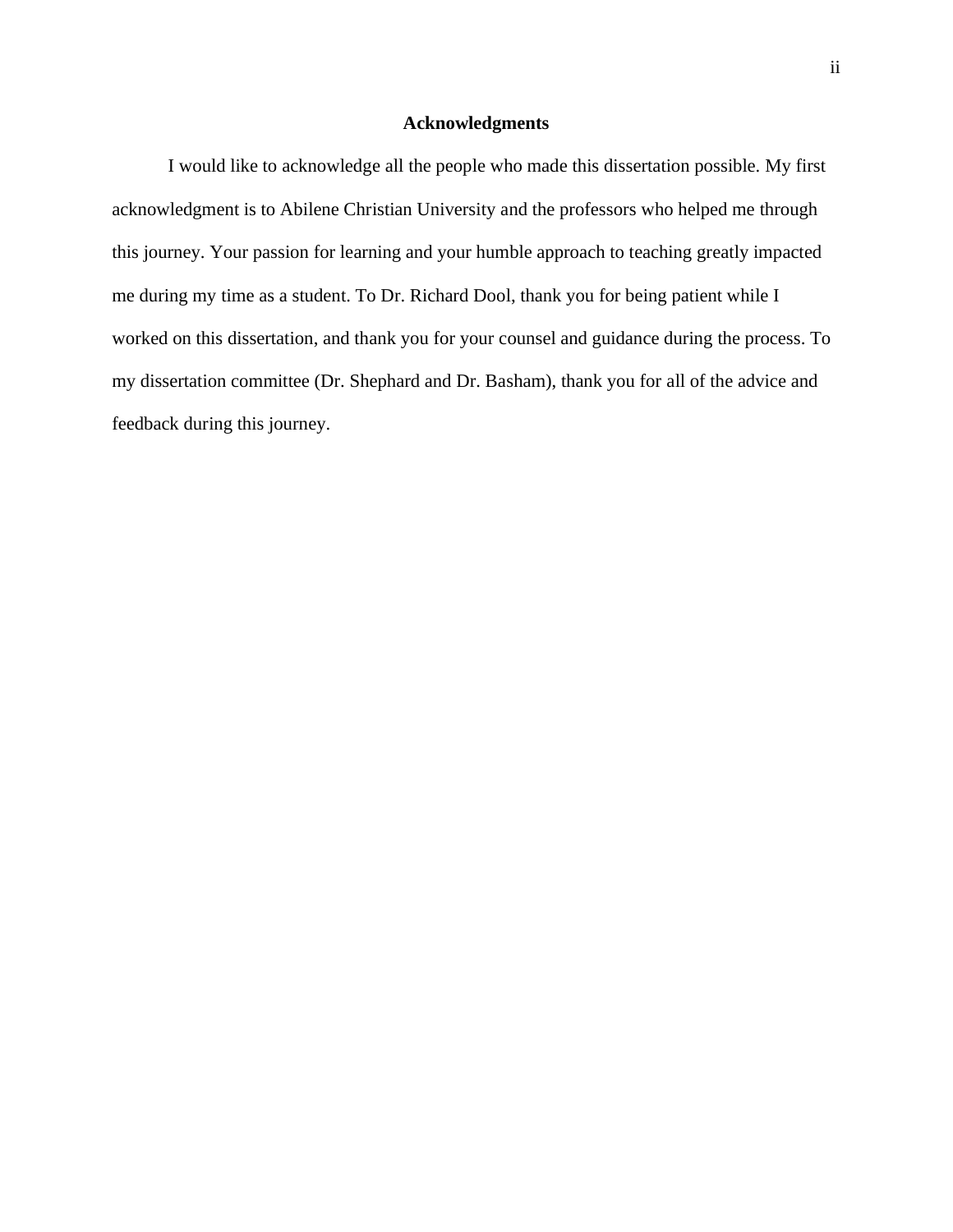© Copyright by William Raab (2022)

All Rights Reserved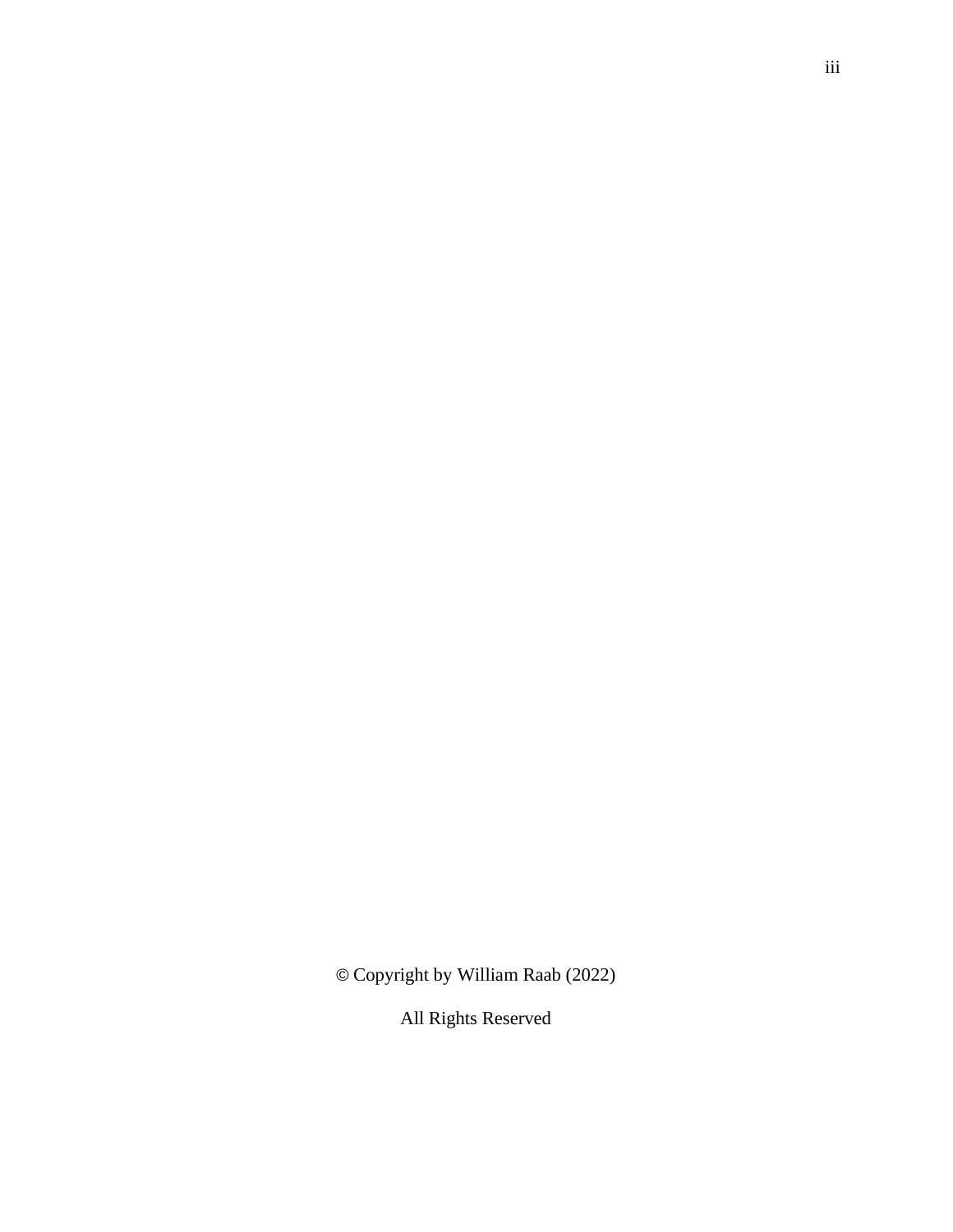#### **Abstract**

The study of risk culture is a recent phenomenon focusing on its impact on risk management programs after organizations continue to experience adverse events when implementing risk management programs. This interpretive phenomenological analysis aimed to understand whether risk managers understand the impact of risk culture on their risk management programs through their lived experience. Semistructured interviews of 10 risk managers with at least 10 years of experience in the risk management profession provided a rich context to support the findings of this study. Risk managers can identify aspects of risk culture, but they struggle to identify ways to change the risk culture. Although risk managers identified risk culture as a variable that impacts their program's effectiveness, it is also typically not considered in their risk assessments. Consequently, the impact of an investment in a risk management program is limited due to the unaddressed impact of the risk culture.

*Keywords:* risk management, risk culture, organizational culture, risk manager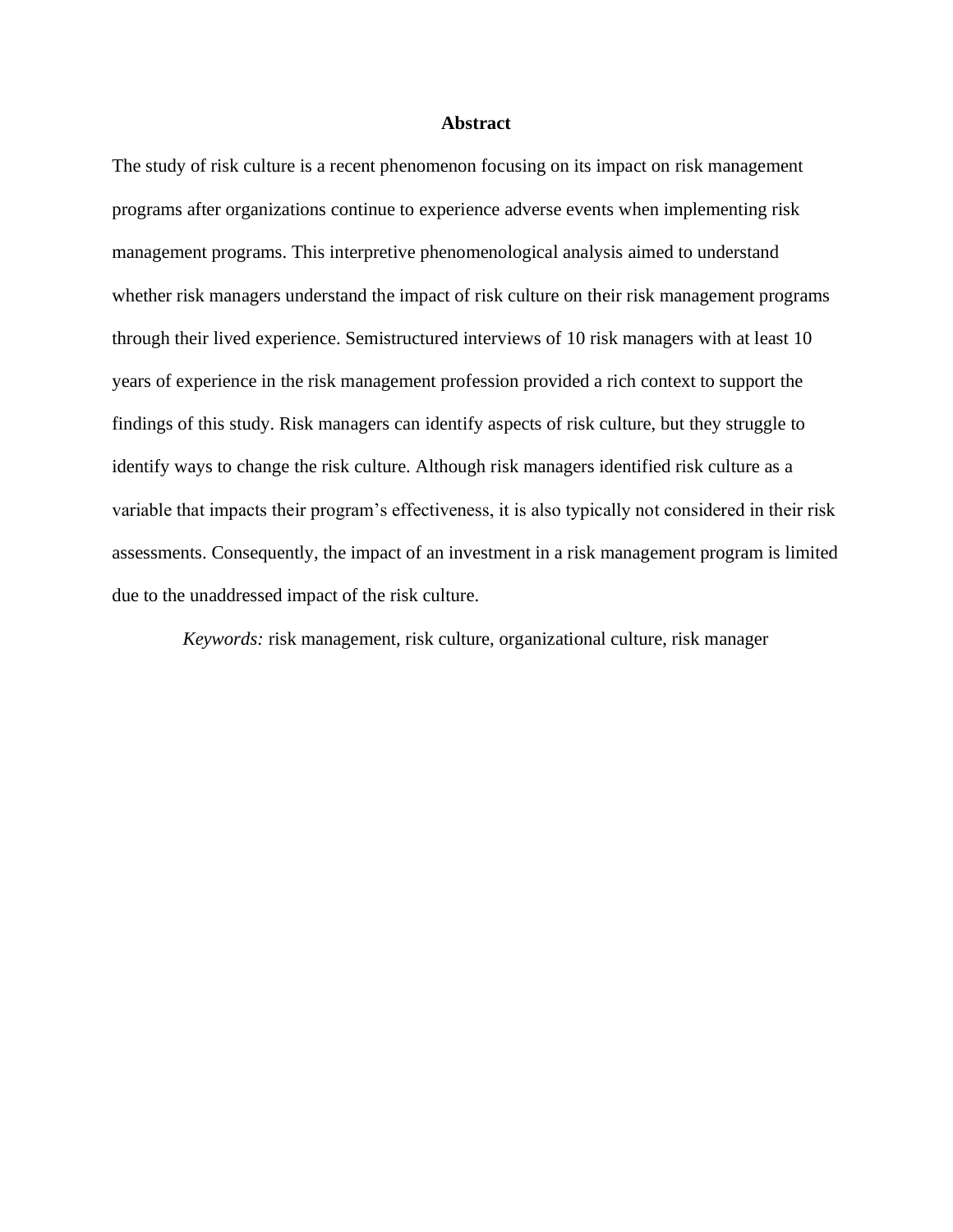# **Table of Contents**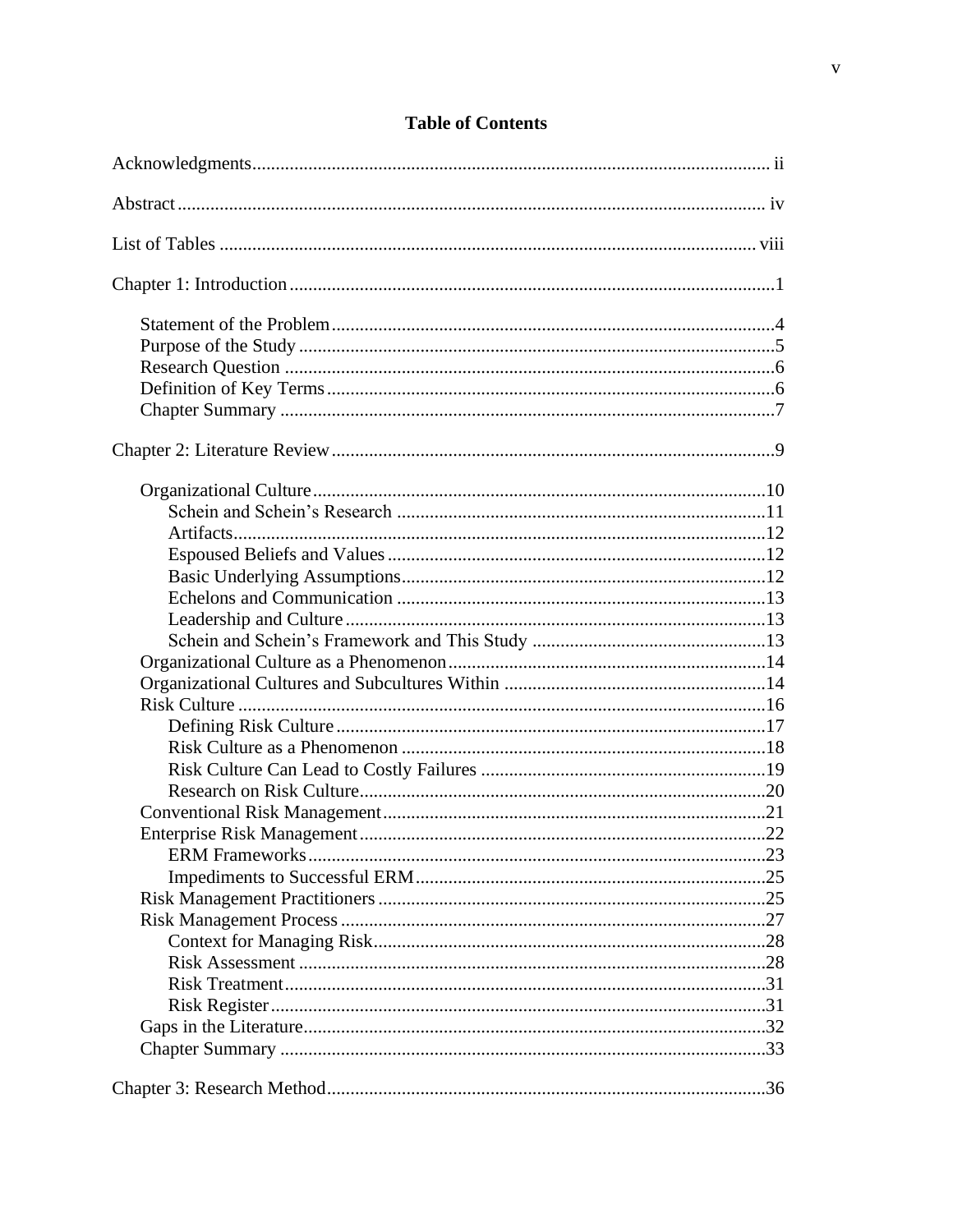| Lily |  |
|------|--|
|      |  |
|      |  |
|      |  |
|      |  |
|      |  |
|      |  |
|      |  |
|      |  |
|      |  |
|      |  |
|      |  |
|      |  |
|      |  |
|      |  |
|      |  |
|      |  |
|      |  |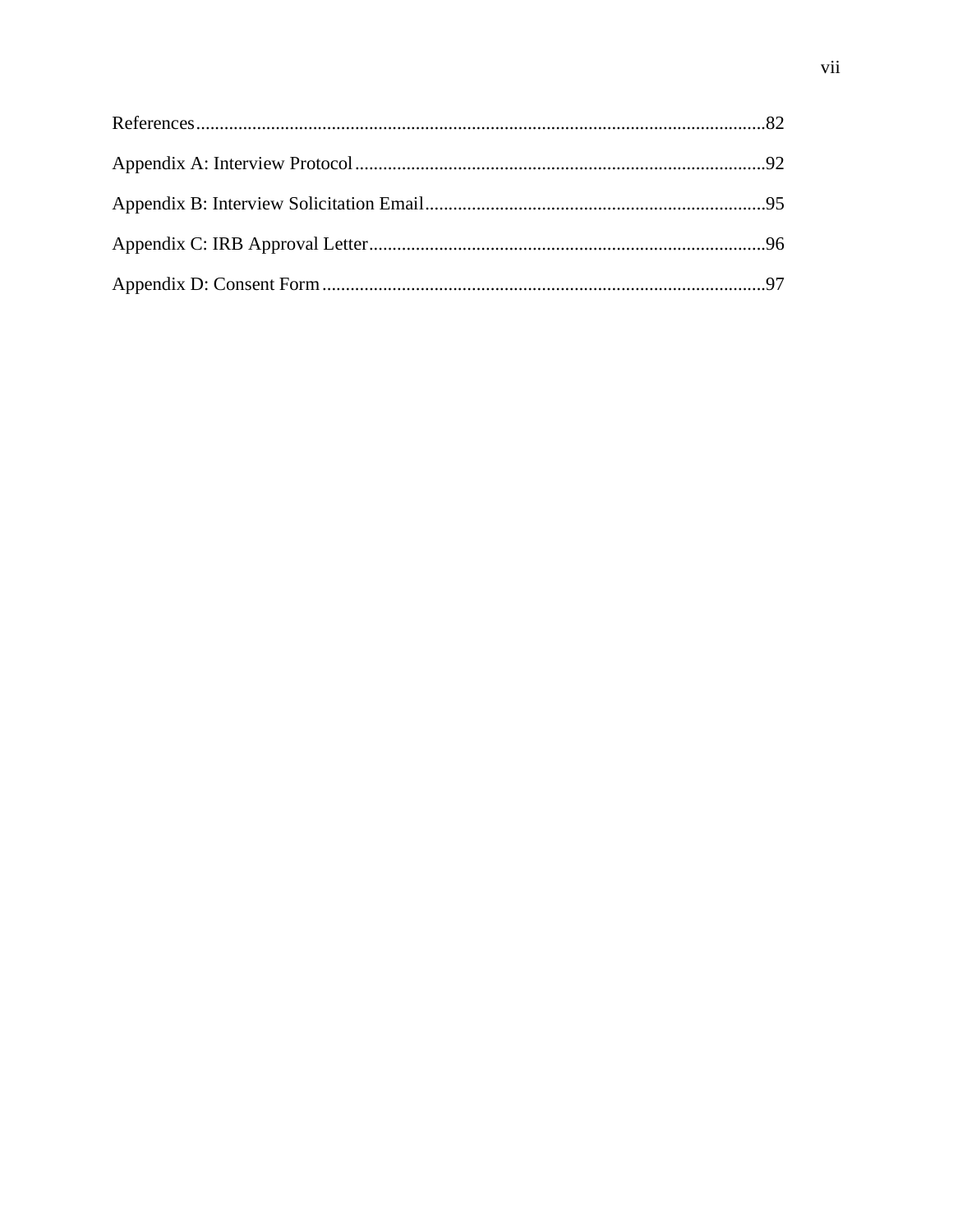# **List of Tables**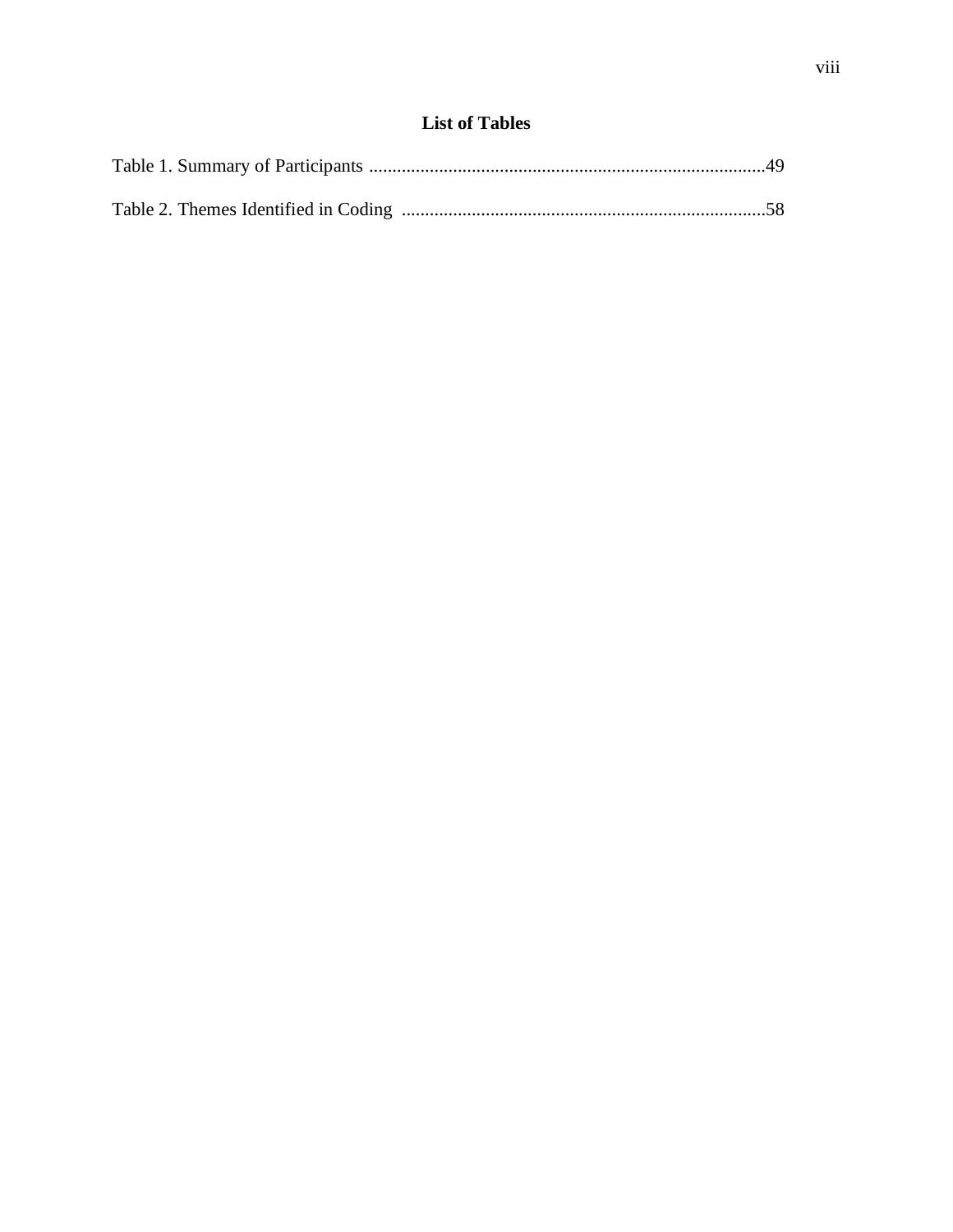#### **Chapter 1: Introduction**

Business leaders use risk management to identify and mitigate risk in their organizations (Flitner, 2018). It is also a method that allows leaders to make decisions about speculative risk, enabling organizations to take advantage of the upside of risk while also reducing the downside of risk. The risk management process provides organizations with tools and policies to mitigate risk and employee training regarding those policies. Unfortunately, many of these policies do not align with the organizational culture, organizational climate, and performance management systems. Levy et al. (2020) stated that cultural roots exist in many risk incidents. Therefore, a study investigating whether risk managers understand the impact of risk culture on their organizational risk management program is needed.

Without more research into understanding the knowledge of risk managers regarding the impact of risk culture on their organization's risk management program, potential problems may continue to contribute to tragedy. Organizations such as NASA (National Aeronautics and Space Administration), Wells Fargo, and Penn State had advanced risk management programs before unfortunate events. Still, they may not have understood the impact risk culture played in a tragedy. For instance, Achampong (2010) showed that Penn State guided campuses to integrate risk management and strategic planning. However, while the university employees focused on implementing a risk management process that included strategic planning, a few senior-level employees sat on information about the alleged abuse of a child on campus. Their inaction allowed the exploitation of many more children and cost the university millions of dollars in liability losses.

At NASA, there was excitement around the Challenger launch, but the temperature conditions on the day of the launch increased the risk of failure of critical components of the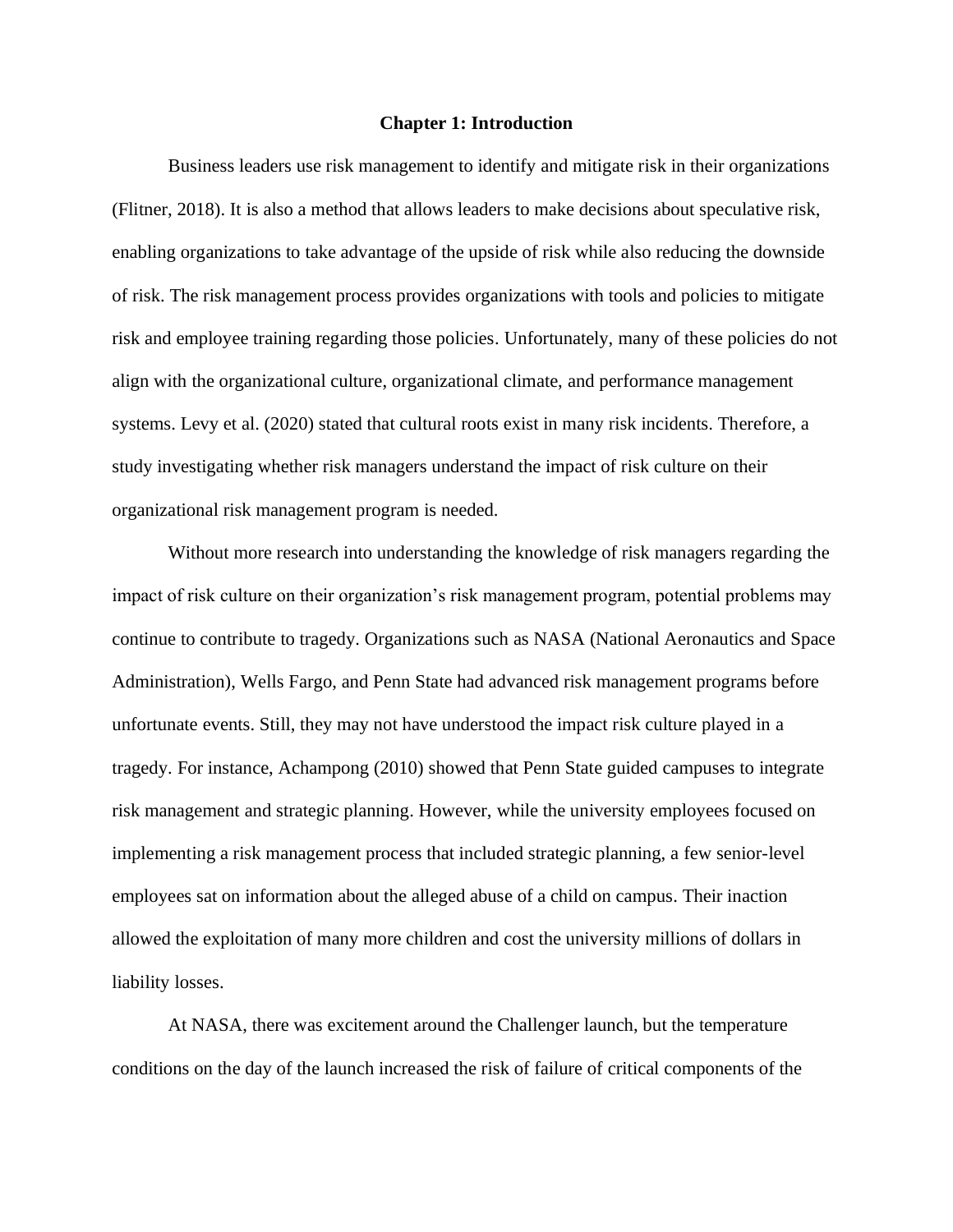rocket (Kaplan & Mikes, 2016). Kaplan and Mikes (2016) outlined the attitude toward risk management at NASA at the time of the catastrophe as a hindrance to business development. Other cultural issues at NASA led to the key personnel ignoring the information to meet internal objectives and allowed the launch to occur as planned. All passengers on the rocket died because of that decision.

In 2015, Wells Fargo released its environmental and social risk management report while employees were creating fake accounts for customers so the employees could meet unreasonable performance expectations (Equator Principles, 2016). According to the Equator Principles (2016) report, "For more than 160 years, Wells Fargo has been in the risk management business. It's central to what we do, and it's never been more important than it is today" (p. 1). Since the report, Wells Fargo has faced scrutiny for its fake account scandal and allegations of firing employees for calling their ethics hotline (Arnold, 2016).

These three situations provide examples where ongoing organizational culture issues contributed to reducing the effectiveness of each entity's investment in risk management. Academic literature refers to the corporate culture that provides the foundation for effective risk management as risk culture (Agarwal & Kallapur, 2018; Ring et al., 2016; Storer, 2018; Viscelli et al., 2017; Weston et al., 2018). Dekker (2014) showed that risk culture contributed to these tragedies, but professionals widely misused the term. According to Agarwal and Kallapur (2018), "Risk culture ties together enterprise risk management (ERM) and risk governance with the understanding of risks, beliefs, and values" (p. 327). Kaplan and Mikes (2016) added that

Admitting that risk management is more art than science helps to introduce some humility into the risk function—and to the standards that govern this function—that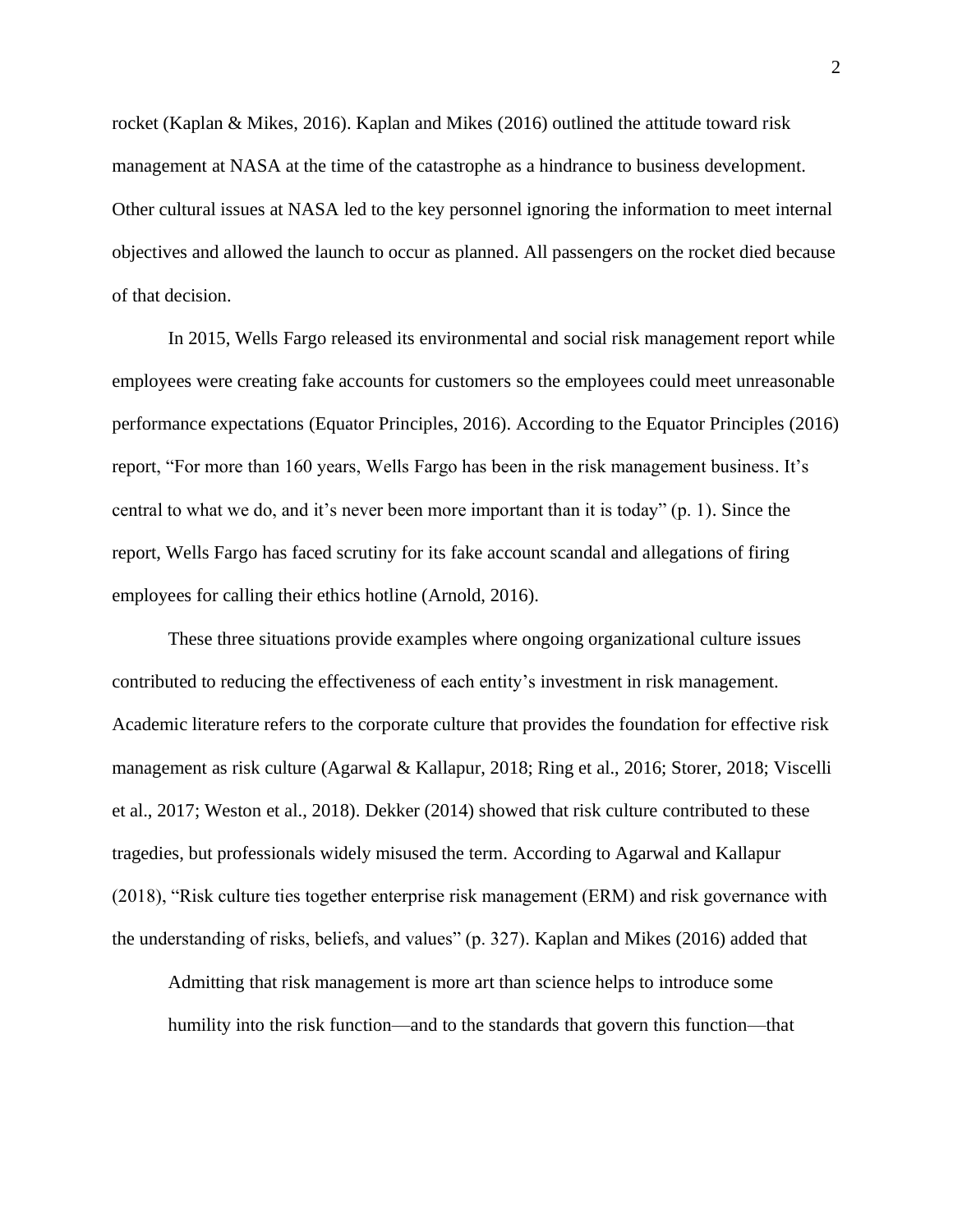should enable a company's management function to become more reliable and more effective. (Kaplan & Mikes, 2016, p. 9)

The term *risk culture* emerged from the financial crisis of 2007–2009 (Roeschmann, 2014). While many studies identified risk culture as a contributing factor to the financial crisis (Bott & Milkau, 2018; Bugalla et al., 2012; Fritz-Morgenthal et al., 2016; Gontarek, 2016; Power et al., 2013; Storer, 2016), there is no formal definition of risk culture in the literature and few studies on how it is created or maintained (Agarwal & Kallapur, 2018; Pan et al., 2017; Ring et al., 2016; Roeschmann, 2014; Storer, 2016, 2018; Viscelli et al., 2017; Weston et al., 2018). Power et al. (2013) identified concerns about the growing number of definitions of risk culture by declaring that they did not want to add to the list of definitions. Dekker (2014) pointed out that risk professionals use risk culture broadly to cover the cause of a loss without understanding the term.

Schein and Schein (2017) related the concept of organizational culture to factors that include observable behaviors, and risk culture is no different. Risk culture results from repetitive behaviors in an organization and the systems that drive them. Leaders can manage those behaviors by attending to the systems that they create (Ring et al., 2016). Schein and Schein (2017) used the concept of safety culture to show that "many other possible reasons for assessing a culture might lead to a different diagnostic and change process, using different kinds of tools and models of change" (p. 253). Risk culture may provide answers to the many stories of organizations that fail regardless of their investment in risk management policy and governance.

Academic literature shows a definite need for a standard definition of risk culture, but there is little agreement regarding that definition (Agarwal & Kallapur, 2018; Ring et al., 2016; Roeschmann, 2014; Storer, 2016, 2018; Unterrheiner, 2017; Viscelli et al., 2017; Weston et al.,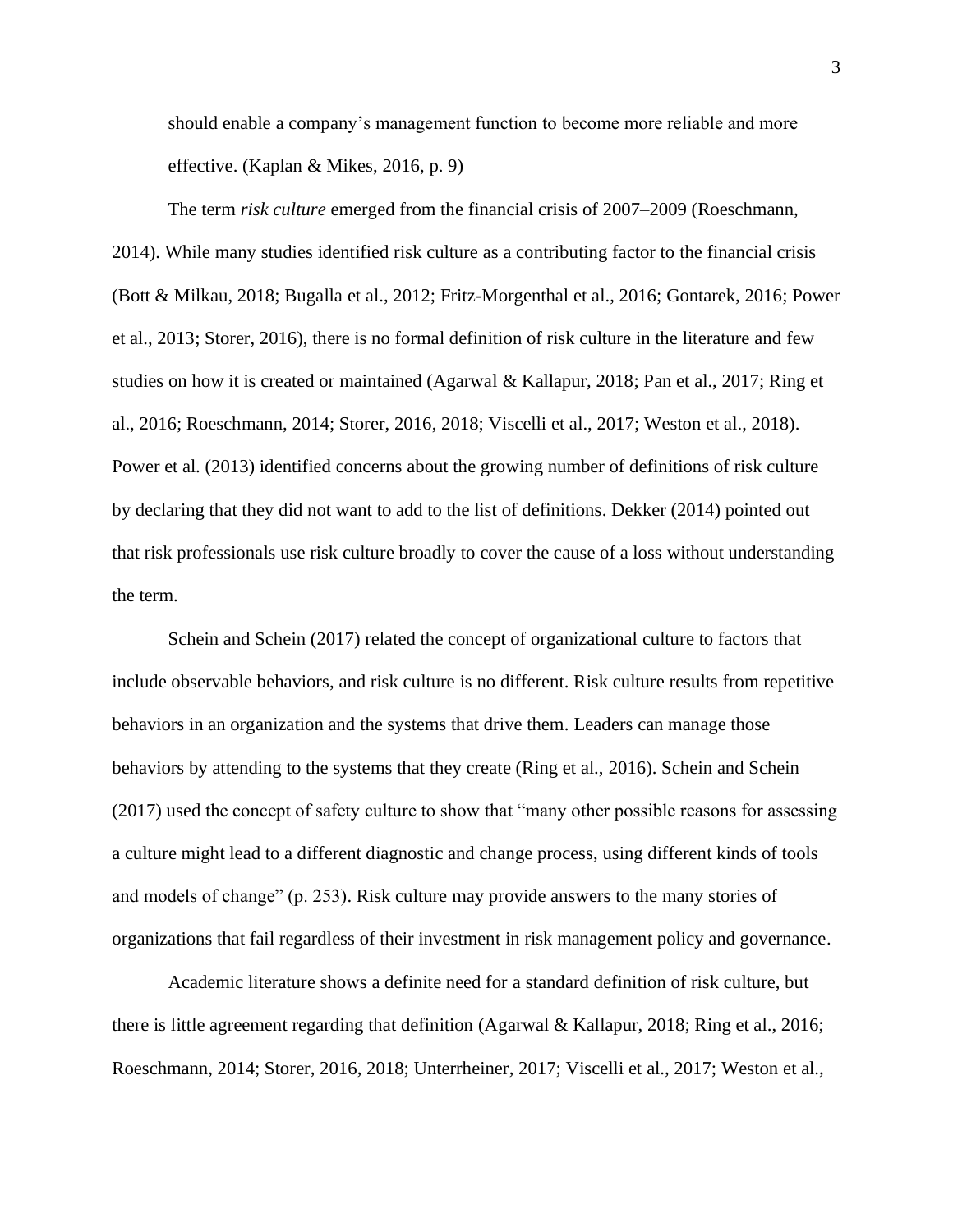2018), which contributes to the problem of risk managers understanding of the impact of risk culture. However, since Schein and Schein (2017) showed that observable behaviors relate to culture, any definition of risk culture should include the same. Braumann (2018) stated that managers must understand the impact of their behaviors on risk. Althonayan et al. (2012) outlined a definition of risk culture that states the actions and decisions that determine risk culture by tying it to the principles and values of an organization. Therefore, risk culture in this context is the repeated, observable behaviors within an organization that drive the risk-based decision-making of all employees.

# **Statement of the Problem**

The practice of risk management includes the identification of risks to a business or its objectives and implementing treatments to reduce each risk (International Organization for Standardization [ISO], 2018). Several risk management frameworks guide professionals in developing risk management programs (Committee of Sponsoring Organizations of the Treadway Commission, 2004; ISO, 2018). Selvaseelan (2018) showed that these frameworks lack adequate guidance for developing culture, and their scope needs to be expanded to include the same. The Committee of Sponsoring Organizations of the Treadway Commission (2004) and ISO (2018) aimed to create effective governance of risk, but they do little to provide a cultural foundation to ensure the effectiveness of that governance. Kaplan and Mikes (2016) showed that risk culture contributed to several disasters. Still, risk practitioners have little agreement on the definition of risk culture (Agarwal & Kallapur, 2018; Ring et al., 2016; Roeschmann, 2014; Storer, 2016, 2018; Viscelli et al., 2017; Weston et al., 2018). Kaplan and Mikes (2016) also pointed out the ineffectiveness of risk identification because of recency bias.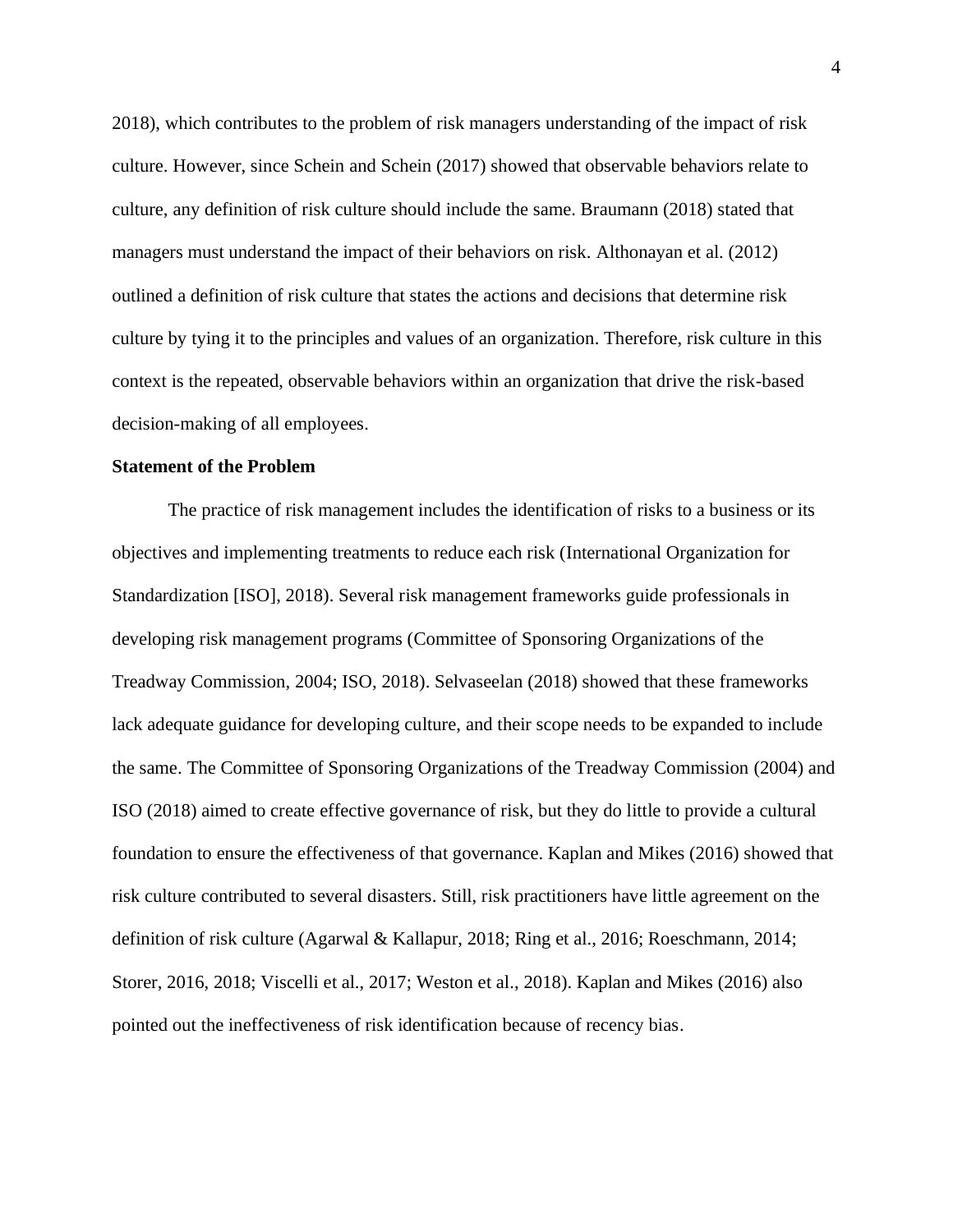Contributing to the gap between the understanding of risk culture and its impact on an organization's risk management program, many risk managers do not understand risk culture or how to change it (Weston et al., 2018). Weston et al. (2018) found that 13% of risk managers surveyed indicated knowledge of top organizational culture researchers such as Edgar Schein and John Kotter. Schein (2016) showed the importance of risk culture by explaining how some work units had strong norms and values that overrode an organization's court-ordered safety requirements. Roeschmann (2014) also noted an absence of Schein's work in the risk culture literature. Few authors have explored defining risk culture in the business context. A lack of knowledge among risk management professionals contributes to a gap in risk management practice.

According to Aziz and Manab (2020), the problem is that there is little research about risk culture. Still, their studies showed that "a strong risk culture that embeds risk management in daily business operations is important for company survival" (p. 97). Pernell et al. (2017) noted that culture could negatively impact employee behavior toward risk. Al-Farsi (2020) recommended future studies to determine the influence organizational structure elements have on the effectiveness of risk management. Examining whether risk managers understand the impact of risk culture on their risk management frameworks and how to change them will increase the understanding of the conditions preceding risk management failures and increase the effectiveness of the risk management profession.

#### **Purpose of the Study**

This qualitative, phenomenological research study aimed to examine the understanding risk managers have regarding the impact of risk culture elements on the overall effectiveness of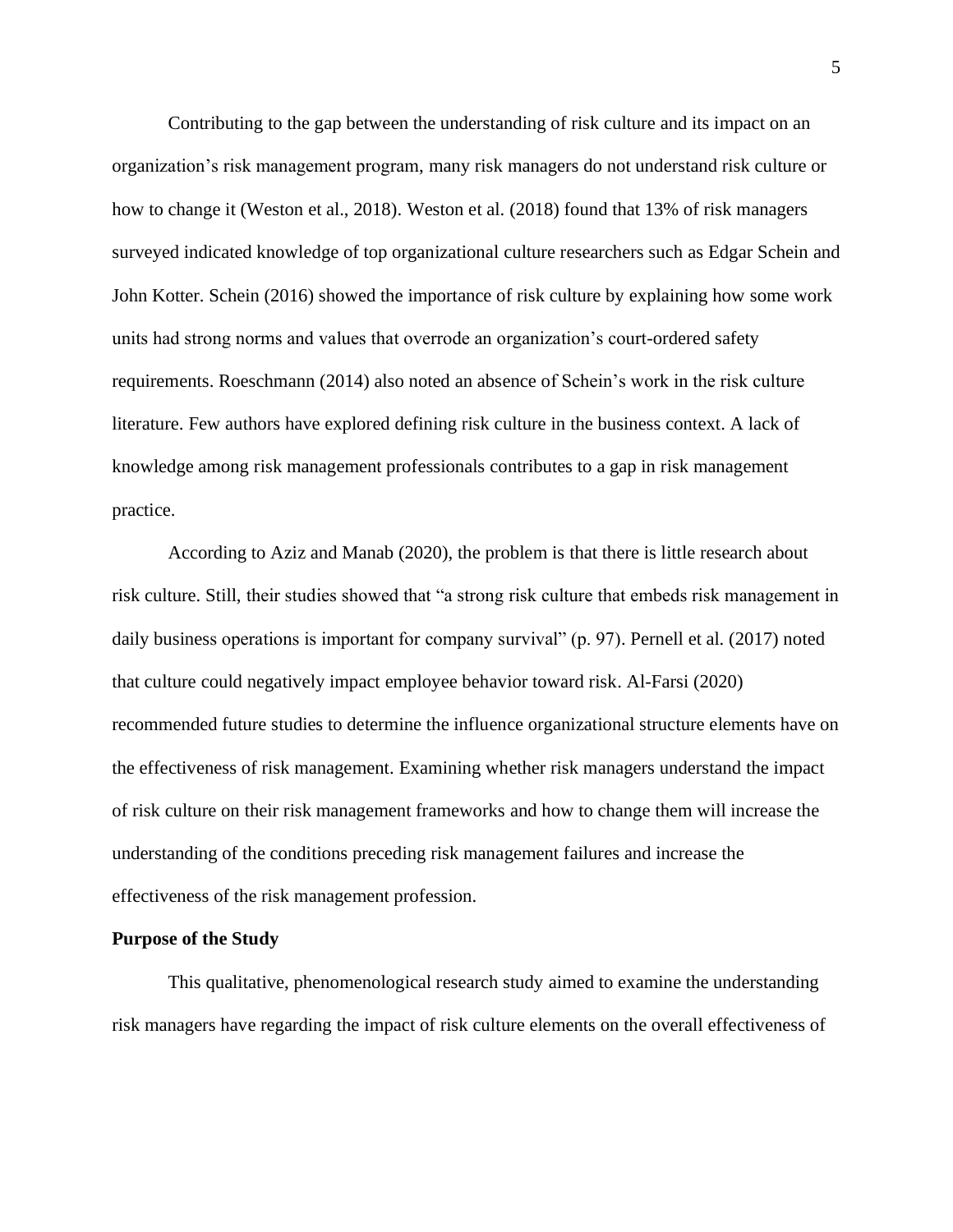an organization's risk management practices. Semistructured, inductive interviews of risk management professionals in the United States provided the data for the research.

There is limited research on the impact that culture has on risk management. Braumann (2018) showed that cultural factors were essential to effective risk management, but there is little research on the topic. Braumann (2018) stated, "research on cultural components is still at a nascent stage due to the difficulty of accessing data and specifying a cultural phenomenon" (p. 261). Interpretive phenomenological research provides an avenue to specify the cultural phenomenon that impacts an organization's risk management.

More research is needed on the impact that cultural elements have on risk management (Viscelli et al., 2017) and whether risk managers understand how to measure and change risk culture (Weston et al., 2018). This paper addresses this need in the literature by allowing risk managers to tell their stories about the impact of risk culture on their organization's risk management effectiveness through their lived experiences. It also provides an avenue to understand the depth of knowledge that most risk managers have regarding the concept of risk culture and what types of tools they may use to assess their risk culture.

#### **Research Question**

**RQ1.** What is the understanding of risk managers relating to the impact of risk culture on risk management practices?

# **Definition of Key Terms**

**Cultural elements.** The shared assumptions, artifacts, and espoused values that exist within a culture (Schein & Schein, 2017).

**Enterprise risk management.** Enterprise risk management (ERM) is a process that allows a business to manage all key business risks and opportunities by applying risk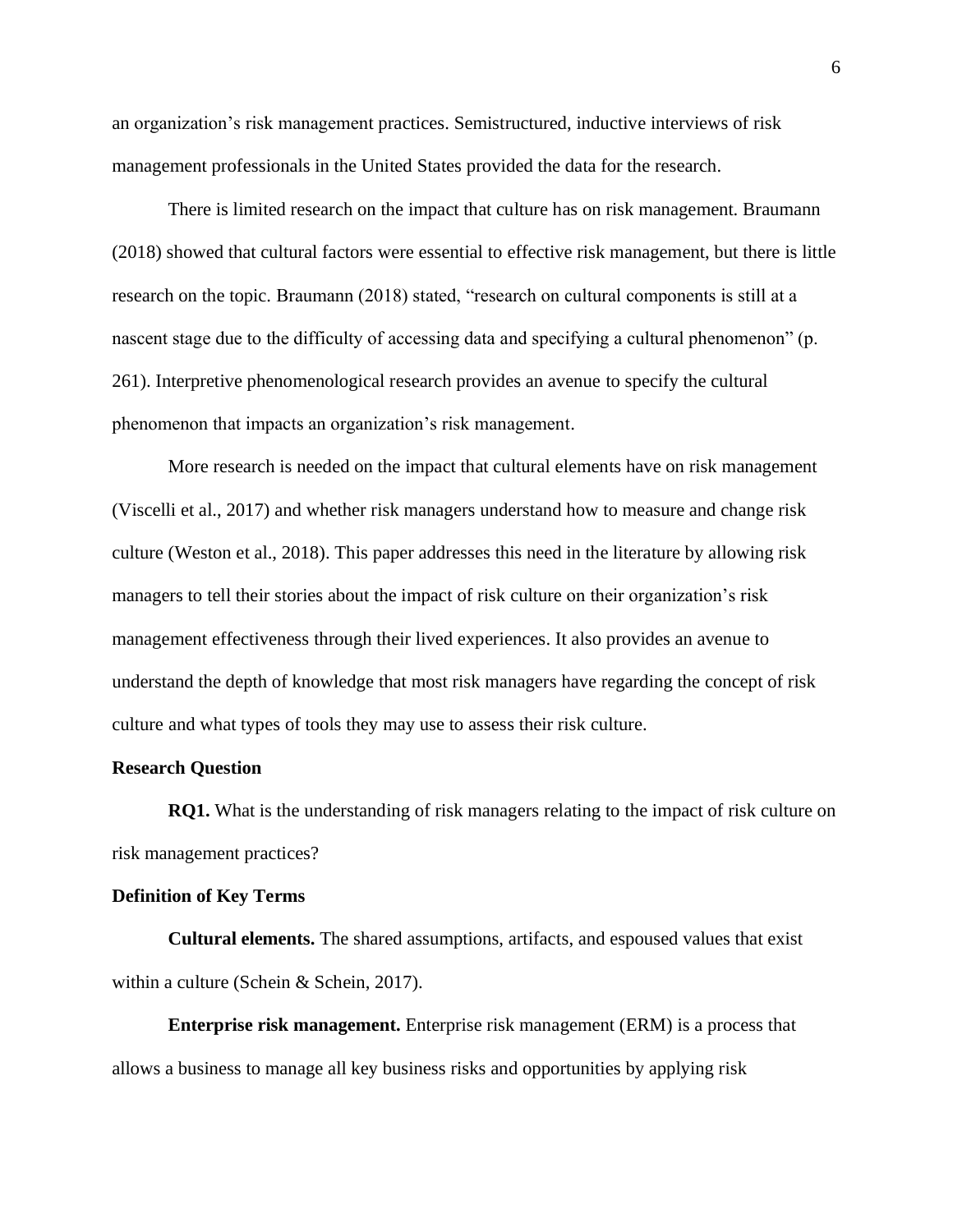management concepts across organizational disciplines (Flitner, 2018). Enterprise risk management builds on the traditional risk management process by identifying threats and opportunities and providing an interdisciplinary approach to assess them.

**Organizational culture.** Organizational culture is the impact that shared assumptions, artifacts, and espoused values have on an organization's operations (Schein & Schein, 2017).

**Risk.** Risk has many different meanings across different contexts. In this study, risk means the variability related to a future outcome (Flitner, 2018).

**Risk assessment.** Risk assessment is the process of identifying, analyzing, and evaluating risk (ISO, 2018).

**Risk culture.** Risk culture in this context is the repeated, observable behaviors within an organization that drive the risk-based decision-making of all employees (Althonayan et al., 2012).

**Risk management.** Risk management is the process of the ongoing identification, evaluation, and monitoring of risks that can affect organizational performance (Leva et al., 2017)

**Risk management framework.** The risk management framework provides the process used to improve risk management across the organization (ISO, 2018).

**Risk management policy.** A risk management policy is a statement used by an organization to set its risk management direction (ISO, 2018).

**Risk manager.** A risk manager is a professional practitioner of risk management whose responsibility is to manage an organization's overall risk management policy.

#### **Chapter Summary**

Risk adversely impacts organizations despite their best efforts to manage risk. Risk culture plays a role in the ineffectiveness of some risk management policies, and the need exists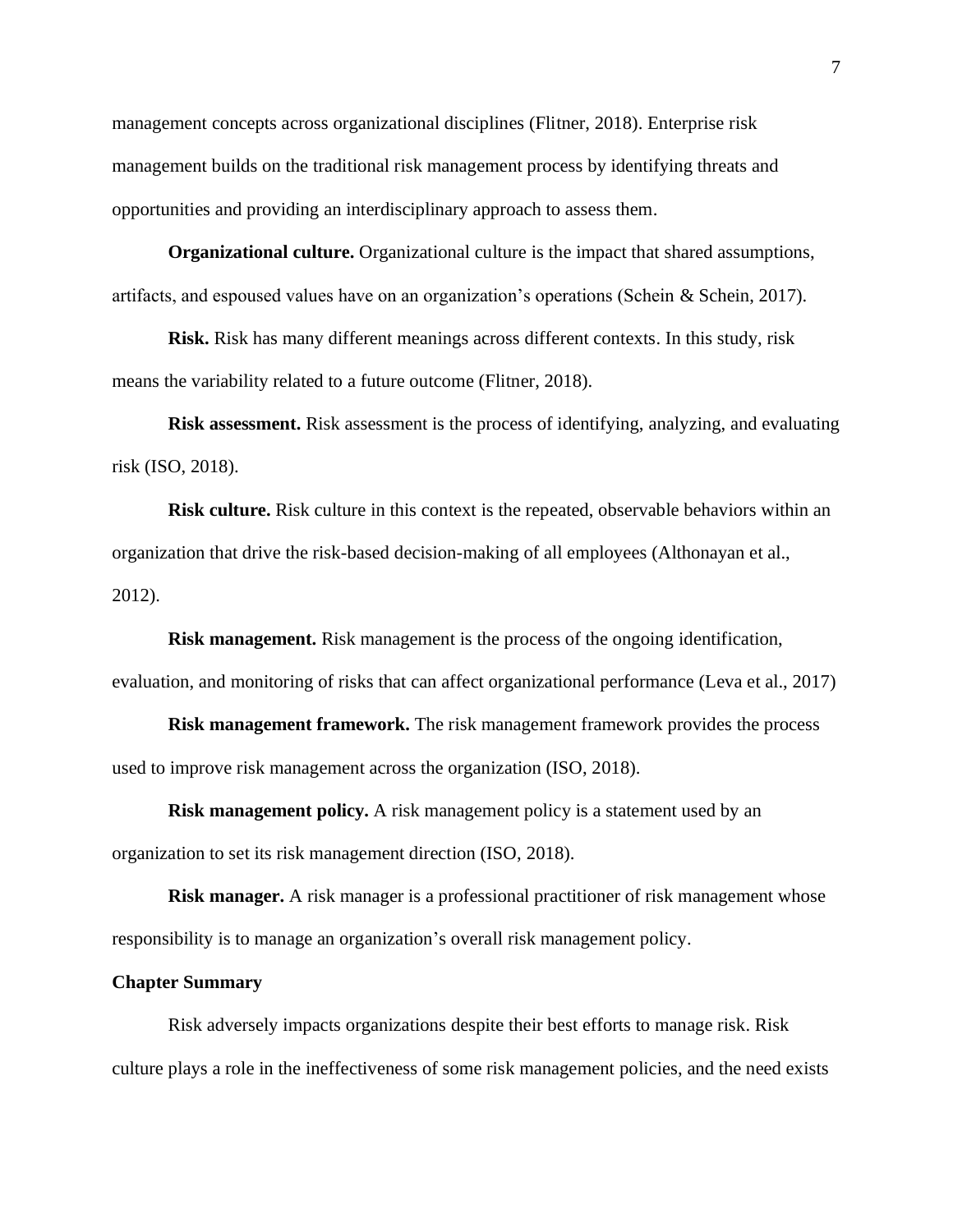to examine whether risk managers truly understand how risk culture impacts their risk management frameworks. This study will help close the gap in understanding between currently used risk management frameworks and the impact of risk culture on those frameworks. The literature review provides the current status of the literature on risk culture and outlines the theoretical and conceptual frameworks for this study.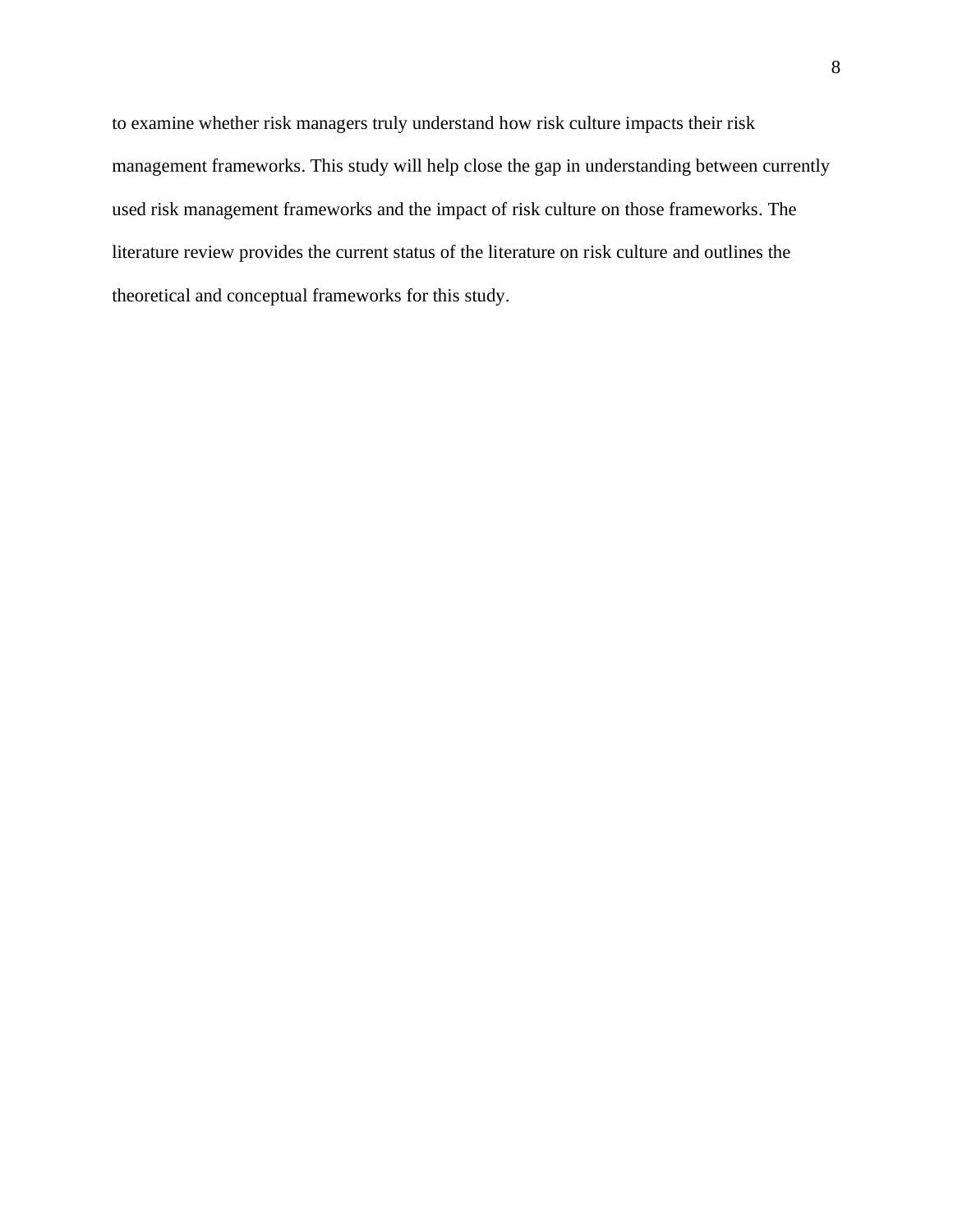#### **Chapter 2: Literature Review**

This study aimed to determine the understanding that risk managers have regarding the impact of risk culture on the risk management practices within their organizations. This literature review discusses Edgar Schein's research regarding organizational culture as a theoretical framework for the study. A literature review on organizational culture sets the context for discussing risk culture. Conventional risk management practices will follow the risk culture discussion ending with an analysis of the risk management process to conclude this literature review.

The literature review shows gaps in the literature regarding the understanding of risk culture within the risk management profession. The literature review used scholarly journal articles found in Abilene Christian University's online library. I searched terms such as *risk culture*, *risk management*, *organizational culture*, *enterprise risk management*, and *safety culture*. In addition, the literature review used risk management and organizational culture textbooks.

Risk culture impacts the effectiveness of risk management programs in most organizations. Althonayan et al. (2012) found that 93% of businesses with effective risk management practices were more successful in achieving corporate objectives. More importantly, they found that "the presence of a robust risk culture inspires collaborative efforts to achieve minimized total cost of risk, improved organizational performance, and emerging growth opportunities" (Althonayan et al., 2012, p. 13). Further, Unterrheiner (2017) stated, "The often overlooked and underappreciated element is that of the organizational culture and the impact it has on the company's response to risk" (p. 1). Businesses began formally practicing risk management decades ago, but the acknowledgment that organizational culture has on risk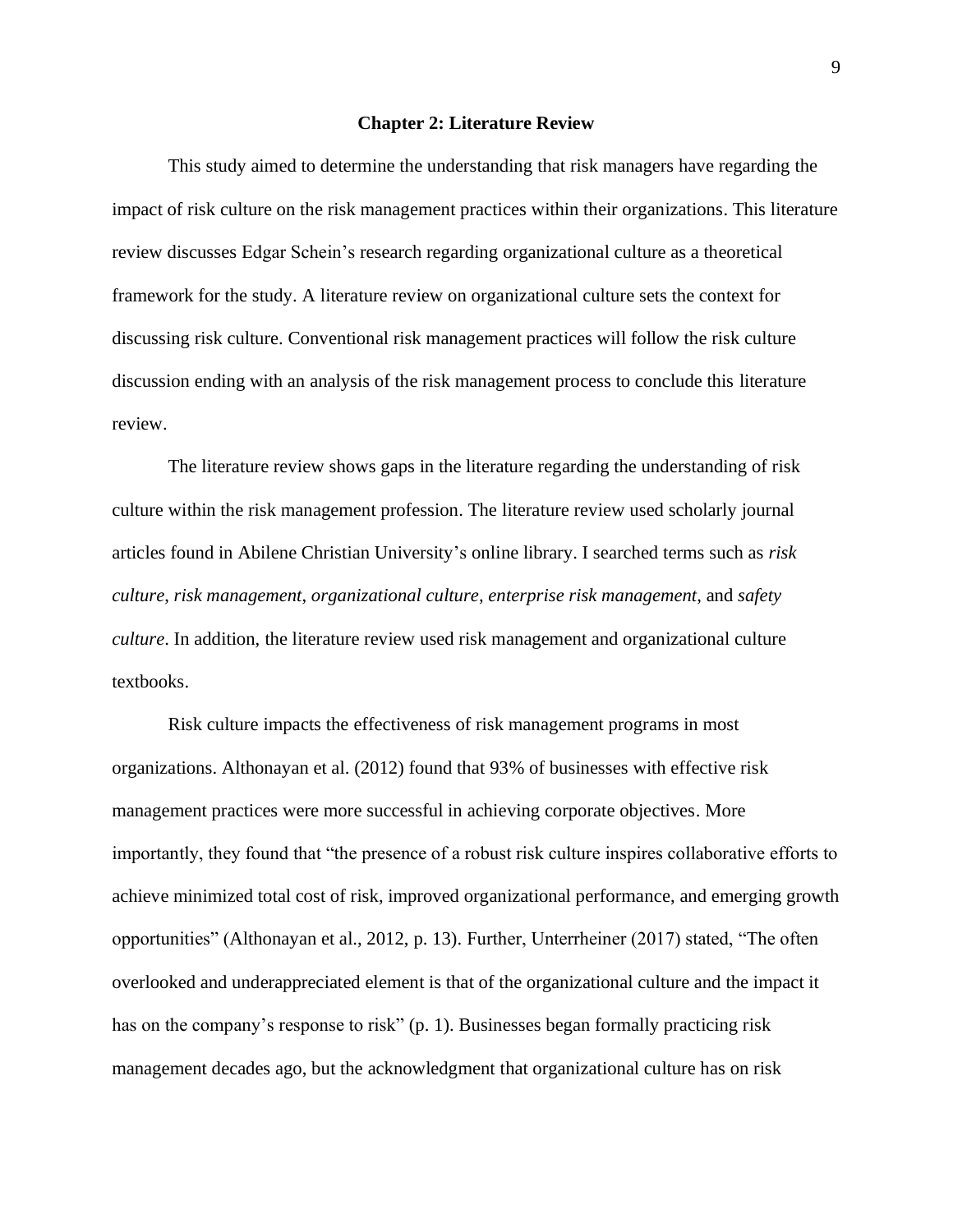management practice is relatively recent. Braumann (2018) showed that risk management programs that incorporate more than formal rules and compliance tend to gain importance to their organizations. This literature review showed that a gap existed in the literature regarding the risk management profession's understanding of risk culture and its impact on their organization's risk management practices.

Leadership is essential to establishing sound risk management practices (Gontarek, 2016). Tragedies like the financial crisis of 2007–2008 led to the acknowledgment that risk culture matters in the overall governance structure of an organization (Ring et al., 2016; Storer, 2016). Yet, there is little consensus on what risk culture is or how organizations should manage it (Ashby et al., 2012). Kaplan and Mikes (2016) showed multiple occasions where the risk management governance system identified early warning signs of tragedy and ignored them. Weston et al. (2018) found that only 13% of the risk managers surveyed studied the works of Edgar Schien or John Kotter. Unterrheiner (2017) claimed that while organizations have effective risk management processes, risk culture often undermines them. They are associated with the development of the organizational culture sciences.

This literature review summarized scholarly research in risk management focusing on risk culture. However, an organization's culture influences its risk culture, so the literature review started with a discussion of organizational culture and used the work of Schein and Schein (2017) to set this study's framework.

#### **Organizational Culture**

Individuals often view organizational culture as an invisible phenomenon within a group of people. Executives struggle to define organizational culture concepts, but it establishes a sense of identity for an organization (Robbins et al., 2018). However, Schein and Schein (2017)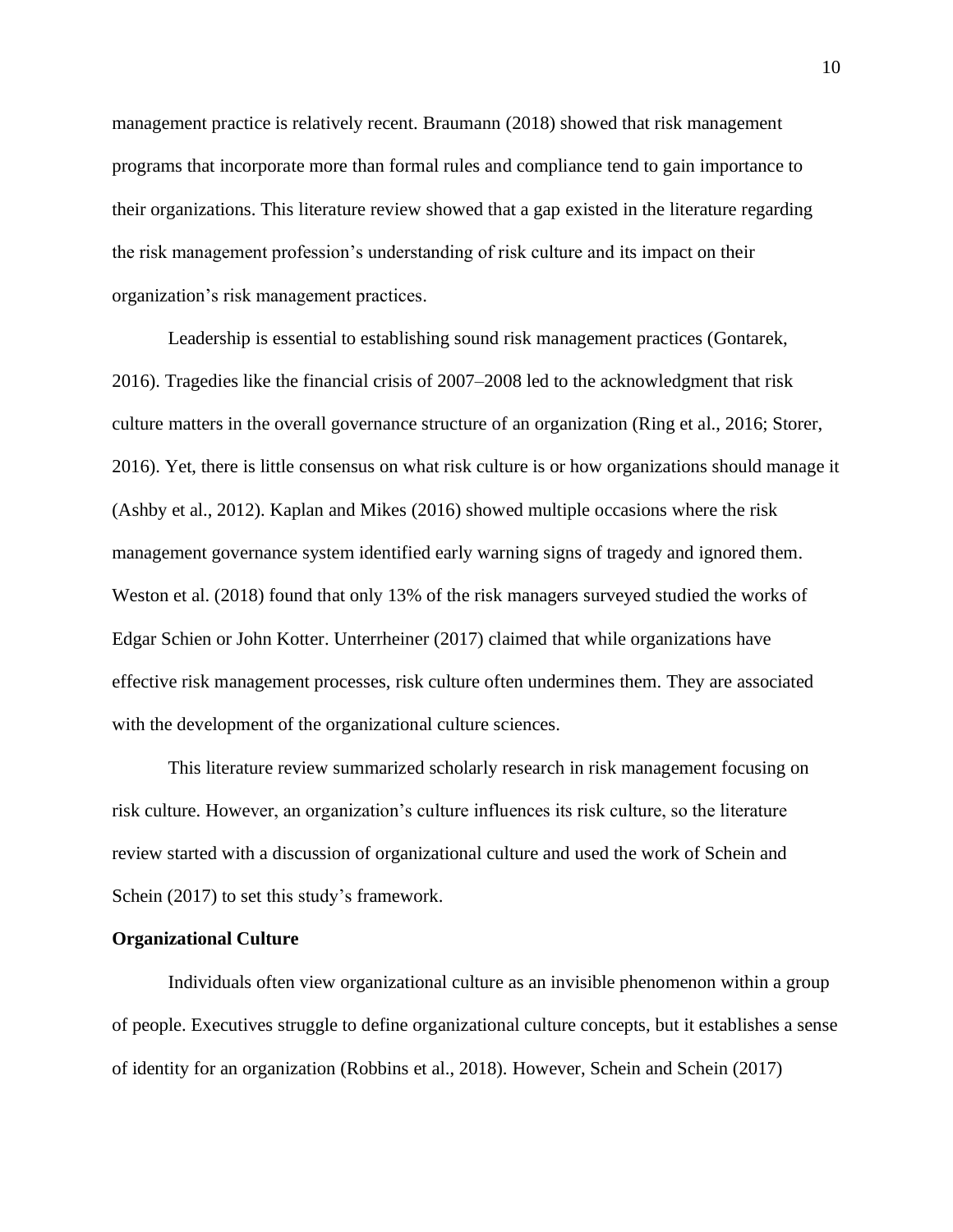showed that there were many levels of observability in organizational culture and that behaviors alone make up organizational culture. They contended that organizational culture contains the following elements: observed behavioral regularities when people interact, group norms, espoused values, formal philosophy, rules of the game, climate, embedded skills, habits of thinking, mental models, linguistic paradigms, shared meanings, integrating symbols, and formal rituals and celebrations. Cameron et al. (2014) showed that organizational culture is a complex phenomenon and that only successful leaders understand how to explain it in simple terms. This section will review the work of Schein and Schein (2017) and compare their findings to contemporary research in the organizational culture field.

# *Schein and Schein's Research*

Organizational culture practitioners rely on the work of Schein (2016) and Schein and Schein (2017) to guide their understanding, so a detailed explanation of their work informed this study. Schein (2016) defined organizational culture as:

A pattern of shared basic assumptions learned by a group as it solved its problems of external adaption and internal integration, which has worked well enough to be considered valid and, therefore, to be taught to new members as the correct way to perceive, think, and feel in relation to those problems. (p. 287)

According to Schein and Schein (2017), there are three levels of culture observers can see. Those levels are artifacts, espoused beliefs and values, and basic underlying assumptions. According to Schein and Schein (2017), "These levels range from the very tangible, overt manifestations that you can see and feel to the deeply embedded, unconscious, basic assumptions that we are defining as the essence of culture or its DNA" (p. 17). Members of an organization use these conscious and subconscious constructs to create a meaningful view of the organization.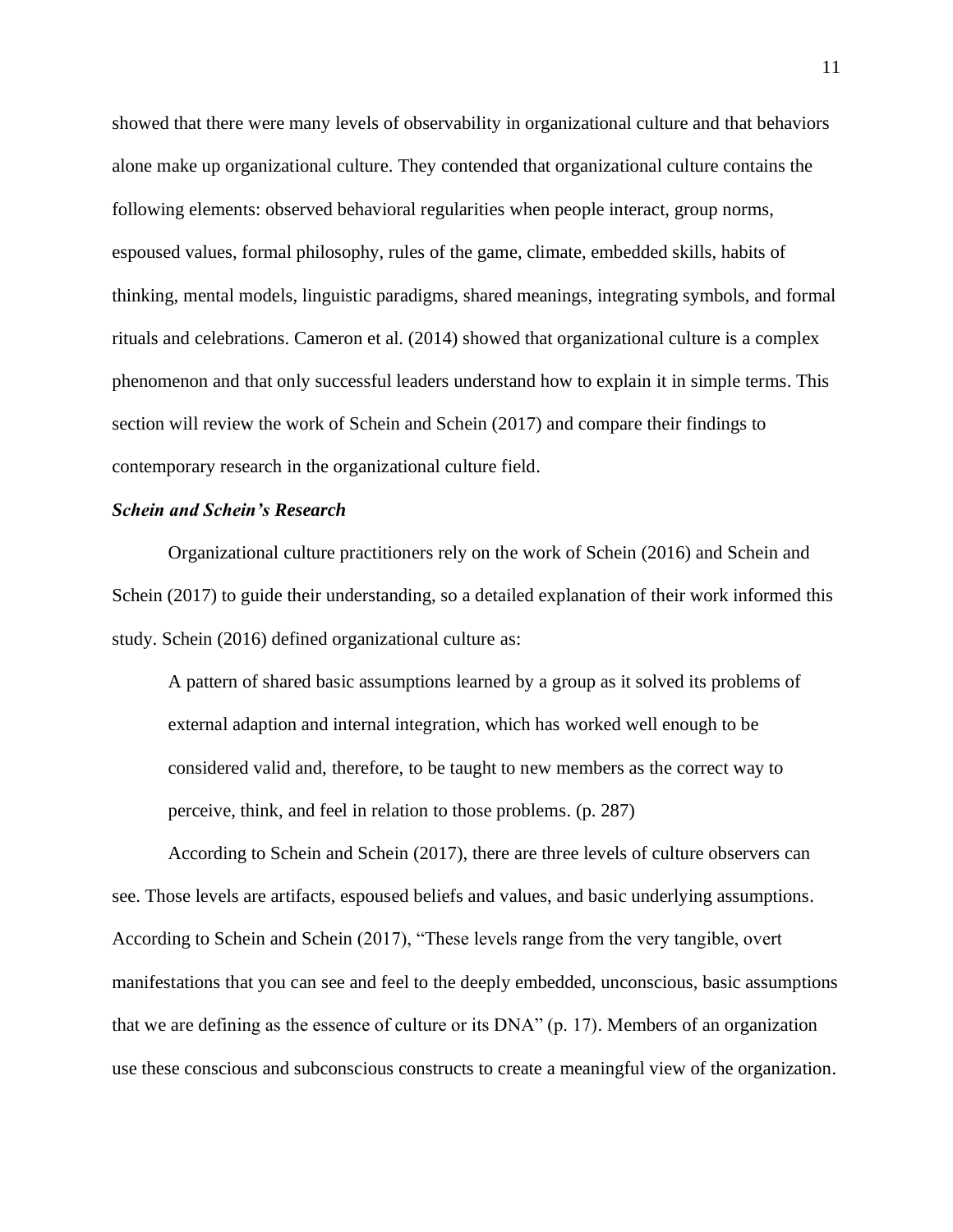# *Artifacts*

Individuals often view artifacts as the remnants of traditional cultures that tell a story about that culture. In Schein and Schein's (2017) model, artifacts included visible products of an organization. Artifacts ranged from office decoration and layout to corporate charters and organizational charts. Schein and Schein (2017) warned about using artifacts to assess culture alone because "they are easy to observe, but difficult to decipher" (p. 17). They contended that the projections on the artifacts might stain their interpretations of them.

#### *Espoused Beliefs and Values*

Espoused beliefs and values often leave the behavior of employees unexplained (Schein & Schein, 2017). According to Schein and Schein (2017), "Often espoused beliefs and values are so abstract that they can be mutually contradictory" (p. 20). For instance, some companies have safety as a core value, yet they have poor performance records concerning workplace injuries.

#### *Basic Underlying Assumptions*

Traditional approaches impact an organization's culture and may cause employees to react to a situation inappropriately because it worked in the past. Schein and Schein (2017) indicated that group members might find it inconceivable to use a new process once a solution moves from hypothesis to reality. The group may outcast individuals who recommend a new process for nonconformance. According to Schein and Schein (2017), "Culture is a set of basic assumptions that defines for us what to pay attention to, what things mean, how to react emotionally to what is going on, and what actions to take in various kinds of situations" (p. 22). Mistakes can be made about cultures when individuals do not share the same assumptions as others.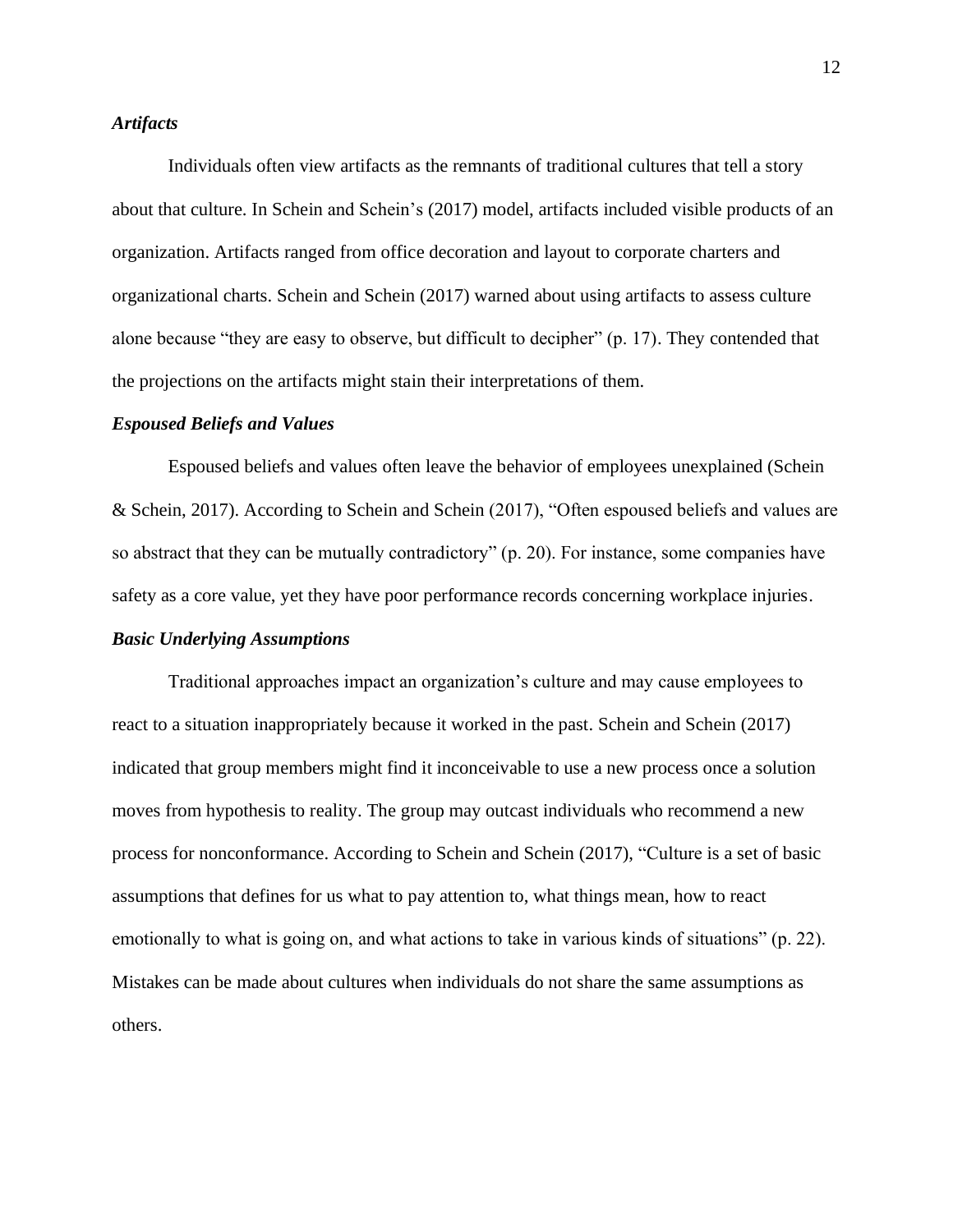# *Echelons and Communication*

One of the advantages of employing an enterprise risk management program is that it breaks down communication barriers between organizational silos. Schein and Schein (2017) found that culture develops around shared experience and that the experience differs from the front-line to the c-suite. They found that in hazardous industries, "the biggest obstacle to effective performance is upward communication" (p. 117). Schein and Schein attributed many fatal industrial accidents to "failures that have cultural roots" (p. 117). Weston et al. (2018) found that risk managers mostly lacked the knowledge of the impact the organizational culture has on risk management performance.

# *Leadership and Culture*

Leaders play an essential role in the evolution of an organization's culture. Schein and Schein (2017) indicated that inconsistencies in leadership might create counter-subcultures that work against organizations. They found that stories are an essential part of an organization's culture and are used to perpetuate values to new company members. Leaders do not always understand that they create a culture, which means they overlook their impact on the company. Schein and Schein (2017) found that many leaders will launch culture change programs without understanding the culture they have already created, which reduces the effectiveness of their efforts. Artifacts communicate parts of the culture to newcomers even if the leader has a different verbal message, so leaders must understand the intent of their communications and how newcomers receive it in the context of those artifacts.

#### *Schein and Schein's Framework and This Study*

Schein and Schein's (2017) framework impacted this study in two ways. First, the design of interview questions developed for data collection used Schein and Schein's (2017) framework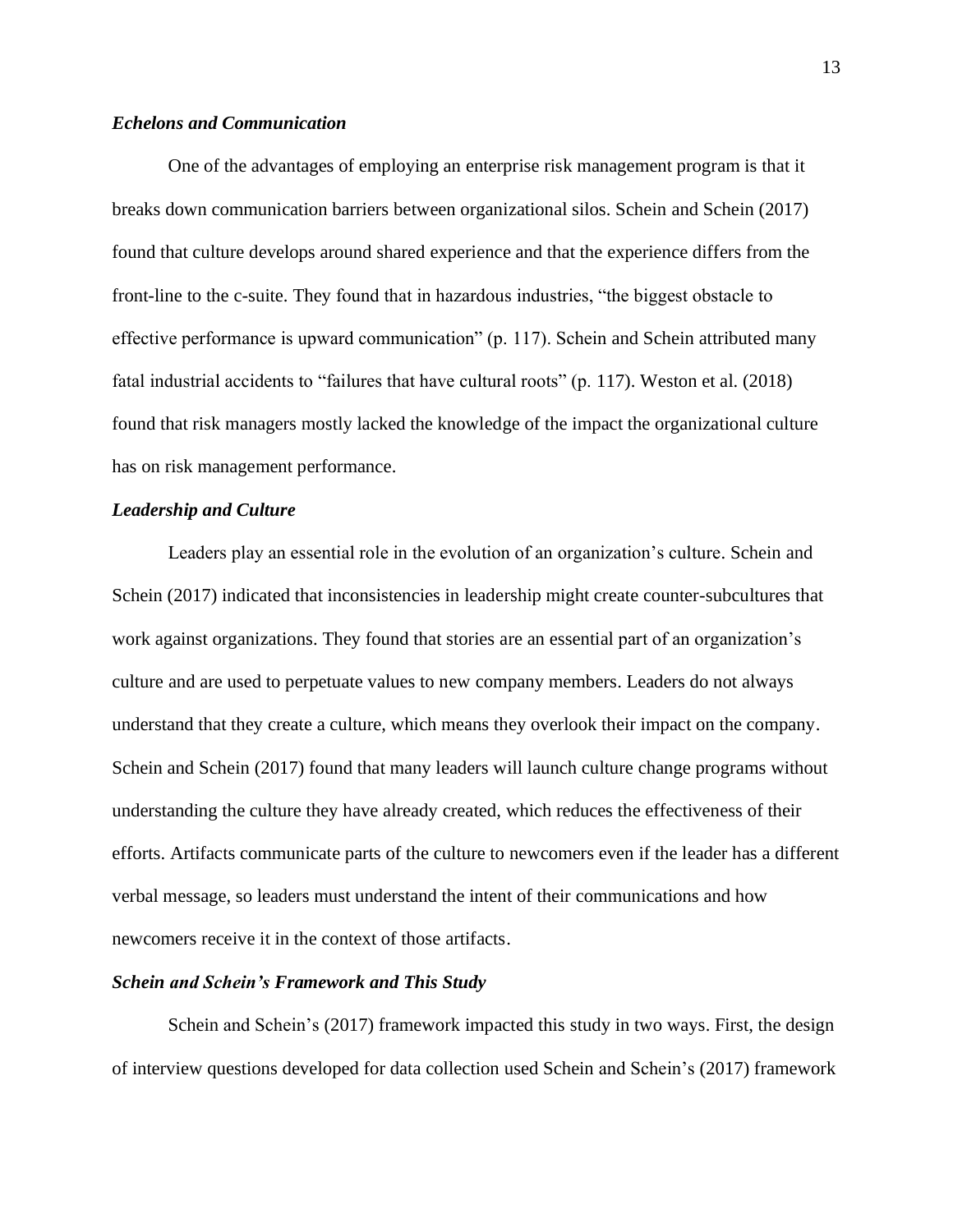to determine whether risk managers could explain the phenomenon of risk culture in the context of their organization. Second, during data analysis in the coding process, I used Schein and Schein's (2017) framework to identify areas where a risk manager discussed organizational culture concepts without explicitly identifying Schein and Schein as the source.

#### **Organizational Culture as a Phenomenon**

Experiences within an organization can impact the subjective experience of an individual. According to Panda and Gupta (2001), "Organizational phenomena can be better understood in terms of their expressive, ideational, and symbolic aspects" (p. 5). The authors showed that significant organizational events were ambiguous, making it difficult to know the "what, when, and why" about those events. Humans create symbols to help understand the uncertainty of these events, which mirror their experiences (Panda & Gupta, 2001).

Humans subconsciously place meaning on symbols. The same is done when an individual enters a new organization. According to Panda and Gupta (2001), "Newcomers, whether they know it or not, encounter powerful symbolic issues the moment they enter an organization" (p. 6). New employees hear stories from coworkers that explain organizational processes and why they exist. Organizations develop beliefs and patterns over time and, like humans, create assumptions that are unconscious or taken for granted (Panda & Gupta, 2001). These beliefs and patterns can drastically impact the effectiveness of organizational culture or a company's attitude toward risk.

#### **Organizational Cultures and Subcultures Within**

Organizations build cultures beneath their overall cultures. These cultures, referred to as subcultures, typically exist in most organizations across departments or other subgroups. Robbins et al. (2018) stated, "Most organizations have a dominant culture and many subcultures"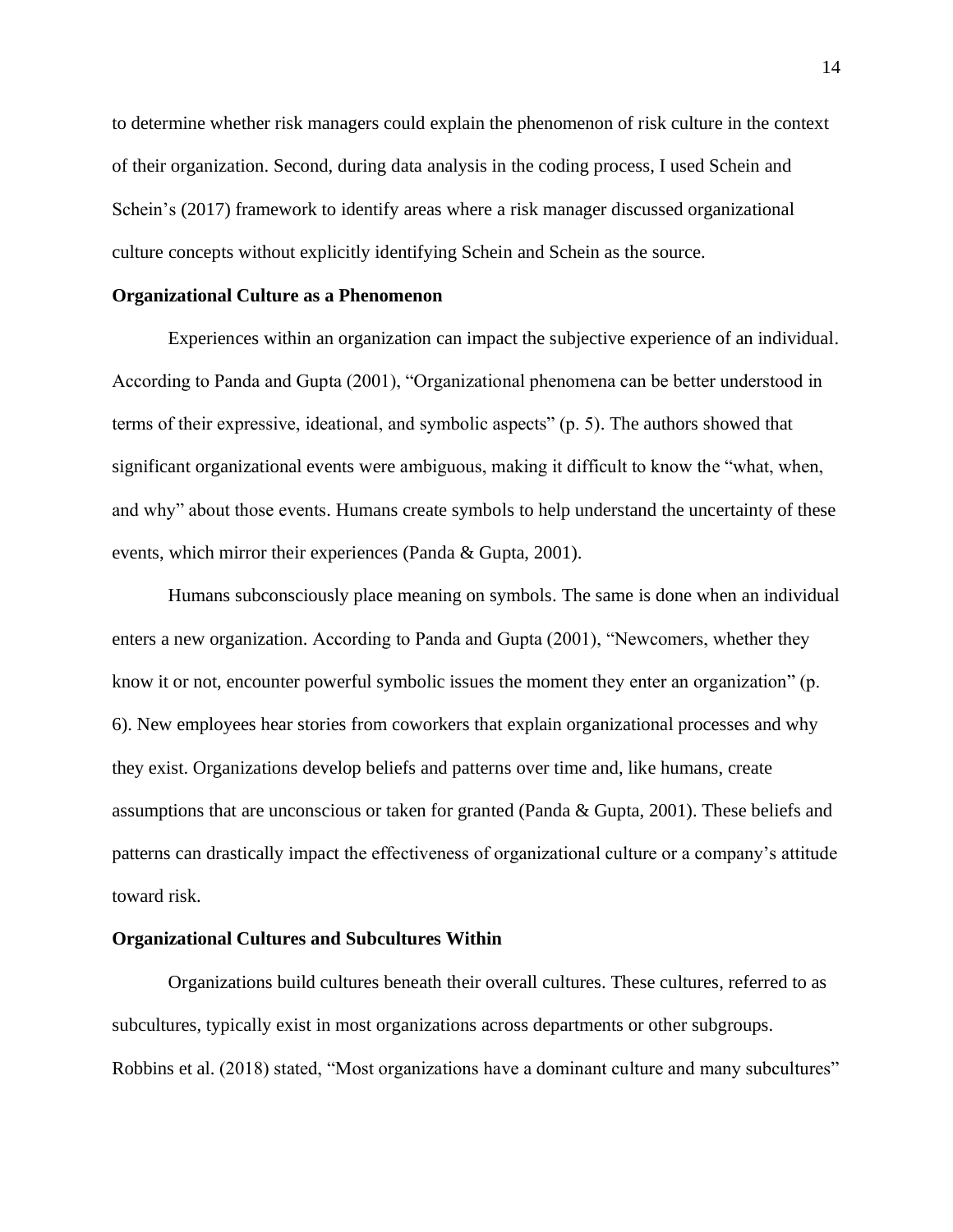(p. 267). One of those subcultures is an organization's risk culture. Sometimes the shared values of an organization at the dominant culture level do not align with the goals of the risk management program, which creates tension against the program and reduces its effectiveness.

The introduction of subcultures makes organizations more diverse, creating leadership challenges. Some production subcultures see the risk management function as an inconvenience and ignore advice from the function because it impedes progress toward their goals. Schein and Schein (2017) stated, "To facilitate communication across subcultural boundaries requires cultural humility from the leader, the ability to perceive subcultural differences and to respect them" (p. 214). Unfortunately, most risk managers do not understand the impact of subcultures on their risk management programs and turn to employee training and accountability to improve their results. Altiere (2017) showed that 71% of public entity risk managers still conduct accident investigations to determine the root cause, even though research shows accidents are complex events that require further understanding (Dekker, 2014).

Risk culture is important to the effectiveness of an organization's risk management program. According to Wood and Lewis (2018), "Similar to a company's organizational culture, risk culture is dynamic and can simultaneously act as a driver and challenge to risk management efforts" (p. 30). Van Hoorn (2015) showed that prior research on the impact of organizational culture on the Global Financial Crisis of 2008 did not provide any conclusive findings on the culture of financial organizations. These studies may benefit from analyzing the risk culture of financial organizations instead of the broader risk culture. Risk managers can improve their efforts by acknowledging risk culture as a driver of risk management success and improving it.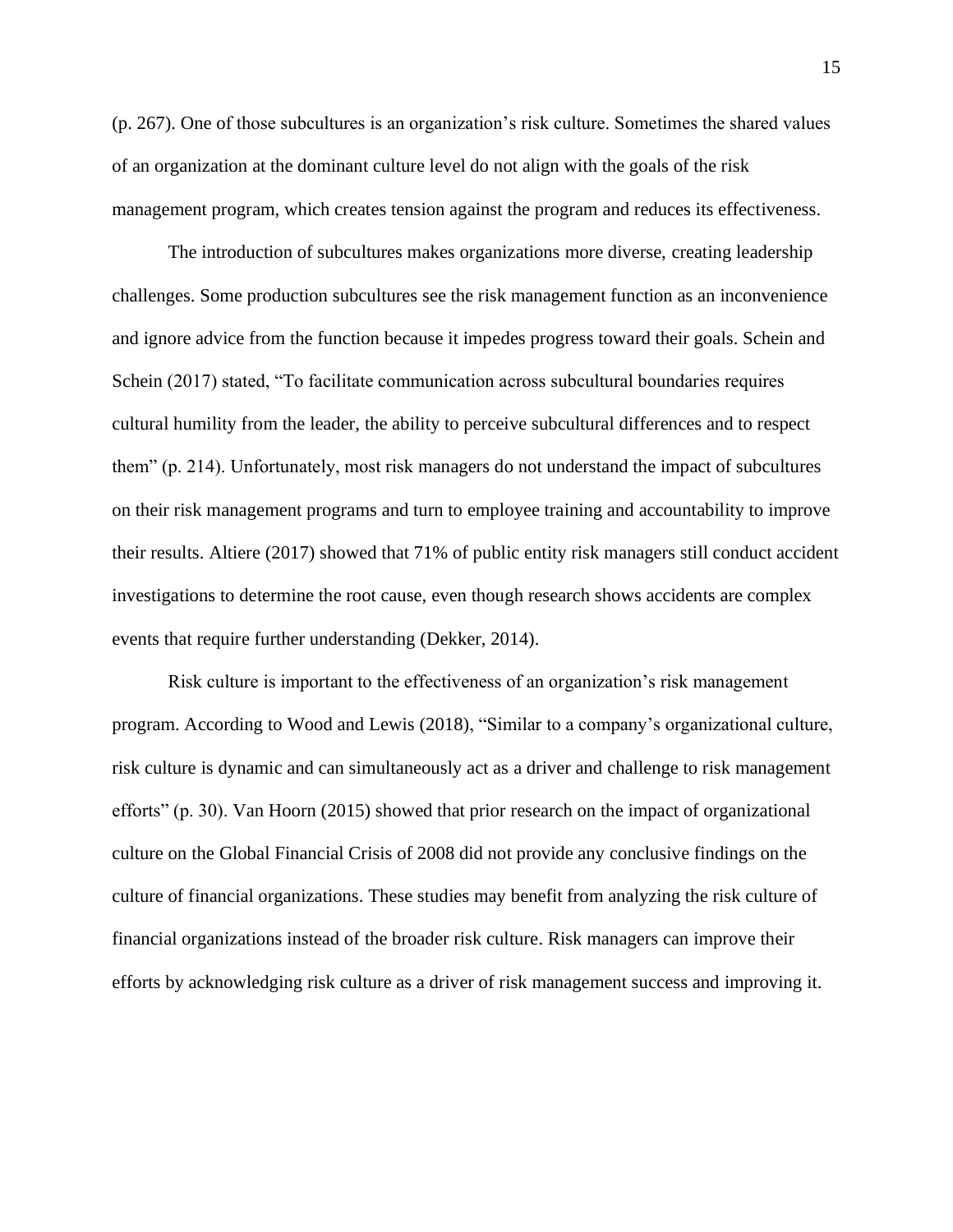# **Risk Culture**

Risk culture is not a new phenomenon, but there is little research on the concept. Sinha and Arena (2020) distinguished between the broader organizational culture and the concept of risk culture. The risk management function has yet to settle on its definition (Agarwal & Kallapur, 2018; Viscelli et al., 2017; Weston et al., 2018; Wood & Lewis, 2018). According to Thomya and Saenchaiyathon (2015), "The studies that show the linkage among organizational culture, ERM, and organizational performance are rare" (p. 26). Ashby et al. (2012) identified 10 distinct definitions of risk culture, but they found one common thread. They found that "risk culture relates to the behavior of people within an organization in relation to risk management" (Ashby et al., 2012, p. 19). According to Schein and Schein (2017), this view of risk culture might be incomplete because they believe culture is more than behavior. Regulatory agencies understand the importance of risk culture and emphasize it in their systems and governance (Storer, 2016; Wood & Lewis, 2018). Kaplan and Mikes (2016) added that failures in risk management result from poor reactions to information about a pending event and not from weak risk identification.

Schein and Schein (2017) showed that in risk management (namely workplace safety), work units have strong norms and values that often override new requirements of safety programs imposed on them. According to Hillson (2013), "Risk culture can prevent the appearance of condoning wrong behaviors, which can arise when leaders send inconsistent messages on the level of acceptable risk" (p. 4). This phenomenon is why change management is so difficult. People have risk tolerance and idea about what is safe and are willing to trust that. However, according to Schein and Schein (2017), learning new skills allows workers to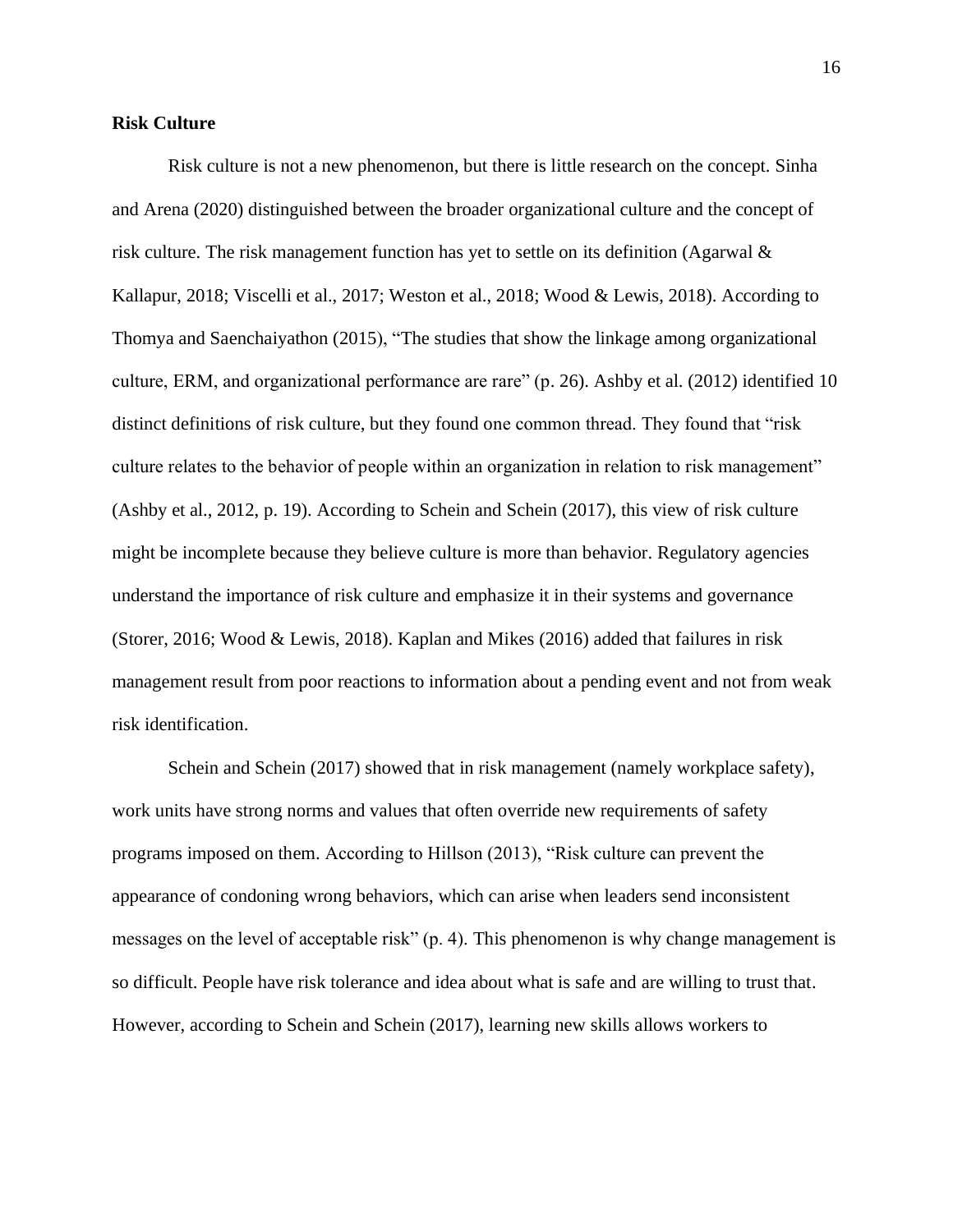collaborate with leaders to create change, which is more effective than imposing programs on the employees.

# *Defining Risk Culture*

Academic literature shows a definite need for a standard definition of risk culture, but there is little agreement regarding that definition (Agarwal & Kallapur, 2018; Viscelli et al., 2017; Weston et al., 2018). The lack of clarity around the definition of risk culture leads to misunderstandings by risk practitioners. Risk culture is also difficult to measure because it is internal and invisible (Hillson, 2013). Schein and Schein (2017) provided the use of observable behaviors relating to culture, artifacts, espoused beliefs and values, and basic underlying assumptions to define organizational culture. Any definition of risk culture should include the same. Hillson (2013) stated, "Using observed risk behavior as an external proxy for internal risk culture provides a way over the first part of this difficulty, namely how to measure and monitor risk culture" (p. 5).

Any definition of risk culture should include the elements identified by Schein and Schein (2017) and Hillson (2013). The definition adopted by Althonayan et al. (2012), where they outline a definition of risk culture that states the actions and decisions that determine risk culture by tying it to the principles and values of an organization, only addresses a small part of Schein and Shein's framework. According to Schein and Schein (2017), "We cannot rely on behavior alone because it is always determined both by the cultural predisposition (i.e., the shared perceptions, thoughts, and feelings that are patterned) and by the situation contingencies that arise from the immediate external environment" (p. 13). Therefore, risk culture in this context must include the elements of Schein and Schein's definition.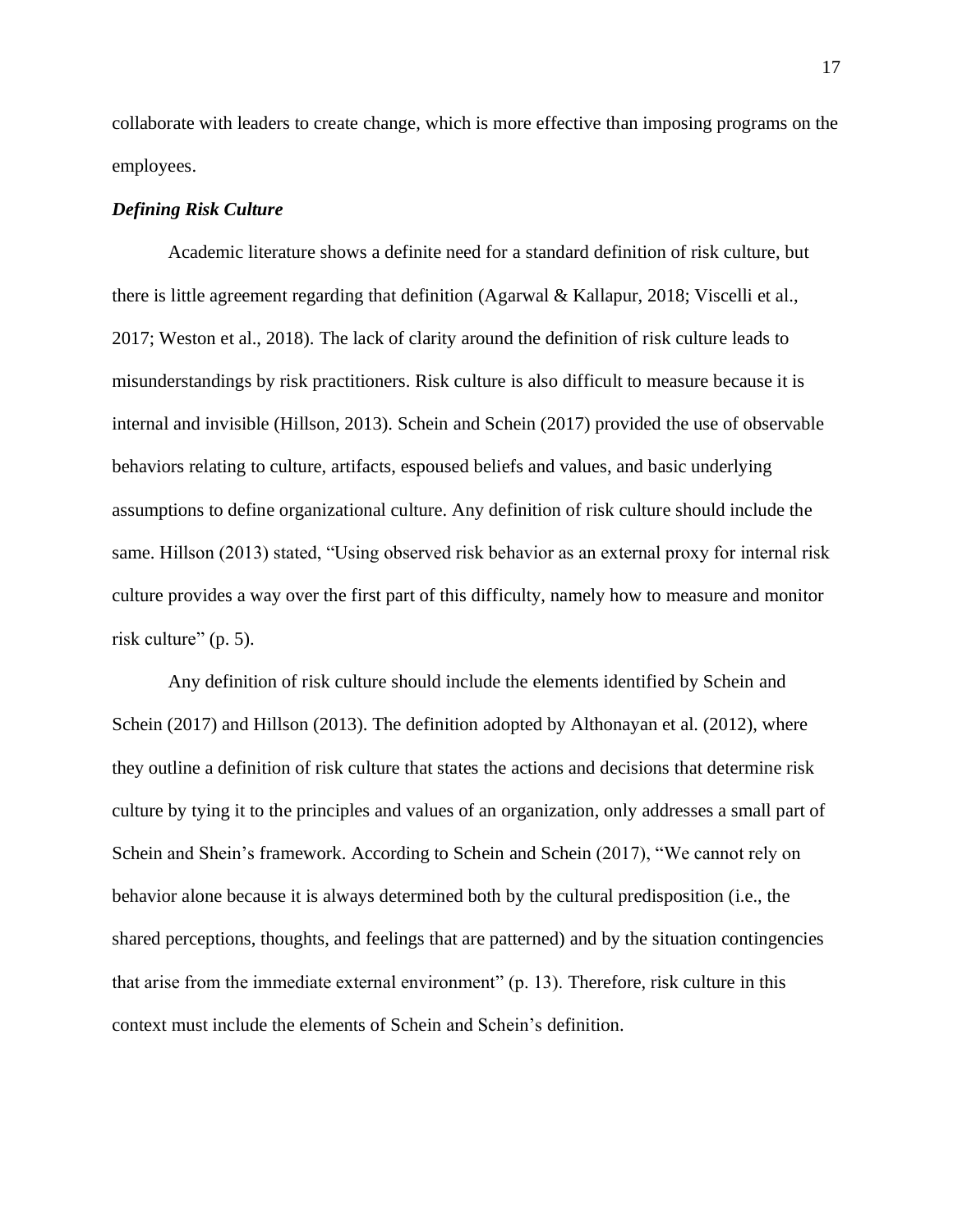Some researchers define risk culture as observable behaviors relating to risk, but Schein and Schein (2017) provided a more productive framework for defining risk culture. Risk culture is the impact that artifacts, espoused beliefs and values, and basic underlying assumptions have on an organization's attitude toward risk. This expanded definition allows risk managers to assess situations with greater detail. Schein and Schein (2017) found a narrow approach to culture to be problematic in investigating risk management failures. They stated:

Even though the analysis of accidents has shown repeatedly that they are caused by multiple systemic events that may involve incorrect decisions by each party in the system. There is a strong desire to locate the one person who made the crucial mistake. (p. 165)

Many risk managers attempt to reduce accidents to a single root cause, but this definition requires a more in-depth failure assessment. According to Dekker (2014), "A lot needs to go wrong for an incident or accident to occur" (p. 76). He believed that root causes stop risk practitioners from looking deeply into an incident and that any *root cause* is a construct of the investigator. Risk culture ties an organization's enterprise risk management program to its understanding of risk, beliefs, and values (Agarwal & Kallapur, 2018). Risk practitioners often overlook the impact that those factors have on accidents.

#### *Risk Culture as a Phenomenon*

Many organizations with weak leaders still invest in risk management programs. However, organizations with poor leadership show few signs of caring for their employees (Panda & Gupta, 2001), countering their attempts to keep people safe. The contradiction between weak leadership and investment in risk management creates confusion among employees. Still, employees "create symbols to resolve confusion, increase predictability, and provide direction"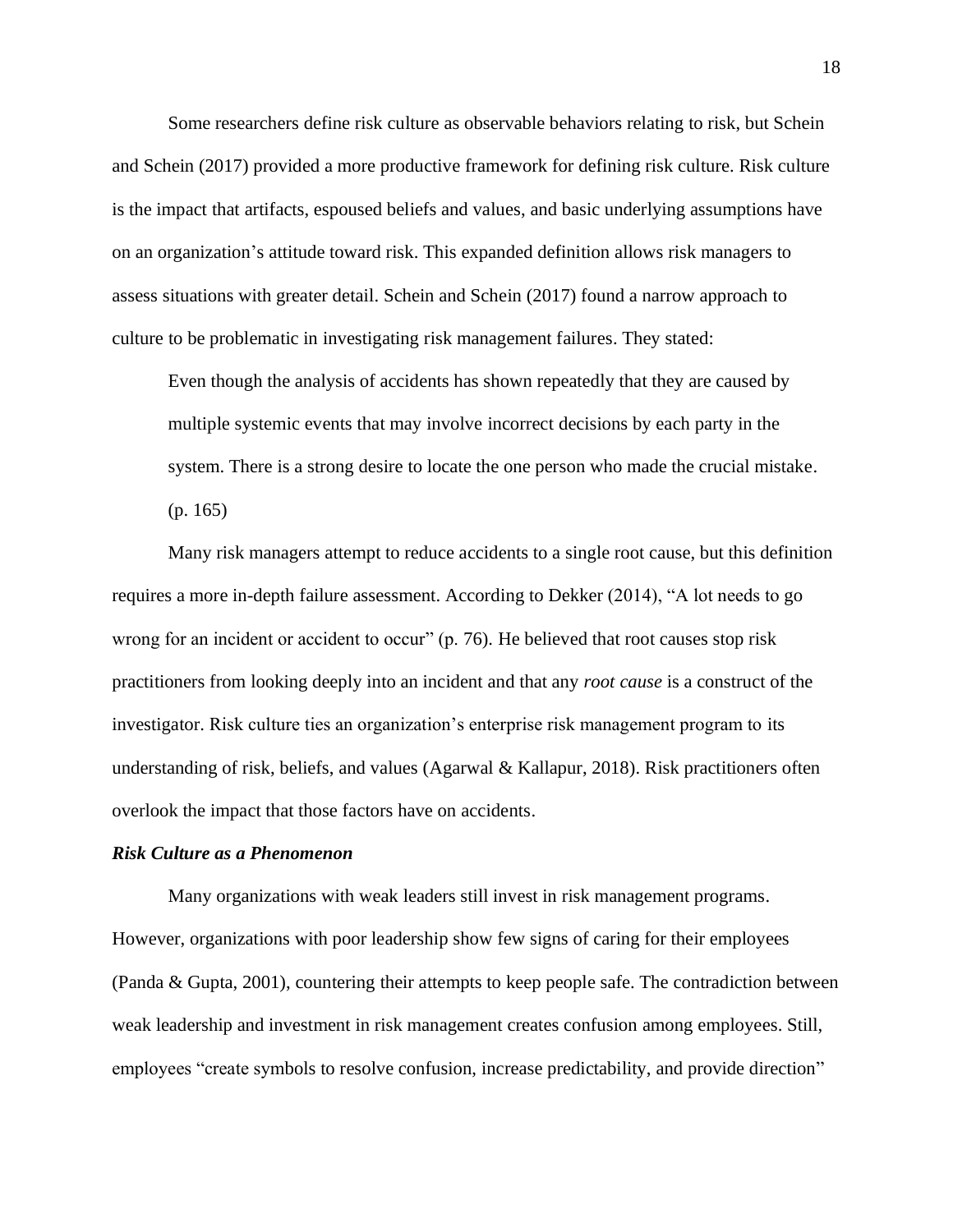(Panda & Gupta, 2001, p. 5). This phenomenon can weaken the impact of the risk management program.

# *Risk Culture Can Lead to Costly Failures*

Organizations invest in risk management programs to reduce the likelihood of occurrences that damage their assets, people, finances, and reputation. However, those investments do not always pay off. Kaplan and Mikes (2016) stated:

Having studied many man-made disasters, we have found repeatedly that early warning signs and risk information were available to operators and decision-makers in advance of the events, but behavioral biases and organizational barriers prevented the information from being acted on. (p. 9)

The risk culture of an organization that does not appreciate risks before a disaster allows the collective hubris of the organization to underestimate the impact of those risks. Kaplan and Mikes (2016) described the culture of NASA before the Challenger disaster and how even NASA's leadership ignored warning signs before the launch. Cultural factors such as a lack of psychological safety and poor upward communication contributed to the disaster. The symbols created by a lack of psychological safety in the organization created a situation where employees were afraid to raise concerns about the mission.

Organizations that lack psychological safety struggle to have an effective risk culture. Edmondson (2019) showed that a lack of psychological safety led to other significant organizational failures at Volkswagen, Wells Fargo, Nokia, and the Federal Reserve Bank of New York. She showed that fear-based leadership, unreachable goals, and a fear of failure are a "playbook that invites avoidable, and often painfully public failure" (Edmondson, 2019, p. 60).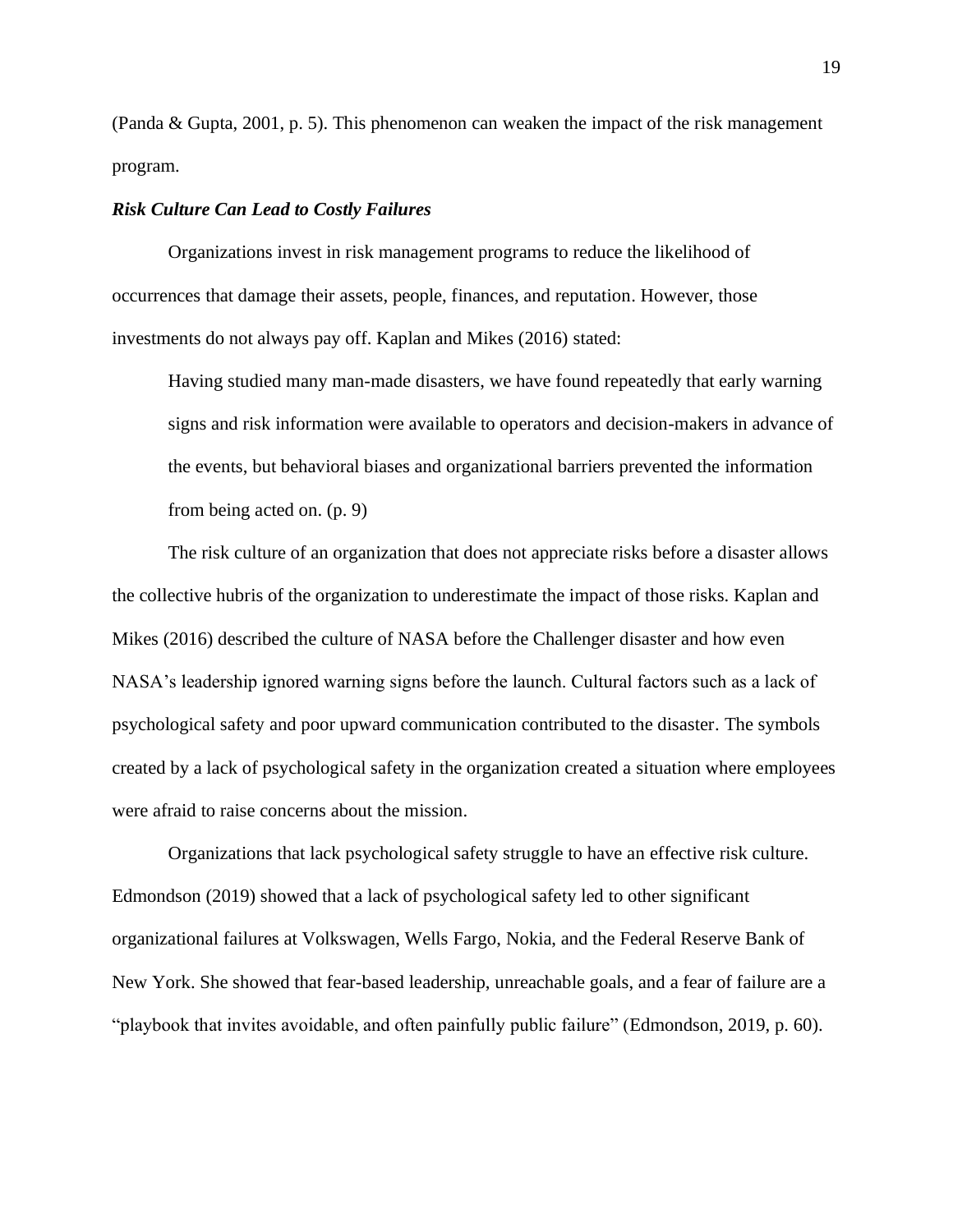Organizations that set a culture where employees are afraid to speak the truth create an environment where risks are not communicated to senior management and lead to costly failures.

## *Research on Risk Culture*

There was agreement in the literature that there is little research regarding risk culture even though it appears vital to creating an effective risk management program (Bott & Milkau, 2018; Viscelli et al., 2017; Weston et al., 2018). Also, Sheedy and Griffin (2018) found that "risk culture is the intervening or mediating variable that explains why risk structures predict outcomes" (p. 7). Still, they also indicated that their study was limited by context, and there was a need for future studies in other contexts.

The concept of risk culture still lacks some clarity. Sheedy and Griffin (2018) believed that the outcomes used to judge risk management are too short-term. For instance, many of the unnecessary risks that led to the 2008 financial crisis resulted from beliefs and values toward risk and a short-term view on profit.

The lack of adequate study on the concept of risk culture leads to the misunderstanding of risk management practitioners regarding its impact on their risk management programs. According to Viscelli et al. (2017), "We find that organizations' culture and an informal approach to preparing for ERM's launch may have contributed to its limited connection with the strategic leadership of the firm" (p. 71). The following sections discuss the concepts of conventional risk management and provide a context for the impact that risk culture plays in their effective adoption.

While there is little research on the concept of risk culture, researchers provide insight into organizations that effectively changed their risk culture. Agarwal and Kallapur (2018) showed an improvement in risk management outcomes for an organization through concerted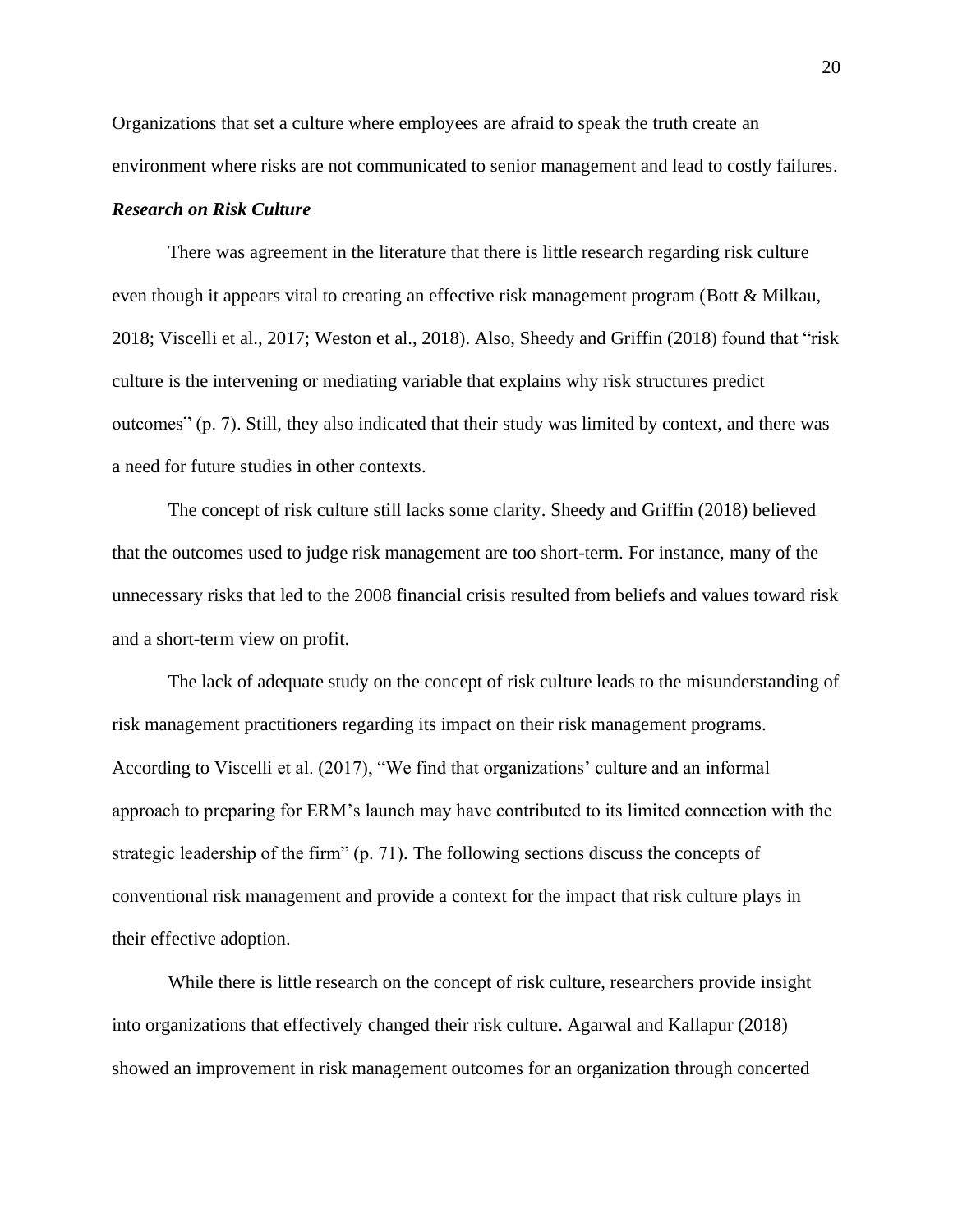efforts to improve their employees' fundamental understanding of risk and create a safe environment to elevate concerns. Their research showed that conventional risk management was not, by itself, enough. However, the organization changed its risk management outcomes by implementing cultural factors.

#### **Conventional Risk Management**

Companies invest substantially in risk management policies and risk governance. The financial industry invests in quantitative risk measures, and other industries invest actively in the risk identification and mitigation processes outlined in the Committee of Sponsoring Organizations of the Treadway Commission (2004) and ISO (2018). Leva et al. (2017) provided an overview of the risk management process that ultimately leads to an organization developing and maintaining a database of risks that they face, which risk managers refer to as a risk register.

Conventional risk management, sometimes referred to as traditional risk management, focuses on insurable risks and risk transfer. The risk manager's role was to develop compliance programs and ensure the proper transfer of risk, typically through the purchase of insurance. Conventional risk management aims to manage an organization's pure risk, which Flitner (2018) described as a hazard risk. In essence, pure risk has no upside. Either something bad happens (an injury, fire, etc.), or nothing happens. An organization does not benefit from pure risk.

In this conventional approach to risk management, organizations manage risk in silos without much collaboration between departments, and risk management occurs on an as-needed basis (Williams, 2019). The approach applied rules, training, and compliance with management processes to drive the risk management process. However, as Campbell (2015) points out, governance and leadership make the process more effective. According to Fritz-Morgenthal et al. (2016), "Experienced and responsible governance structure in place represents a good indicator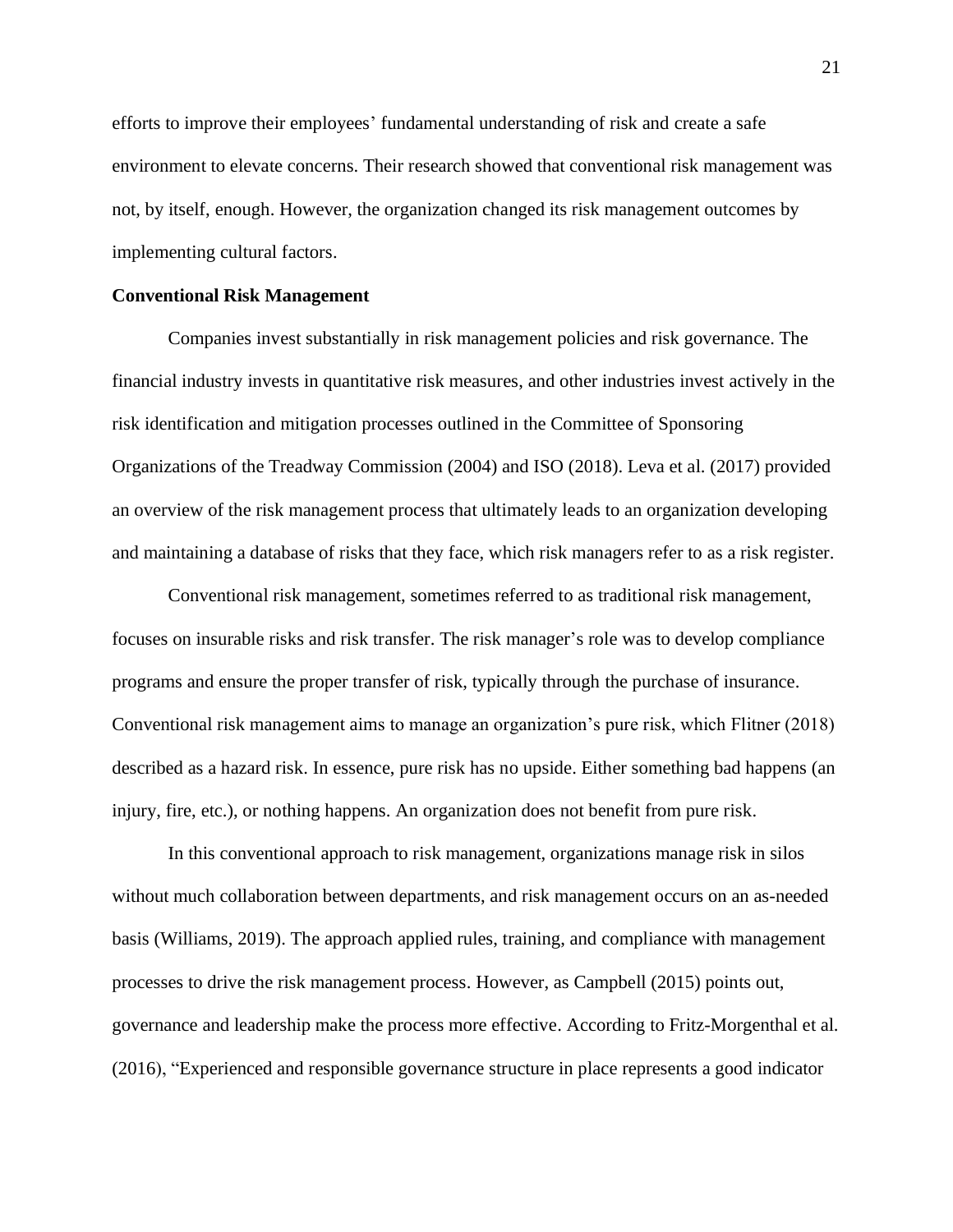for an appropriate risk culture" (p. 78). Their results showed that strong governance might provide a leading indicator of effective risk culture, but the authors admitted that their research was simply a starting point.

One other limitation of conventional risk management is that it assumes that people are rational. People make flawed assumptions about their ability to manage risks based on the past and miss the momentum of a new crisis as it approaches (Funston & Wagner, 2010). Organizations rely on decisions that they made in the past instead of considering alternatives that limit their ability to manage risk. The success of risk management typically relies on the behaviors of others, so organizations must understand how their employees make decisions, which is not typically a part of conventional risk management.

#### **Enterprise Risk Management**

Conventional risk management uses a siloed approach to manage hazard risk, but enterprise risk management (ERM) evolved from that process. Flitner (2018) defined ERM as "An approach to managing all of an organization's key business risks and opportunities with the intent of maximizing shareholder value" (p. 111). The goal of ERM is to break down organizational silos to enhance the effectiveness of risk management practice. Levy et al. (2020) showed how to create an effective ERM framework and stated that risk culture plays a "crucial role in the execution of a company's enterprise risk management strategy" (p. 8). Culture is important to ERM as business units must be open to allowing risk management into their operations (Flitner, 2018).

Enterprise risk management focuses on pure and speculative risk, which broadens the risk management approach to include financial, operations, and strategic risk. Thomya and Saenchaiyathon (2015) stated that ERM aims to provide better benefits to organizations.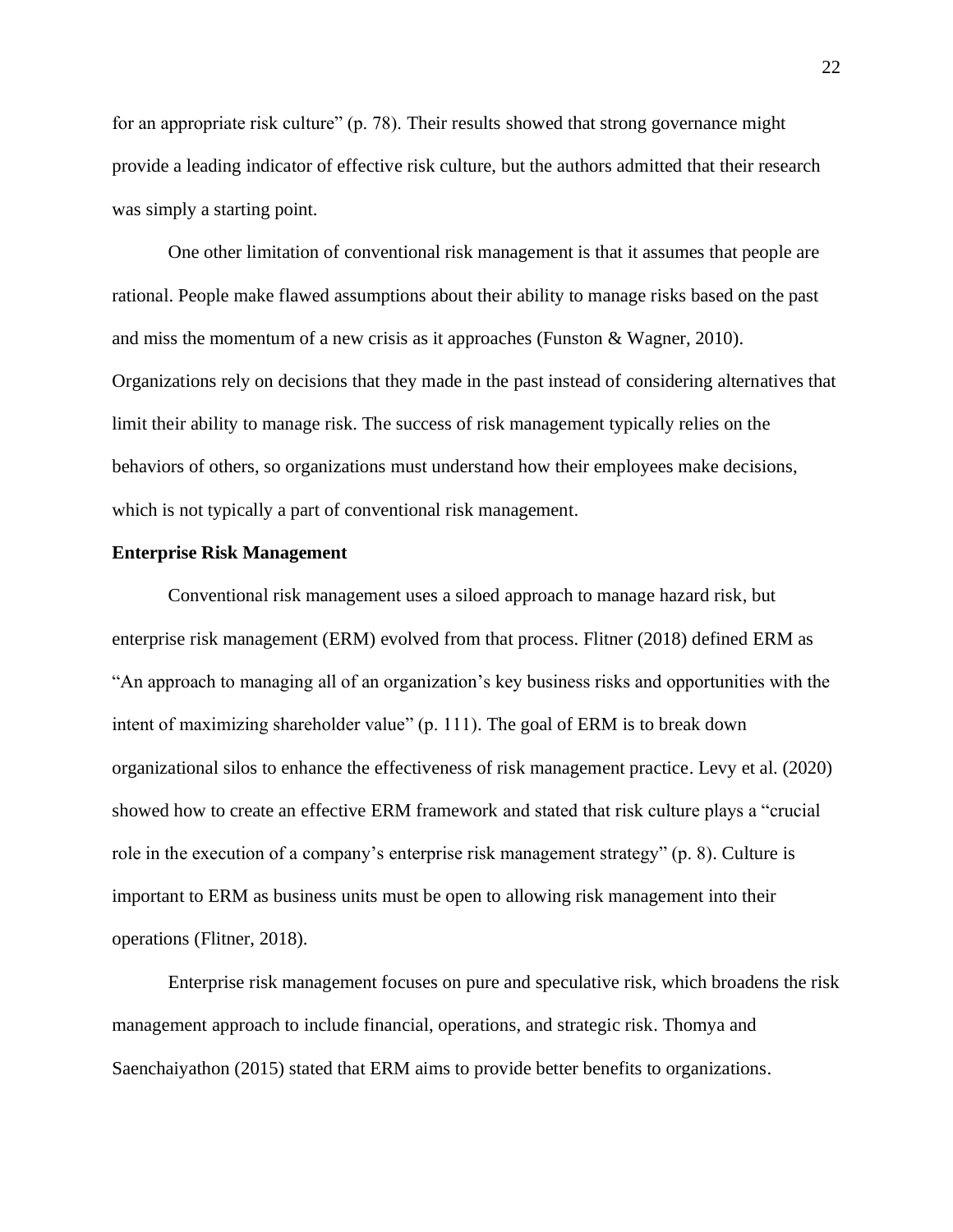Bogodistov and Wohlgemuth (2017) showed that ERM provides organizations with the routines and processes to recover from uncertain events quickly. Hoyt and Liebenberg (2015) provided "persuasive evidence that ERM can be used to increase the value of insurance companies" (p. 47). According to Callahan and Soileau (2017), "ERM creates value for firms including improved performance management, improved risk-adjusted decision-making, enhanced board oversight, improved capital efficiencies, and higher quality of strategic planning" (p. 125). The focus on upside and downside risk allows ERM to reduce the risk of loss and provides organizations with a framework to manage the risks they take to advance their enterprise.

A formal ERM process identifies organizational risk and assigns responsibility to oversee mitigation efforts to organizational leaders instead of keeping them in a centralized department. Enterprise risk management processes look beyond the traditional formal rules and compliance approach to strengthen the organization's importance (Braumann, 2018). The introduction of a formal ERM process moves the responsibility for risk management from a centralized risk management department to the board of directors or c-suite (Flitner, 2018). Some boards even create a risk management subcommittee. This change integrates risk management across the organization.

#### *ERM Frameworks*

Several ERM frameworks are available to organizations to develop their risk management program. While there are differences in each framework, they all serve the same primary function. According to Lee and Green (2015), "ERM processes are used to identify, assess, communicate, measure, and manage the multitude of risks facing an organization" (p. 195). One drawback of an ERM process is that it can be labor intensive when identifying all of an enterprise's risks.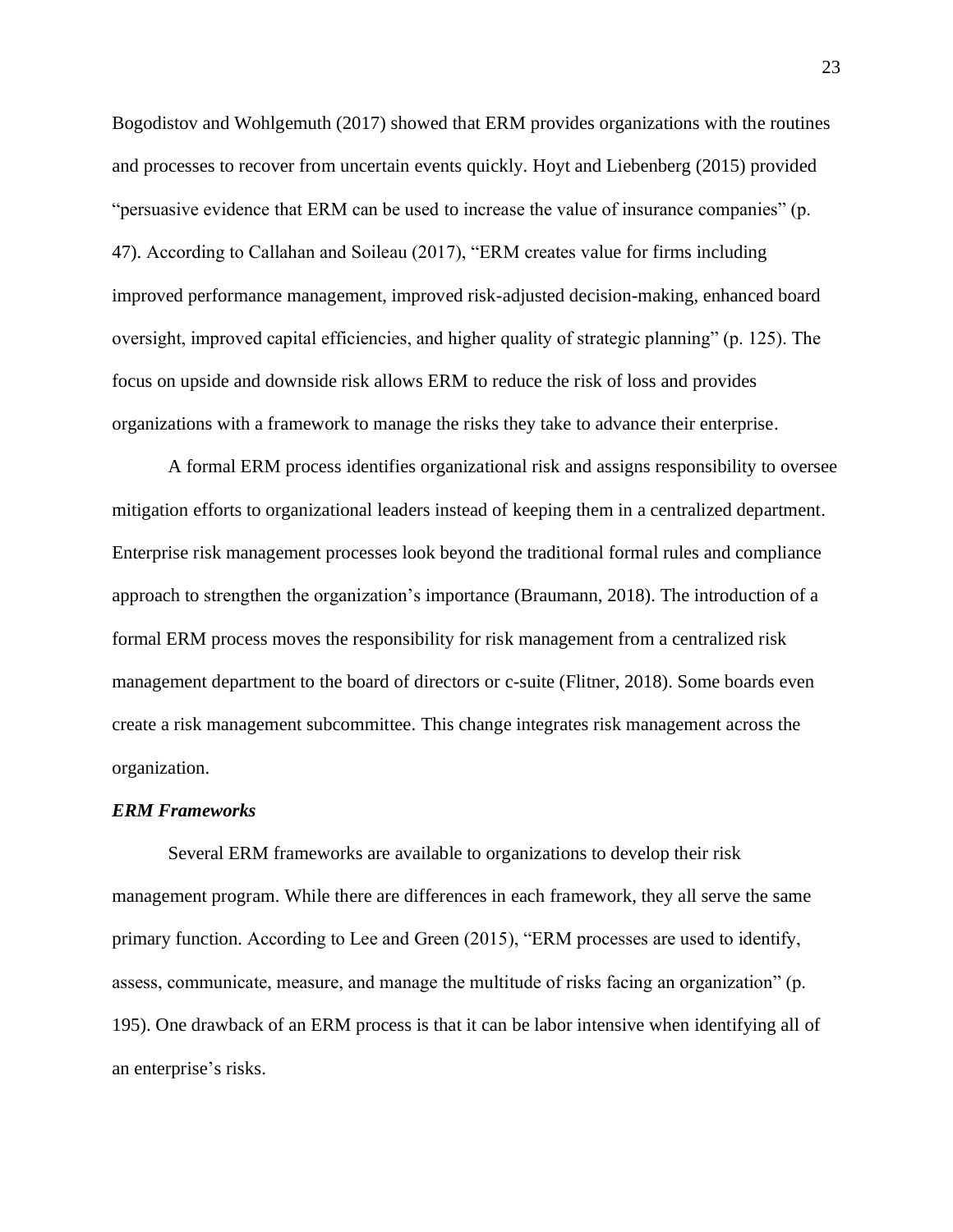This study used the International Organization for Standardization (ISO) 31000 standard and the Committee of Sponsoring Organizations of the Treadway Commission (COSO) ERM framework to explain the risk management process and to assess their adequacy regarding guidance on risk culture. The Committee of Sponsoring Organizations of the Treadway Commission updated its framework in 2017 to include more guidance relating to *governance and culture,* but they only focus on behaviors when they discuss culture. International Organization for Standardization identifies the organization's culture as part of the internal context for risk management but provides little guidance relating to assessing or developing a proper risk culture. Both standards provide little information about culture and leadership, but they provide excellent guidance for developing a risk management framework. Selvaseelan (2018) identified some of the shortcomings of the ISO 31000 standard and provided recommendations for a culture checklist that would benefit organizations when they assess or build their risk culture.

Enterprise risk management helps organizations by continuing the work of traditional risk management. Still, it also integrates the risk management process to other parts of the organization, such as project risk and strategic risk. Kegan and Lahey (2016) showed how Suncorp Personal Insurance uses enterprise risk management to help the business make decisions about the organization's future and mitigate the risk of those decisions. The secret to the success of the process was a culture where people are free to think openly without retaliation and consider how risks create opportunities. According to Kegan and Lahey (2016), "The taxing mental and emotional exercise requires capacities most people don't develop in the course of their regular lives" (p. 260). Suncorp Personal Insurance shows the value ERM can bring to an organization, but many do not benefit from the process.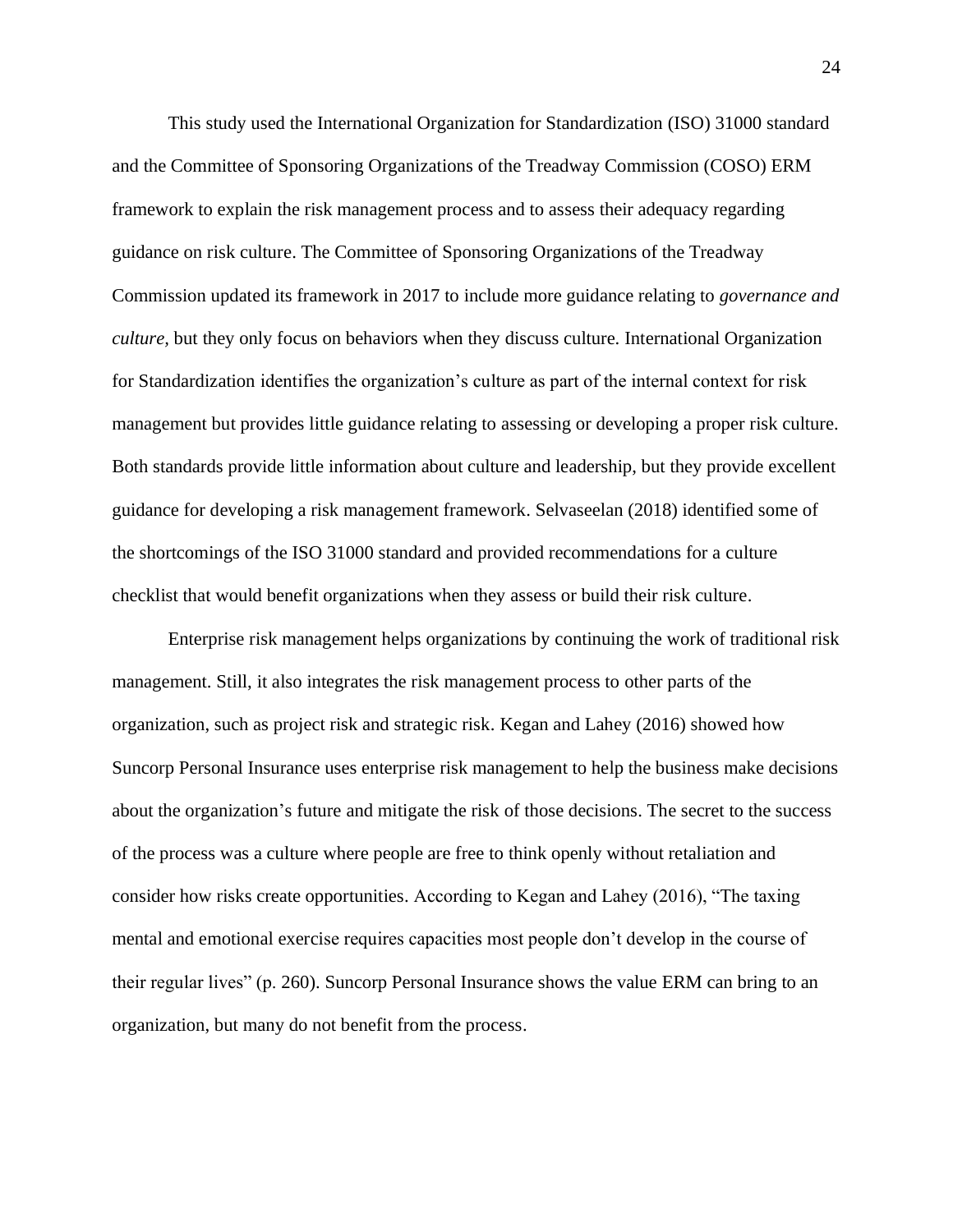# *Impediments to Successful ERM*

Many organizational issues keep ERM from being implemented and successful. Three key issues are communication, leadership, and organizational culture (including the risk subculture). For instance, a fully implemented ERM program requires department leaders to be fully accountable for the risks of their operations (Flitner, 2018), and many leaders place a low priority on risk management in pursuit of their other goals. Many leaders have performance goals that may contradict risk management practices (i.e., sales, production). Pan et al. (2017) showed that organizational leaders tend to have the same attitude toward objectives as their chief executive officer (CEO), impacting risk culture and accountability for risk ownership.

Another limitation of ERM is that some organizations measure the program's impact on short-term outcomes. Still, organizations should measure the impact of their ERM program on the organization's long-term sustainability. According to Sheedy and Griffin (2018), "Since risk management by definition deals in tail events, we need long time lags to distinguish management skill and/or robust culture from mere luck" (p. 5). Some organizations focus on implementing risk management practices after a severe event. Still, they fail to create a robust culture because they fail to address organizational artifacts and espoused values that limit the value of their efforts.

#### **Risk Management Practitioners**

Risk management practitioners come from many backgrounds. About 80 universities in the United States have risk management programs (Cohen, 2020). A review of the top programs showed a need to integrate risk culture into the curriculum as there were no courses found that identified risk culture as a topic. According to Cohen (2020), "The role is complex and requires a wide range of skills" (para. 2). The skills that Cohen (2020) identified included communication,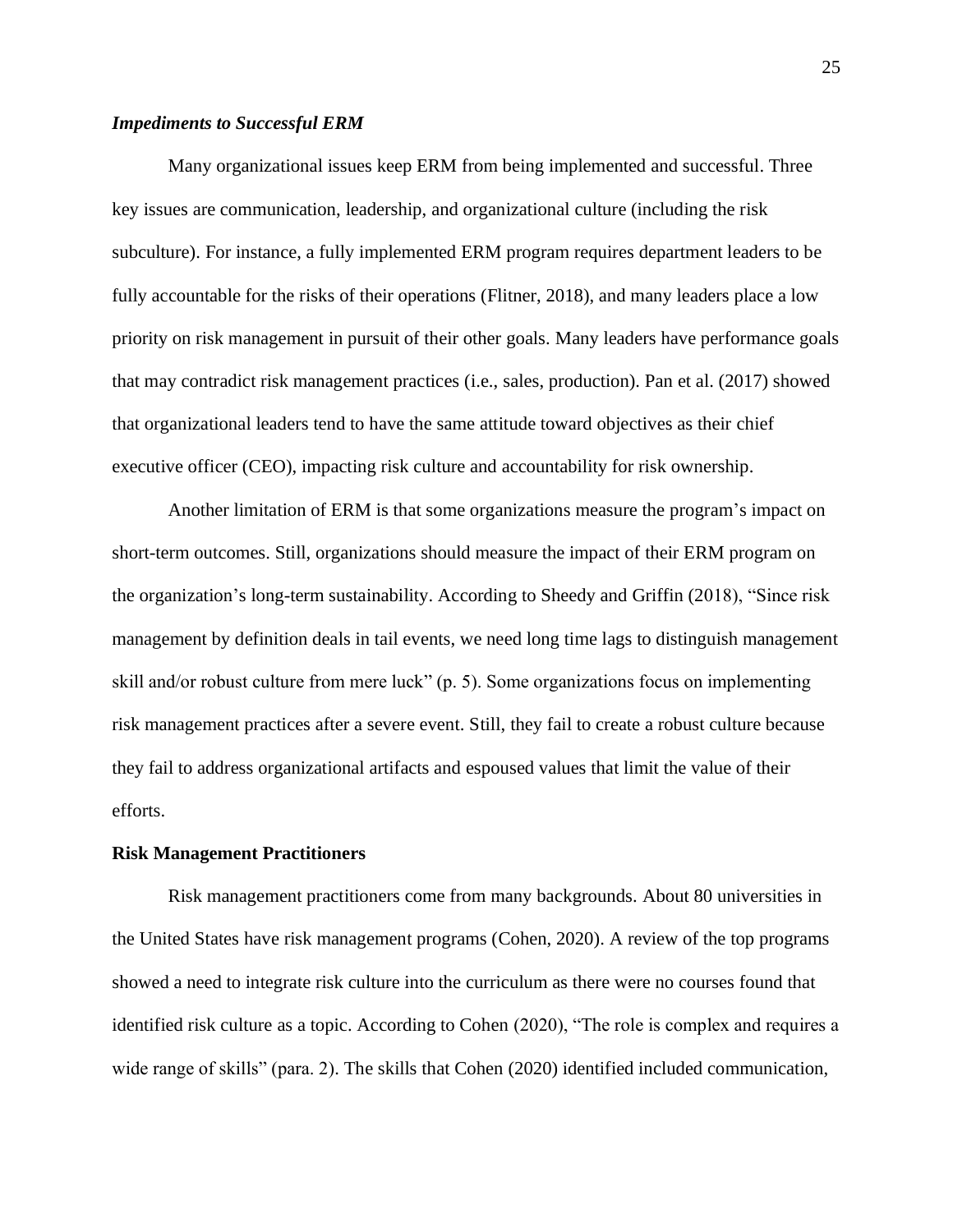persuasion, relationship-building, and financial literacy. Yet, most risk management training only covers the standards and guidelines for the practice.

Most risk managers have expertise in a certain field that makes them attractive to organizations (Ivensky, 2018). The individual's expertise allows them to build credibility in the organization but does not ensure effective risk management practices. According to Mikes and Kaplan (2015), "The existence of a risk management department and an individual with the title chief risk officer explains very little about the quality, breadth, and impact of a firm's risk management process" (p. 38). One contributing factor to this phenomenon is the limited knowledge about risk culture among practitioners and the lack of organizational leadership experts such as Schein in the literature (Roeschmann, 2004; Weston et al., 2018). Introducing some of these softer skills into the training of risk managers will increase their impact on organizations.

Risk managers come from many different backgrounds, including finance, engineering, and other disciplines. Often, their experience and training dictate their understanding of risk. According to Arena et al. (2017), risk managers may expand their influence and responsibilities by using their "intuitive sense of danger' (p. 67). Often, risk management consists solely of quantitative measures of risk (Arena et al., 2017; Campbell, 2015; Storer, 2016). However, effective risk managers must understand the impact of factors such as culture and strategy on their frameworks.

Risk managers must move from traditional risk management to an enterprise risk management (ERM) approach to expand their effect on the organizations. Enterprise risk management occurs when risk management breaks down silos and influences more than just insurance risk (Aabo et al., 2005). This approach to risk management allows organizations to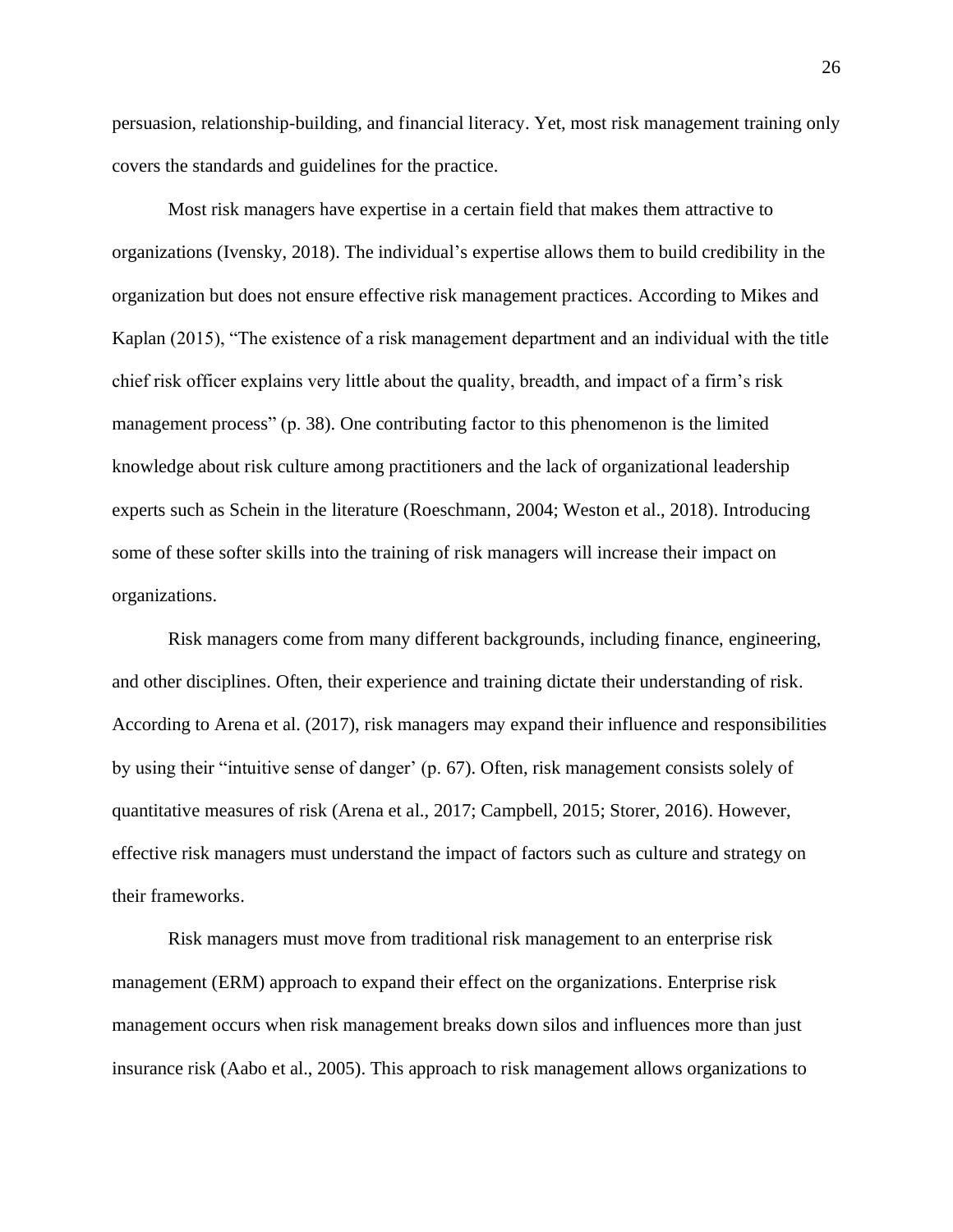move from quantitative measures of risk toward a more holistic approach to managing risk (Arena et al., 2017).

### **Risk Management Process**

The current risk management frameworks provide a roadmap to creating a traditional risk management process. Agarwal and Ansell (2016) recommended that companies think outside the box to make them useful. Selvaseelan (2018) provided guidance to address deficiencies within that model. The ISO model acknowledges the need to set a context for the risk management process and discusses the need for leadership commitment (ISO, 2018). Still, the guidance does not provide a structure for either. Selvaseelan (2018) pointed out that "the concepts of risk and uncertainty may not be fully appreciated within the ISO 31000 model" (p. 5). These models point risk managers to a process that does not anticipate the organization's culture or the leadership styles within the organization.

Most risk management practices focus on looking backward or using expert judgment (Fiol, 2019), but this practice limits the effectiveness of the process. According to Funston and Wagner (2010), "Enterprises regularly place themselves in the running for a Darwin Award by ignoring risks that could have been foreseen or by failing to manage risks they have foreseen" (p. 15). Schein (2016) showed that looking backward and identifying a root cause limited risk management processes because leaders tended to simplify the events that led to an accident. Aabo et al. (2005) called assessing risk guesswork and stated that many companies typically address 50–70 business risks to manage. Consideration of these limitations makes the risk management process more effective.

Developing an ERM program includes setting the context for risk management, risk assessment, risk evaluation, and risk treatment. The process creates two steps in the risk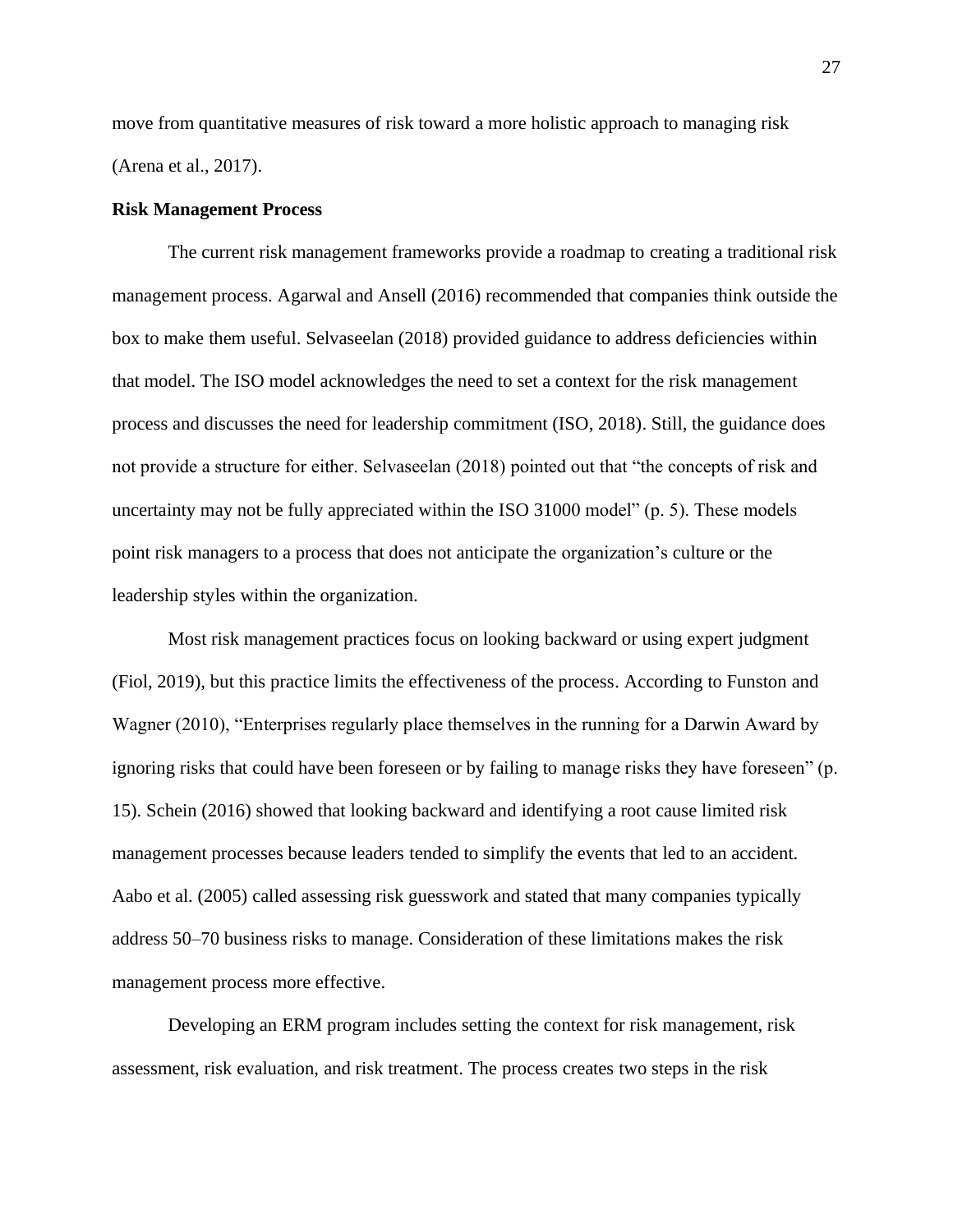assessment process: risk identification and analysis. A final step is to assess the program for continuous improvement. The process ends with a product referred to as a risk register that an organization uses to maintain an inventory of their identified risks.

#### *Context for Managing Risk*

All organizations face uncertainty and should have a formal process to manage it. Organizations face internal and external contexts that impact their risk management practices (ISO, 2018). External contexts include regulation, economic conditions, and other factors that the organization cannot control. The internal context includes governance, policies, training, the organization's culture, and other factors under the organization's control. International Organization for Standardization (2018) showed that these contexts impact the risk management program, and organizations should consider them before starting the risk management process.

#### *Risk Assessment*

Risk management requires the ongoing assessment of potential organizational hazards, which is labor-intensive and often viewed as extra work by executives and managers (Leva et al., 2017). According to Bogodistov and Wohlgemuth (2017), "The core of risk assessment is the probability of occurrence and the amount of possible damage or loss" (p. 237). Risk assessment provides the basis for an organization's ERM program, but there are limitations to the process that can reduce the impact.

Risk assessment is pivotal to the program's success, and many flaws impact it. Paté-Cornell and Cox (2014) explained the difficulties in valid risk identification based on organizational culture elements and elements of human decision-making, such as hindsight bias. Bott and Milkau (2018) added to the concerns regarding improper risk assessment by pointing out collective bias's impact on risk management. Braumann (2018) found that formal risk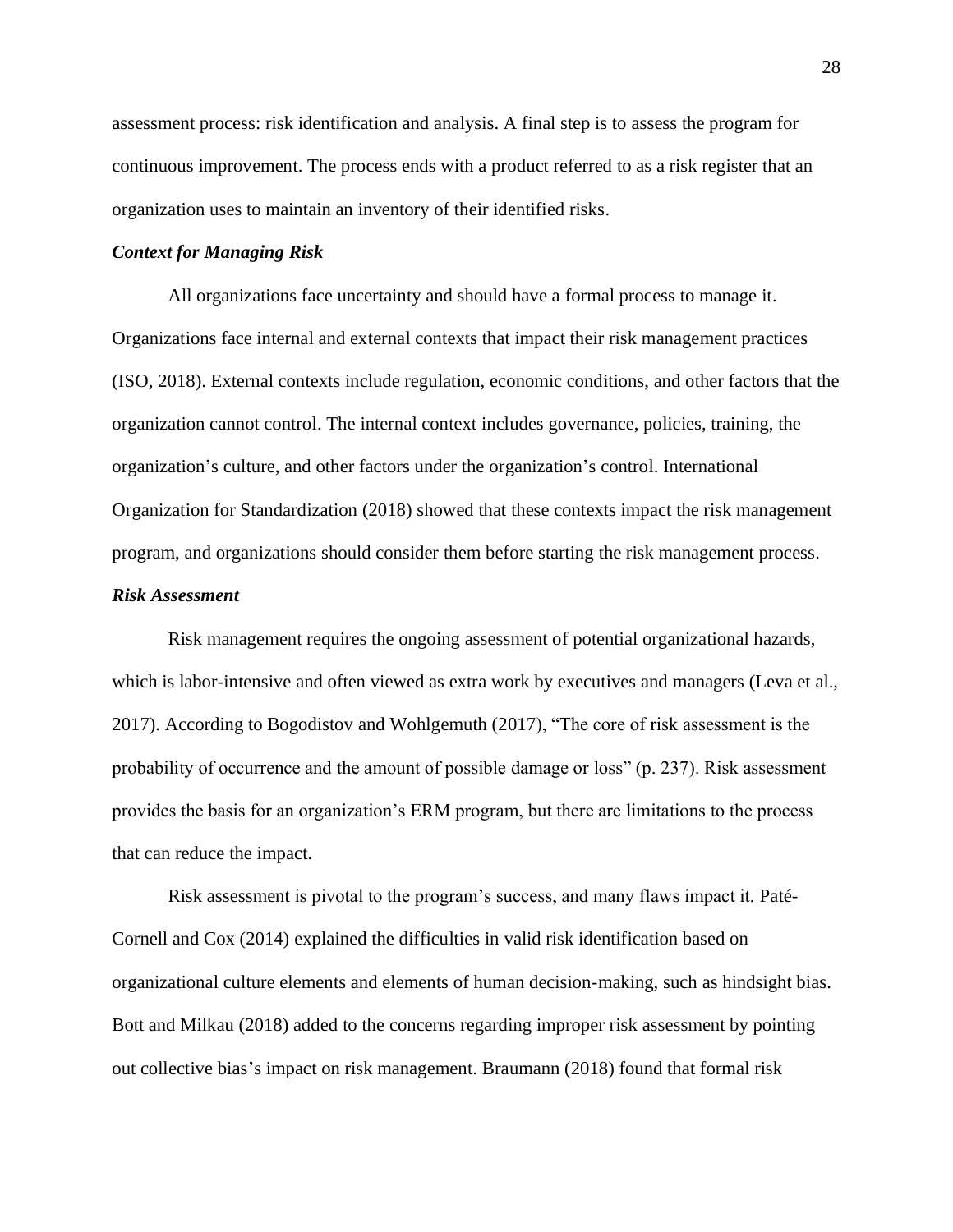assessment was not associated with effective risk management practices. Kaplan and Mikes (2016) identified recency bias as a problem in the risk management process, stating that people "place too much weight on recent events and experiences when forecasting the future" (p. 10). Finally, Campbell (2015) identified that organizations need more than rules and compliance to manage risk successfully. She indicated that governance and leadership should hold the same weight when assessing risk management effectiveness.

Bazerman and Moore (2013) stated there are often more alternatives than what is considered when making decisions. According to Bazerman and Moore (2013), "Decisionmakers retain only a small amount of information in the usable memory" (p. 5). This limitation keeps individuals from seeing the full range of consequences of risk, limiting the effectiveness of risk assessments. Kaplan and Mikes (2016) identified recency bias as a limitation to risk assessment, but other biases impact the risk assessment process. For instance, confirmation bias impacts risk assessment as well. Bazerman and Moore (2013) showed that focusing on selective data causes individuals to miss alternative causes. Many risk managers focus on past losses to drive their risk assessments, but the data provided does not allow for consideration of more significant risks that could impact their organization.

Another flaw in risk assessments is the impact of optimism bias. According to Paté-Cornell and Cox (2014), "Optimism bias leads some to accept risky prospects that they might reject if their expectations and perceptions were more accurate" (p. 1229). Many risk managers fight organizational leaders who will not acknowledge that their organization is vulnerable to a particular risk. Organizations remain optimistic that the status quo will remain, which causes them to ignore or avoid addressing risks.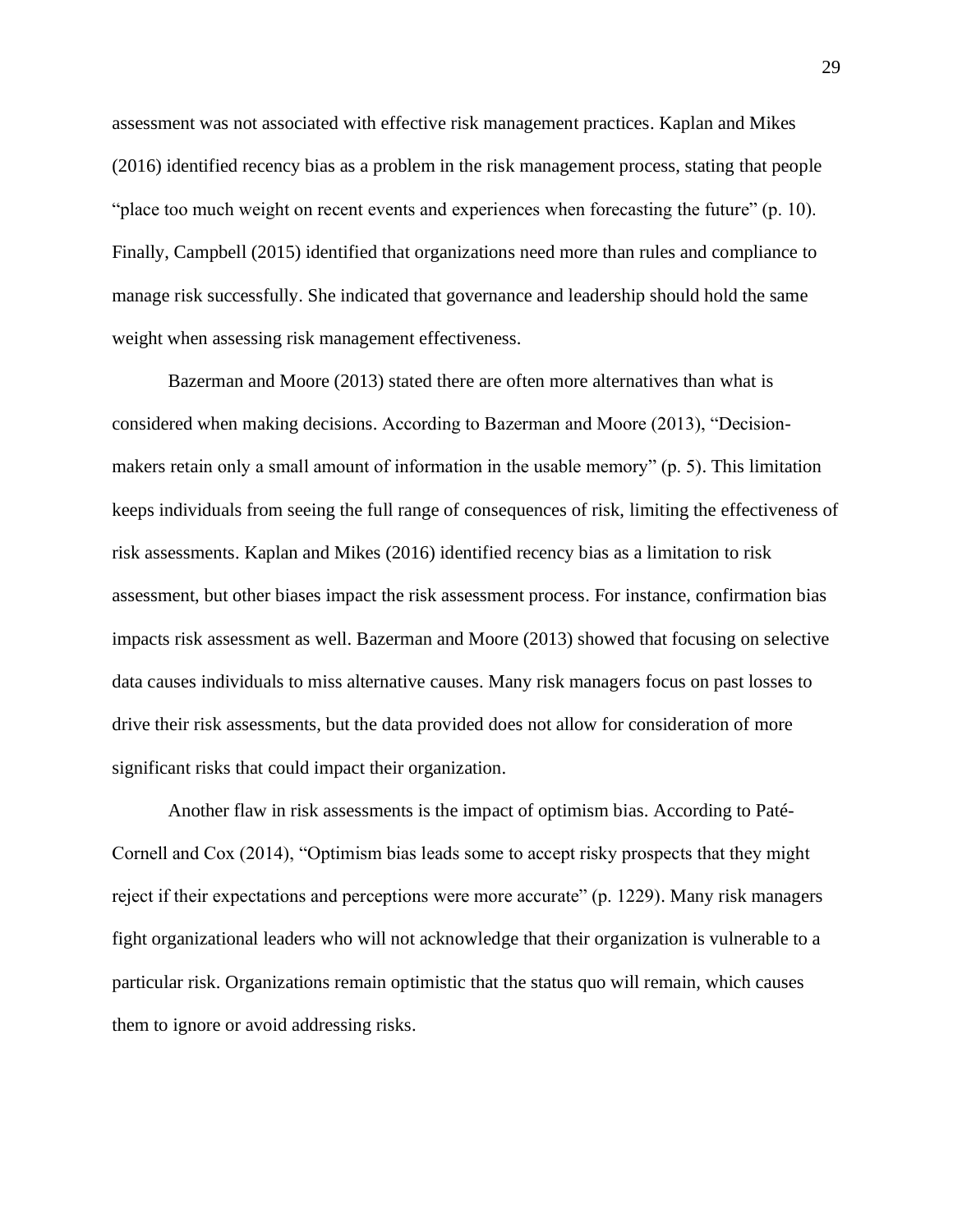There are three primary components of a typical risk assessment. The first is risk identification, the second is risk analysis, and the final is risk evaluation. Organizations struggle with these processes for the reasons mentioned. However, if done correctly, they can positively impact the risk management program.

**Risk Identification.** The first part of the risk management process identifies all of an organization's risks. International Organization for Standardization (2018) defines risk assessment as "the process of finding, recognizing, and recording risks" (p. 13). Organizations can identify risk through several methods, including brainstorming sessions, employee interviews, checklists, research, and outside experts. The process does not include the assessment of the impact or likelihood that an organization faces risk. The sole purpose is to identify the risks faced by an organization.

Organizational factors such as the status quo and cultural elements such as artifacts impact the effectiveness of a risk identification practice. Taleb (2007) showed the impact of this flaw with a fictional example where a legislator pushed to pass a law that required airlines to lock cockpit doors that went into effect before September 11, 2001. Taleb (2007) showed that this individual would die, not knowing the decision's impact. Organizations struggle to complete a comprehensive risk identification because those involved fail to have a broad enough context for the assessment.

**Risk Analysis.** This step of the process provides context for the risks identified in the risk identification phase of the process. According to ISO (2018), "Risk analysis involves consideration of the causes and sources of risk, their consequences and the probability that those consequences can occur" (p. 17). This process allows an organization to understand the risks that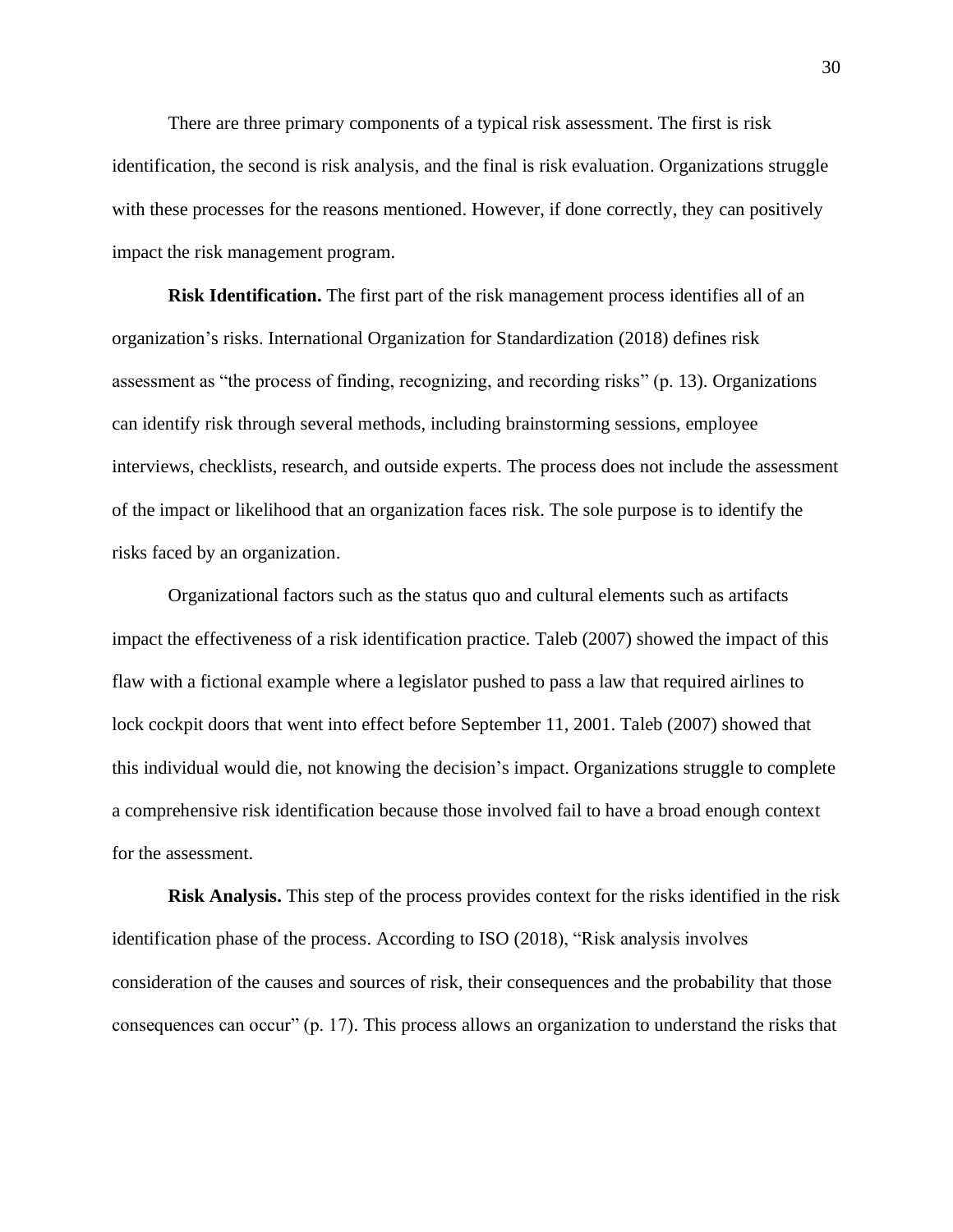they identify. The controls that an organization has in place impact the consequences of the risk. In basic terms, a sprinkler system reduces the consequences of a fire.

**Risk Evaluation.** The risk evaluation is when an organization decides whether the level of risk is acceptable. The organization uses the data obtained from the risk analysis to make decisions about future actions regarding that risk (ISO, 2018). Flitner (2018) stated that the goal of the risk evaluation is to get to a place of tolerable uncertainty. Organizations may have limited financial resources to mitigate risk, so the risk evaluation process prioritizes their actions. They may decide to mitigate the risk, live with the risk, or avoid activities where the risk is present.

## *Risk Treatment*

Risk treatments are interventions that an organization implements to reduce the consequence of an identified risk. International Organization for Standardization (2018) simply defined it as a "process to modify risk" (p. 14). Organizations use two broad risk management strategies during this stage: risk control and risk financing (Flitner, 2018). The risk control process aims to reduce the frequency or severity of a risk, while risk financing transfers the financial consequences of a loss.

## *Risk Register*

Organizations use many formats for their risk registers ranging from spreadsheets to sophisticated software packages. Leva et al. (2017) found that using a Sharepoint format for the risk register limited two-way communication in the process. Regardless of format, there are standard components to a risk register. Those components include a description of the risk, the magnitude, the risk owner, and the organization's current mitigation efforts (Leva et al., 2017). The risk register becomes a living document typically updated regularly by most organizations.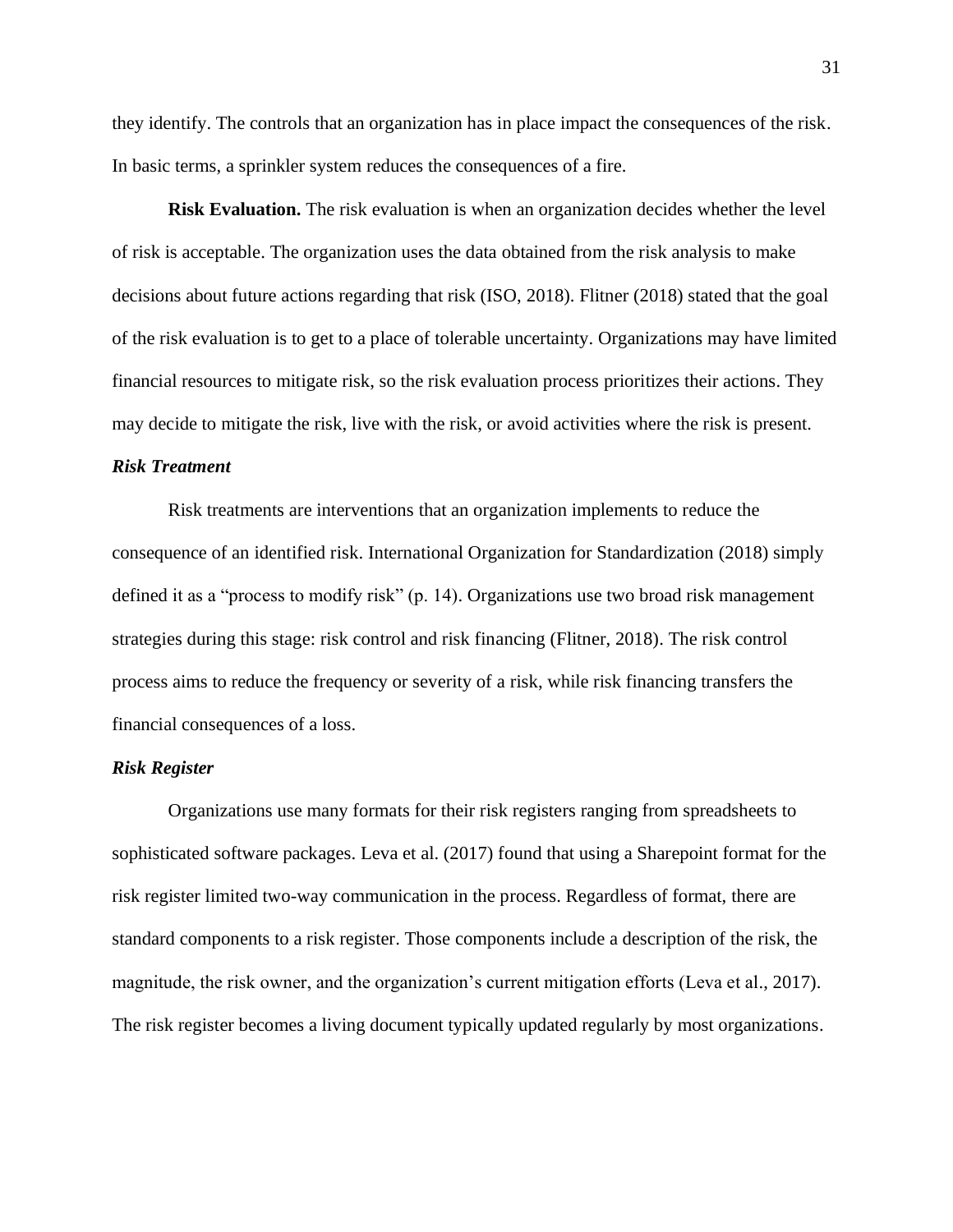Unfortunately, some organizations see the process as a one-time exercise, and the register becomes outdated with the rapidly changing business environment.

Risk registers allow organizations to prioritize their risk management efforts based on the impact and likelihood of identified risks. Based on this model, the scientific approach to risk management allows organizations to avoid misallocating risk management resources. The risks identified during the risk management process impact the effectiveness of risk registers because the process can cause organizations to overlook critical hazards (Ivensky, 2018). The risk register assigns an owner to an identified risk, which creates accountability and knowledge of the risk among corporate leaders.

### **Gaps in the Literature**

The study of risk culture, up to this point, was conceptual. Many researchers identified risk culture as important to the practice of risk management (Bott & Milkau, 2018; Bugalla et al., 2012; Fritz-Morgenthal et al., 2016; Gontarek, 2016; Power et al., 2013; Storer, 2016). There is little research regarding whether risk managers understand the culture (Weston et al., 2018). Several researchers agreed that risk culture played a role in the development of an effective risk management practice, but there was little research regarding how it was developed or maintained (Agarwal & Kallapur, 2018; Pan et al., 2017; Ring et al., 2016; Roeschmann, 2014; Storer, 2016, 2018; Viscelli et al., 2017; Weston et al., 2018).

One area contributing to the gap in the literature is the lack of a standard definition of risk culture (Agarwal & Kallapur, 2018; Ring et al., 2016; Roeschmann, 2014; Storer, 2016, 2018; Unterrheiner, 2017; Viscelli et al., 2017; Weston et al., 2018). The varied definition of risk culture contributes to a lack of understanding regarding its impact on risk managers since there is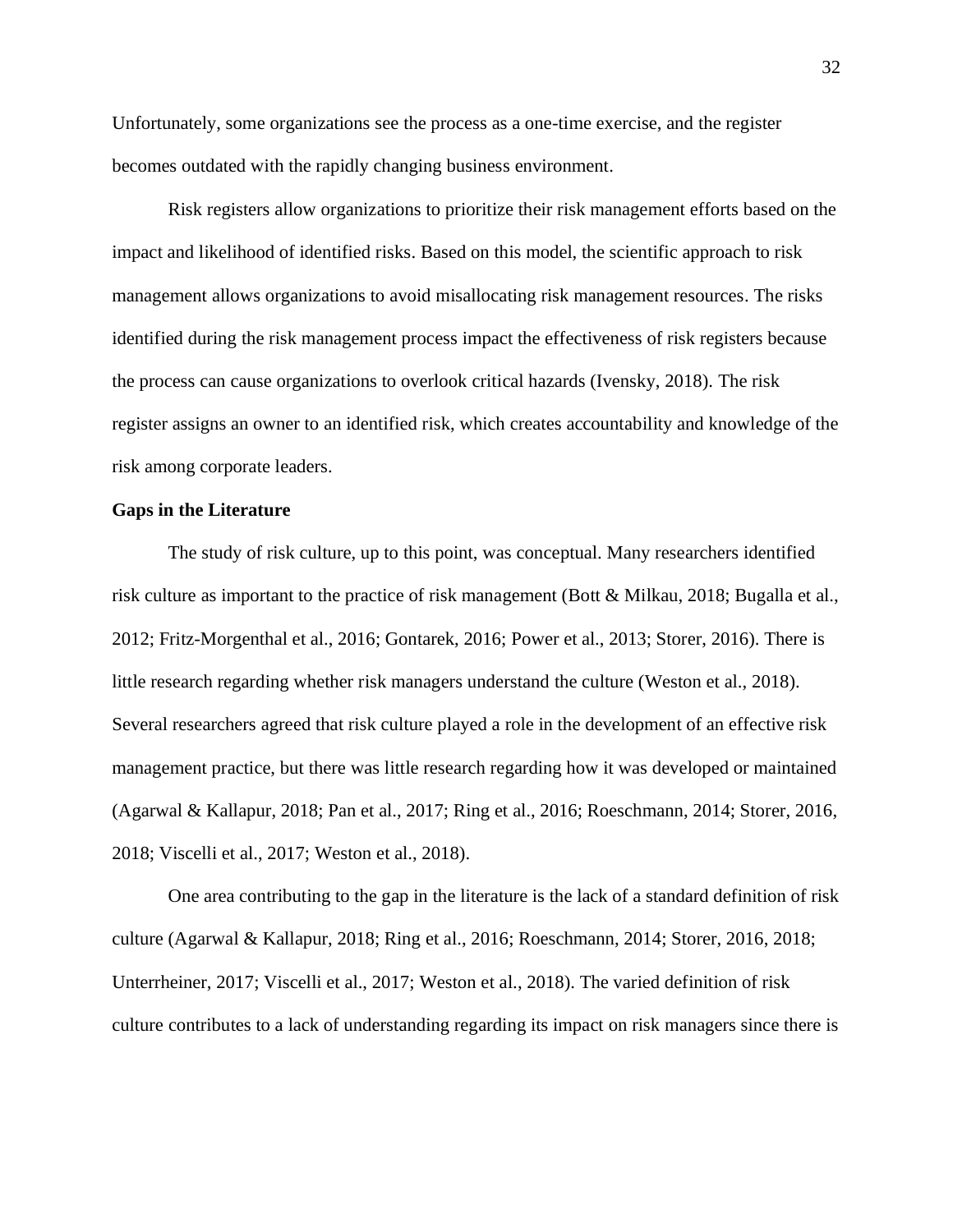no standard definition of the phenomenon. Risk managers may have varying experiences regarding the impact of risk culture.

This study aimed to close a gap in the literature by gaining a perspective on whether risk managers understand the phenomenon of risk culture and how to change it (Weston et al., 2018). The study provided a foundation for future research on risk culture by assessing whether experienced risk managers understand the impact of risk culture on their risk management practices and whether they can explain their lived experience with risk culture. This study closed the gap in the research toward a standard definition of risk culture, assessing the level of understanding that risk managers have regarding its impact.

### **Chapter Summary**

Organizations invest heavily in the science of risk management, but tragedies still occur. Research showed that risk managers did not always consider the impact of risk culture on their platforms. Ivensky (2018) showed that organizations should not focus on downplaying any aspect of their risk programs, leading to gaps in the program's effectiveness. This paper showed that risk managers do not have a standard definition of risk culture, which reduces their ability to identify and change risk culture. Many do not have the correct context, and their risk management platforms suffer from this blind spot.

This literature review started by explaining organizational culture through the lens of Schein and Schein (2017). Schein and Schein's framework provided the foundation to identify risk culture as an organizational subculture and showed how the elements of risk culture impacted an organization's risk management process. Finally, the literature review provided an overview of the risk management process to provide context for the importance of culture in the risk management process. The literature review provided insight into the research about how risk

33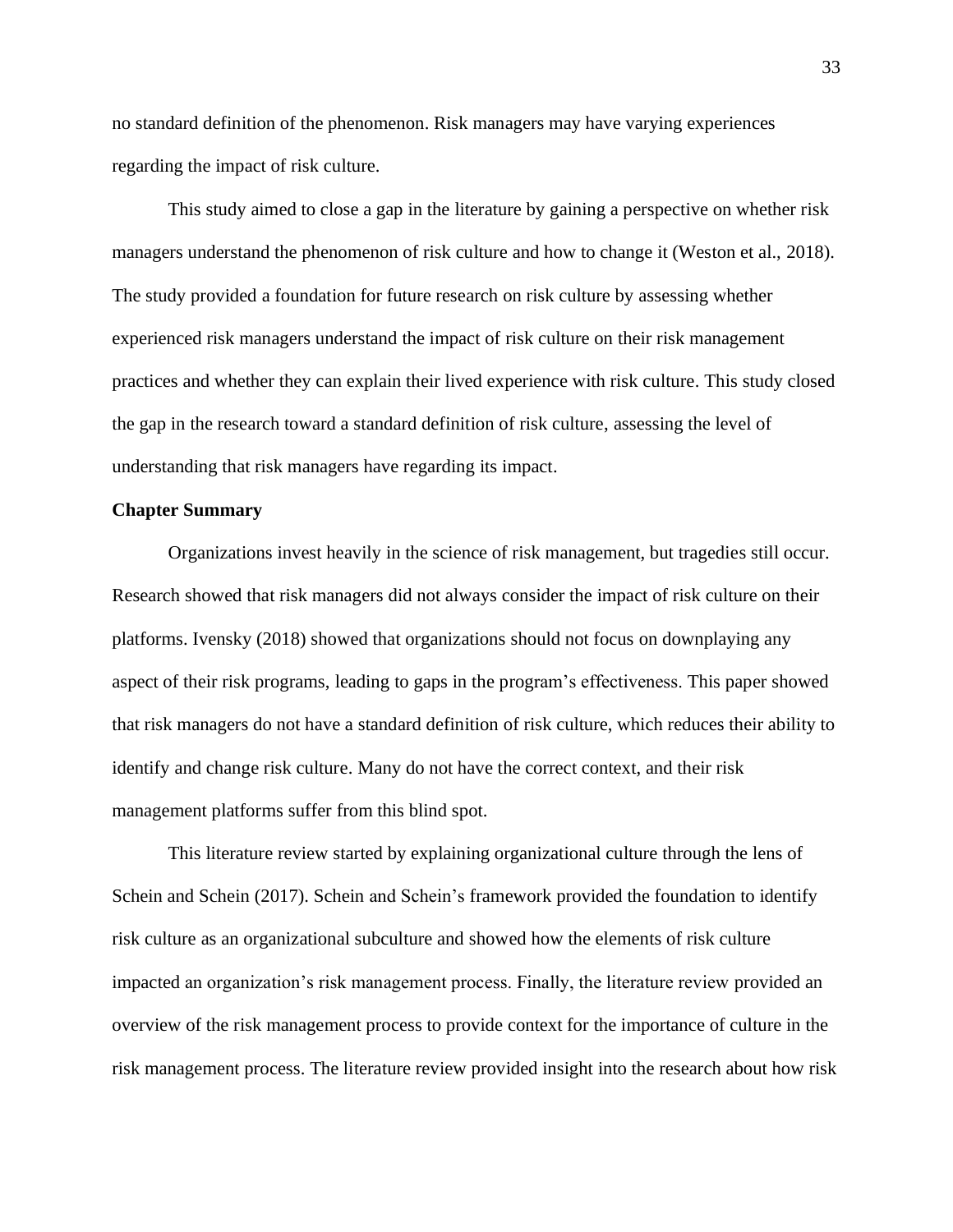culture impacts the risk management process and how risk culture is missing from multiple risk management frameworks.

Organizations use risk management to reduce the uncertainty in their operations. They can apply the process across disciplines and use it to create accountability for managing risk at the board (or top executive level). Most organizations have a single individual responsible for the risk management framework, but all members must manage risk. Failures in the risk management process can occur even when it creates excellent risk-based decisions (Paté-Cornell & Cox, 2014). Several risk management frameworks guide professionals in developing risk management programs (Committee of Sponsoring Organizations of the Treadway Commission, 2004; ISO, 2018). These frameworks provide a process for managing risk, but they do not have a framework for leadership or culture to support risk management, which makes the process very tactical.

Organizations undergo extensive risk identification processes and use the risk register to govern the identified risks. Still, as Kaplan and Mikes (2016) pointed out, humans are not always good at assessing risk. They used tragedies such as the Challenger explosion and, through their research, showed that a sense of psychological safety among members of the organization provided more effective risk identification.

The literature review identified a gap in the research regarding studies relating to and a definition of risk culture, leading to a lack of understanding of the impact on risk management practice. This gap appears to contribute to a lack of understanding of risk culture among risk management practitioners. It creates situations where organizations do not appreciate that impact on their investment in risk management. Many studies identify the importance of risk culture, but few show a framework or understanding of how risk culture is assessed and created. This study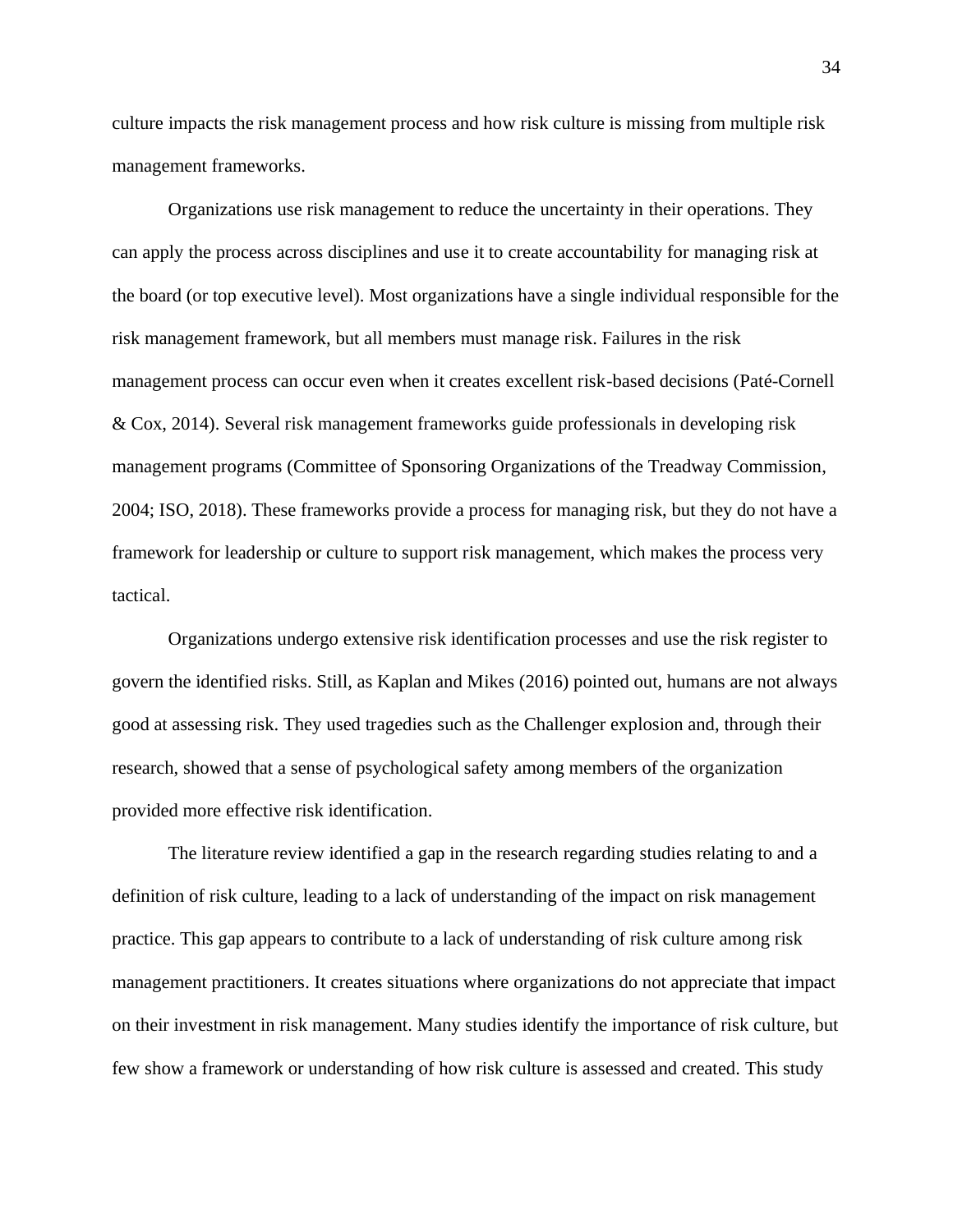contributes to the academic literature by identifying whether risk managers understand the impact of the risk culture phenomenon and works toward future research to develop a standard definition of risk culture.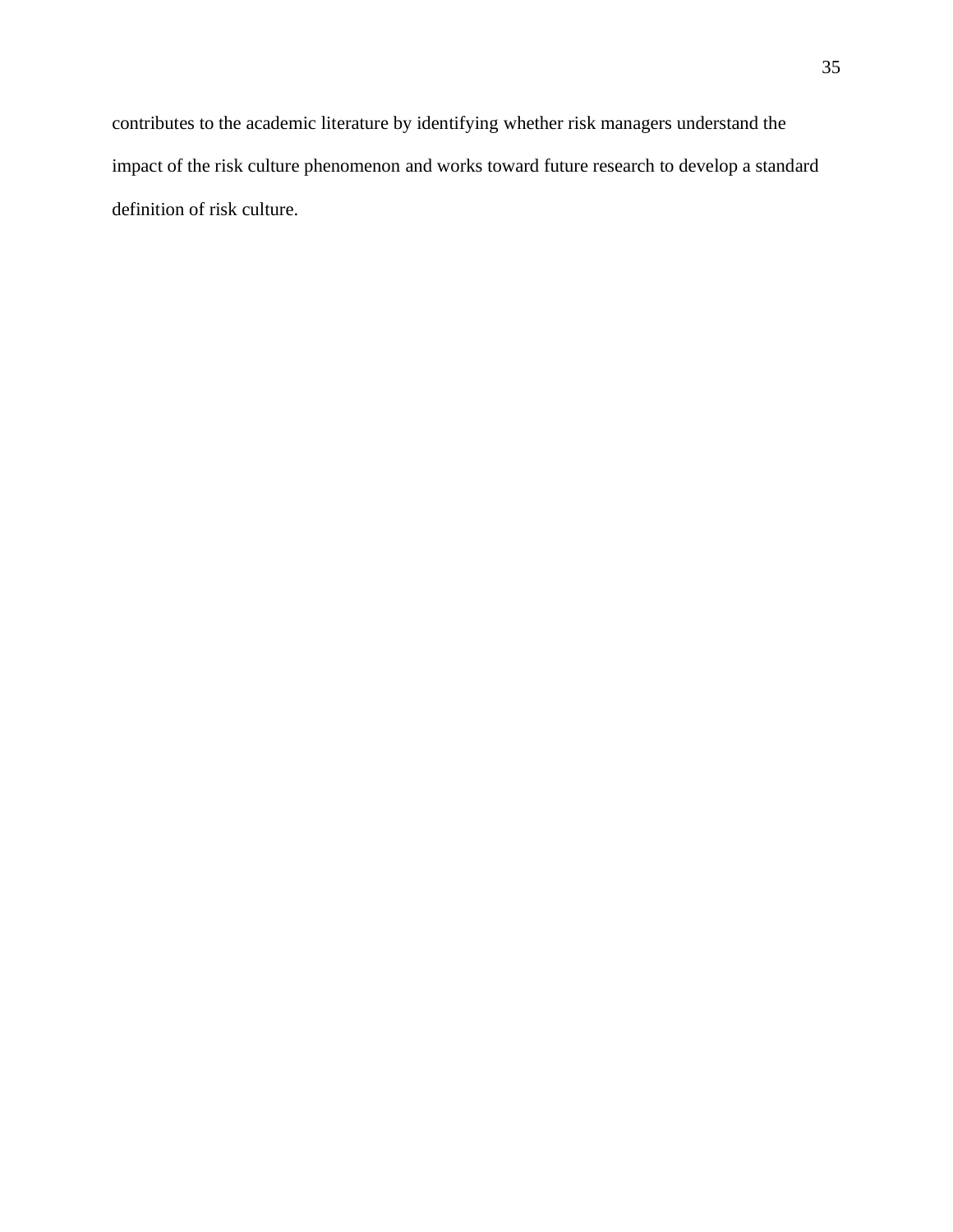#### **Chapter 3: Research Method**

This chapter aims to introduce the research methodology for this qualitative interpretive phenomenological analysis (IPA) of the understanding that risk managers have regarding the impact of risk culture on an organization's risk management program. This study explored the human side of risk management, so while most risk measures are quantitative, the measure of the human factors involved in risk culture must allow for the participants' subjective experiences through their lived experiences. This chapter lays out the rationale for the choice of IPA, the research plan, study participants, data collection, data analysis, and the trustworthiness of the research.

## **Research Question**

**RQ1.** What is the understanding of risk managers relating to the impact of risk culture on risk management practices?

## **Research Design and Methodology**

An interpretive phenomenological analysis (IPA) qualitative study is appropriate for the researcher to learn how individuals experience life (Smith et al., 2009). Edmund Husserl first introduced the field of phenomenology to determine the "essence of phenomena through people's experiences of them" (Hopkins et at., 2017, p. 22). Interpretive phenomenological analysis was first proposed by Smith (1996). It is prevalent in the psychology community, producing hundreds of studies (Smith, 2010). Gill (2014) showed that while most phenomenological studies are psychological, IPA can also have a business application, such as showing how risk managers experience risk culture's impact on their risk management actions.

This study aimed to understand the importance risk managers placed on risk culture in their risk management programs. Phenomenological research allows the participants to express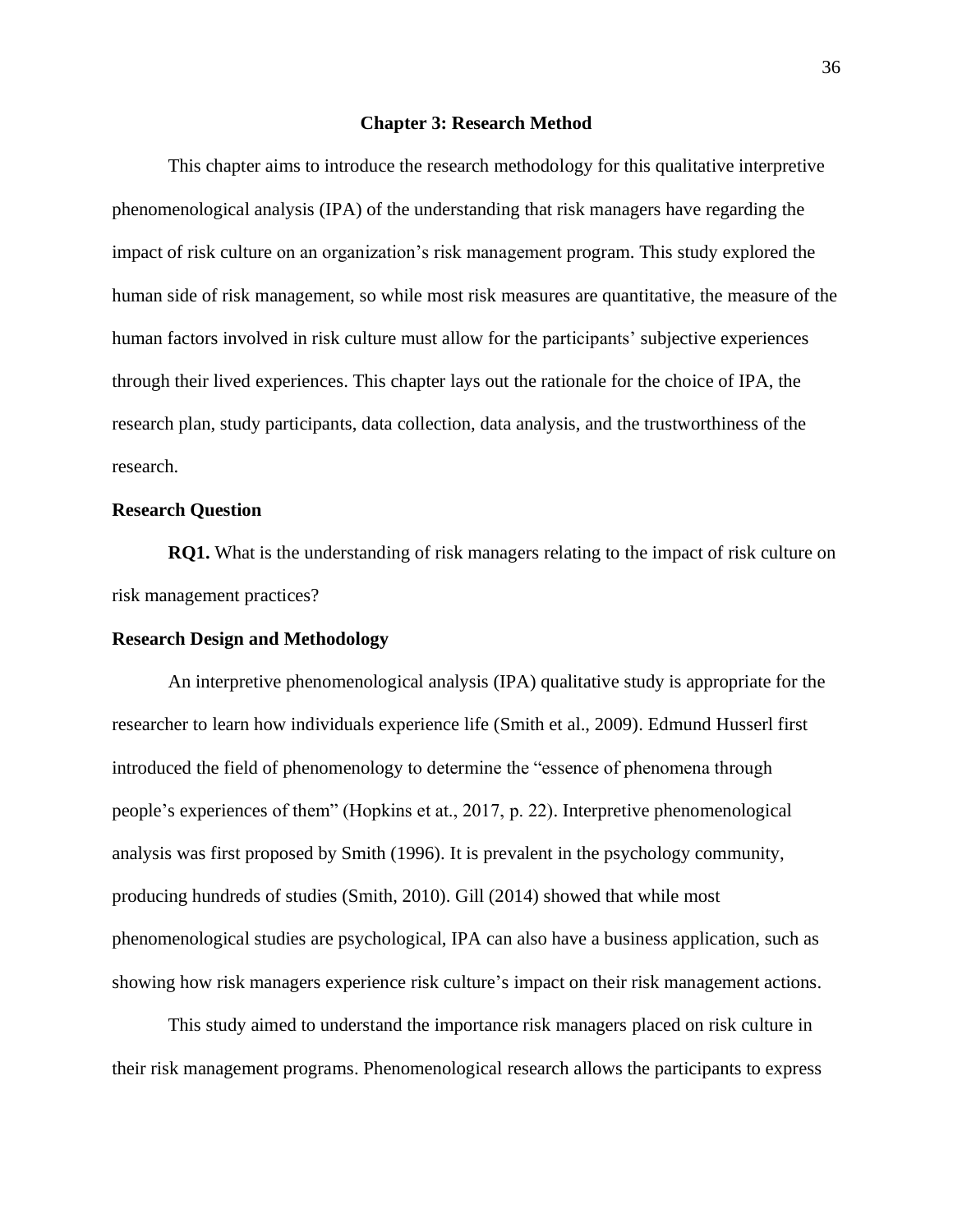experiences on their own terms (Smith et al., 2009). According to Hopkins et al. (2017), "Phenomenology is an approach to research that turns to people's experience to better understand something" (p. 20). Phenomenological studies should be based on rich experiential material (Adams & Anders van Manen, 2017). So, human experience is at the core of IPA research and provides a rich context for the inquiry into the research questions.

This study intended to use the lived experiences of risk managers to understand the impact of risk culture. This method is advantageous over other qualitative and quantitative methods because it allows for the experience of the risk management professionals to guide the inquiry. According to Smith et al. (2009), "It (IPA) aims to conduct this examination in a way which as far as possible enables that experience to be expressed in its own terms, rather than according to predefined categories" (p. 32). Using a survey with predefined categories may have limited the participants' responses.

This study used IPA and emphasized the phenomenon of risk culture that aimed to use the experience of others to show how risk culture impacted the effectiveness of their organization's risk management. According to Hopkins et al. (2017), "His (Husserl) aim in developing phenomenology was to discern the essence of a phenomenon, but more specifically, describe it" (p. 23). To make sense of the essence of a phenomenon, IPA uses a tool called the hermeneutic circle (Peat et al., 2019). According to Smith et al. (2009), "It describes the process of interpretation very effectively and speaks to a dynamic, non-linear style of thinking" (p. 27). The hermeneutic circle makes IPA an iterative process instead of going through each step using a linear, step-by-step approach. This process allowed me to understand many different data perspectives (Smith et al., 2009).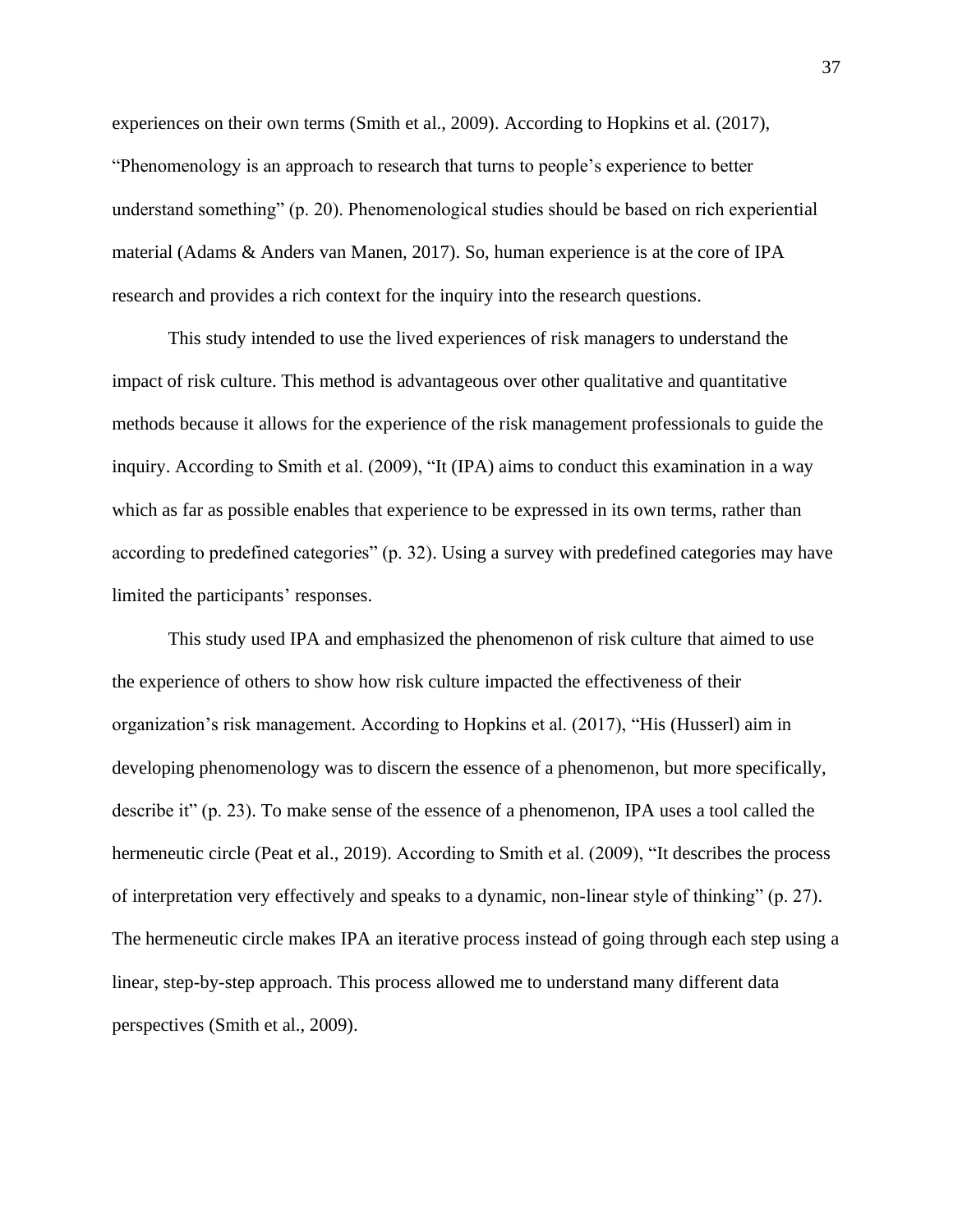## *Population*

Study participants were drawn from a population of risk managers across different industry sectors who held executive positions, such as vice president of risk management or chief risk officer (CRO). The risk managers were full-time employees of their organization and had at least 10 years of experience in an executive role, either in the c-suite or reported to a member of the c-suite. Participants had different educational backgrounds, but all included had a bachelor's degree or appropriate professional designations such as the associate of risk management (ARM) or the RIMS CRMP designation. These requirements provided the participants with enough education and experience to respond appropriately to the deeper IPA interview questions.

Candidates for the study came from my professional network associations and public social media sites. No prior permissions were needed for this study. I used publicly available information on social media to determine whether participants met the experience requirements for the study. However, I used a short demographic survey administered via email when experiential information was unavailable through social media.

## *Sample*

Interpretive phenomenological analysis is focused on small and homogenous samples (Peat et al., 2019). Peat et al. (2019) recommended up to 10 participants for the study to conduct a "detailed micro-level analysis of the participant's response" (p. 8). Smith et al. (2009) recommended between four and 10 participants for a doctoral study, but this study used 10 to 15 participants to reach saturation. The extra participants provided enough data if they provided a rich, experiential account of their experience. However, if saturation was not reached during those interviews, I followed up with the participants to gather more data about their lived experiences.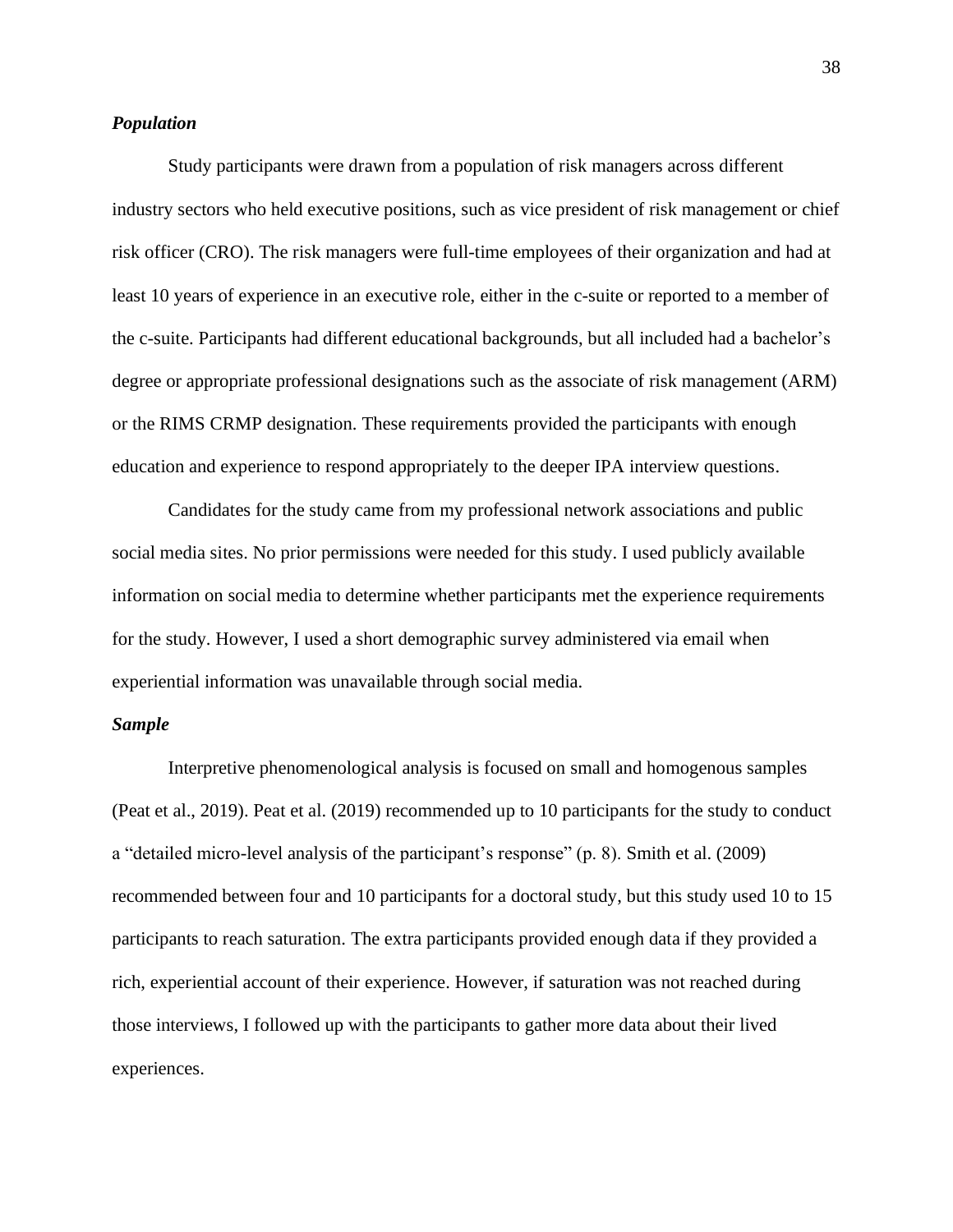## *Materials and Instruments*

This study used semistructured interviews to collect data. I conducted the interviews using the interview protocol found in Appendix A. The protocol followed the guidance of Smith et al. (2009), and the design of the questions was open-ended, allowing the participant to have an opportunity to tell their story. I conducted interviews through recorded video conferencing using the software Zoom, which has the capability to transcribe the interviews to be copied into Microsoft Word. I used NVivo to analyze the qualitative data. Consent was requested in writing, and the participants' privacy will be protected by keeping their responses confidential and protecting data analysis using computer security software.

## *Interview Protocol*

The interview protocol was designed to come at the research question sideways, as outlined in Smith et al. (2009). The design of the interview protocol allowed me to facilitate a discussion that provided an answer to the research question via analysis (Smith et al., 2009). The interview protocol provided a loose schedule for the interviews. Still, the participants' responses guided the direction of the interaction, with the goal of the interviews lasting between 30 and 60 minutes.

The interview protocol consisted of six open-ended questions with prompts for each question. The questions provided insight into the research question without directly asking the research questions. The goal was to ask questions that provided enough information to allow me an opportunity to answer the research questions (Smith et al., 2009). I tested the interview protocol using a focus group to review the questions and provide feedback.

Interpretive phenomenological analysis requires a verbatim transcription of each interview (Smith et al., 2009). I recorded each interview and transcribed the interview using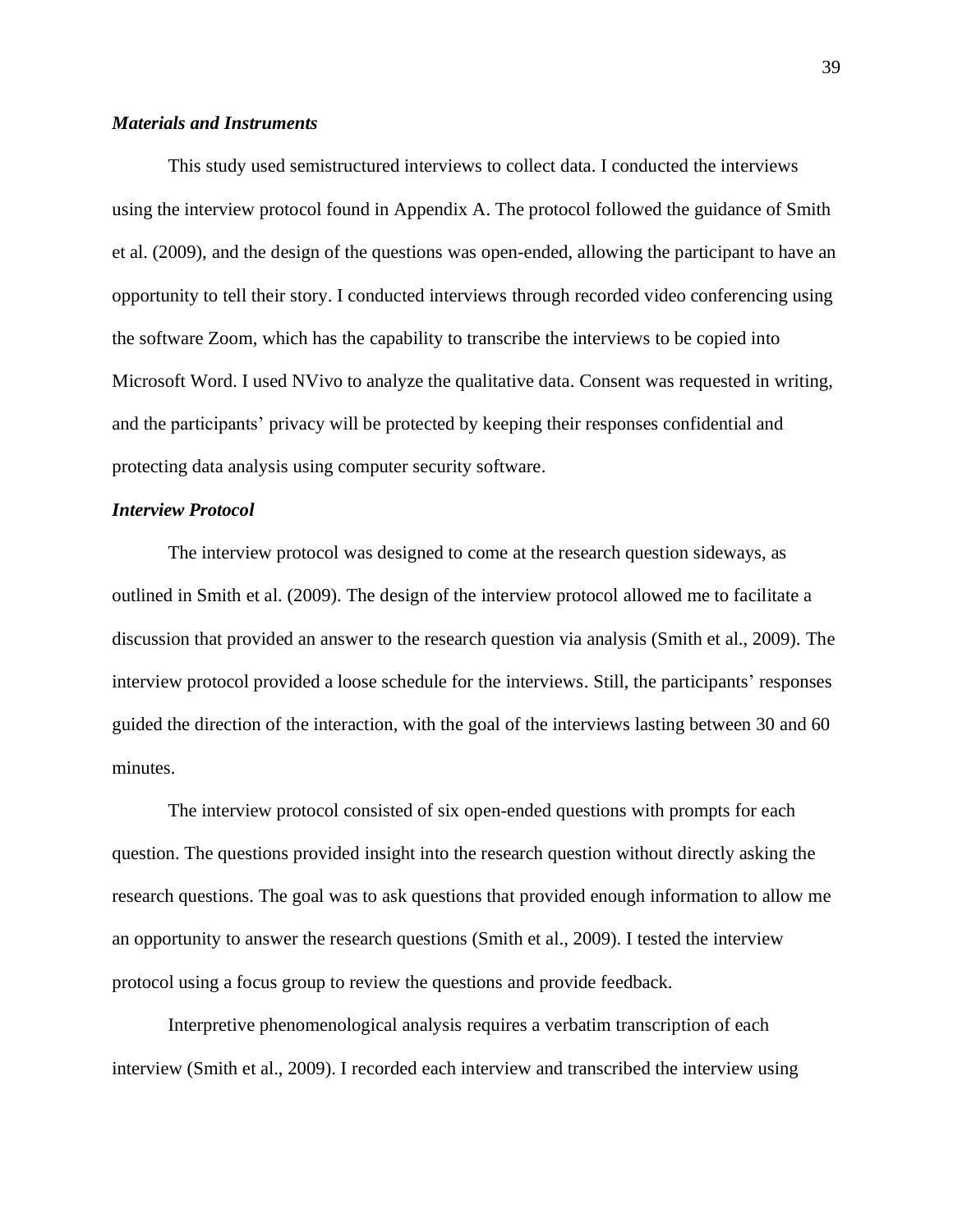Microsoft Word to memorialize the transcription. The transcript showed all words spoken during the interview regardless of their applicability to the study. I also kept notes of any nonverbal language that was important to the context of the study.

## *Qualitative Data Collection and Analysis Procedures*

Interpretive phenomenological analysis can use numerous data collection techniques, but the in-depth, semistructured interview is the most widely used method (Peat et al., 2019). This study uses an in-depth, semistructured interview consisting of up to 10 participants. During the fall of 2021, I contacted participants via email (see Appendix B) to potential participants.

According to Peat et al. (2019), "The aim of the interview in IPA is to facilitate participants to share the experiences that are important to them, while an interview guide may be used, the participant leads the direction of the interview" (p. 8). Smith et al. (2009) showed that the data collection must provide for the participants to provide rich data. Smith et al. (2009) defined rich data that, "participants should have been granted an opportunity to tell their stories, speak freely and reflectively, and to develop their ideas and express concerns at some length" (p. 56). I guided each conversation to uncover the lived experience of the participants relating to risk culture's impact on their organizations through the investigation of their understanding that risk culture played in significant adverse risk management events from the participant's experience.

## *Data Analysis*

Existing literature on IPA does not prescribe a single method for data analysis (Smith et al., 2009). Innovation is encouraged in the IPA data analysis process as there is no right or wrong way, and it is not a linear process (Smith et al., 2009). The process was guided by Smith et al.'s (2009) five-step process for data analysis for each transcript individually before analyzing the entire study. Because innovation is encouraged, coding was approached inductively to allow the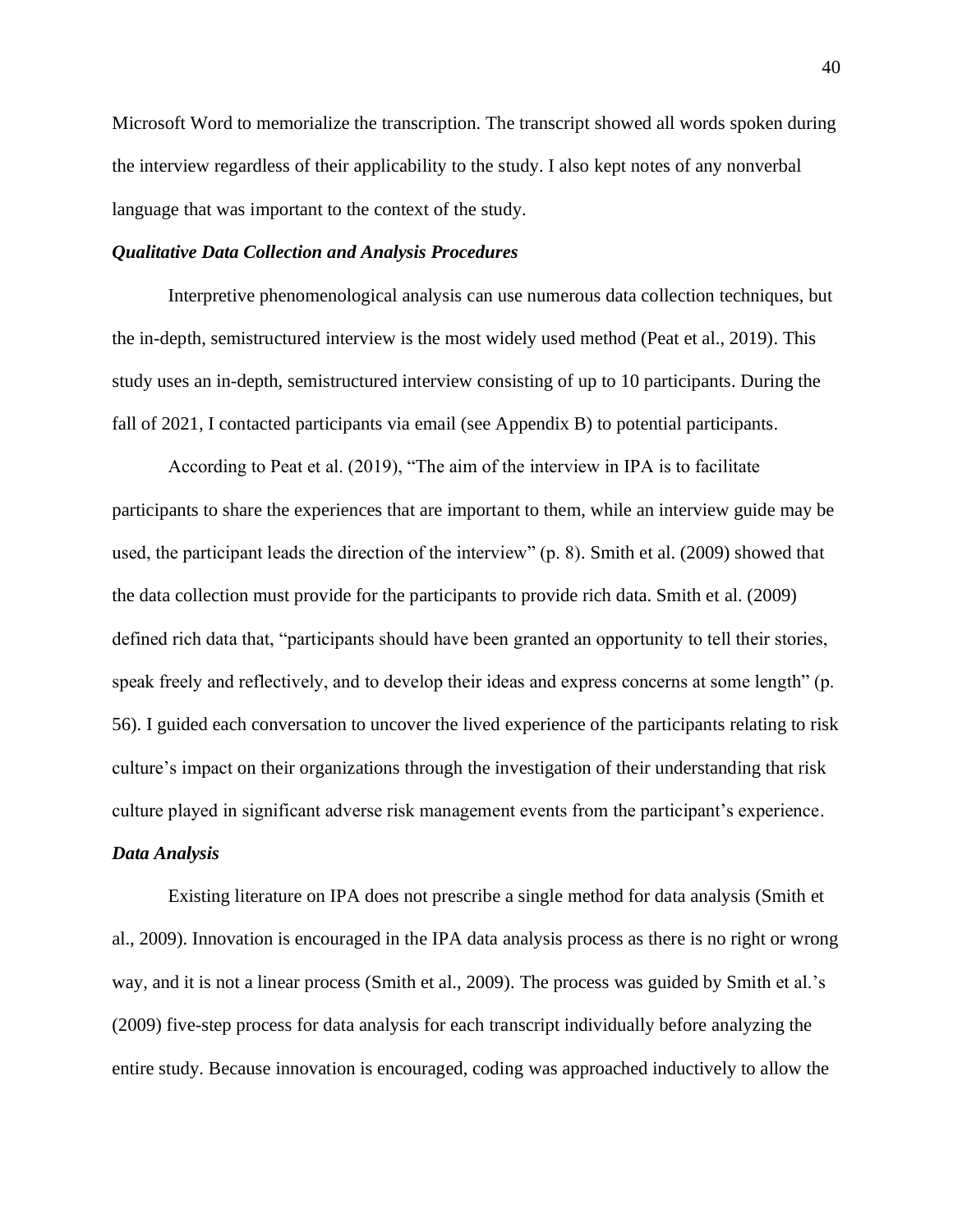participant's experience to guide the data analysis. Any discrepant data will be archived, and it is not expected to be used for this study. The first step was to read and re-read the written transcript. This step aims to immerse the researcher in the data (Smith et al., 2009) and slow down the data analysis. I read the transcription of each interview five times before moving to step two.

The second step of the analysis was to note anything of interest in the transcript. This step provides a deeper appreciation of how the participant speaks, talks, and thinks about an issue (Smith et al., 2009). The analysis focuses on descriptive, linguistic, and conceptual comments, which supports the use of inductive coding. This step is a comprehensive and detailed set of notes on the data, leading to the third step of developing emergent themes.

In step three, I reduced the detail volume in the data set while maintaining its complexity. According to Smith et al. (2009), this step is critical to the process "Because the process of identifying emergent themes involves breaking up the narrative flow of the interview, the analyst may at first feel uncomfortable about seeming to fragment the participant's experiences through this reorganization" (p. 91). This process allowed the themes to represent participant responses and the researcher's interpretation. The use of deductive coding limited the data analysis as predetermined codes would not allow the participants' experience to show up in the data analysis.

The fourth step was to search for connections across themes. I mapped how I believed the themes fit together (Smith et al., 2009). This step was not prescriptive, which allowed me to innovate in developing the analysis (Smith et al., 2009). I assessed themes across the broad categories of abstraction, subsumption, polarization, contextualization, numeration, and function.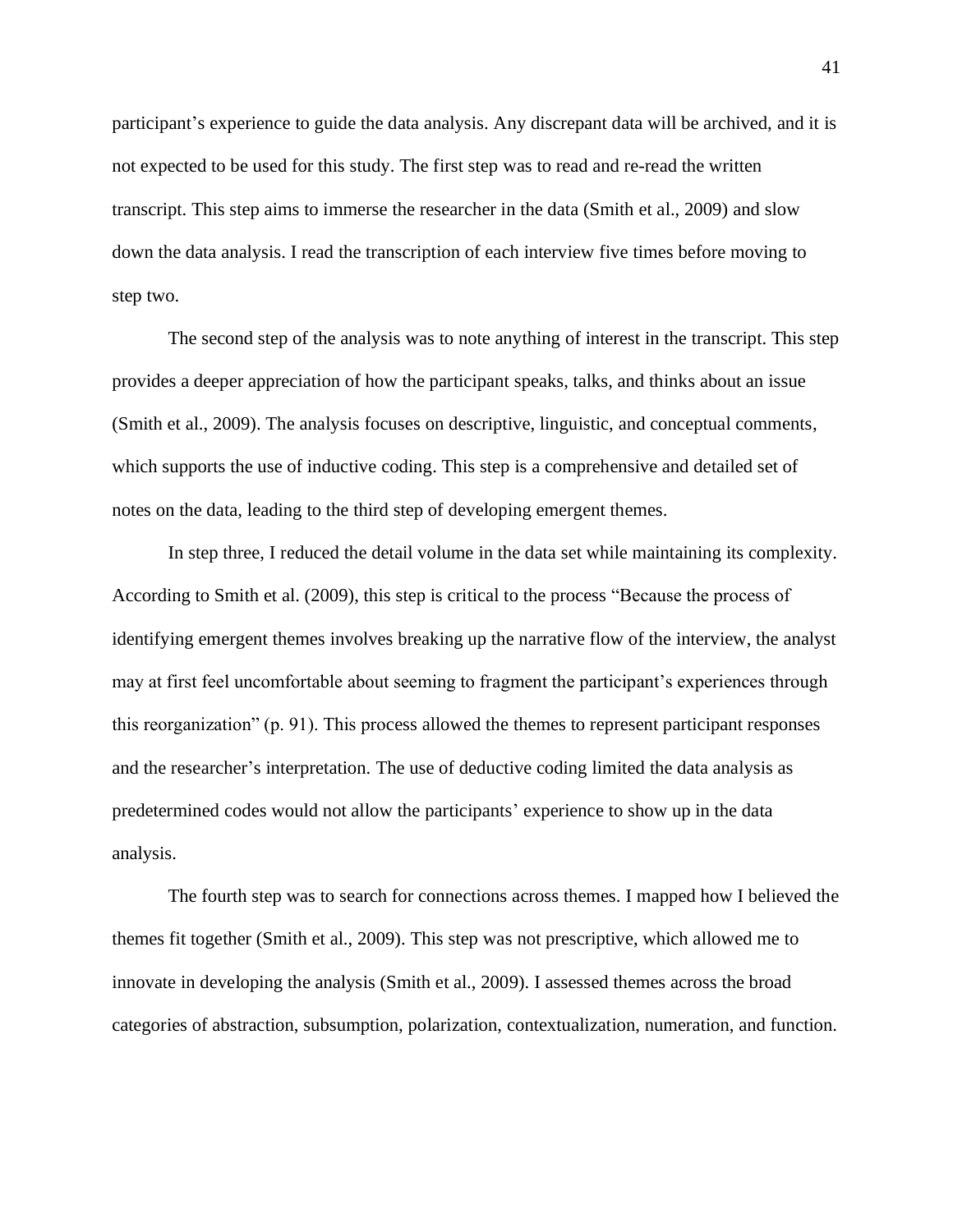The fifth step was to move on to the subsequent transcript, which was repeated for each interview conducted for this study.

Finally, the sixth step was to look for patterns across cases (Smith et al., 2009). The theoretical framework for this study was Schein and Schein (2017), which provided a context for the patterns across themes. Weston et al. (2018) showed that only 13% of the risk managers that they studied admitted to reading Schein, but that did not mean that those individuals did not understand organizational culture. So, using Schein and Schein (2017) as a framework to look for any verbal patterns across themes might show an awareness of Schein and Schein's concepts.

## *Methods for Establishing Trustworthiness*

Challenges in developing the concepts of validity and reliability in qualitative studies mean that researchers must use other methods to establish trustworthiness, confirmability, and transferability (Shenton, 2004). This study developed credibility in research by following Smith et al.'s (2009) research design. Shenton (2004) showed that using an accepted procedure used in the past will promote the credibility of a study. While IPA is used heavily in the social sciences (Smith, 2010), researchers have used IPA for organizational research (Murtagh et al., 2011). The first step to establishing credibility in the research is member checking. The participants were allowed to review the interview transcripts and make any changes or add information if they deemed it appropriate. A follow-up interview was scheduled with each participant to avoid attrition in the data collected.

Another method to enhance the study's credibility is triangulation, which involves using different methods (Shenton, 2004). While this study focused on interviewing a small sample size, I triangulated through observation notes during the interviews. Those notes provided a rich context for the study's triangulation.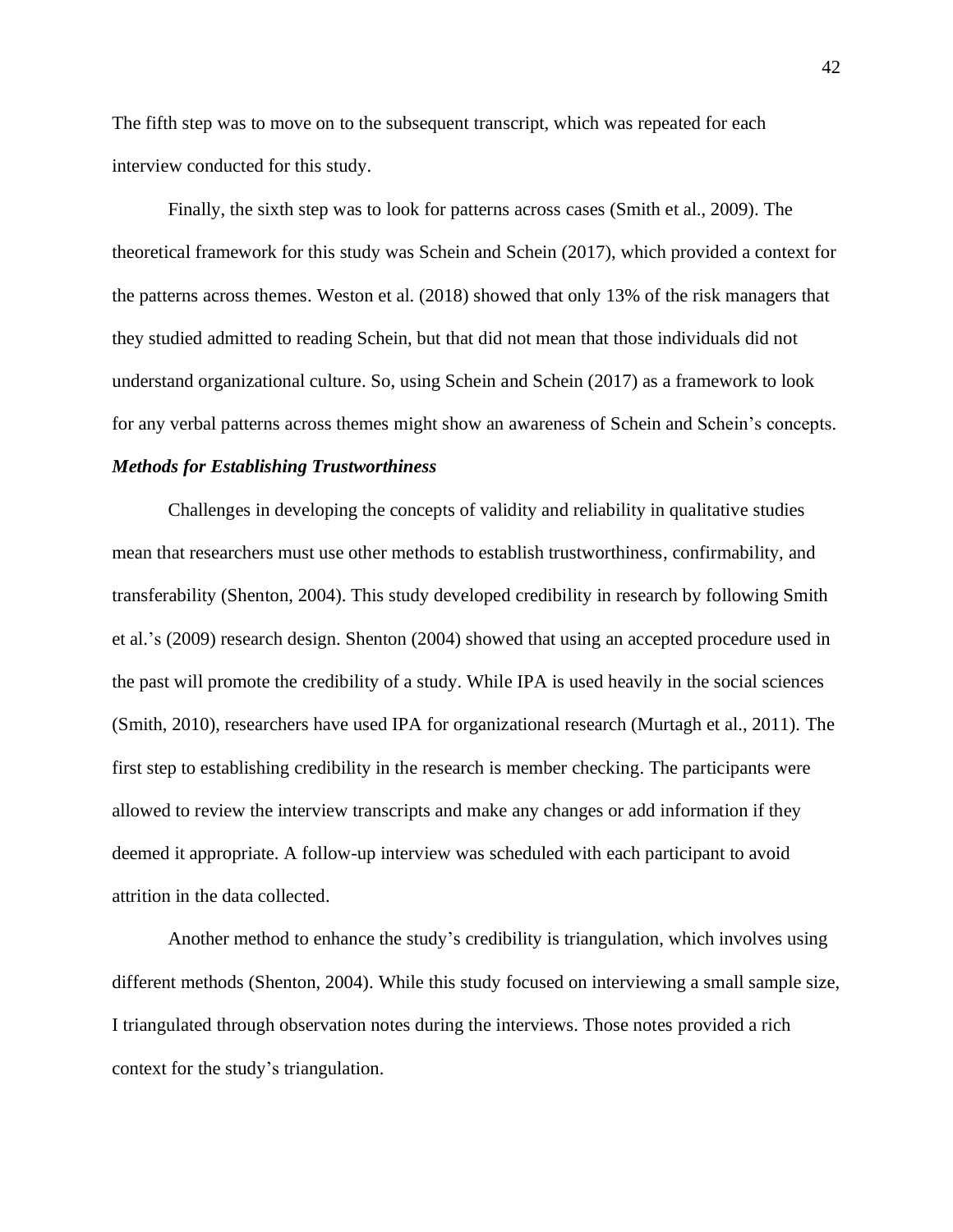This study's final mark of credibility was a thick description of the phenomenon (Shenton, 2004). Shenton (2004) showed that this step is important to promoting credibility by conveying the actual investigation areas. The literature review provided a context for viewing organizational culture as a phenomenon, which focuses on the areas of investigation. This study provided a thick description of the phenomenon, and the use of IPA allowed the participants to convey the impact of their lived experiences on the phenomenon.

Another mark of trustworthy qualitative research is the study's transferability. Qualitative research findings only represent a small number of participants, so the researcher needs to demonstrate their applicability in other situations (Shenton, 2004). Therefore, the study design must be transferable to other contexts and easily understood by future researchers. The concept of dependability allows for future researchers to repeat the study. Dependable research includes a strategic description of the research design, the field minutiae of data gathering, and a reflection of the effectiveness of the process (Shenton, 2004).

Finally, the research must be confirmable, which means that the findings should be as free of researcher bias as possible (Shenton, 2004). I created confirmability through a welldesigned research plan that was auditable. Finally, I was open regarding my predispositions to the research and leaned on my chair and committee for feedback.

### **Researcher's Role**

I am responsible for the design of this study and the interviews of study participants. I am experienced in risk management, holding a master's degree in risk management and insurance and other professional certifications. I spent the last 15 years as a risk management consultant, which created a particular bias that I accounted for in the study design and interview protocol. I do not have any affiliation with the participants or their organizations.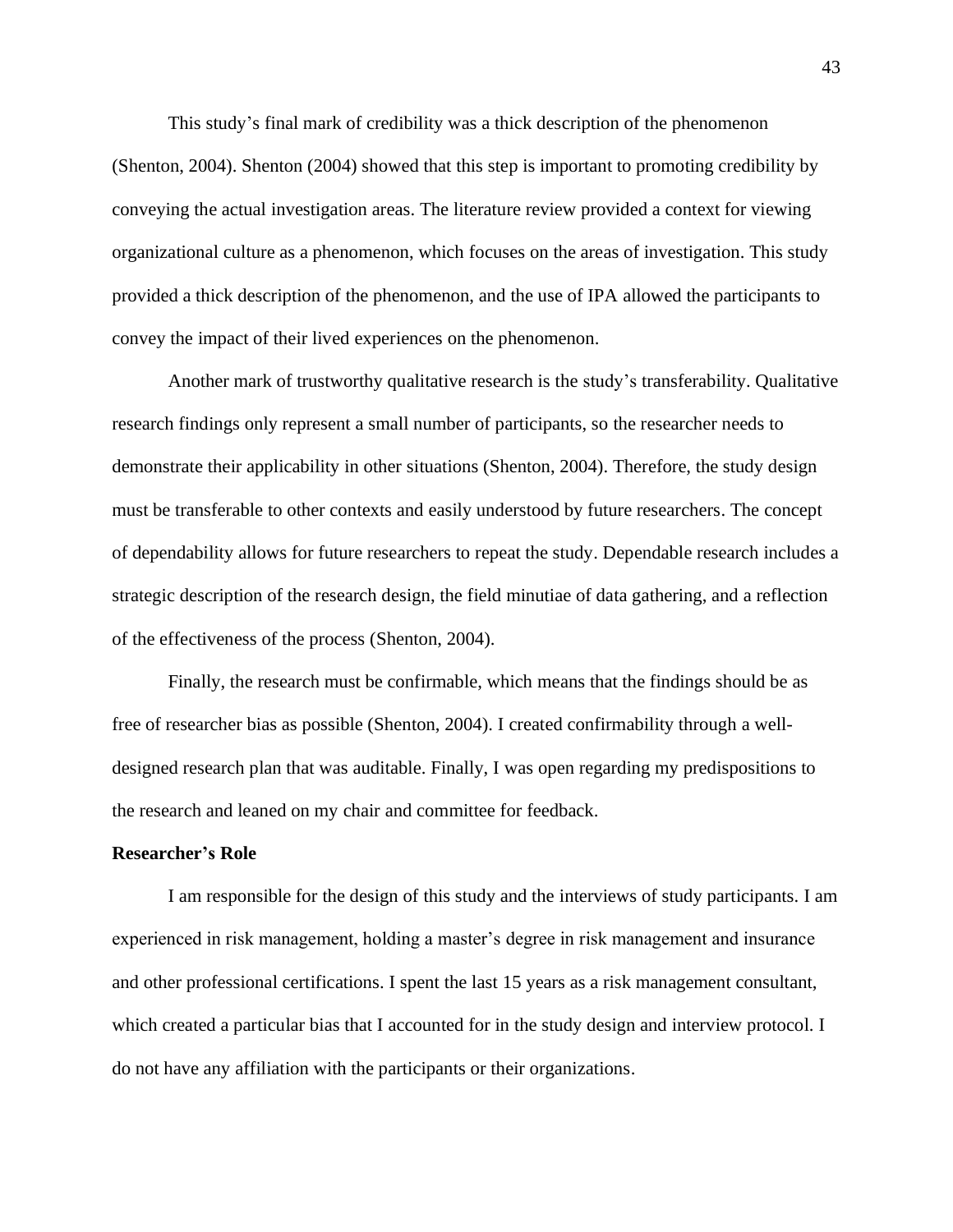## **Ethical Considerations**

This study uses human subjects, and I sought approval from the institutional review board (IRB) at Abilene Christian University (see Appendix C). No data was collected until I received the approval of the Abilene Christian University's IRB. There was minimal risk to the research participants, who were all adults. I approached participants using email (see Appendix B) to ensure consistency in recruiting and an understanding of the study among those who agreed to participate. I conducted the study using video conferencing software, so no location permissions were necessary. All participants signed a detailed written consent form (see Appendix D), and consent was verbally confirmed before any interview. This study did not gather any confidential information about the participants, but I committed that their identities or organization names would not be disclosed in this report. I anonymized the data to protect the participants' identities. I stored all data per Abilene Christian University's guidelines on my home computer and backed up all data on the cloud to ensure its availability if requested for future research. This study used the National Commission for the Protection of Human Subjects of Biomedical and Behavioral Research's Belmont Report as an ethical framework. Respect for persons, beneficence, and justice guided the ethics of this study.

## **Assumptions**

This study assumed that the participant's experience in risk management would provide them with the experiences necessary to create the rich data necessary for IPA. Also, I assumed that the participants answered questions honestly and used probing questions and follow-up questions to ensure their honesty.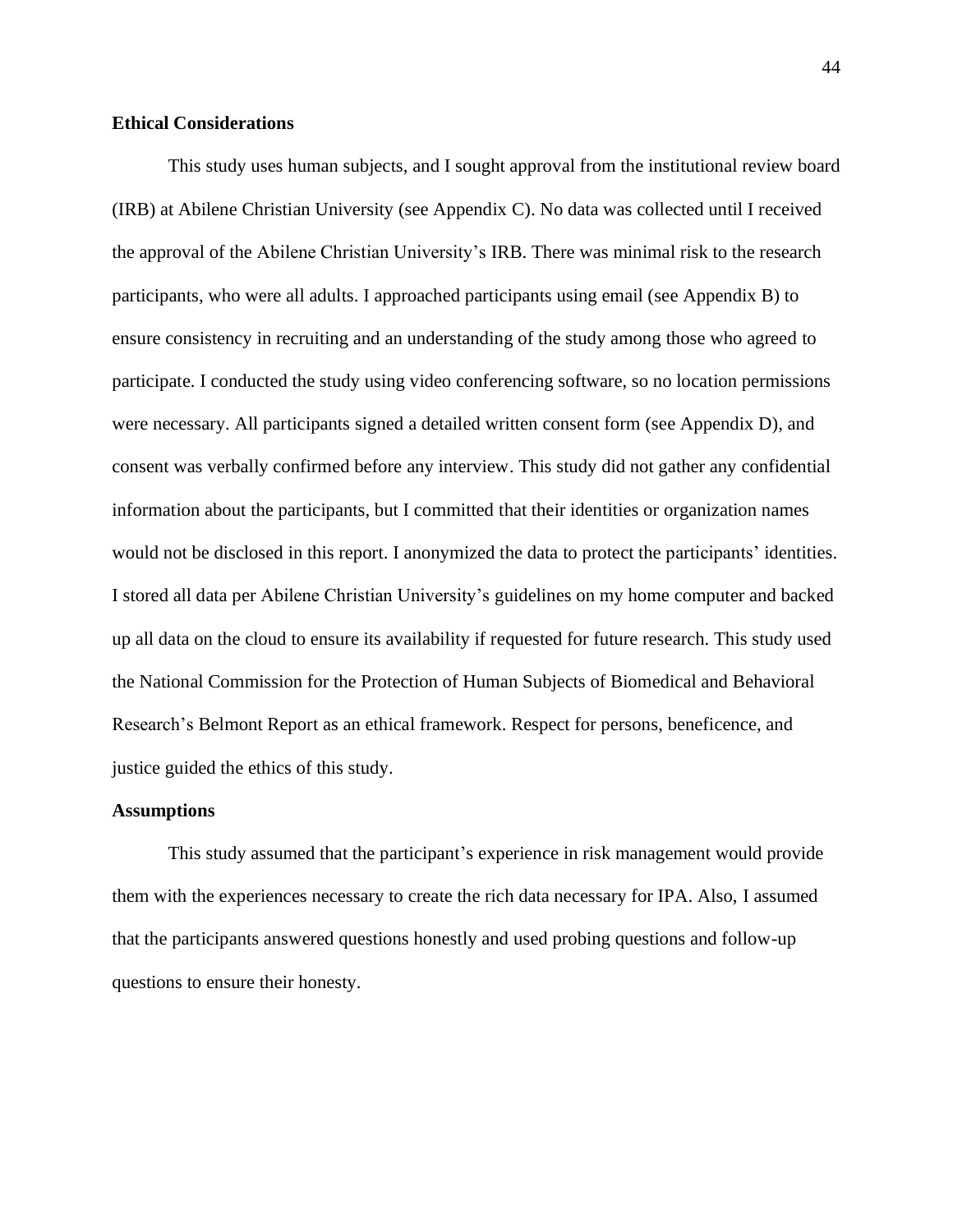## **Limitations**

Interpretive phenomenological analysis researchers, especially new researchers, tend to be too cautious with their interpretations, limiting the data analysis (Smith et al., 2009). Also, risk management is a broad field, and the title of risk manager ranges from someone who manages insurance claims to a c-suite executive. Hence, I had to be aware of the responsibility of the study participants.

## **Delimitations**

Smith et al. (2009) provided a prescriptive process to address the tendency toward caution in assessing data, which I followed during the interpretation stage of the data analysis.

## **Chapter Summary**

This study aimed to assess the understanding that risk managers have regarding the impact of risk culture on their organization's risk management practice. The study used the qualitative approach to research in interviewing risk managers to assess their experience with and understanding of risk culture. The study of risk culture relied on the lived experiences of risk management professionals, and I designed the study using interpretive phenomenological analysis (Smith et al., 2009).

Interpretive phenomenological analysis provides rich data about an individual's lived experience concerning a phenomenon (Smith et al., 2009). Semistructured interview protocol allowed me to guide a conversation while the participant steered the conversation based on their lived experiences to provide the rich data necessary for analysis. Smith et al. (2009) provided a six-step process that I used to assess the data and draw conclusions based on the themes present in each interview.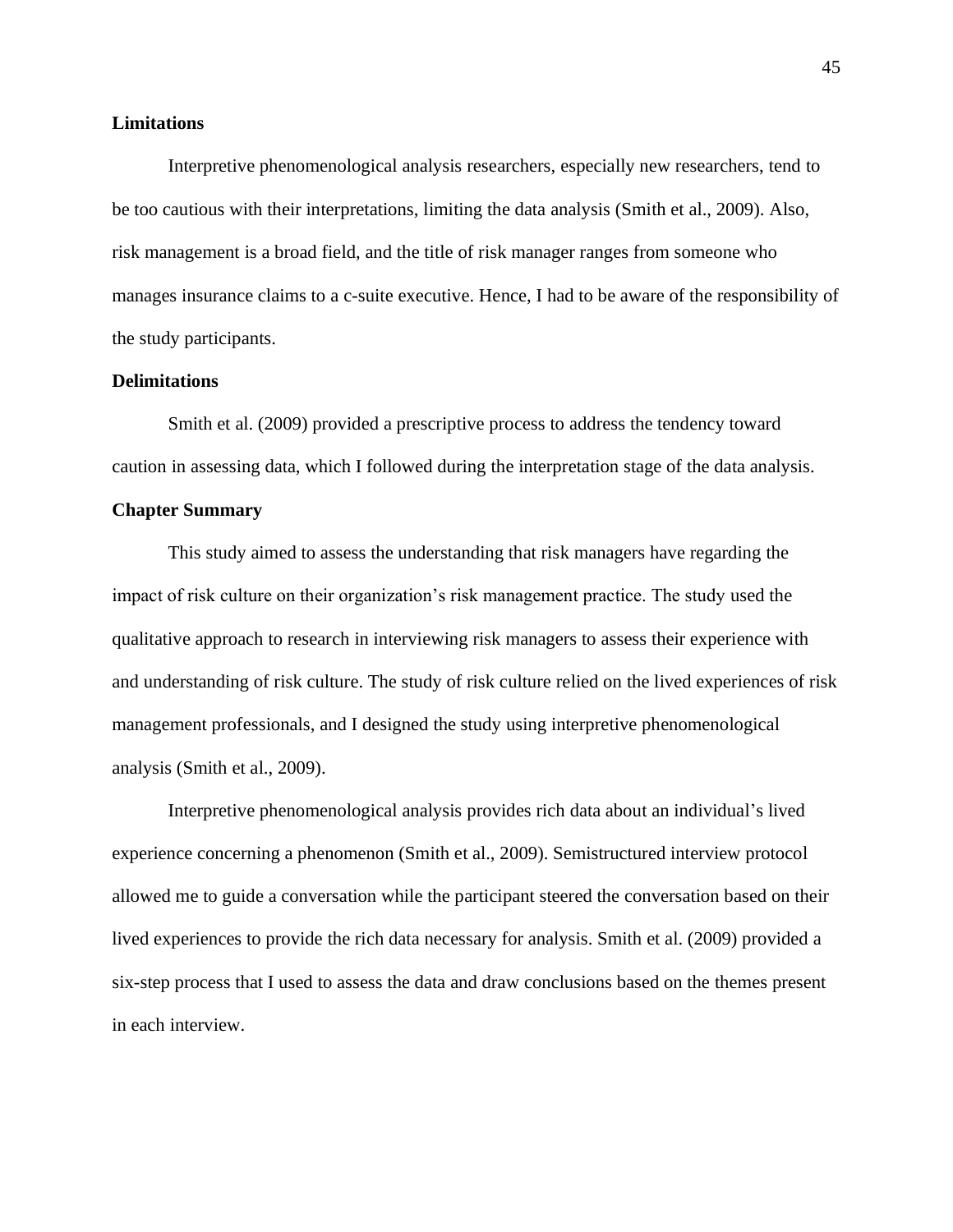Using the lived experience of seasoned risk managers allowed me to assess themes in the data regarding their understanding of risk culture and how they impact their organizations. Most studies in the risk management field are quantitative, providing experienced risk managers the opportunity to articulate their experiences in a scientific study that hopes to advance the risk management profession through a deeper understanding of this phenomenon.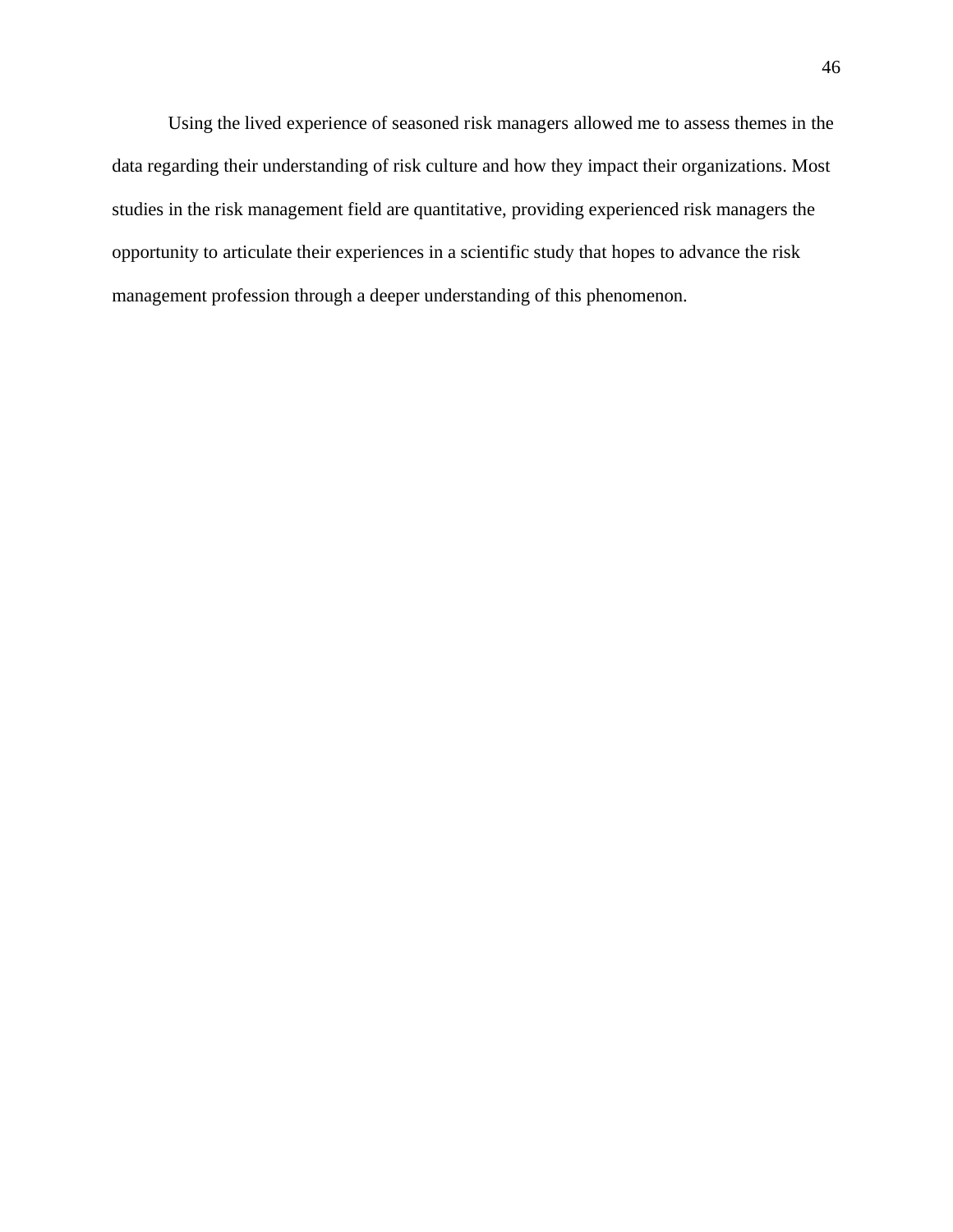#### **Chapter 4: Results**

This interpretive phenomenological analysis study aimed to determine the extent to which risk managers understand organizational culture, its impact on their risk management programs, and how to change it. Examining whether risk managers understand the impact of risk culture on their risk management frameworks and how to change them will increase the understanding of the conditions preceding risk management failures and increase the effectiveness of the risk management profession.

Study participants were drawn from a population of risk managers across different industry sectors who held an executive-level positions. Participants provided consent for the study by electronically signing an approved form. I collected data through semistructured interviews of experienced risk managers using an interview protocol that used a past claim as a context to explore the impact that risk culture played on the event. I piloted the interview protocol with two risk managers in my network. The interviews allowed the participants to use their lived experience to explain the past claim and the factors they believed led to it. I conducted member checking with each participant and responded to any questions about the transcripts. Two participants responded with questions and clarified their comments.

I analyzed the data following Smith et al.'s (2009) five-step process for data analysis for each transcript individually before analyzing the entire study. I read each transcript five times before coding the information, and I worked with each transcript individually before moving on to the next one. I coded the transcripts using NVivo software and developed the themes presented in this chapter through inductive coding.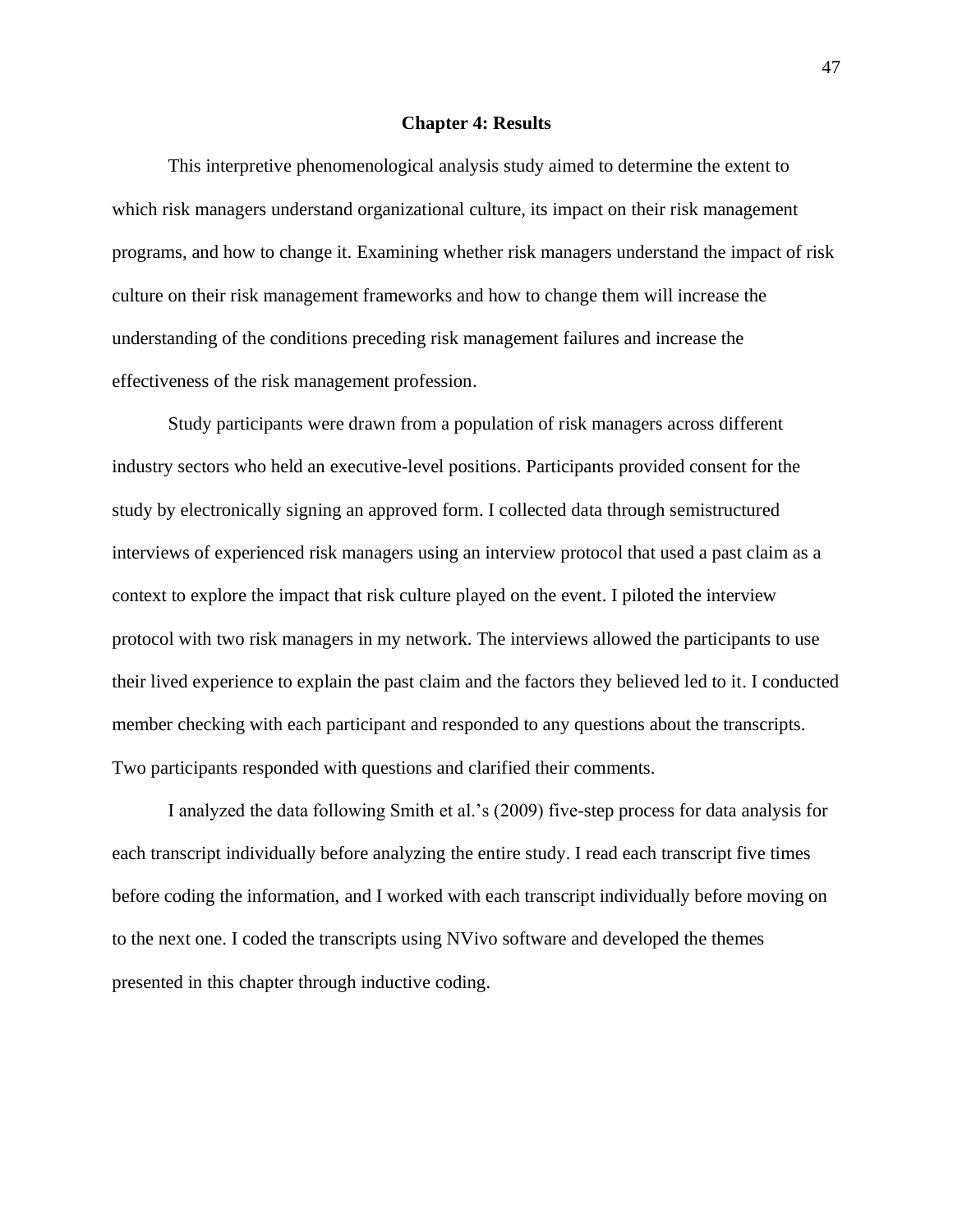This chapter summarizes the data obtained during the interviews. I interviewed 10 risk managers during the data collection process. The themes that emerged from the interviews are summarized, and I provided comments from the interview participants to support those themes.

## **Data Collection and the Research Question**

I used semistructured interviews of 10 risk managers from different organizations to collect data. The interviews were conducted via Zoom and were one-on-one interviews with each participant. The interview participants had at least 10 years of experience in the risk management profession and were responsible for administering the organization's risk management program. The interviews followed the protocol provided in Appendix A, and I transcribed and coded them once all interviews were complete. I completed the coding inductively, which allowed the lived experiences of the interview participants to guide the themes that emerged.

#### *Research Question*

This study explored the knowledge that risk managers have about organizational culture and how it impacts their risk management practices. The following research question guided the entire process:

**RQ1.** What is the understanding of risk managers relating to the impact of risk culture on risk management practices?

The following participant profiles, interview summaries, and themes that emerged from the interviews provide a context to guide a discussion regarding the research question.

#### **Participant Profiles**

I am providing participant profiles to provide a context for their lived experience. A synopsis of their background in risk management and their journey to becoming risk managers provides a deeper understanding of the emergent themes from the data analysis. Pseudonyms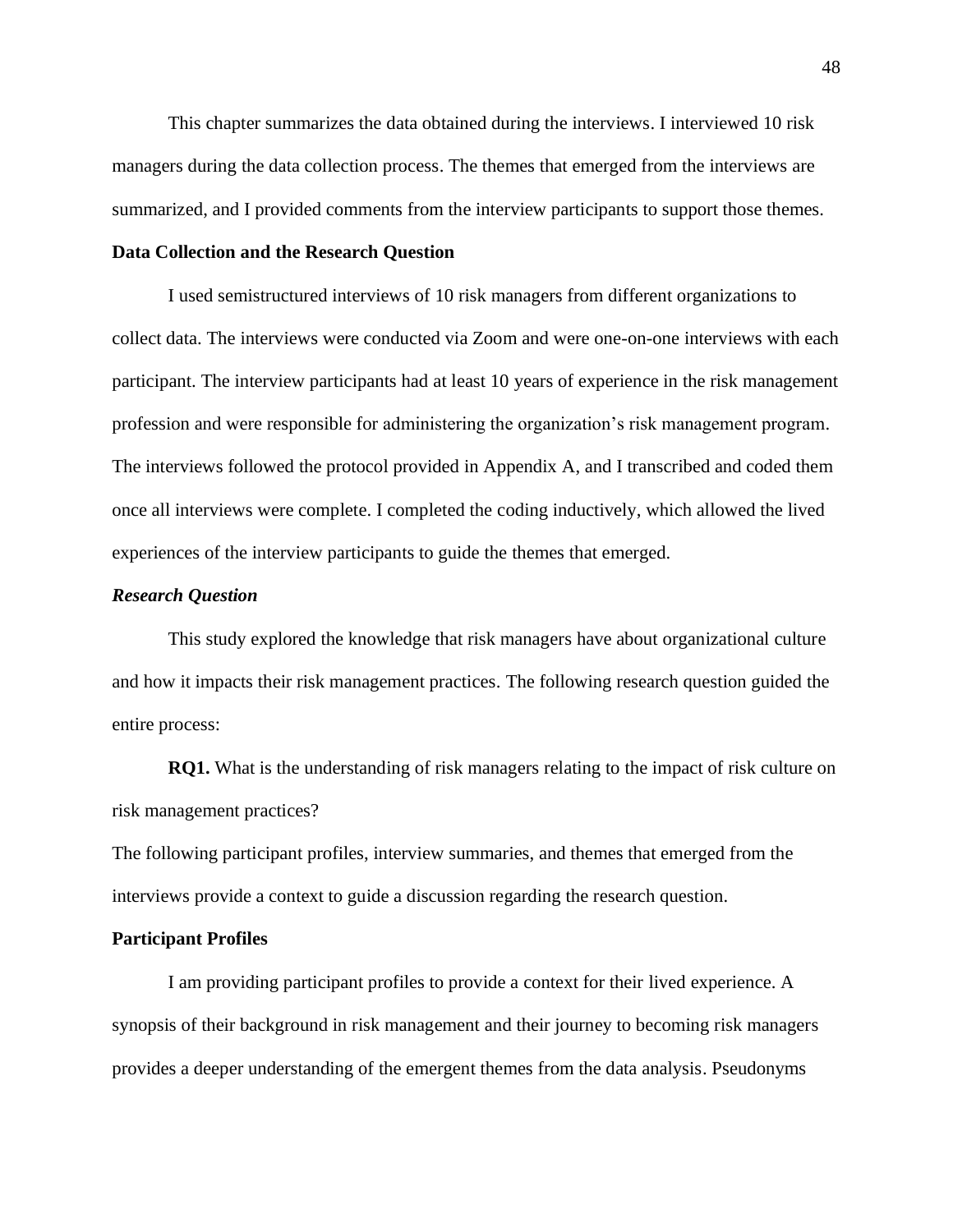protect the identity of each participant. Table 1 summarizes each participant and is followed by a synopsis of each interview that includes the participants' backgrounds. I did not identify company names and the participant's educational institutions to protect the participants' identities.

# **Table 1**

| Pseudonym      | Experience<br>(years) | Industry                  | Number of<br>employees | Education                                        |
|----------------|-----------------------|---------------------------|------------------------|--------------------------------------------------|
| Liam           | 11                    | Manufacturing             | 7,500                  | <b>Risk</b><br>Management                        |
| Joey           | 23                    | Furniture                 | 6,400                  | Human<br>Resources                               |
| <b>Stacey</b>  | 18                    | Global<br>Manufacturing   | 100,000                | <b>Business</b><br>Administration,<br><b>MBA</b> |
| Annie          | 20                    | Hotels and<br>Hospitality | 100,000                | Accounting                                       |
| Mason          | 20                    | Food<br>Distribution      | 75,000                 | <b>Bachelors</b>                                 |
| <b>Stewart</b> | 15                    | Sports and<br>Hospitality | 500                    | Juris Doctorate                                  |
| Kaden          | 29                    | Global Insurance          | 2,000                  | Law<br>Enforcement                               |
| Ryan           | 15                    | Life Insurance            | 5,500                  | Industrial<br>Relations                          |
| <b>Bruce</b>   | 30                    | <b>Water Treatment</b>    | 225                    | Strategic<br>Management                          |

*Summary of Participants*

*Note*. Educational information was gathered through interviews and LinkedIn profiles.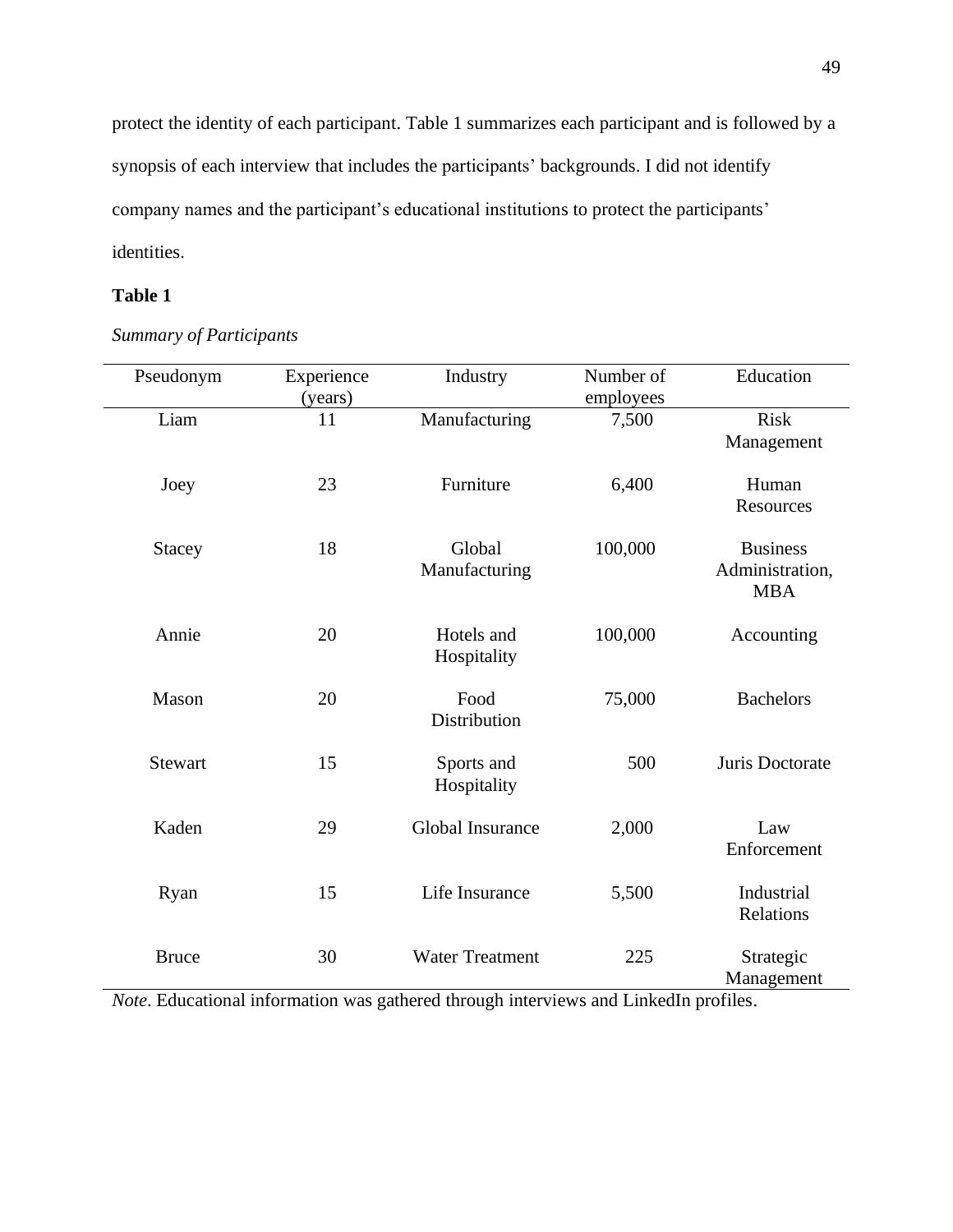## *Liam*

Liam decided to join the risk management profession in college, where he majored in risk management and insurance. He indicated that his choice resulted from the recession in 2008 and the availability of jobs in the insurance and risk management profession. He started his career in the insurance industry as a risk analyst and moved into corporate risk management later in his career.

Liam's current role is in the manufacturing sector, and he discussed products liability as the organization's leading exposure to risk. Two significant events that impacted his company from the product liability exposure were discussed. Liam said that his role in managing the risk of products is usually on the front end of the process by negotiating contracts and ensuring the proper insurance coverage is in place. He also said he becomes involved in the process again after a claim is brought against the company.

Liam indicated a common theme in both claims: the company was growing rapidly and overpromised to their customers and had some ineffective products escape their quality control and risk management processes. Liam also discussed other organizational culture issues, such as leadership turnover, toxic cultures at some of the plants, and resistance to change. Liam described a situation where he attempted to implement a new claims management system, and the leader at one plant would not use the system. I asked him how he approached that individual to sell the change, but he did not directly answer. He admitted that he pushed the change through after the leader left the organization.

## *Joey*

Joey did not intend to work in the risk management profession after college. He earned a degree in human resource management but took a job with an insurance company handling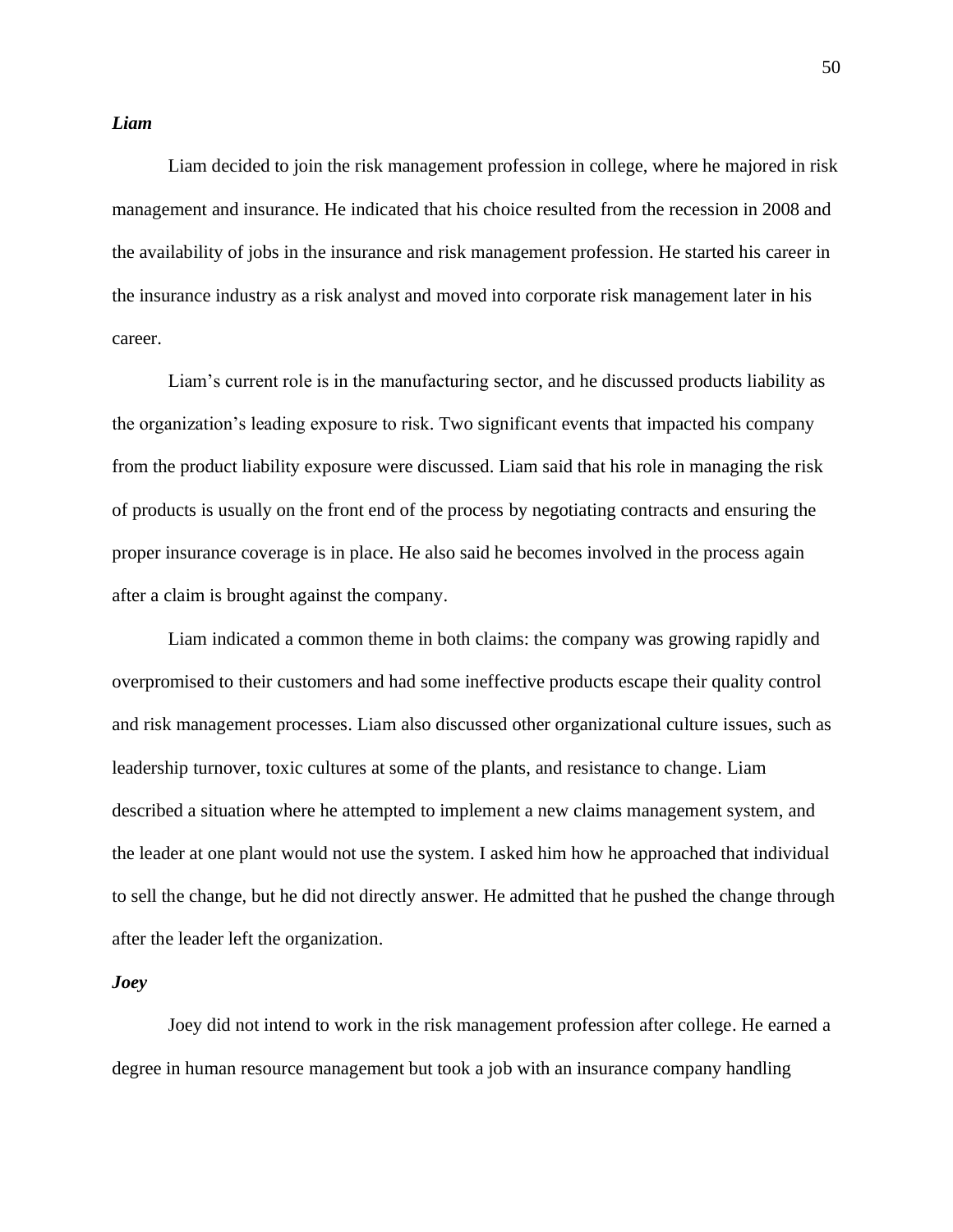workers' compensation claims. After six years in the insurance industry, Joey took his first role as a risk manager in the public sector. Before becoming the risk manager for a large furniture manufacturer, he had another job in the public sector.

Joey discussed a claim that occurred earlier in his career when he was a risk manager in the public sector. The claim involved a child in their care (custody) and control of his organization and who was seriously injured. Joey discussed how the organization had risk management policies that should have prevented the incident, but they were not effective in that division.

When I asked about the ineffectiveness in that part of the organization, Joey pointed to leadership turnover and a lack of engagement from the employees in that division. Joey discussed how he learned from that incident that he needs to build connections with every division to be effective as a risk manager. Still, it takes time to build those relationships. He discussed the longevity of employees in the public sector and the constant churn of leadership as issues that he encountered in his roles when he attempted to change the culture. He said that he faced a lot of resistance to any change he tried to implement.

## *Stacey*

Stacey started her career in risk management right after college, where she majored in business administration (she later earned a Master of Business Administration). She indicated that a friend worked for a large insurance company and helped her get a job. She was successful in that job, but she accepted a job as a risk analyst with a publishing company after three years. She spent 10 years in that role and then accepted her current role with a global manufacturing company.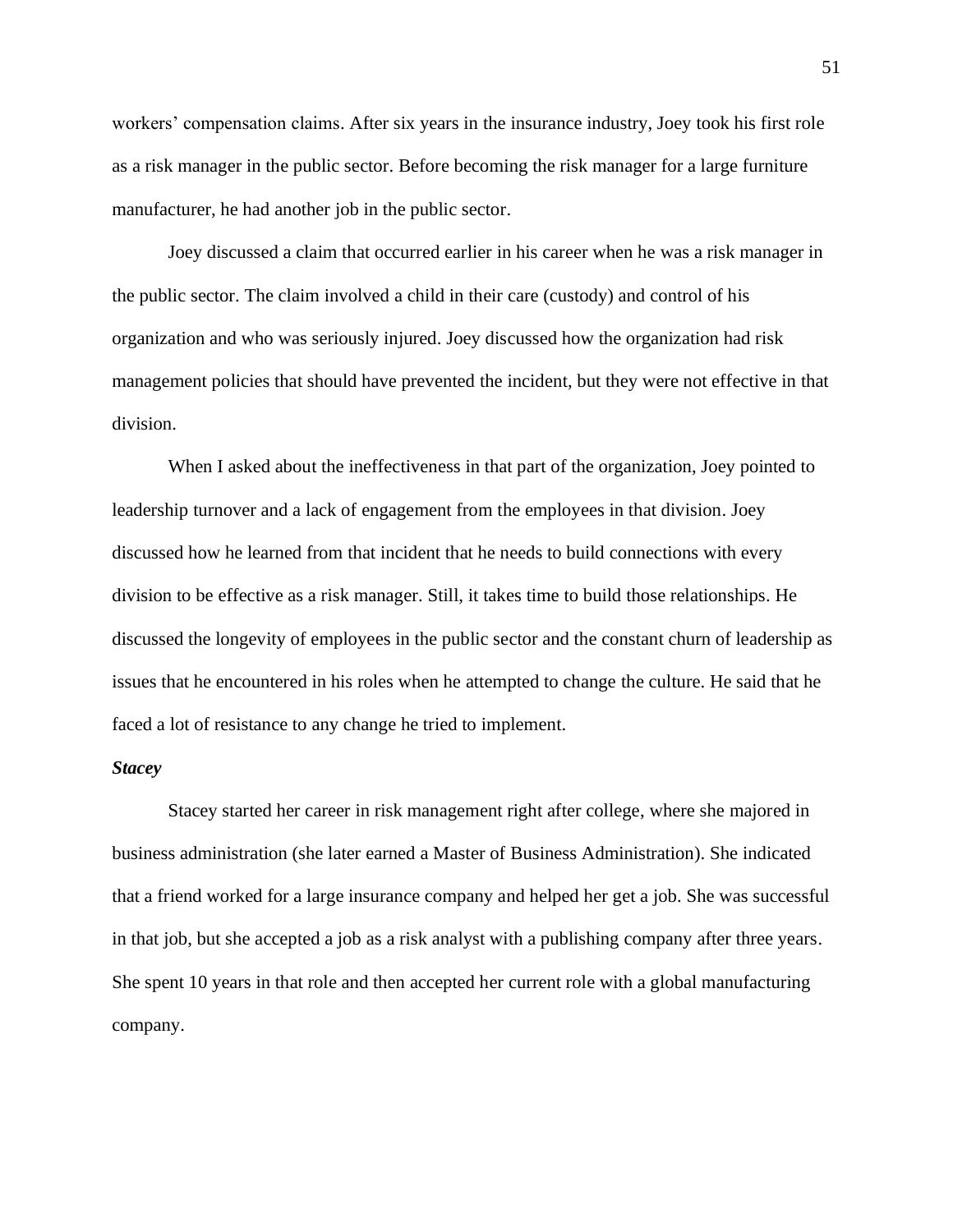Stacey shared a significant occurrence resulting from a contractor getting into a motor vehicle accident in her organization. Stacey answered most of the interview questions from a traditional risk management perspective, where she discussed insurance coverage, claims management processes, and managing contracts. After some probing, some organizational issues with selecting contractors were discussed. She indicated that many of their employees would hire their friends for contact work and that the contractors did not always have the proper contracts to cover their exposures.

Stacey was the only interviewee to believe that subcultures did not impact the organization's risk management processes. She believed that risk management was effective in all divisions of the organization. She attributed the consistency to her respect throughout the organization and consistency in leadership. She admitted that she has a strong advocate in her corner at the senior leadership level, which helped her build that consistency.

#### *Annie*

Annie's education and career began in accounting. She started her career as an auditor for a big-three consulting firm and then took a position with her current employer in accounting. She worked with Sarbanes Oxley compliance and had the opportunity to work with the risk management team in that role. After some time in her role, she was offered the lead risk management role in the organization.

Annie discussed a boating accident where the organization lacked adequate control over mergers and acquisitions and unintentionally maintained the ownership of a boat. Annie indicated that she did not think the organization had adequate risk management controls before the event. She said that the prior risk manager had a background as an insurance agent, so most

52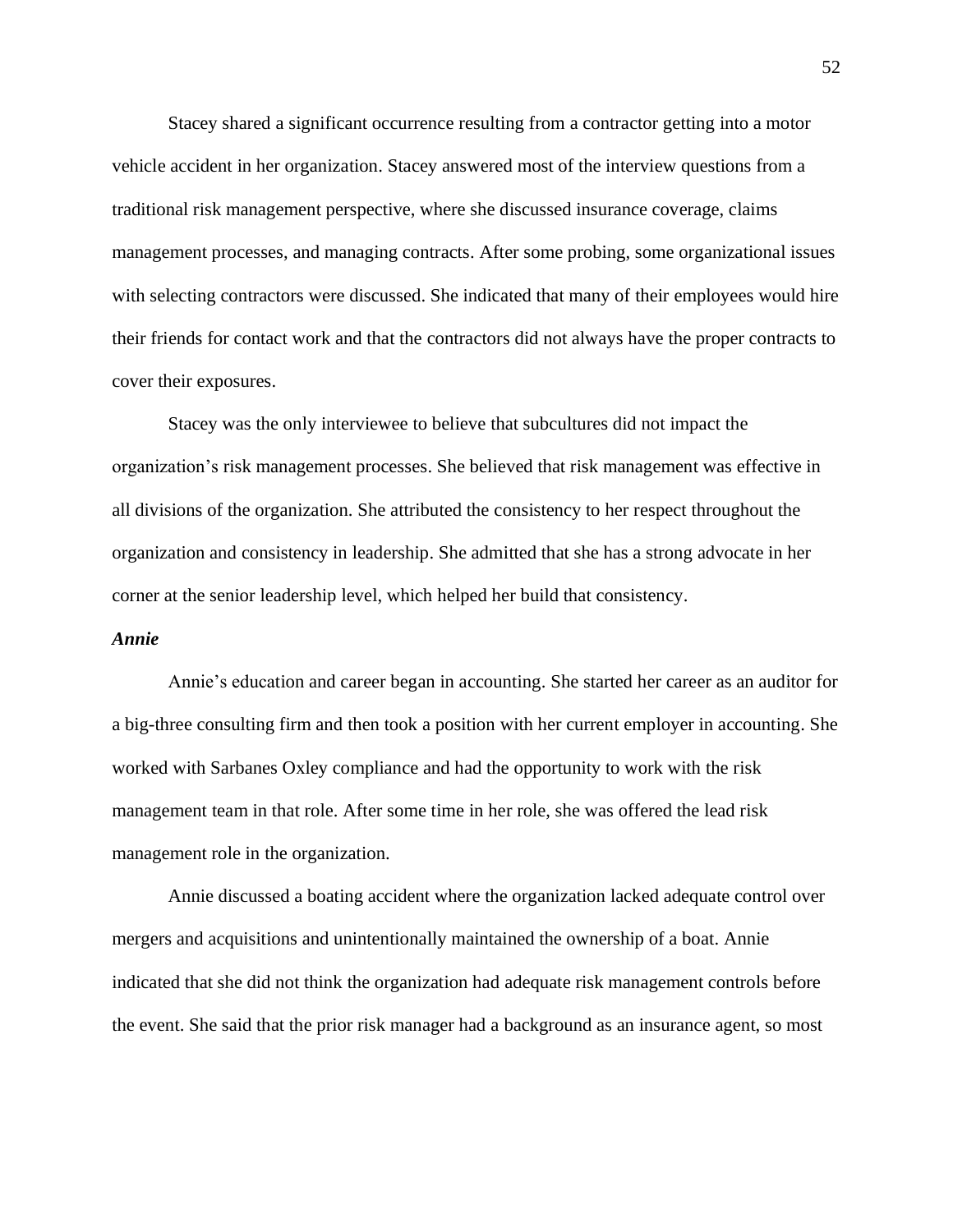of his work focused on insurance procurement, which led to gaps in the enterprise risk management process.

Annie discussed some of her work to improve the organization's risk culture. Still, she did not offer specifics about how they attempted to accomplish the change outside of training and providing information. Annie said that her organization rotates leaders and that sometimes it creates problems with implementing and executing their risk management program.

## *Mason*

Mason planned to be a lawyer in college but took a job in insurance after graduating with his bachelor's degree. He never went back to law school but instead took a job as a risk manager focused on handling medical malpractice matters. He grew into a risk manager and held the role with several organizations.

Mason discussed an automobile accident that had a significant impact on his organization. He spent a great deal of time discussing the lessons learned from the incident and focused on the financial and reputational impact of the event. He admitted that the risk management practices before the accident were lacking, and they had to make some changes after the event. He mentioned that some risk managers spend too much time focusing on claims management and do not do enough to be proactive.

Mason did discuss the priorities and focus of an organization driving the lack of risk management policies. He said that there was a belief that risk management may slow down the business and keep them from achieving their objectives. In addition, Mason and I discussed when he was trying to implement change in an organization. The organization was slow to change, which caused him some issues with the implementation.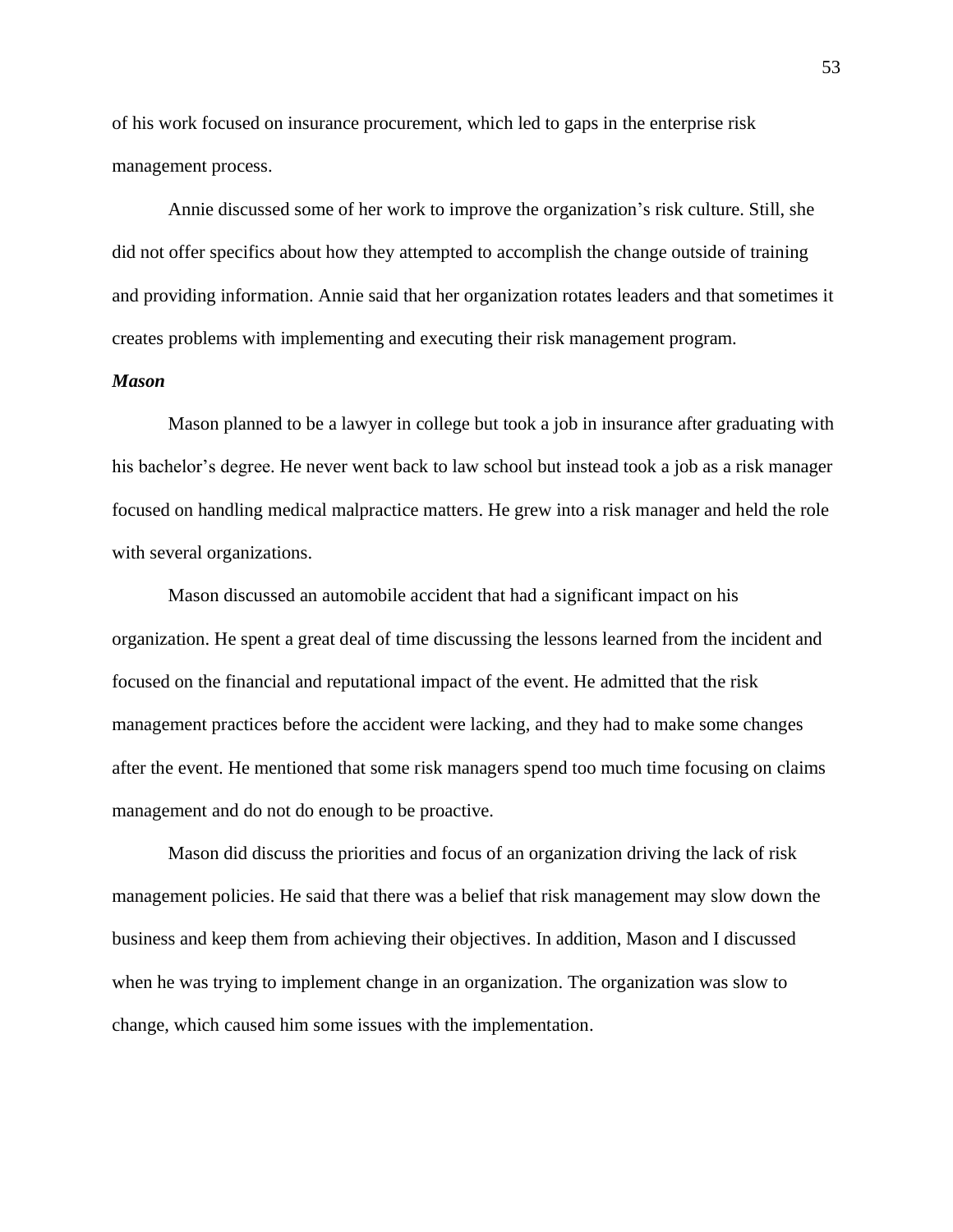## *Stewart*

Stewart is an attorney who started risk management through the contract review process. He started his risk management career in the insurance industry and transitioned to corporate risk management in the professional sports and hospitality industry. He discussed holding positions with organizations with a rich history and a new organization.

Stewart discussed incidents with accessibility to his organization's venue as an event that significantly impacted the company. He explained that these events were unforeseen, and the events involved several internal and external stakeholders that led to a claim against the organization. He admitted that the organization could have provided more training and information to the individuals involved in the incident, but the organization's focus on customer experience impacted the incident.

Stewart's experience as an attorney came through in the interview. He spoke in-depth about negotiating contracts and negotiating claims. He also discussed the challenges of implementing a new risk management program at the organization and how he built relationships with the decision-makers to make the program successful.

### *Kaden*

Kaden began his career in law enforcement. While working in law enforcement, he completed a master's degree in accounting. After he retired from law enforcement, he began a second career in the risk management profession. He started working for an insurance company during the Great Recession, and his accounting work during that time grew into a risk management role.

During the interview, Kaden discussed an operational risk that led to a massive financial loss for his organization. He discussed the reputational impact the incident had on the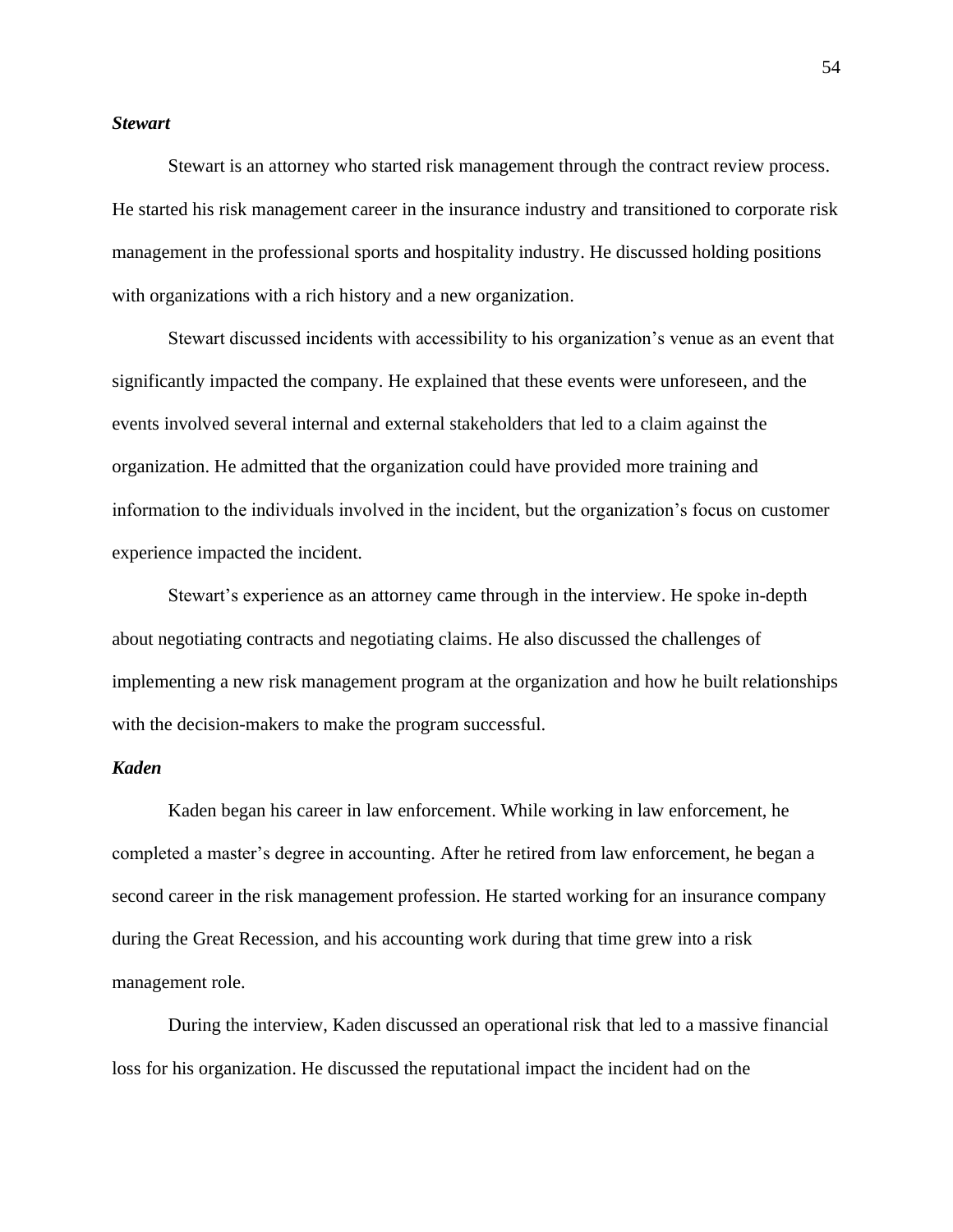organization and how the incident occurred. He admitted that they had effective risk management practices to avoid these situations, but they were ineffective in this part of the organization. He discussed the fact that one division implemented a program outside of the organization's tolerance for risk, and he believed that it stemmed from business relationships that the leader had before working for his current employer.

Kaden talked at length about how his organization attempted to hold division leaders accountable for the organization's risk culture. They had performance measures built into annual reviews tied to bonus compensation. He discussed the long journey to implement the program and the obstacles he overcame. He credited the organization's top leadership with the necessary help to make the program successful.

### *Ryan*

Ryan has two master's degrees. The first one is finance, which led to a career in internal audit and financial controls. While consulting for one of his clients, he was asked to help them implement an enterprise risk management program, which led to a passion for risk management. He later obtained a master's degree in enterprise risk management, which grew into executive roles in risk management.

Ryan discussed an acquisition that had a significant impact on the organization. He indicated that the acquisition had a significant negative impact on the company's reputation and finances. He also discussed how the acquisition harmed the organization's culture and its willingness to take future risks. Ryan said that they were implementing risk management practices in other parts of the organization that would have reduced the negative impact of the acquisition. Still, they were not implemented at the time of the event.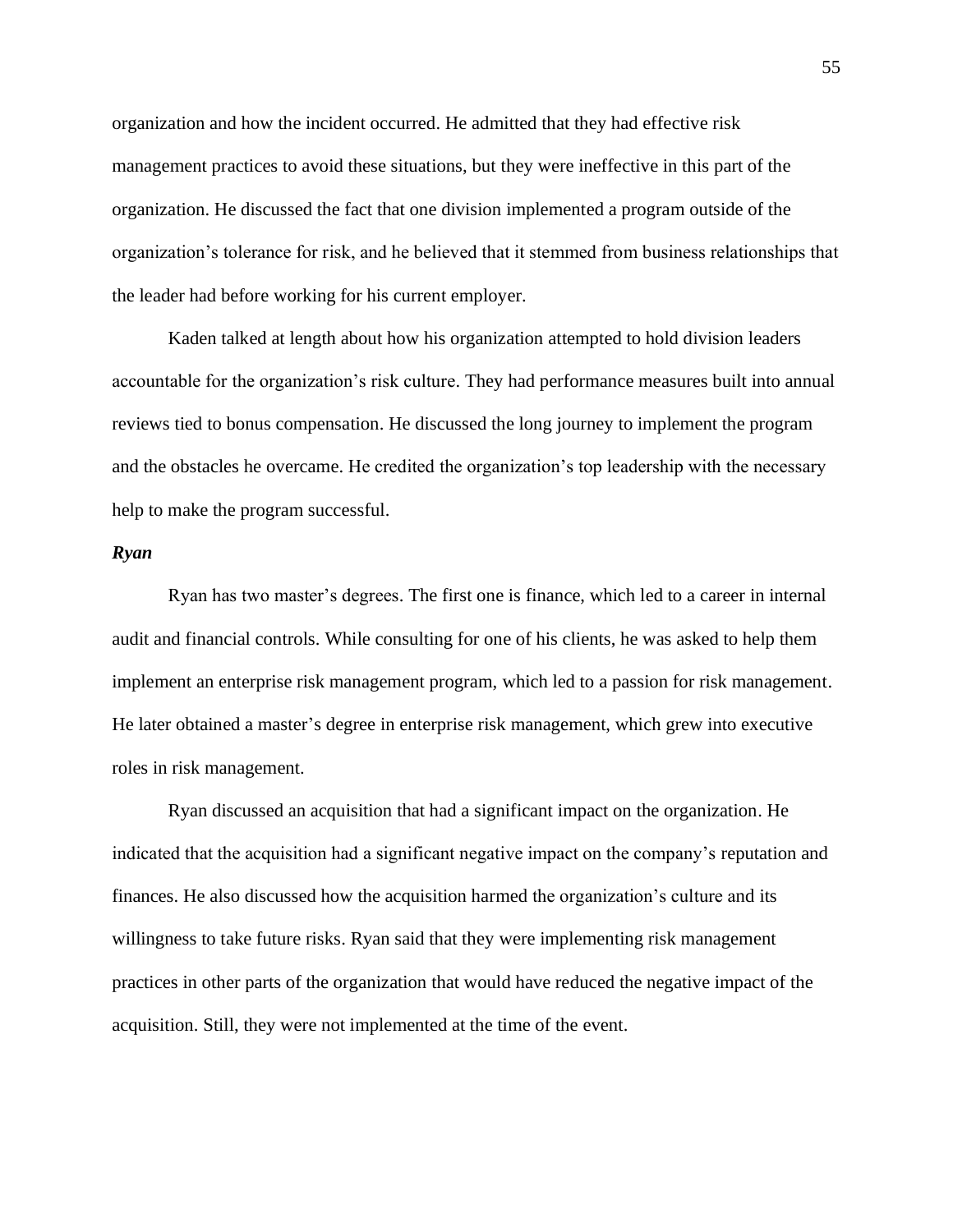Ryan said that this event helped advance the enterprise risk management program at his organization because it showed value to the leadership team. They worked hard to implement an enterprise risk management program across the organization. The leadership support helped make the program effective because leaders who did not engage in the process were not retained on staff.

## *Lily*

Lily has a bachelor's degree in industrial relations. She said that she fell into risk management and insurance. She was working for a large bank early in her career, and her position was being relocated to another city. She did not want to relocate, and a coworker approached her about a role in risk management. She immediately saw the growth potential and began her career in risk management.

Lily discussed an incident related to offering professional services that had a significant impact on her organization. She admitted that they did not have proper risk management procedures before the event, but they used the lessons to improve their risk management program. Lily also spoke at length about how the event impacted their insurance procurement process.

Lily discussed how her organization is growing rapidly through acquisition early with the organization. She said they did not have good risk management processes for acquiring businesses. However, they changed their approach since the incident. She said they assess the business culture they plan to acquire and make sure that the business can fit into their corporate culture while also maintaining their current culture that allowed them to be successful.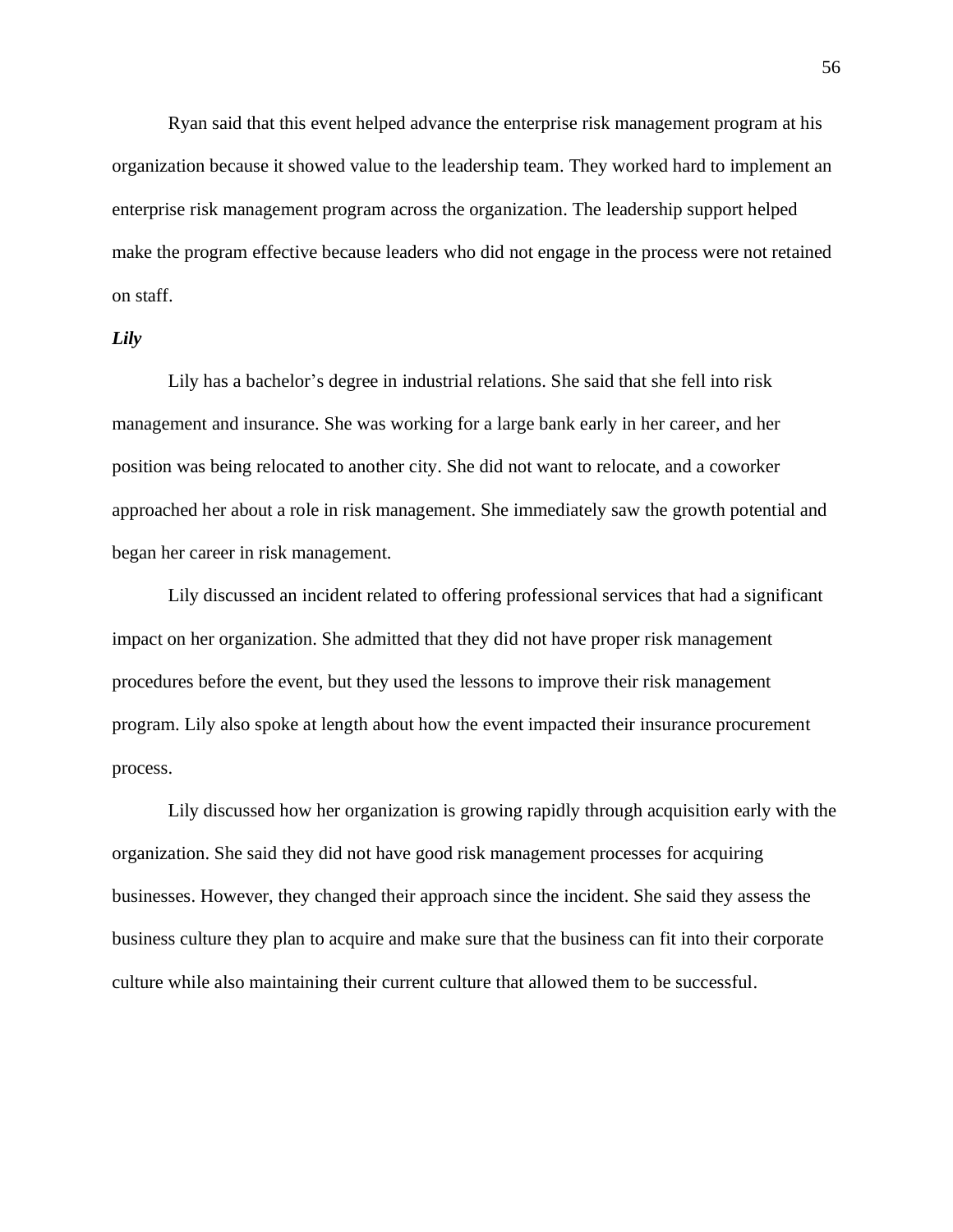## *Bruce*

Bruce has a bachelor's degree in strategic management. He began his career in risk management 30 years ago when he worked for a hotel chain. Since then, he has worked in risk management in the private sector. He is very active in professional risk management organizations and spends a lot of time discussing his professional development.

Bruce discussed a workplace incident that resulted in a fatality that significantly impacted his organization. He went into detail about the risk management programs they had to prevent the incident and why those processes did not work. He discussed a lack of engagement by members of the staff and a toxic work culture that caused hazardous conditions to go unreported.

Bruce discussed some of the issues he encountered with the culture in his current role. He discussed some beliefs that the organization is safe enough and that he has a hard time convincing leadership that they need to do more to enhance their risk management program. He talked about how the profession would have an easier time if risk managers had more influence but did not provide any answers to achieving that influence other than reporting relationships and positions in the organization.

### **Themes**

Three themes emerged during the coding of the data. The themes included traditional risk management, leadership and change, and organizational culture. The participants did not identify any of Schein and Schein's (2017) three elements of organizational culture by title, but they did identify the concepts of each element. I presented the leadership theme in many contexts in detail. The traditional risk management theme focused on the risk management process, claims management, and contractual risk transfer. Table 2 shows the themes, corresponding codes, the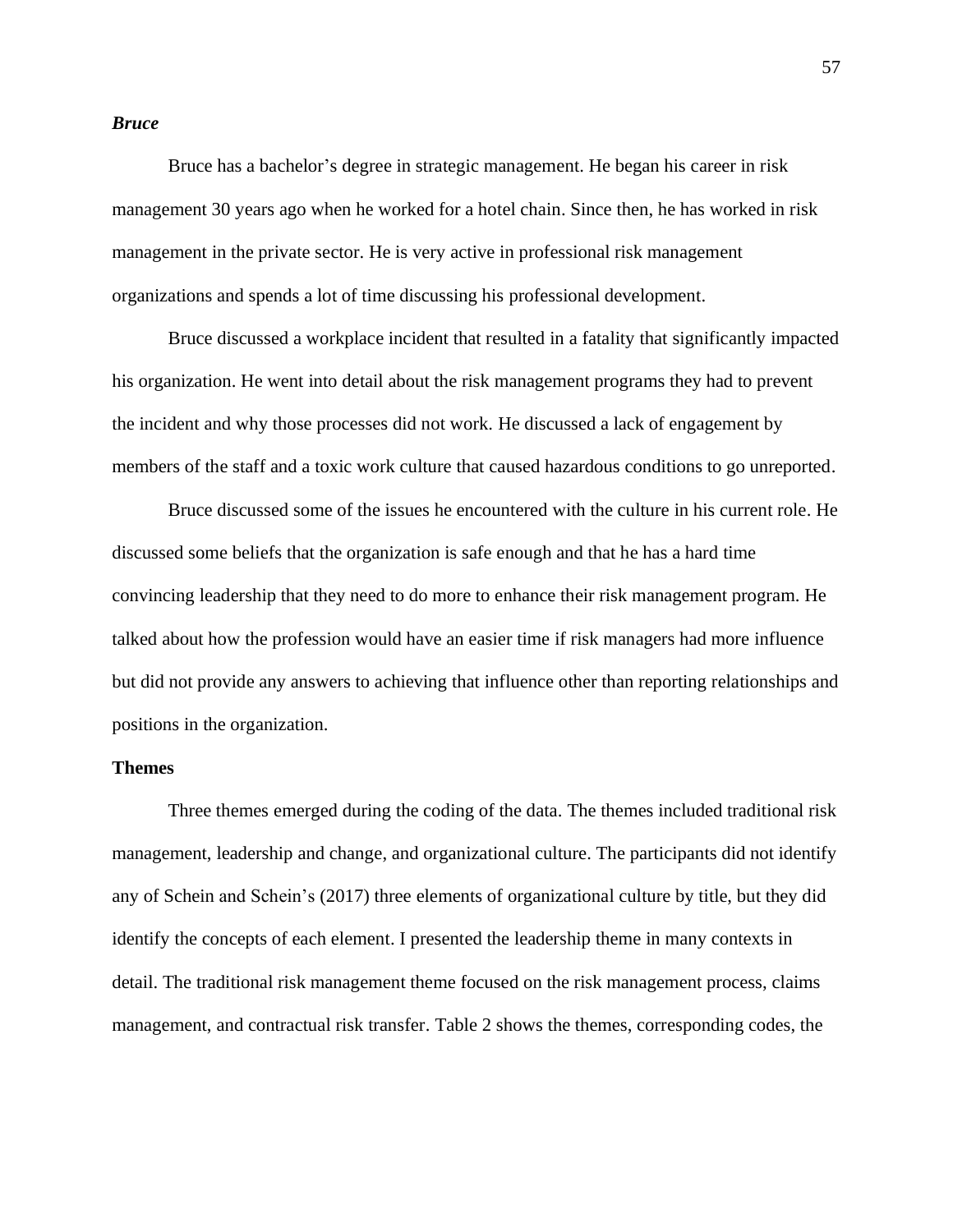number of participants who identified the code, and the total number of times participants

referenced each code.

# **Table 2**

# *Themes Identified in Coding*

| <b>Themes</b>           | Subthemes                      | Participants   | Total codes |
|-------------------------|--------------------------------|----------------|-------------|
|                         |                                | identified     | referenced  |
|                         |                                | $(N = 10)$     |             |
| <b>Traditional Risk</b> |                                |                |             |
| Management              |                                |                |             |
|                         | <b>Risk Management Process</b> | 9              | 24          |
|                         | <b>Claims Management</b>       | 4              | 5           |
|                         | <b>Risk Transfer</b>           | 5              | 8           |
| Leadership              |                                |                |             |
|                         | <b>Organizational Change</b>   | 6              | 9           |
|                         | Partnership                    | 6              | 10          |
|                         | Leadership                     | 9              | 27          |
| Culture                 |                                |                |             |
|                         | Artifacts                      | $\overline{4}$ | 5           |
|                         | <b>Underlying Beliefs</b>      | 10             | 24          |
|                         | <b>Espoused Values</b>         | 8              | 15          |
|                         | Subculture                     | 10             | 17          |
|                         |                                |                |             |

# *Traditional Risk Management*

Nine participants (90%) referenced the risk management process code during the interviews. They all discussed the challenge of creating a valuable context for their organizations to manage risk. For Joey, risk management is a complex process to implement because members of the organization do not fully understand it. Joey stated:

Risk management is a process, and not many people understand the risk management process. Some people believe, oh, that's just insurance, or that is just workers' compensation, or maybe it's on employment that falls under risk management versus prevention, preservation, and integrity of processes.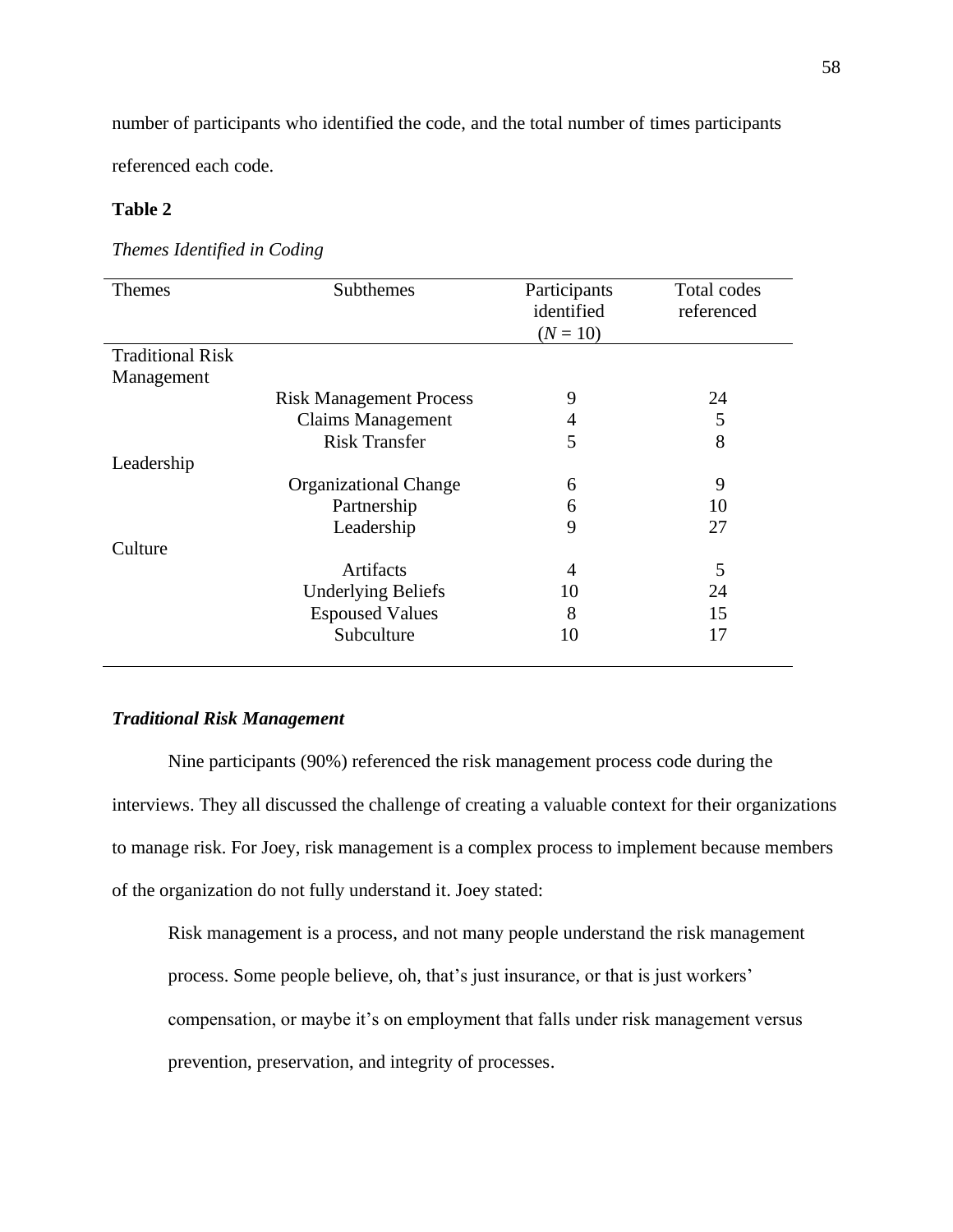Stewart agreed, stating, "I would say that most organizations need to get burned before they have accessibility on the front end of their mind." Stewart added, "I would say most people in these organizations don't really have a full picture of what risk management does outside of buy insurance and settle claims." Mason said, "Risk management is always sort of a journey, evolution for every organization, and I don't know that the feedback loop is always popular."

Bruce believed that the issues relating to traditional risk management stemmed from the hiring process of risk managers. Bruce discussed how often individuals with this responsibility were existing staff members who did not have a background in risk management. Lily echoed Bruce's comments, stating, "So he (our previous risk manager) was not just dedicated to risk management, he did not have the time to go in and do risk assessments, you know anything with ERM also." While Mason had a strong background in risk management, he indicated that a lack of resources reduced the effectiveness of his risk management program, stating:

We were probably not super sophisticated like (we) did not have dedicated loss control people, always try to lean on the (insurance) brokers, (insurance) carriers for their free resources and things that come along with it, and you know what I've tried to do is always build that out.

Participants discussed traditional measures to manage risk, including identifying exposures, purchasing insurance, allocating costs, oversight, and building frameworks. Kaden discussed a claim where the framework was circumvented in the pursuit of short-term goals, stating:

We had a framework for determining how we accept certain risks, how [we] would evaluate certain business[es], and what was what I'll say was in our appetite and which is not, which should guide what we do and how we do it.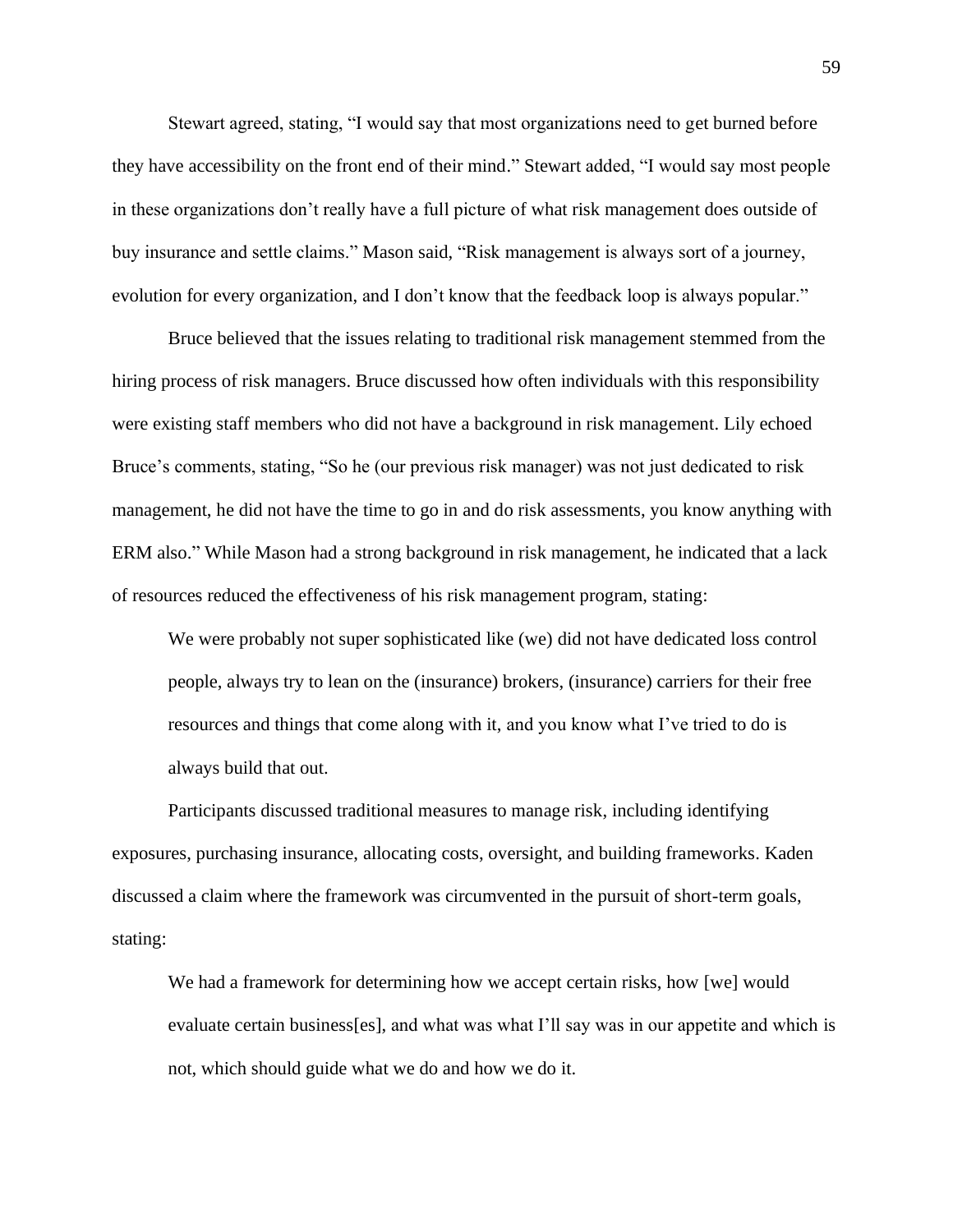Joey discussed how their organization addressed new exposures through risk assessment and how relationships were essential to conducting effective risk assessments. He stated:

You know, we started looking at our different exposures in different areas. And with that, we established a lot of new processes and relationships, and you know, one of the areas I was picking up on was the need for more de-escalation in schools.

The discussion of the purchase of insurance was also popular among the participants. Annie spoke about the purpose of her risk management role before she took the position, stating, "It's really meant to be more of an insurance buying and claims management (position) in the United States." Stacey added:

And so, you know, taking that into consideration when you're doing any reserving practices or, you know, the way you are buying coverage, something along those lines, you know, risk management is really about understanding your risk and then buying coverages for those that you do not like and want to ensure you do not want to accept.

Stacey also discussed the cost allocation of insurance in her organization and its impact on their risk management program. She stated, "And really, you know, at the end of the day, they get allocated a cost for insurance, and so they, it's in their best interest as much as it is ours that we work in a cohesive manner."

Four other participants discussed the claims management process was an important part of their roles within the organization. Most of the discussion related to the resolution of claims. Liam discussed the complexity of managing claims, stating:

I mean, on the commercial side of the business, you know there is a lot of negotiating and discussions with the customer because obviously they want to get paid or they want their customer to get paid as usually the way these things go.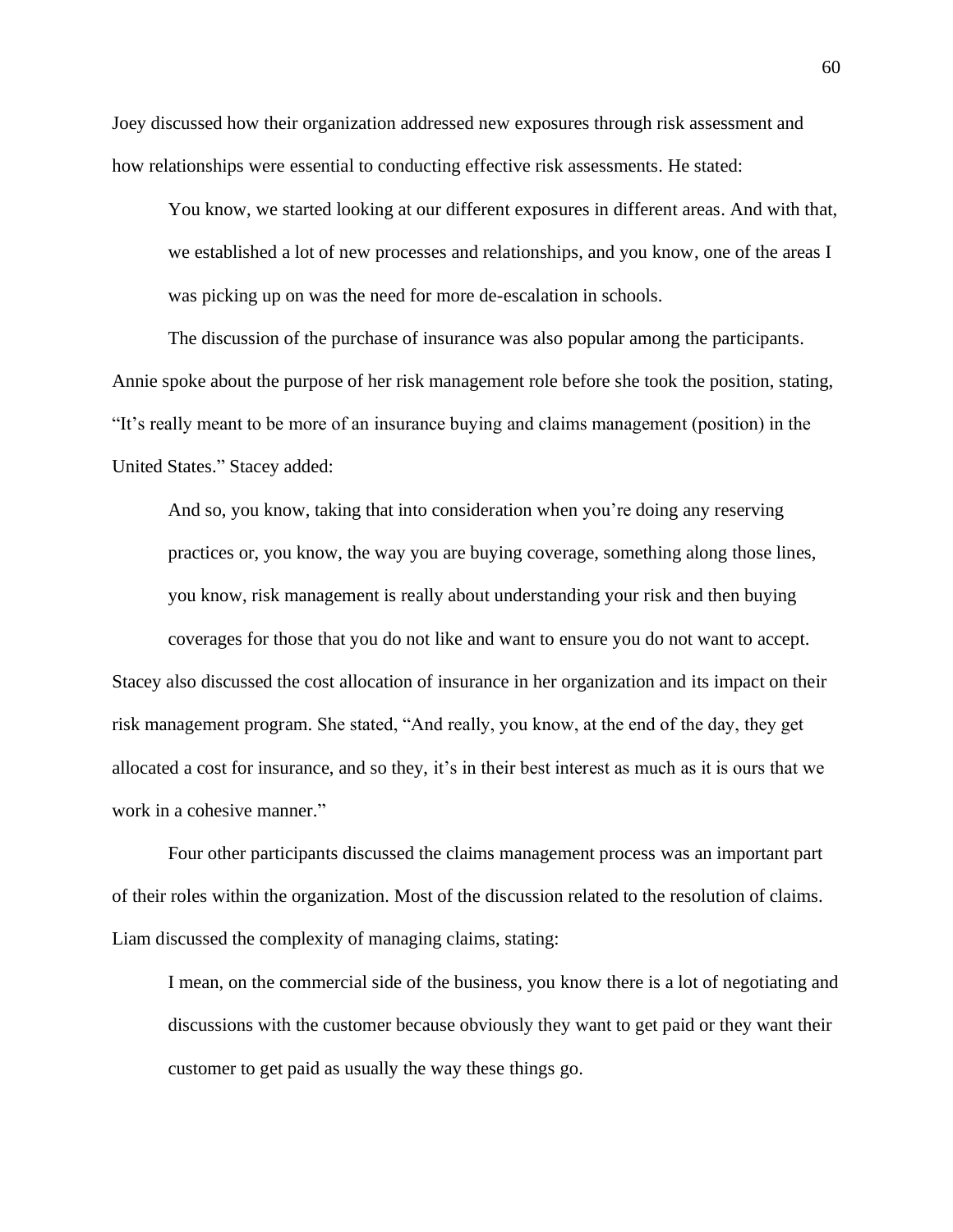Stewart discussed the complexities after the claims settlement. He said, "So you've got the actual claim litigation, which turned into a tend battler with the design architect and design-builder." Joey saw a large part of his role as collecting information on the occurrence of a claim. He discussed his role in gathering information to share with his insurance broker and carrier.

The final piece of traditional risk management referenced is risk transfer. Five of the participants discussed their role in risk transfer. Liam discussed risk transfer as an important part of his role with his organization. He stated:

Because of the nature of our business operations, so like you know, from my end, I am involved in contract negotiations, you know, trying to make sure that we have the right indemnity language, the right limitation of liability, the right insurance language in our contracts.

Stacey also indicated that a large part of her role was related to risk transfer. She stated, "We have, I mean, a lot of contractual risk transfer from that perspective and making sure individuals have appropriate insurance." Stewart discussed the issues that he faced with contractual risk transfer. He said, "Wherever I have been, is being able to sway decision-makers and stakeholders, based on insurance issues, language, policies, things like that, it's challenging."

## *Leadership*

All participants referenced at least one leadership subcode, which included leadership, building partnerships, and organizational change. Leadership was the most referenced code in the interviews, with 27 references. The context of the leadership theme included leadership support, leadership turnover, and leadership skills. All the participants agreed that leadership support helped to enhance the risk management program.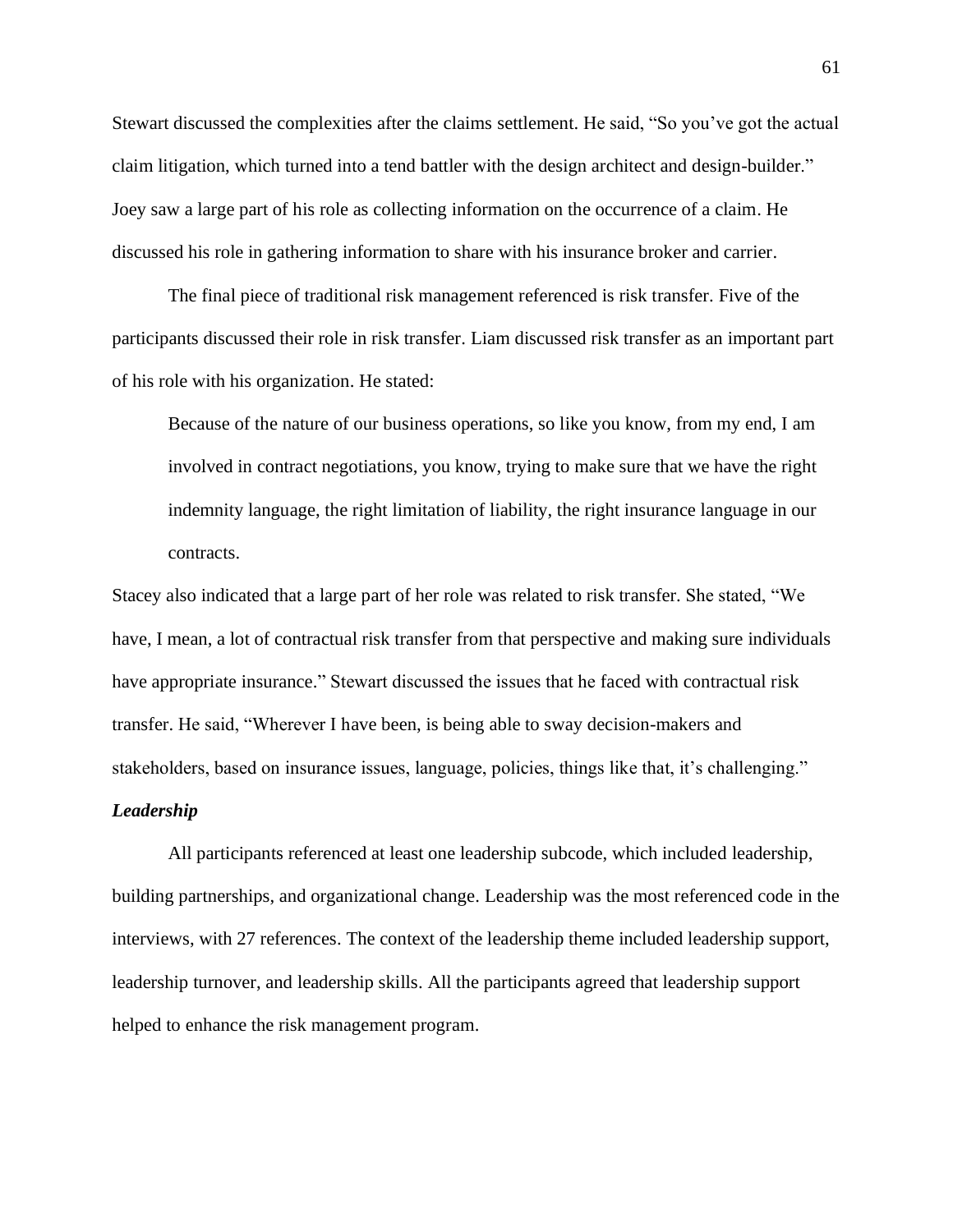**Leadership Support.** The participants spoke about leadership in many contexts, but the one context that they universally agreed upon was leadership support. While they all agreed that leadership support was necessary to have a successful risk management program, only three participants offered methods to gain that support. Mason believed that risk managers need to teach other leaders the importance of the risk management program. He said, "And so speaking to leadership and helping them understand what the risks are associated with, you know, running the business in that way, is important."

Lily agreed that risk managers are responsible for teaching leaders about the importance of risk management. She shared a story about a time when a risk management proposal fell short because it did not have leadership support. She said that she learned that it was important to educate the leaders ahead of the proposal to have a context for the change. Lily said:

And I never stopped to figure out how to educate the CEO and the CFO [chief financial officer], of like, what is a captive (insurance company) one-on-one and why it would benefit, and I failed miserably at it. They were like, this makes no sense. Why would we do this?

Lily used this lesson at a new employer when she made a similar proposal, and the second time, she succeeded.

Other participants felt that their programs failed because they lacked leadership support. Bruce said, "The leadership has to be there. I mean, we have to, you know, emphasize that we care about them that you know it is important to us that it is a part of productivity." Ryan discussed how leadership's view of risk management had to change for his program to succeed. He said, "In terms of the change in perception that was required from the leadership to view risk management as not a preventing function, but to take accountability and ownership for managing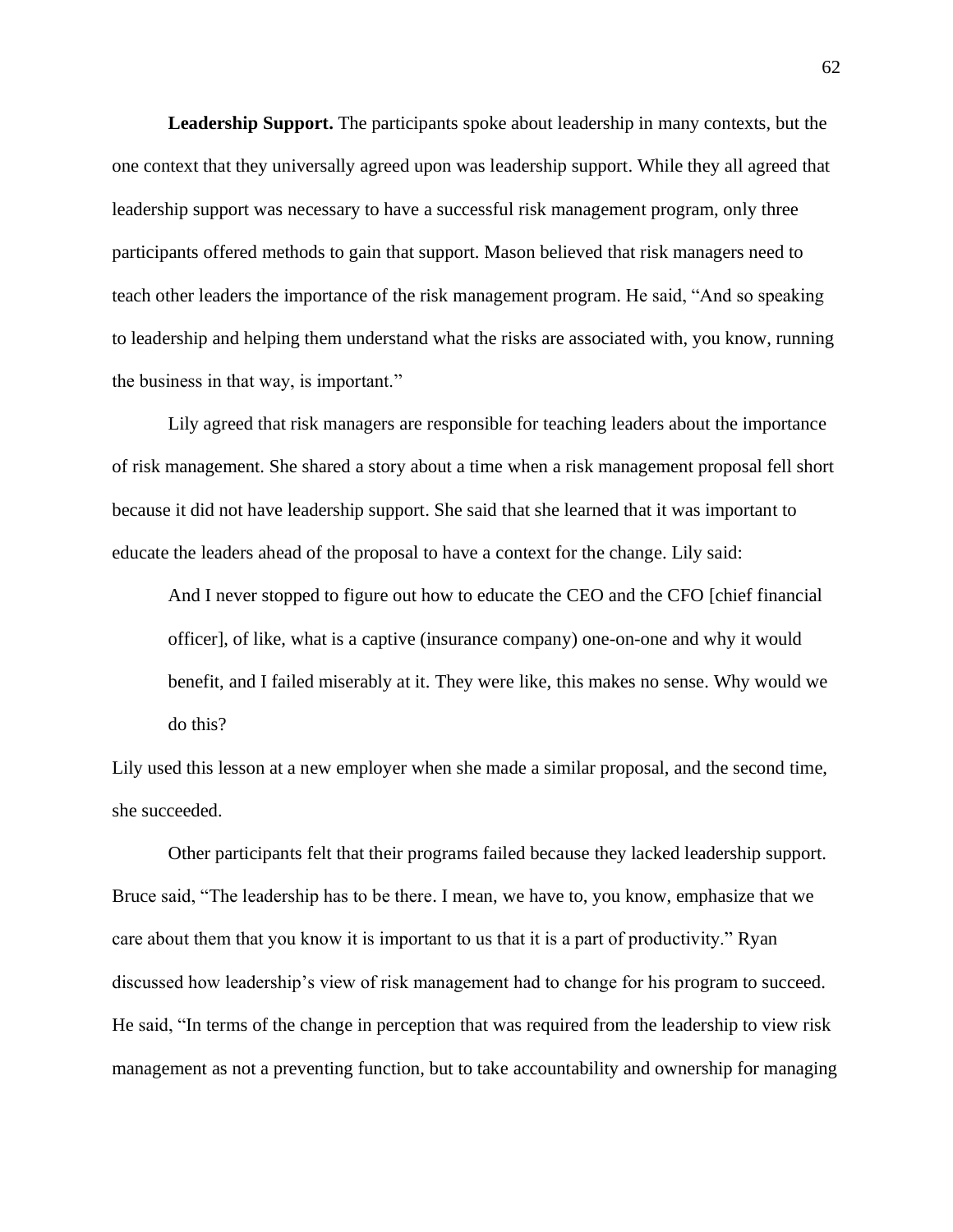risk." Kaden added, "The risk management and risk management frame within a company is only as strong as the most senior executives living and breathing it on a daily basis."

**Leadership Turnover.** The participants (four) also indicated that turnover in leadership positions impacted their risk management programs. The participants discussed how turnover had positive and negative impacts on their risk management programs. Liam discussed a situation in one of their divisions where the results were poor, and a leadership change helped enhance their risk management program. He said:

But I can say that the person who left recently on the industrial side, there was a lot of buzz kind of around the business that he was not necessarily the best leader and was not good at getting the best results.

Liam also believed that a future change in the CEO of his organization could have a positive or negative impact on their risk management program.

While Liam discussed situations where leadership turnover positively impacted the risk management program in one division of his organization, he struggles to keep up with leadership changes throughout the entire enterprise. He said, "I am actually not even sure who is over that location as [at] this point there has been so much turnover in leadership out there in the past, you know, two years or so, it is hard to keep track." Joey indicated that constant leadership changes made it hard to build the necessary connections with leaders to make his risk management program effective. Joey said, "You know when we had a leadership change every two years, and then, I mean, people did not care, but you know, I think the focus (on risk management) just left." Annie agreed, "To give that toxic culture and then you will see it like you can watch patterns, with the GM [general manager] change it consumes usually every two to five years."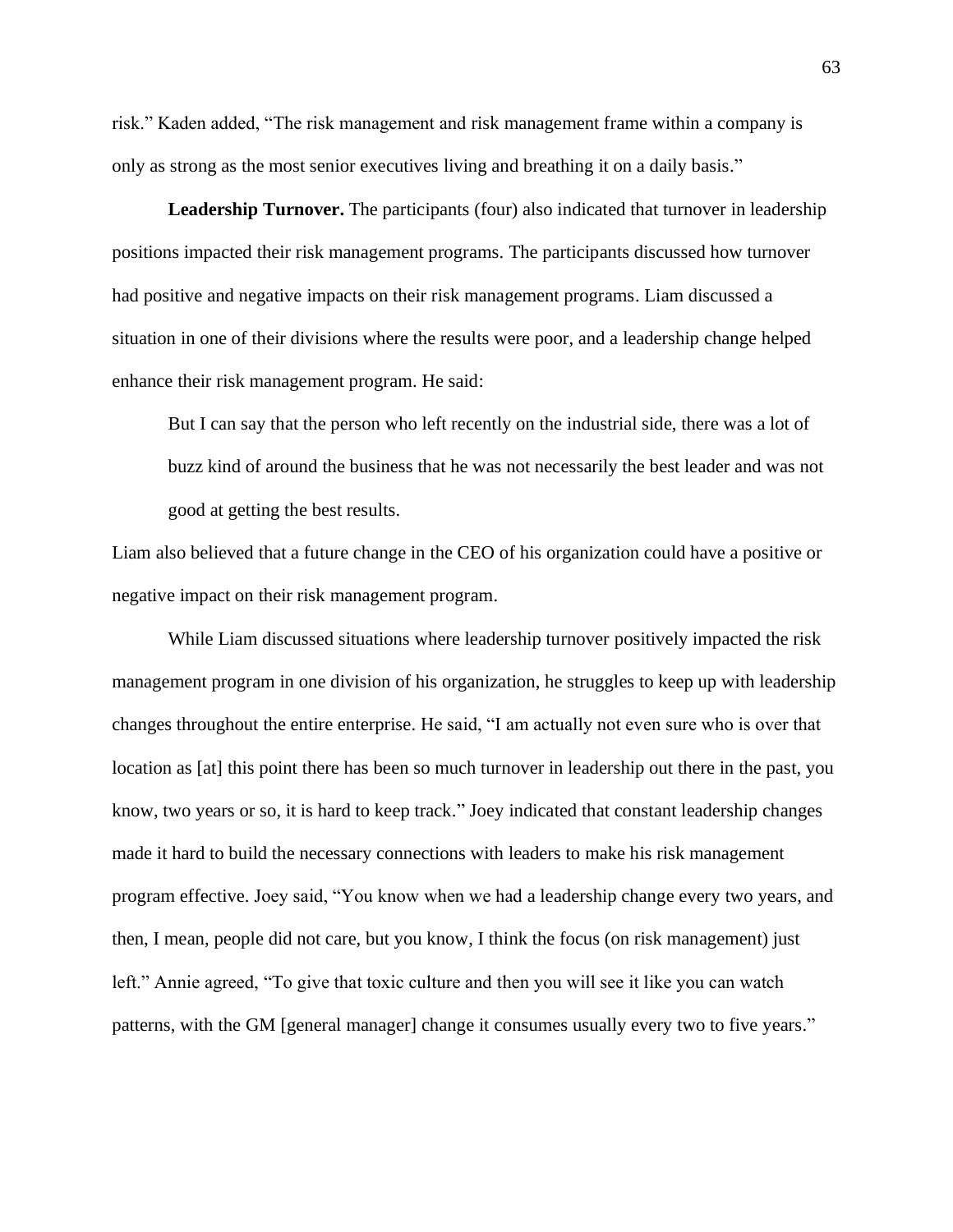Bruce also mentioned that a change in mayor every couple of years at a public entity where he worked harmed their risk management program.

**Leadership Skills.** Two participants indicated that poor leadership skills impacted their risk management programs. Liam mentioned a leader who was not getting results and how his replacement helped his organization succeed. Bruce saw poor leadership impacting the safety of the employees at his organization. Annie also ran into situations where poor leadership impacted her risk management program.

You know, not clear guidelines and instructions. Failure to adhere to policies, procedures, you know, I think, you can probably look at, you know, root cause type for sure and find different things behind that.

**Organizational Change.** Another concern discussed by six participants was that organizational change impacted their risk management programs. Liam indicated that his company's growth led to increased risk and that they could not manage it effectively. He said:

Over the course of probably a 15-year period, you know, we've gone from being a \$400 million company to close to a \$3 billion company in that period. And when you have change that occurs that rapidly and you expand. You have a lot of people who, you know, haven't mentally made the jump from, you know, we're kind of a small almost mom and pop operation to okay, we're starting to play with the big guys. And when you're starting to play with the big guys, the rules do change, and you need to start doing things differently; you need to have a lot more.

Joey discussed an incident where the organization overpromised to a customer, which led to some bad products making their way through the risk management process and causing claims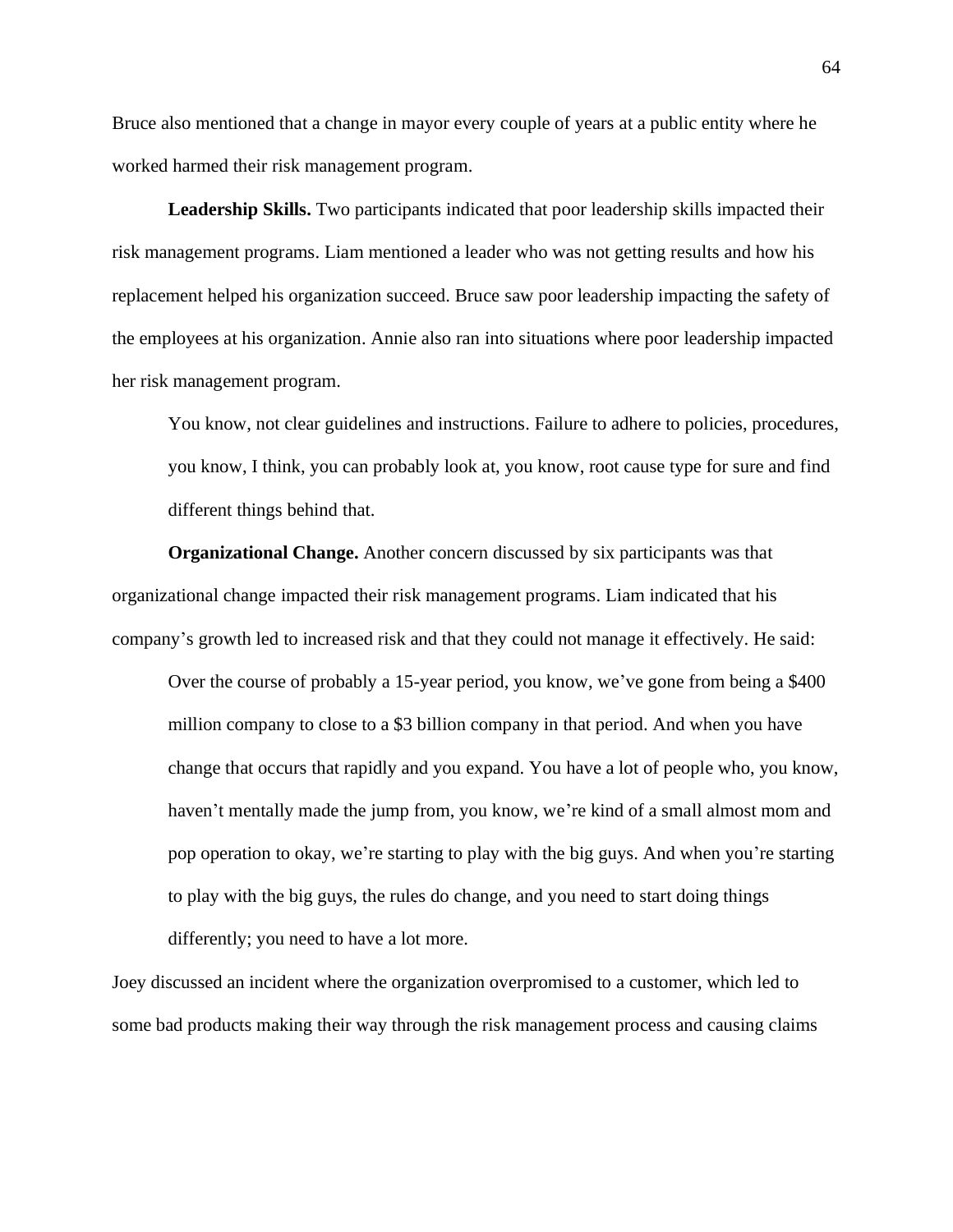for the organization. Lily also discussed that rapid growth had a significant impact on the risk management program at her organization.

Stacey combined the challenges that come from turnover and change. She worked for a large organization with high turnover and said, "I think it is difficult implementing change is very difficult, especially in large organizations, and especially during times like these because there is a lot of turnover." Stacey referenced communication and executive support as necessary to help overcome these obstacles.

**Partnership.** Six participants discussed the importance of building partnerships with other leaders in the organization. Stewart said, "I would say that you got to be able to bend people's minds. It is especially important when they have preexisting relationships. It just takes time, and you can get there." He discussed an experience where he struggled to implement a change with a department in his organization. He said his goal was to partner with other departments so that they would "think of you before something happens." He believes that building the trust necessary to have those relationships takes time.

Joey agreed that it takes time to build relationships in an organization. However, he believed that laying the groundwork early can positively impact the risk management program. He said:

And once you build those relationships, you know you can coexist with the processes and policies and help, but you know it; I hate to say it is not an excuse, it takes such a long time to build those relationships, so you are involved.

Stacey agreed that building relationships helped with the effectiveness of the risk management program.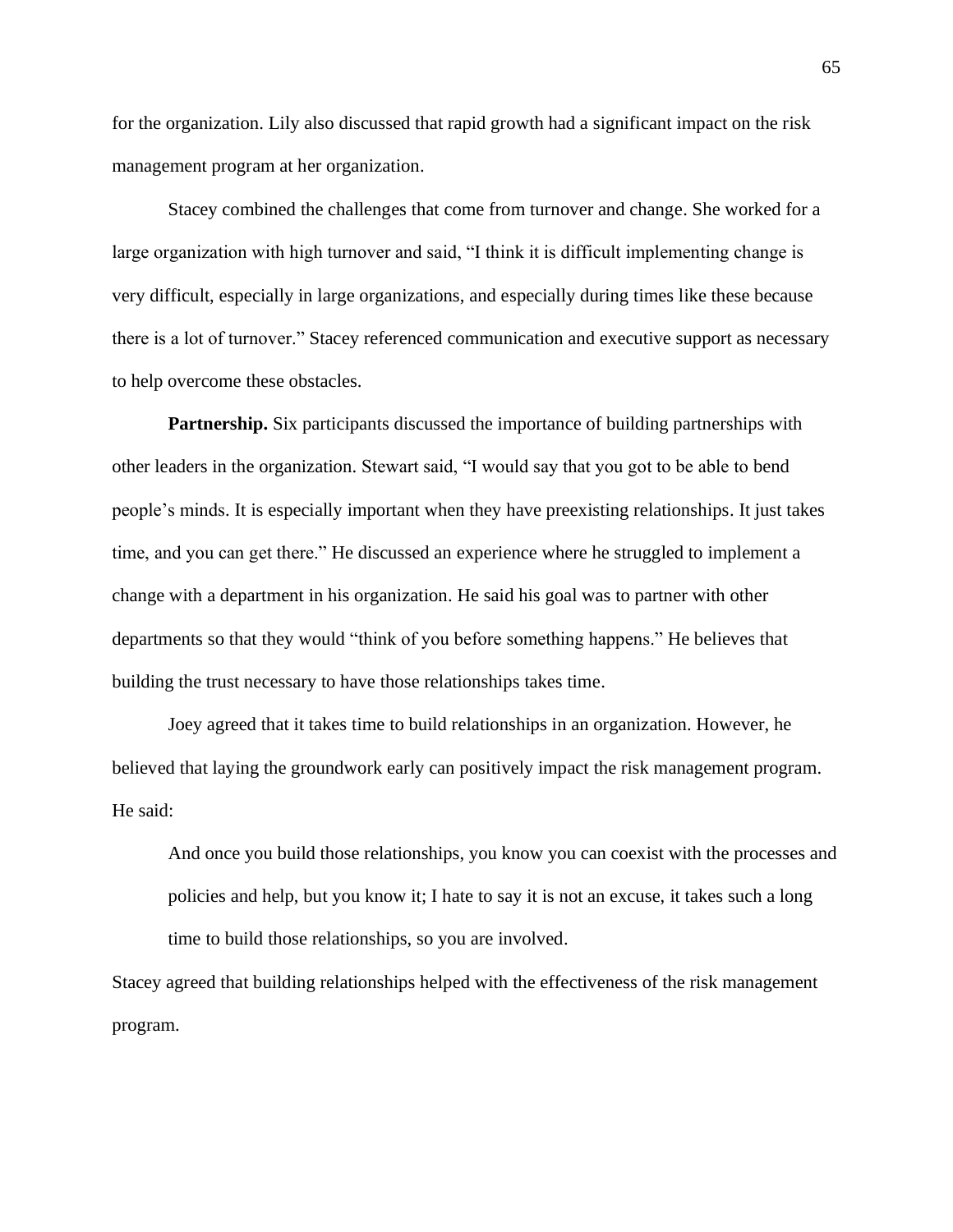But I think we have a lot of respect within our organization in general, and I've seen this across the board, you know, from when I first started out and risk management, until, you know, today. It's really, you know, building up that trust and respect and, you know, communicating your processes, so that when that happens, that, you know, you, they know what to do.

Ryan added that the partnership impacted the effectiveness of his risk management program as well, saying, "So, from that point to making them risk owners or be more aware of the risk-based decision making, that was a huge shift."

## *Organizational Culture*

All the participants identified one of the three elements of organizational culture in Schein and Schein's (2017) model, but none of the participants identified them based on their theory. None of the participants in the study had ever read or studied Schein and Schein's work, and none of the participants were aware of their research. The participants provided examples of artifacts, underlying beliefs, and espoused values, but not theoretical terms. They also discussed the subculture's impact on their risk management programs by sharing experiences across divisions and other silos in their organization.

**Artifacts.** Four of the participants referenced artifacts of organizational culture in the interviews, but none of them used the term artifact. Two of the references focused on the union environment and how it impacted the organization. Both Liam and Annie discussed issues relating to managing people because of union relations. The other artifacts mentioned in the interviews focused on the organization's maturity. Stewart discussed the differences between working for mature organizations and a start-up. Additionally, Ryan discussed how it was hard to implement risk management programs in his organization because of its maturity.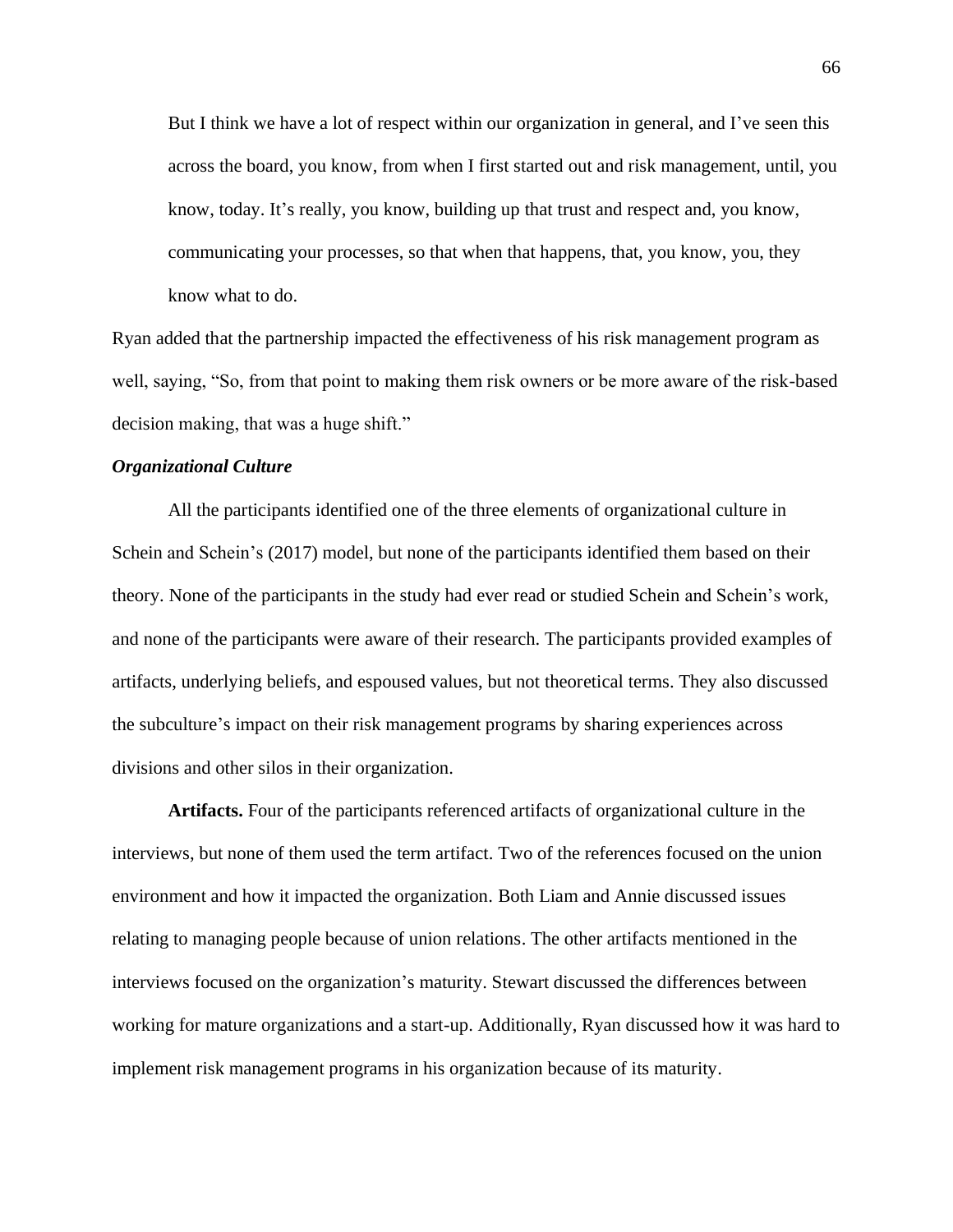**Underlying Beliefs.** All the participants identified underlying beliefs during the interviews, but none used the term. Joey discussed how implementing risk management programs at his organization was difficult because of two underlying beliefs. He discussed how many employees had a long tenure with the organization and did not believe they should be told what to do. He also referenced the attitude toward leadership turnover, stating, "We will just go with his because you know it will change soon."

Liam discussed the challenges of bringing new people with new knowledge into his organization. There were long-held beliefs of the tenured employees in his organization, which caused friction with new ideas. He said:

They can be, I mean a lot it's just people, to be totally honest, it's people getting close to retirement, you know, they stating thinking about you bringing new folk are, like I said, more specialized, you know, have more knowledge of [the] kind of best practices from being at other companies.

Mason also discussed how the organization's beliefs impacted his ability to implement effective risk management programs. He said, "I remember when I took over my last role. You know, there was this old, like, oh, you know, people do not like to change here, and you got to just be careful and, you know, take it slow."

Other participants discussed the beliefs that their organizations held toward the discipline of risk management. They discussed a dynamic where leaders and employees viewed the risk management process as a hindrance to business development. Ryan discussed how the leaders of different subsidiaries felt about risk management. He said: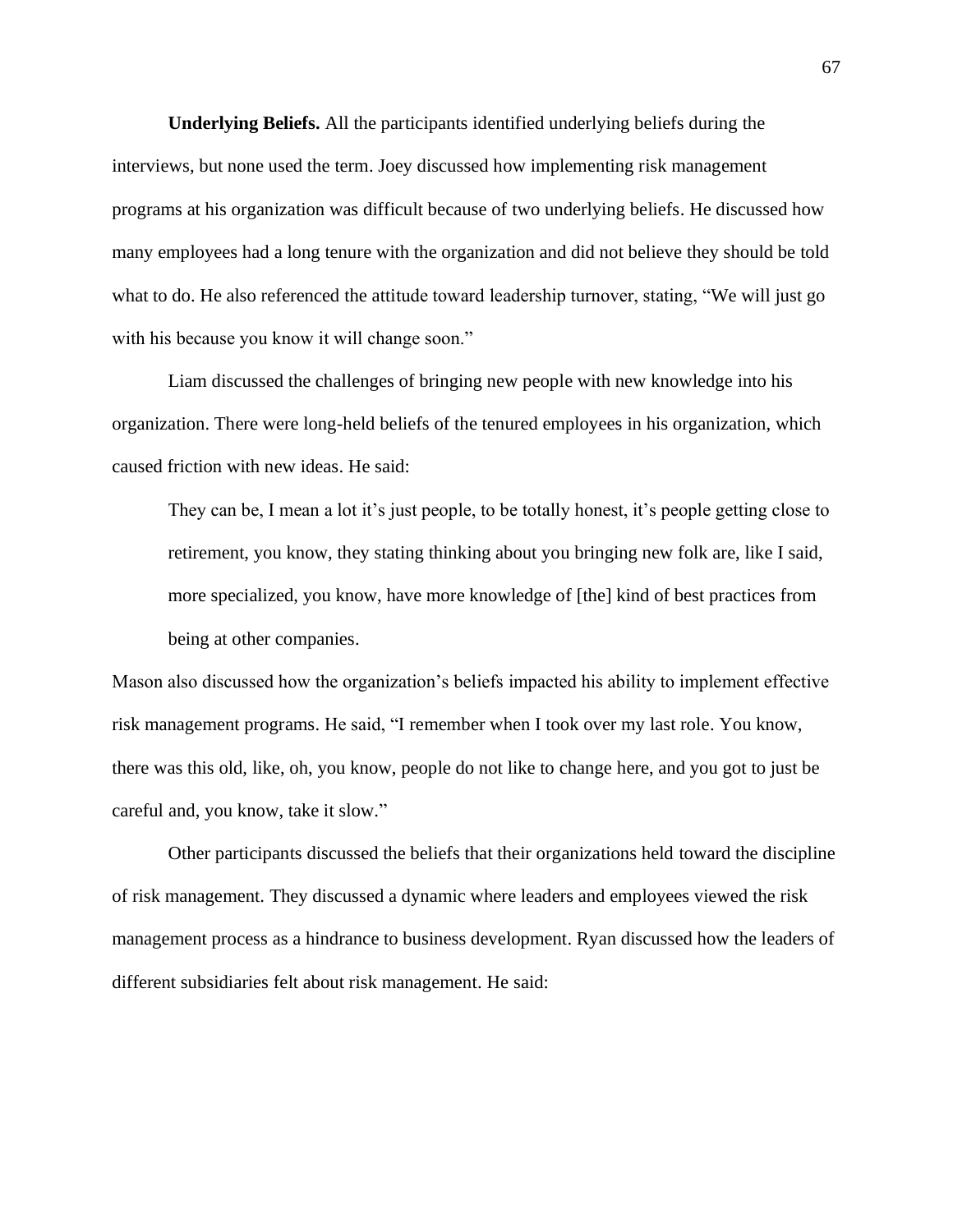So, at the end of the day, it boils down to the group of leaders within each subsidiary, so they had a few of them who were mentally opposed to the concept of enterprise risk management because they are generating money.

Mason had similar experiences to Ryan. He said, "There's a lot of competing priorities around things like this, and so risk management does not want to be the thing that is slowing the business down." Stacy added:

That's the biggest thing I find that the biggest challenge for risk management is really, you know, arguing with the business over, taking the cost-cutting aspect of it for using lower-tier contracts or versus paying more up front but having coverage and expertise at a different level.

Kaden discussed how beliefs from outside of his organization impacted his risk management program. He said:

People tend to operate with their legacy relationships as a primary driver for what they do and how they operate because they are more concerned about their portfolio and their resume outside of the company.

Stewart felt that there were beliefs in his industry that made risk management difficult. He said, "I wonder if this is just not common in all hospitality." Lily discussed the challenges of mergers and acquisitions and uncovered the beliefs that came with the organizations her company purchased.

**Espoused Values.** Eight of the participants discussed the espoused values' impact on their risk management programs, but none of the participants used the word espoused values. Annie discussed the organization's values of keeping its customers healthy and secure. She felt that these values supported her risk management program. Stewart added that his organization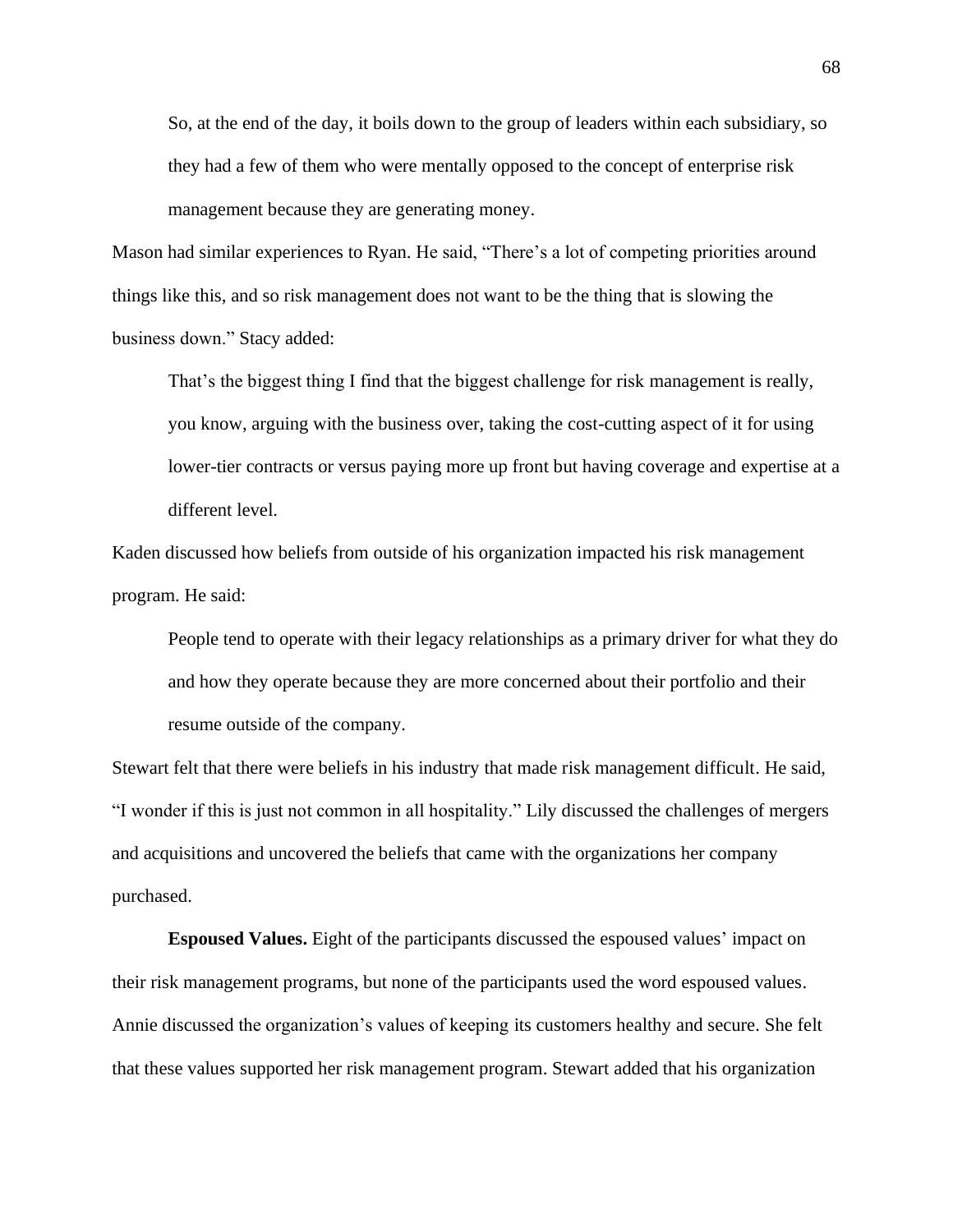valued customer experience over sales, which helped him implement risk management programs. While Annie and Stewart benefited from the corporate values, Ryan did not have the same experience. He said, "There was a lack of a common mission" that impacted the organization's culture and his risk management program.

Lily discussed how they onboard new organizations into theirs when they acquire them. She said:

When we bring in new companies into the fold when we do acquisitions, we have a much more robust integration process that makes it make things a little easier with this approach. I am making the new acquisitions understand this is how we do things here, and there is a reason why we do things.

Two of the participants discussed the need for espoused values to help their risk management support their risk management programs. Kaden said, "I always kind of preached that you know we need to have safety as a value." Annie discussed how they are working toward branding their values so that they can "tell the world."

**Subcultures.** All the participants discussed subcultures' impact on their risk management programs. The respondents focused on the impact of organizational silos. Liam discussed the issues that they have at one plant in their organization. He said:

But every single person in the organization will point to that plant and say that is the problem. They are the only ones who they just cannot seem to get anything done. That does not matter if it is HR [human resources], does not matter if it is legal, regulatory risk, you know finance, they are going to go their own way, and for whatever reason, we cannot seem to stop that.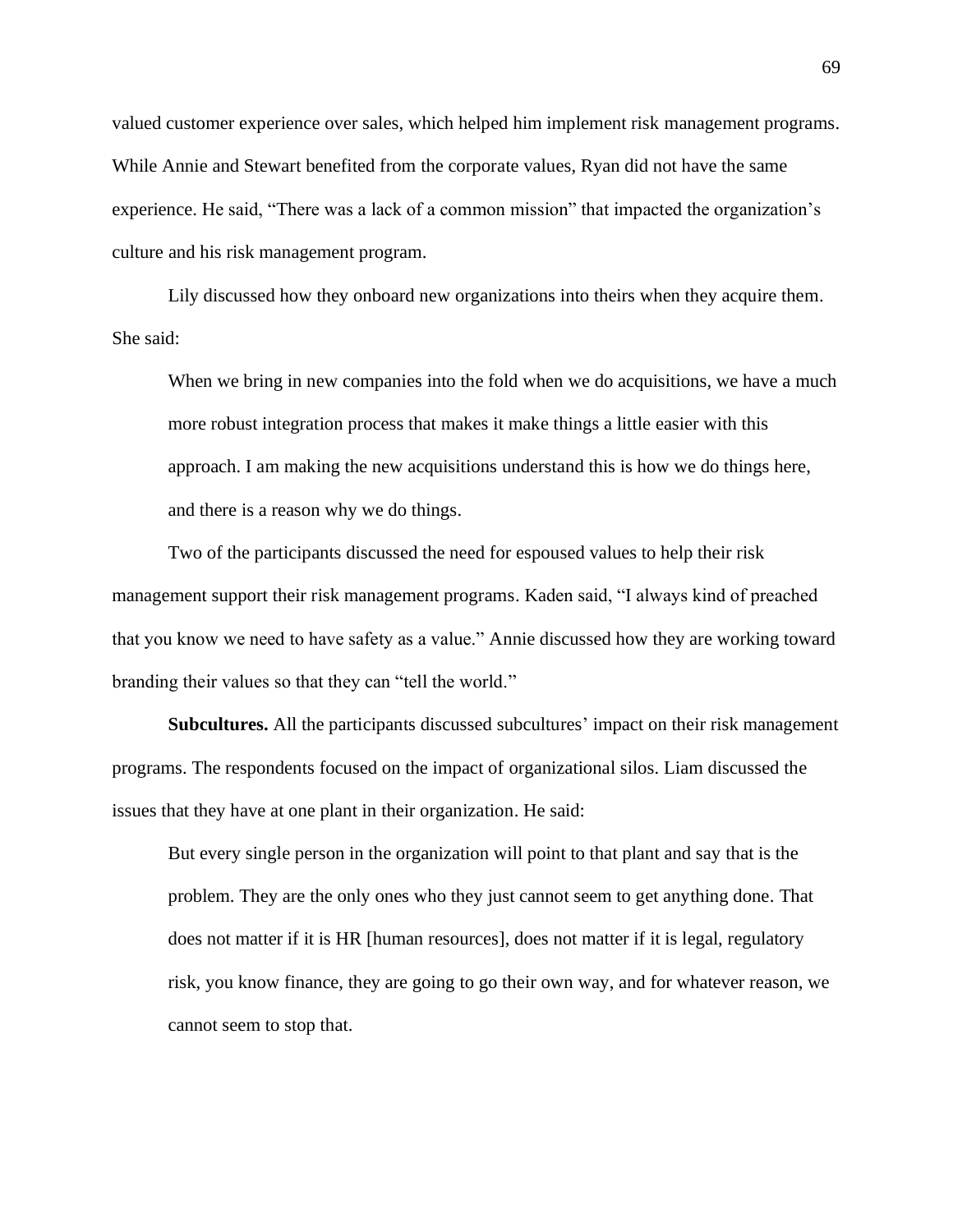Stewart added that his organization had large silos, and some departments' communication was better than others. He said, "I do find within those silos that some communicate better than others with your department." Ryan added, "Information was collected in silos, but not every function or not every member within the organization who had to sell that purpose back to them." Kaden discussed communication issues in the silos as well. He said, "Huge, huge cultural differences (between divisions), massive, we all speak English, but we do not all think English the same way."

One of the participants saw differences in the effectiveness of their risk management programs because of the type of work that they perform. Mason said:

If I were to look at different departments, right, there [are] different cultures within each department, right, [the] finance department is super conservative, you know, ethics and compliance is super conservative sales department, not conservative. Still, I think you can also see that when you have different divisions.

Oversight and accountability at the corporate level were methods that the respondents used to overcome the issue of silos. Ryan's organization used cost allocation to create accountability for risk management. They allocated the cost of claims to the different subsidiaries in their organization. He said, "So that that is holding company level of capital allocation and transparency in terms of low resource allocation that happened across the enterprise without siloed decision-making." Lily added that her organization successfully implemented a program that provided national oversight. They did not have it when they started, but the implementation of national oversight had a strong impact on their risk management program.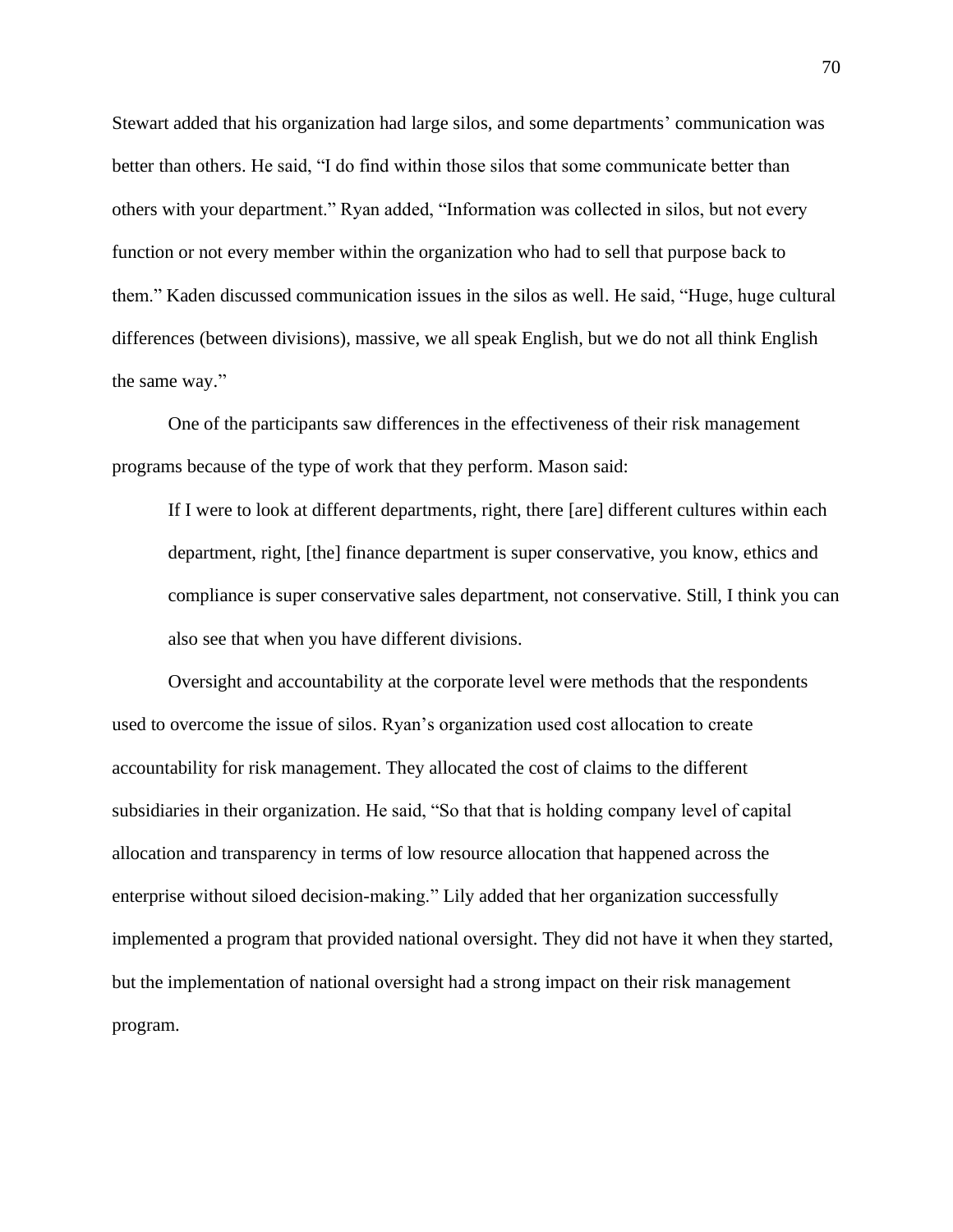### **Gaps Closed by the Results**

The results of this study closed some of the gaps in the current risk culture literature. The results showed that risk managers could articulate Schein and Schein's (2017) levels of organizational culture that impact their risk management programs. While none of the participants have read or studied Edgar Schein's (2016) work, they spoke about his theory's three levels of organizational culture. However, questions remain about the ability of risk managers to assess the organizational culture and eventually change it. Additionally, the participants who mentioned risk culture in the interviews struggled to define it. Past research identified the problem that a lack of a standard definition for risk culture has on the risk management profession.

### **Chapter Summary**

The purpose of this interpretive phenomenological analysis study was to determine, through the lived experience of risk managers, whether they understood the impact of risk culture on their risk management programs. Three themes emerged from the inductive coding of the transcripts from semistructured interviews. The themes included traditional risk management, leadership, and organizational culture. The participants' responses provided a rich context for the study and allowed a detailed discussion of the research question.

The themes provided a view, from the lived experience of the risk managers, into the factors that they believed impacted the effectiveness of their risk management programs. The risk managers provided examples of leadership, risk culture, and other factors that impacted their risk management programs. The risk managers discussed the issues in leadership, risk culture, and the other factors in the context of a significant loss that their organizations suffered. Probing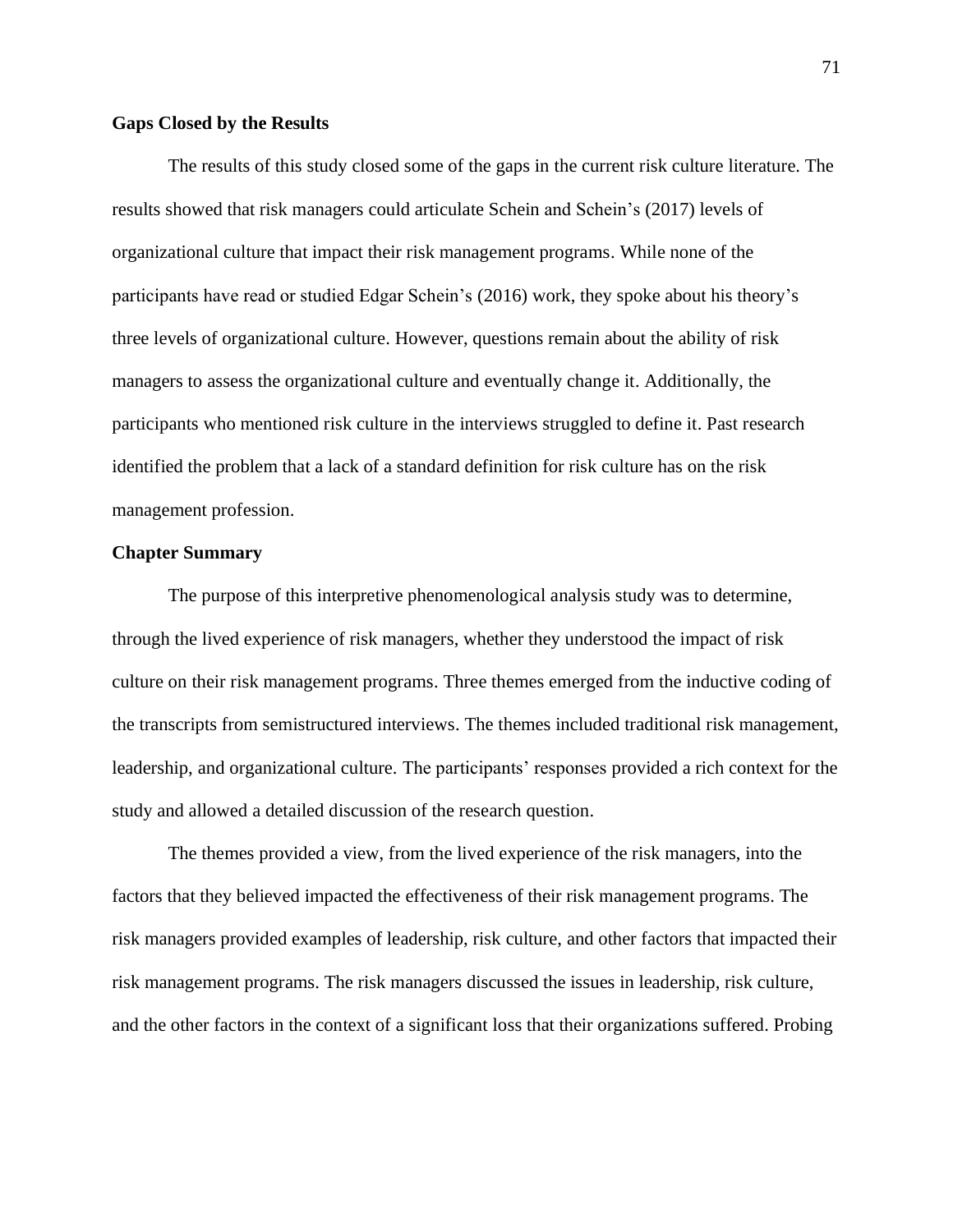questions allowed me to develop a deeper understanding of the lived experience of the participants.

The participants in the study had diverse backgrounds in risk management and worked for diverse organizations, which added to the depth of information obtained during the interviews. The differences in background, education, and experience allowed their lived experiences to provide a deep insight into risk managers' understanding of risk culture.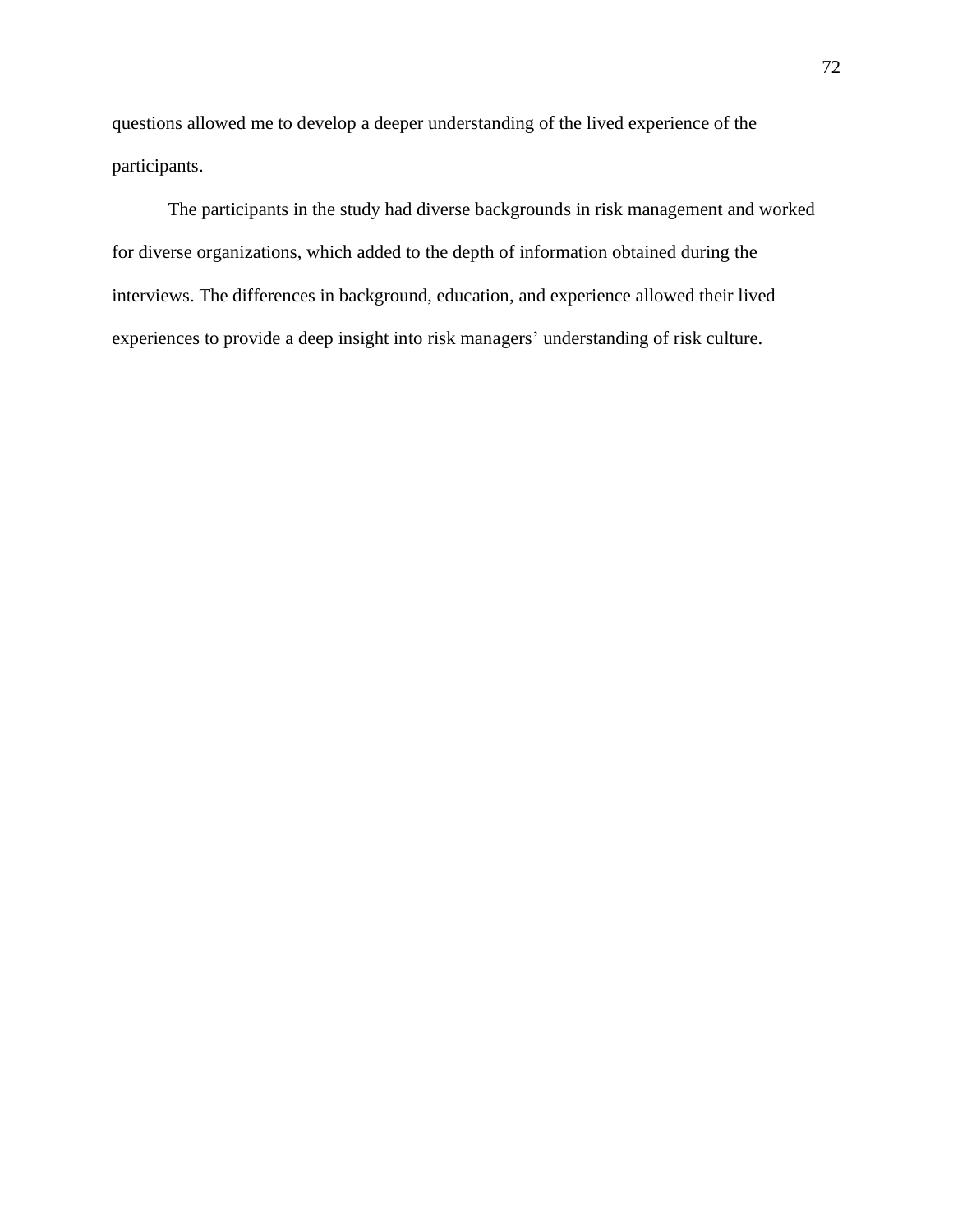#### **Chapter 5: Discussion, Conclusions, and Recommendations**

The role of risk culture on the effectiveness of an organization's risk management program can be significant. Weston et al. (2018) found that the risk managers who participated in their survey did not understand risk culture or change it. Other researchers found that a lack of clarity in the definition of risk culture also led to inconsistency in risk management effectiveness (Agarwal & Kallapur, 2018; Ring et al., 2016; Roeschmann, 2014; Storer, 2016, 2018; Viscelli et al., 2017; Weston et al., 2018). This interpretive phenomenological analysis study used semistructured interviews to understand the lived experience of risk managers.

The study focused on a single research question. Semistructured interviews allowed the participants to share their lived experiences in the context of a significant loss experienced by their organization. The data collected during the interviews provided a rich context for analysis that provided substantial insights into the research question. The research question was, What is the understanding of risk managers relating to the impact of risk culture on risk management practices?

This chapter will discuss the findings and their relationship to the research question. I will also provide implications for the practice of risk management and recommendations for future research.

## **Discussion of Findings**

The findings of this study provide a rich context for how risk managers experience risk culture, how they assess risk culture, and their awareness of its impact. Study participants showed varying levels of their understanding of risk culture. Some of the participants focused on the core roles of traditional insurance. They had a difficult time discussing the elements of risk culture, and others discussed the impact of culture but had a challenging time defining it, which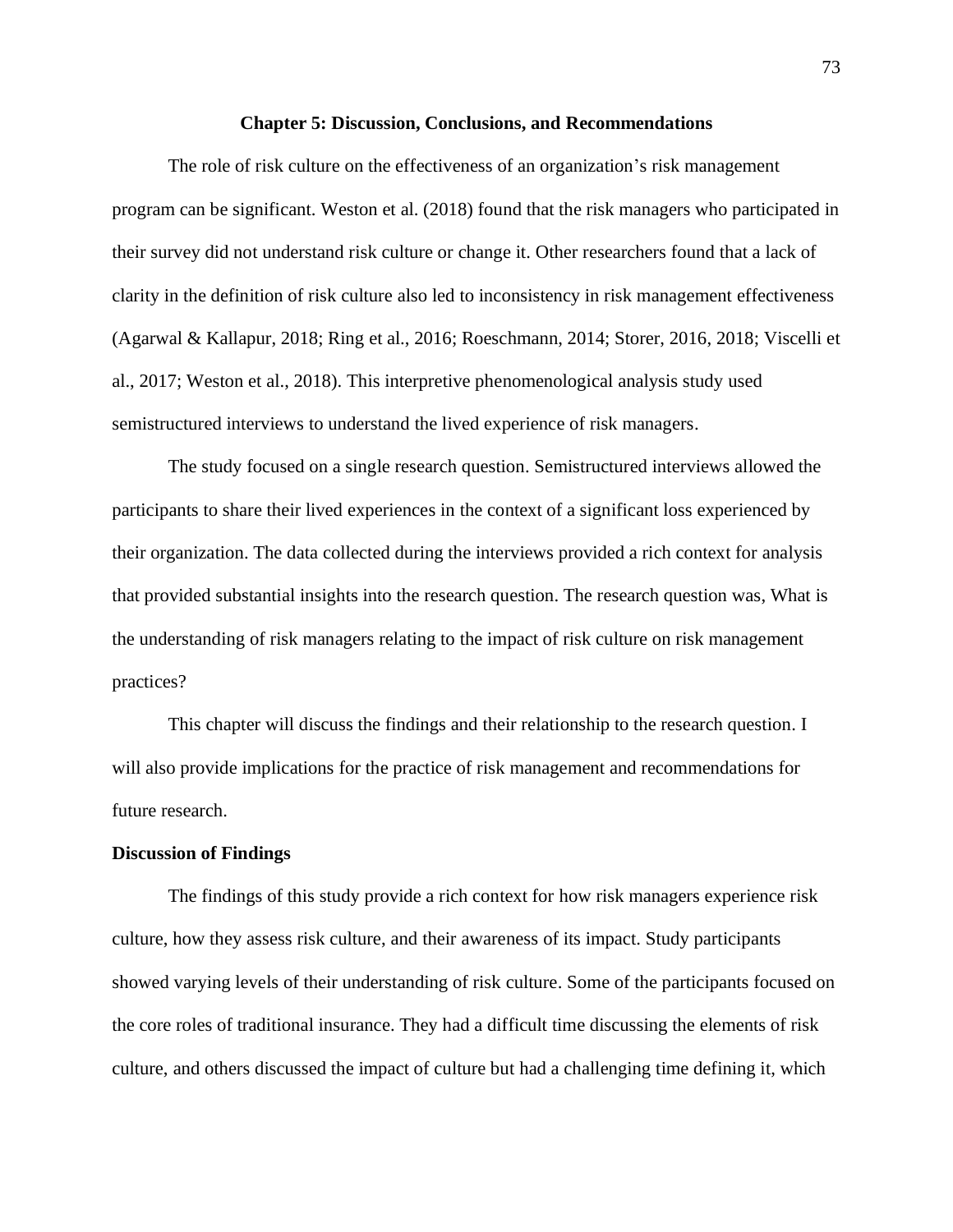aligned with the research (Agarwal & Kallapur, 2018; Ring et al., 2016; Roeschmann, 2014; Storer, 2016, 2018; Unterrheiner, 2017; Viscelli et al., 2017; Weston et al., 2018).

Contributing to the findings of prior research, zero of the 10 participants had heard of the works of Edgar Schein. The participants provided examples of Schein and Schein's (2017) model of organizational culture, but they did not identify any of the core levels of organizational culture by name from their model. Two of the participants had a degree in risk management. One participant had a bachelor's degree in risk management, while the other had a master's degree in enterprise risk management. The other eight participants admitted to pursuing other interests in their education and falling into a career in risk management.

The participants conveyed a strong understanding of the core standards that guide the development of risk management programs (Committee of Sponsoring Organizations of the Treadway Commission, 2004; ISO, 2018). The participants were comfortable talking about the risk management process, contractual risk transfer, and insurance purchase. They were able to identify areas of risk culture in their organizations, but they struggled to offer solutions to solve the problems present in that culture. The participants tended to outsource the responsibility for risk culture to other leaders in their organization. They offered few solutions to improve the risk culture, but they did offer leadership support and partnership as two of the areas that make their programs more effective.

## **Findings of the Research Question**

The participants had diverse backgrounds in risk management, but they all agreed that leadership support was essential for an effective risk management program. Leadership support is a core concept in standards that guide risk management (Committee of Sponsoring Organizations of the Treadway Commission, 2004; ISO, 2018). The participants struggled to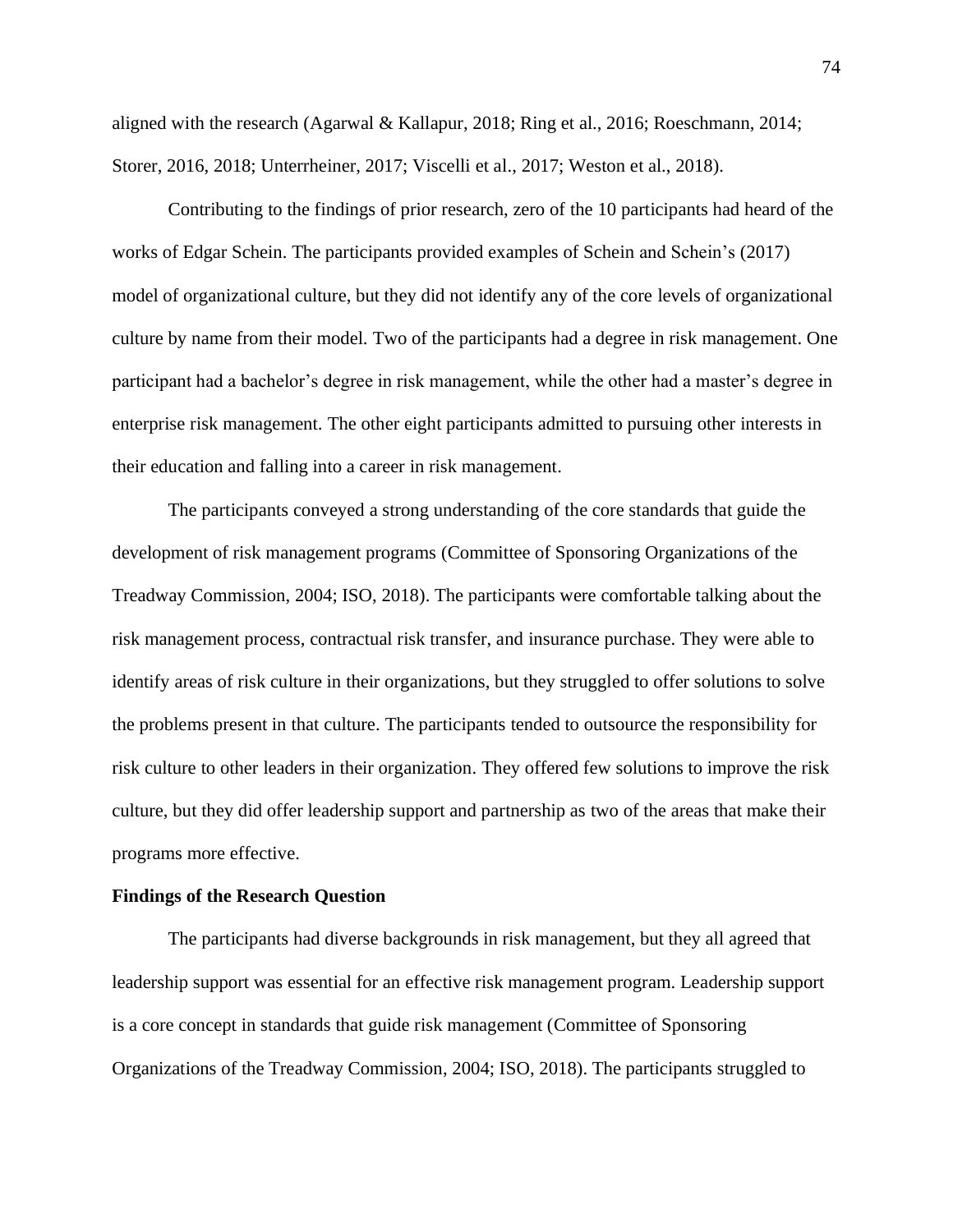discuss how culture impacted their risk management programs using technical terms from Schein and Schein's (2017) model. The participants did not view their role as changing culture. Instead, they saw culture as something that is the responsibility of leadership. They all agreed that silos in their organization reduced the risk management program's effectiveness as leaders value risk management differently.

During the interviews, the participants offered many examples of artifacts, espoused values, and underlying beliefs, but they did not identify them using those terms. The participants struggled to offer solutions to change the culture and were somewhat apathetic to risk culture's problems. This finding supports prior research that risk managers struggled to impact and change risk culture. The participants discussed the change management process and how it impacts implementing a risk management program. Some organizational silos would adopt the program, and others would resist. A few of the risk managers admitted to waiting for a leadership change to improve the effectiveness of the implementation. Others discussed the importance of partnering with leaders and building relationships to improve the risk management program's effectiveness.

The participants discussed different parts of the traditional risk management process. They discussed the importance of conducting risk assessments, but they did not include an assessment of risk culture in those conversations. Although they mentioned leadership support and other elements of risk culture as reasons that their programs were ineffective, they did not consider those factors in the risk assessments. One of the participants mentioned that he tried to learn about the individual roles before conducting risk assessments to build a connection with the team.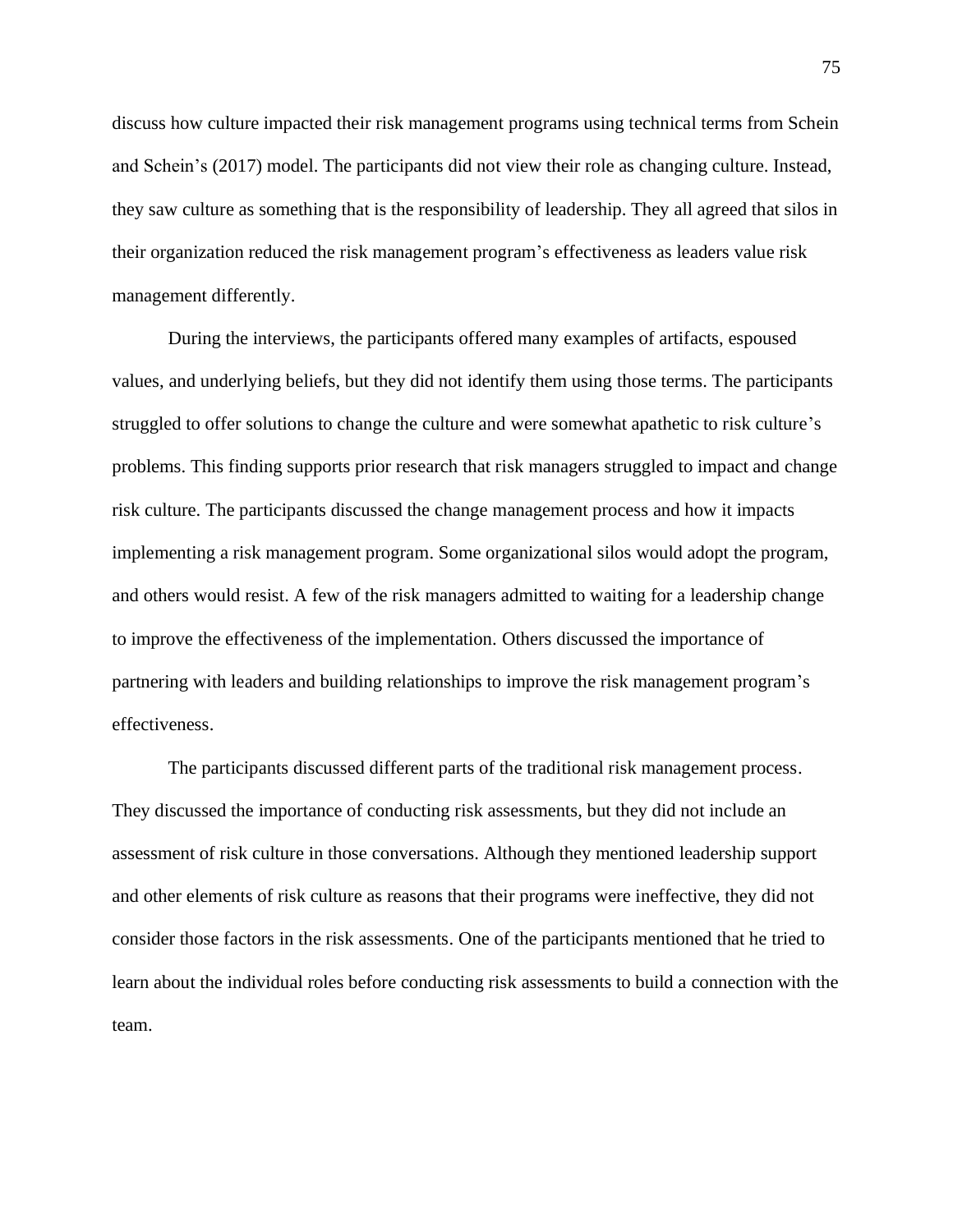The participants also discussed their position in the organization and how that can impact their effectiveness. One of the participants struggled to implement effective risk management programs because of resistance from his leader, while others cited the support of their leaders as a source of success. The participants showed a lack of interest in impacting risk culture as they viewed it as the leadership's role even though they all had leadership positions. Their focus was on the technical implementation of risk management practices, including purchasing insurance, contractual risk transfer, managing claims, and implementing programs.

### **Implications for Practice**

This study aimed to understand whether risk managers understood risk culture and how to change it. The research results confirmed that risk managers lack a shared understanding of risk culture and how to change it. The study found that risk managers did not consider risk culture in developing their risk management programs. The risk managers in this survey discussed conducting traditional risk management practices. They acknowledged the impact of risk culture, but they did not convey an understanding of the interplay between the two. The education and professional development should consider the impact that adding risk culture to a curriculum would have on the effectiveness of risk management programs.

The study data confirmed that most risk managers rely on technical skills to manage risks, such as understanding insurance contracts, negotiating insurance rates, providing risk management training, and developing risk management policies and procedures. They tend to outsource the responsibility of risk culture to leadership in the organization and do not identify the risk culture in their risk assessments. Risk managers should develop the leadership skills necessary to guide effectively and implement risk management practices across the enterprise.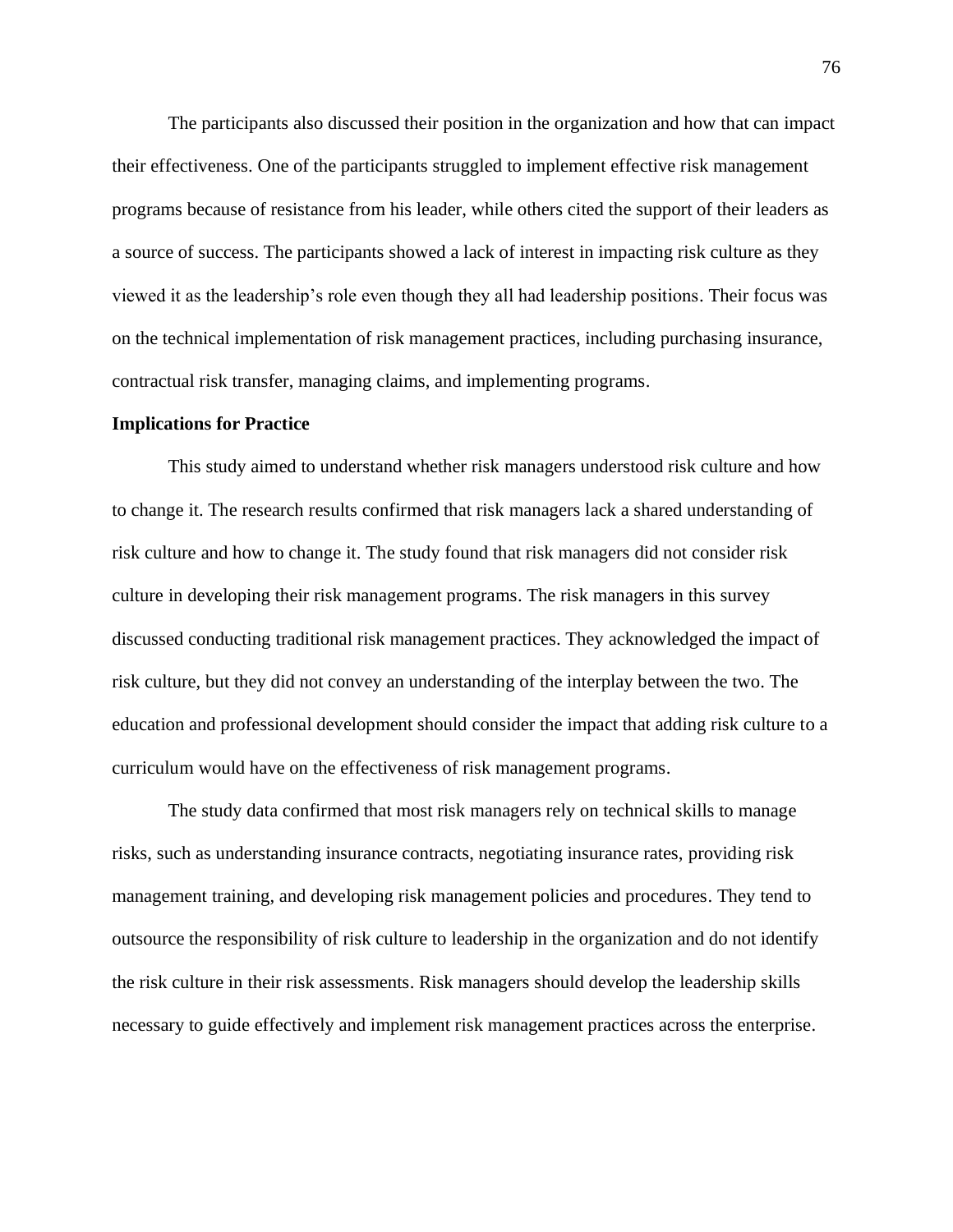Risk managers conduct risk assessments using boilerplate questionnaires designed to help uncover physical hazards in an organization. They also develop training programs to help prevent behavioral issues from leading to accidents in the organization. They typically complete both processes without considering the risk culture, which reduces their effectiveness and impact. The practice of risk management needs to develop tools that will help risk managers assess the risk culture during their risk assessments and identify gaps in the risk culture that they uncover during training sessions.

The participants discussed the impact of subcultures and silos on the effectiveness of their program. Examples of risk management failures such as the Wells Fargo scandal show a need for ethics in leadership support. Shephard and Vardiman (2016) showed how unethical decisions and communication breakdowns between silos impacted the risk management at General Motors. Risk managers should consider the impact of silos and their communication when assessing their risk management programs.

The participants referenced the importance of leadership support to enhance the effectiveness of their risk management program. Campbell (2015) showed that effective leadership based on ethics and virtue positively impacts risk management programs. Shephard and Vardiman (2016) showed how unethical decisions led to the General Motors ignition switch incident. Effective leadership and strong business ethics should be considered in developing risk management programs.

### **Implications for Research**

This study confirmed some of the findings of past research. Namely, the study confirmed that risk managers did not fully understand risk culture or how to change it. In addition, the study showed that risk managers could identify elements of risk culture, but they did not consider the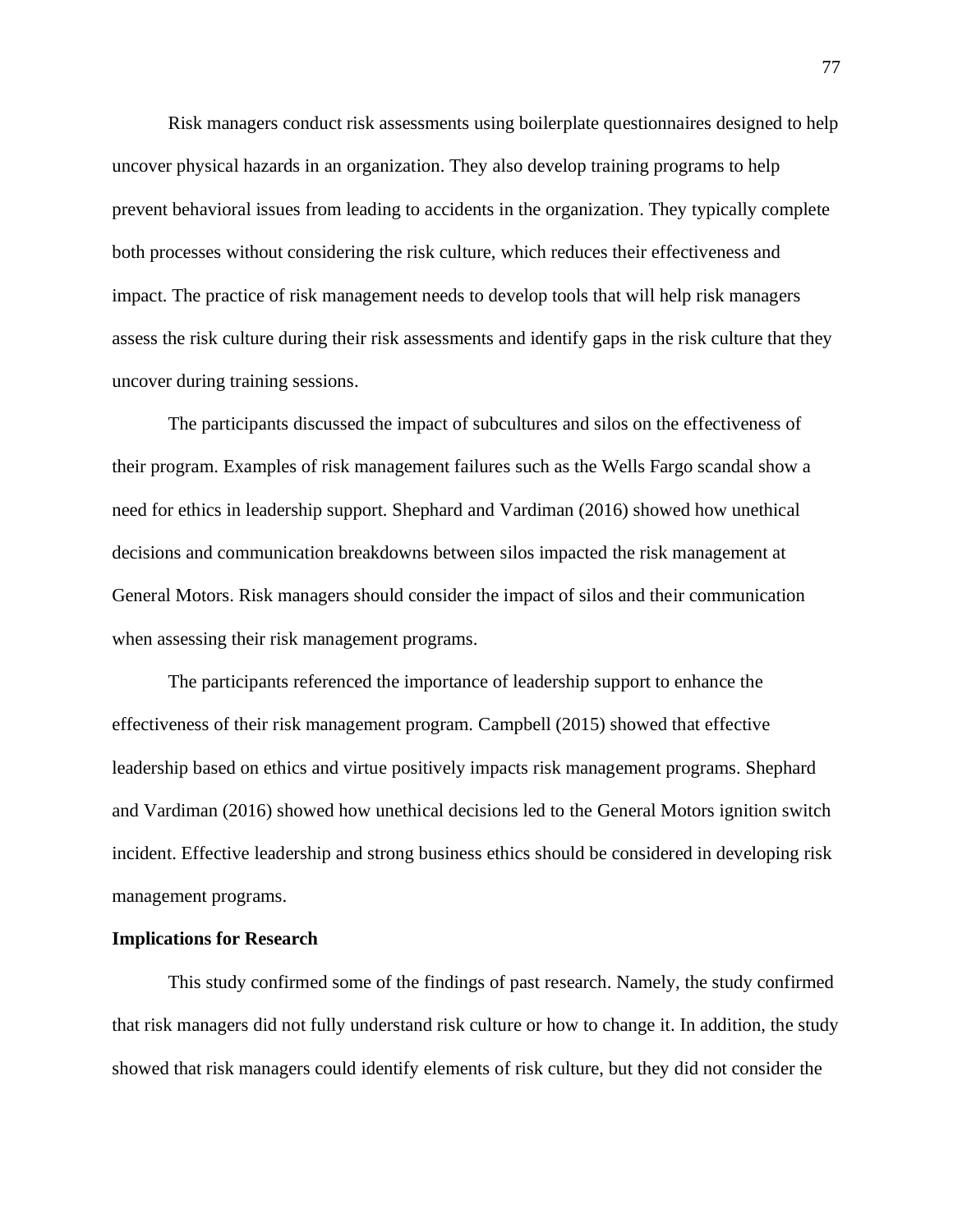impact on their risk management programs. The research also adds to the literature by showing that risk managers use the term risk culture, but they do not use a common meaning, and there is no consensus about its definition. The research also uncovered discussion around the impact of organizational leadership on the effectiveness of a risk management program and how organizational silos can make risk management more or less effective in different parts of the organization.

## **Recommendations for Practice**

This study provided an insight into the views of the risk management profession and how it views risk culture. It also showed that risk culture has a significant impact on the effectiveness of an organization's risk management program. I developed the following recommendations for practices based on the study findings:

- The study confirms a lack of clarity around the definition of risk culture and how risk managers can impact it. While risk managers work diligently to protect an organization's assets, they rarely consider the culture in their risk assessments. Risk culture models do not exist that allow an assessment of the risk culture ahead of program development, which would improve the overall effectiveness of the risk management program.
- None of the participants recalled any training or education in the area of risk culture. Some participants used the word culture when they spoke but could not identify the term. The participants had diverse education and professional certifications background, but the concept of risk culture was not something they studied. The inclusion of risk culture in the academic and professional studies of risk management would increase the awareness of risk managers and allow them to have the skills and knowledge necessary to assess and improve the risk culture.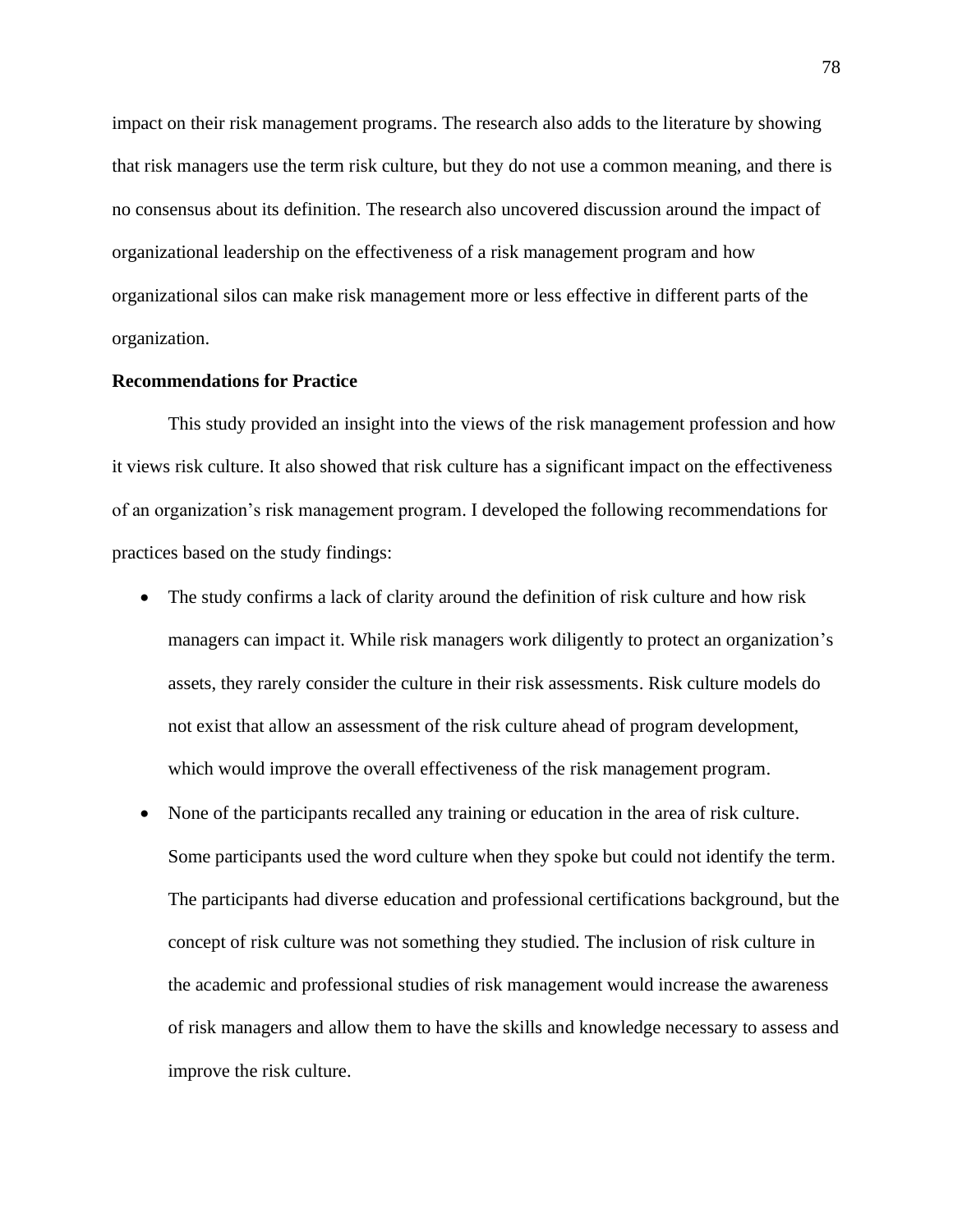- Traditional risk assessments do not address the risk culture when risk managers gather information to design their risk management programs. Risk managers typically implement the same program across the enterprise without considering the impact on the division's operations. Risk managers should include risk culture in their risk assessments and guide different divisions based on their risk culture and their risk tolerance.
- The education and professional development offered to risk managers focus on the technical aspects of the role. Risk managers appear to lack leadership training and training to influence other organization members. Training on leadership and influence should be core to any risk management degree program or professional development program.
- Ethical and virtuous leaders allow risk management programs to be more effective in an organization (Campbell, 2015). Risk managers should consider ethics as a foundation for their risk management programs and assess the organization's ethics programs and how departments and leaders perform against those standards to enhance the effectiveness of their risk management programs.
- Poor communication between departmental silos can negatively affect an organization's risk management program. Risk managers should assess the communication between departments, the subcultures in those departments, and how both impact the risk management program.

## **Recommendations for Future Research**

This study confirmed risk culture's impact on risk management programs, but it is still relatively absent from the education, training, and application of risk management. While many risk managers can identify parts of the risk culture that impact their risk management program,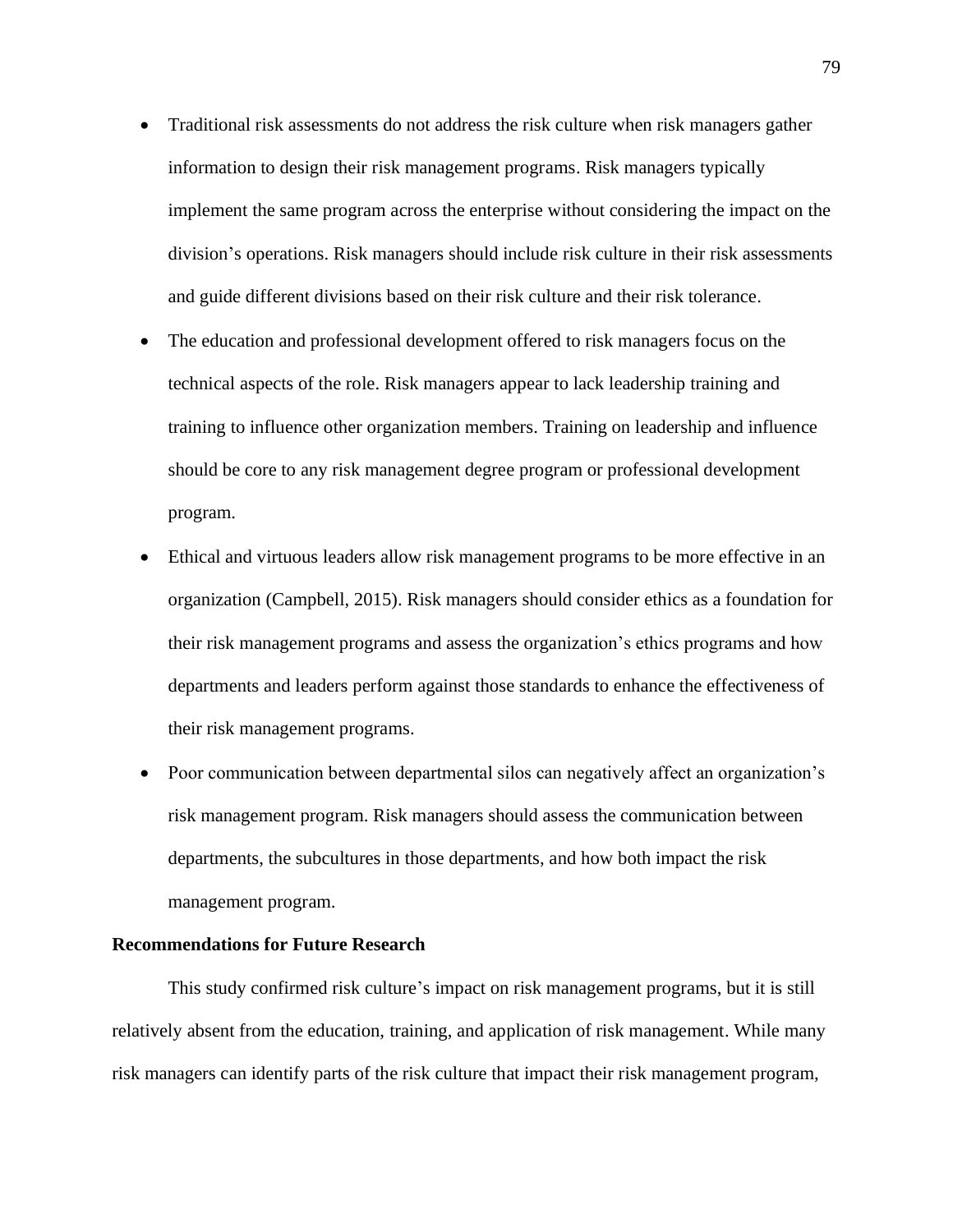they lack the skills to change the risk culture effectively. The following recommendations for future research aim to close the gap:

- Most of the current research on risk culture is from the perspective of the risk management profession. A study of risk culture from the perspective of executive leaders, middle managers, and front-line employees would add value to the existing literature on the subject.
- The concept of risk management still lacks clarity regarding a common definition and standard elements for assessing an organization's risk culture. Future research should aim to develop a model of risk culture, similar to Schein and Schein's (2017) model of organizational culture, that risk managers can apply to their culture assessments.
- Individuals understand the impact of risk culture on an organization's risk management program. Future studies should look into the quantitative impact that risk culture has on an organization's risk management program before and after the organization changes its culture.

## **Conclusions**

This study aimed to determine whether risk managers understand the impact of risk culture on their risk management programs. The lived experiences of risk managers provided a rich context for the data analysis and guided the findings of this study. Risk managers can use the results of this study to support the need for future research on the topic and to change the way risk managers assess and change risk culture in their organizations. The results contribute to the risk culture literature by providing a deeper understanding of how risk managers interact with risk culture through their lived experiences, understanding of the topic, and education about risk culture. The evidence from this study indicates a need for further study on the concept of risk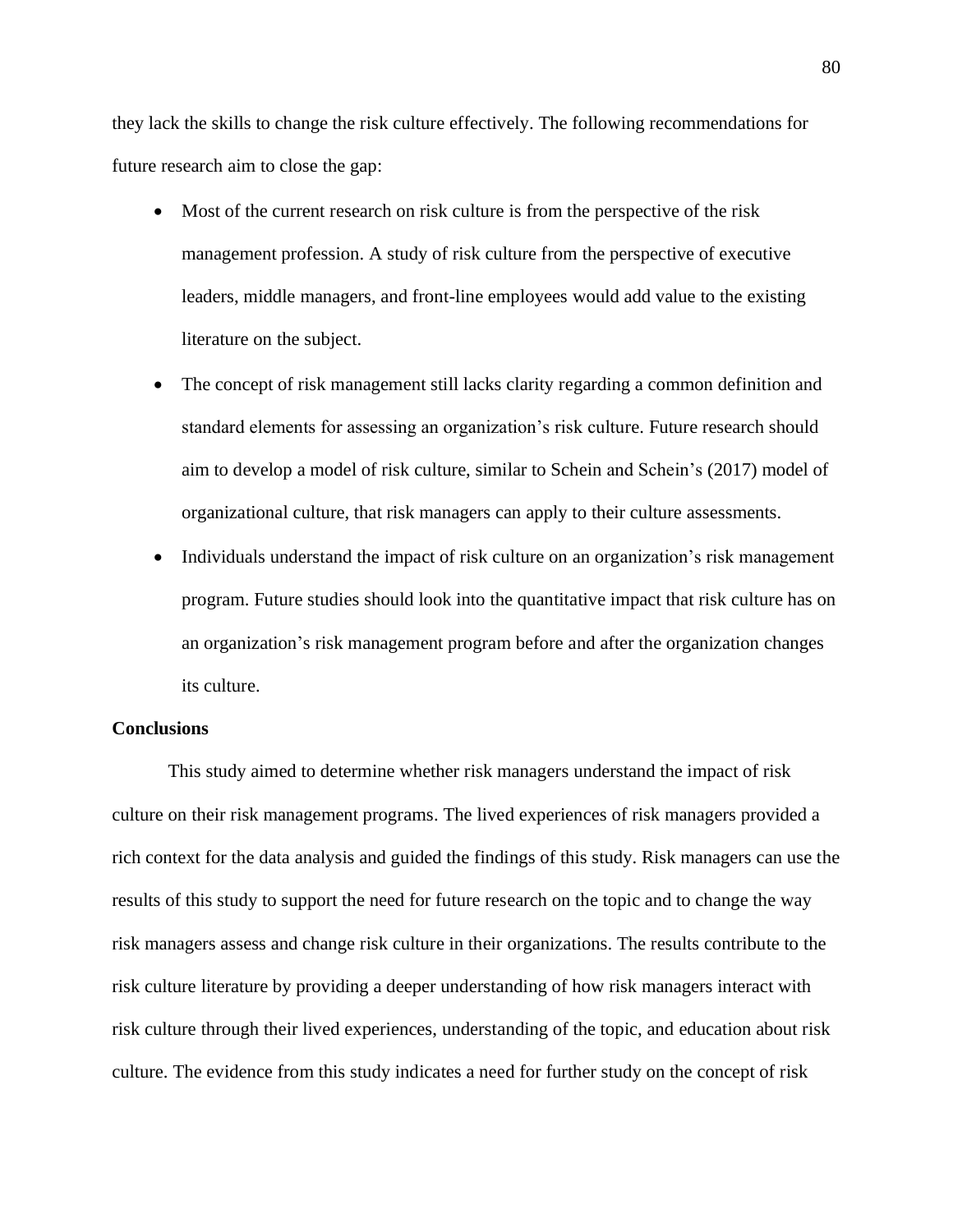culture, the education of risk managers, and the development of a theoretical framework focused on risk culture.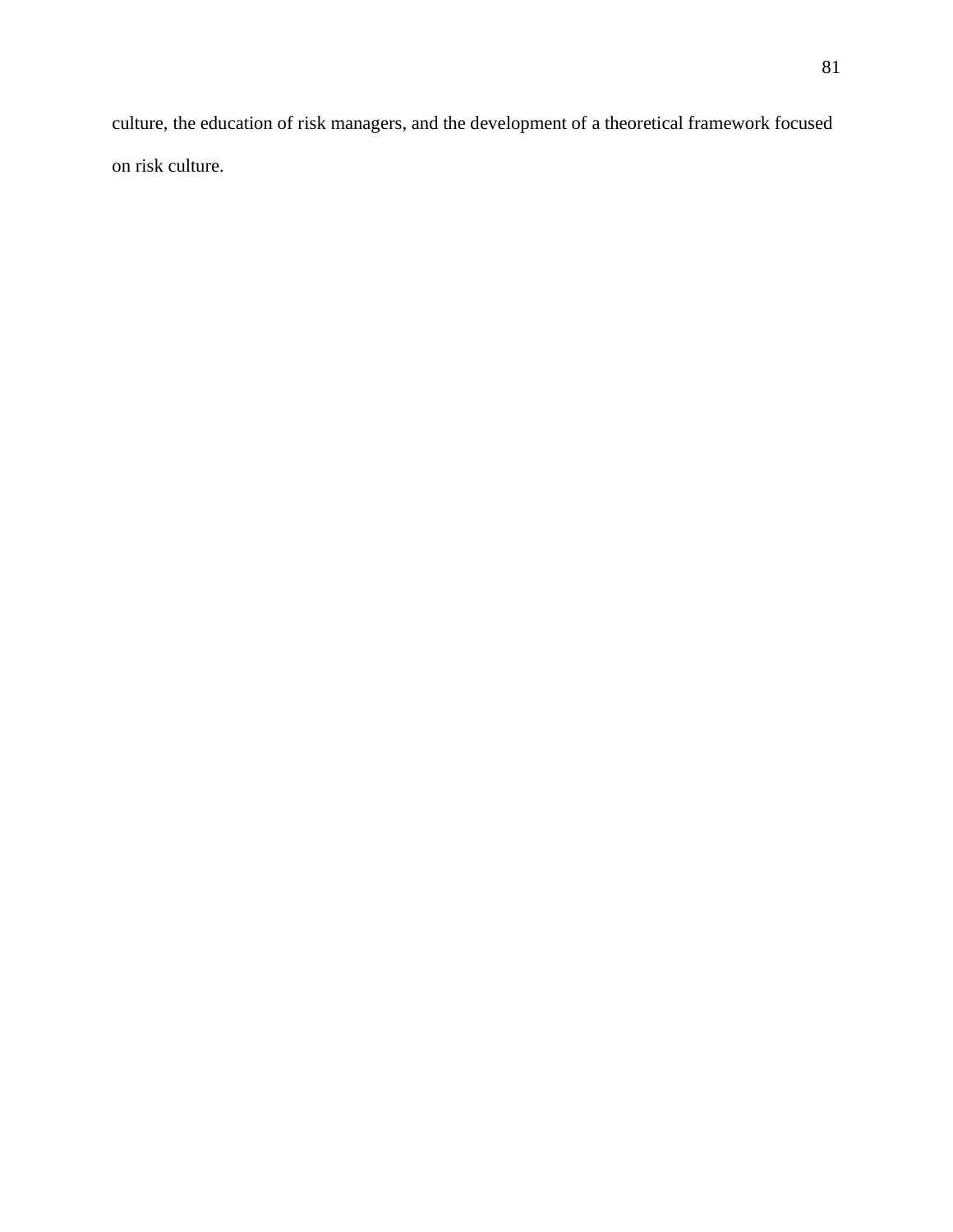## **References**

- Aabo, T., Fraser, J., & Simkins, B. J. (2005). The rise and evolution of the chief risk officer: Enterprise risk management at Hydro One. *Journal of Banking and Finance*, *17*(3), 62– 75. [https://doi.org/https://doi.org/10.1111/j.1745-6622.2005.00045.x](https://doi.org/https:/doi.org/10.1111/j.1745-6622.2005.00045.x)
- Achampong, F. K. (2010). Integrating risk management and strategic planning: Integrated risk management and strategic planning leverages the benefits of both processes and makes them mutually reinforcing. *Planning for Higher Education*, *38*(2), 22–27. <https://eric.ed.gov/?id=EJ875236>
- Adams, C., & Anders van Manen, M. A. (2017). Teaching phenomenological research and writing. *Qualitative Health Research*, *27*(6), 780–791. <https://doi.org/10.1177/1049732317698960>
- Agarwal, R., & Ansell, J. (2016). Strategic change in enterprise risk management. *Strategic Change*, *25*(4), 427–439.<https://doi.org/10.1002/jsc.2072>
- Agarwal, R., & Kallapur, S. (2018). Cognitive risk culture and advanced roles of actors in risk governance: A case study. *Journal of Risk Finance*, *19*(4), 327–342. <https://doi.org/10.1108/JRF-11-2017-0189>
- Al-Farsi, H. A. H. (2020). The influence of chief risk officer on the effectiveness of enterprise risk management: Evidence from Oman. *International Journal of Economics and Financial Issues*, *10*(1), 87–95.<https://doi.org/10.32479/ijefi.8932>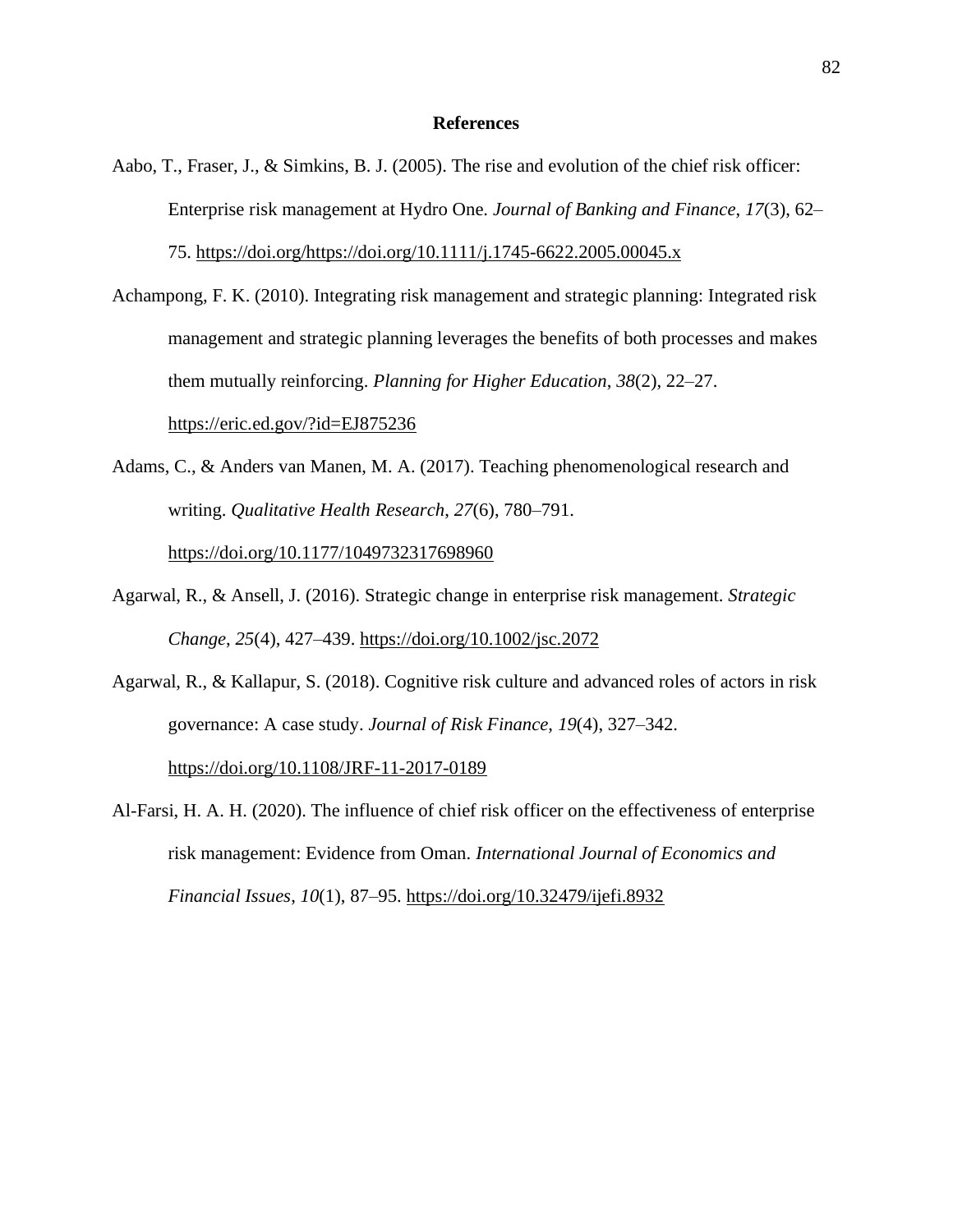Althonayan, A., Killackey, H., & Keith, J. (2012). *ERM culture alignment to enhance competitive advantage*. Casualty Actuarial Society, Professional Risk Managers' International Association, Society of Actuaries, 2012 Enterprise Risk Management Symposium, April 18–20, 2012.

[https://www.soa.org/globalassets/assets/files/resources/essays-monographs/2012-erm](https://www.soa.org/globalassets/assets/files/resources/essays-monographs/2012-erm-symposium/mono-2012-as12-1-keith.pdf)[symposium/mono-2012-as12-1-keith.pdf](https://www.soa.org/globalassets/assets/files/resources/essays-monographs/2012-erm-symposium/mono-2012-as12-1-keith.pdf)

Altiere, F. (2017). *Results of the 2017 public entity employee safety and loss control survey*. Public Risk Management Association.

[https://cdn2.hubspot.net/hubfs/3973998/assets/pdfs/Public-Risk-reprint-09-](https://cdn2.hubspot.net/hubfs/3973998/assets/pdfs/Public-Risk-reprint-09-2017.pdf?t=1533915027825)

[2017.pdf?t=1533915027825](https://cdn2.hubspot.net/hubfs/3973998/assets/pdfs/Public-Risk-reprint-09-2017.pdf?t=1533915027825)

- Arena, M., Arnaboldi, M., & Palermo, T. (2017). The dynamics of (dis)integrated risk management: A comparative field study. *Accounting, Organizations and Society*, *62*, 65– 81.<https://doi.org/10.1016/j.aos.2017.08.006>
- Arnold, C. (2016, October 4). Former Wells Fargo employees describe toxic sales culture, even at HQ. *National Public Radio*. Retrieved February 14, 2020, from [https://www.npr.org/2016/10/04/496508361/former-wells-fargo-employees-describe](https://www.npr.org/2016/10/04/496508361/former-wells-fargo-employees-describe-toxic-sales-culture-even-at-hq)[toxic-sales-culture-even-at-hq](https://www.npr.org/2016/10/04/496508361/former-wells-fargo-employees-describe-toxic-sales-culture-even-at-hq)

Ashby, S., Palermo, T., & Power, M. (2012, November). *Risk culture in financial organisations: An interim report*. Centre for Analysis of Risk and Regulation. [https://www.lse.ac.uk/accounting/assets/CARR/documents/Risk-Culture-in-Financial-](https://www.lse.ac.uk/accounting/assets/CARR/documents/Risk-Culture-in-Financial-Organisations/Risk-culture-interim-report.pdf)[Organisations/Risk-culture-interim-report.pdf](https://www.lse.ac.uk/accounting/assets/CARR/documents/Risk-Culture-in-Financial-Organisations/Risk-culture-interim-report.pdf)

Aziz, N. A. A., & Manab, N. A. (2020). Does risk culture matter for sustaining the business? Evidence from Malaysian environmentally sensitive listed companies. *International*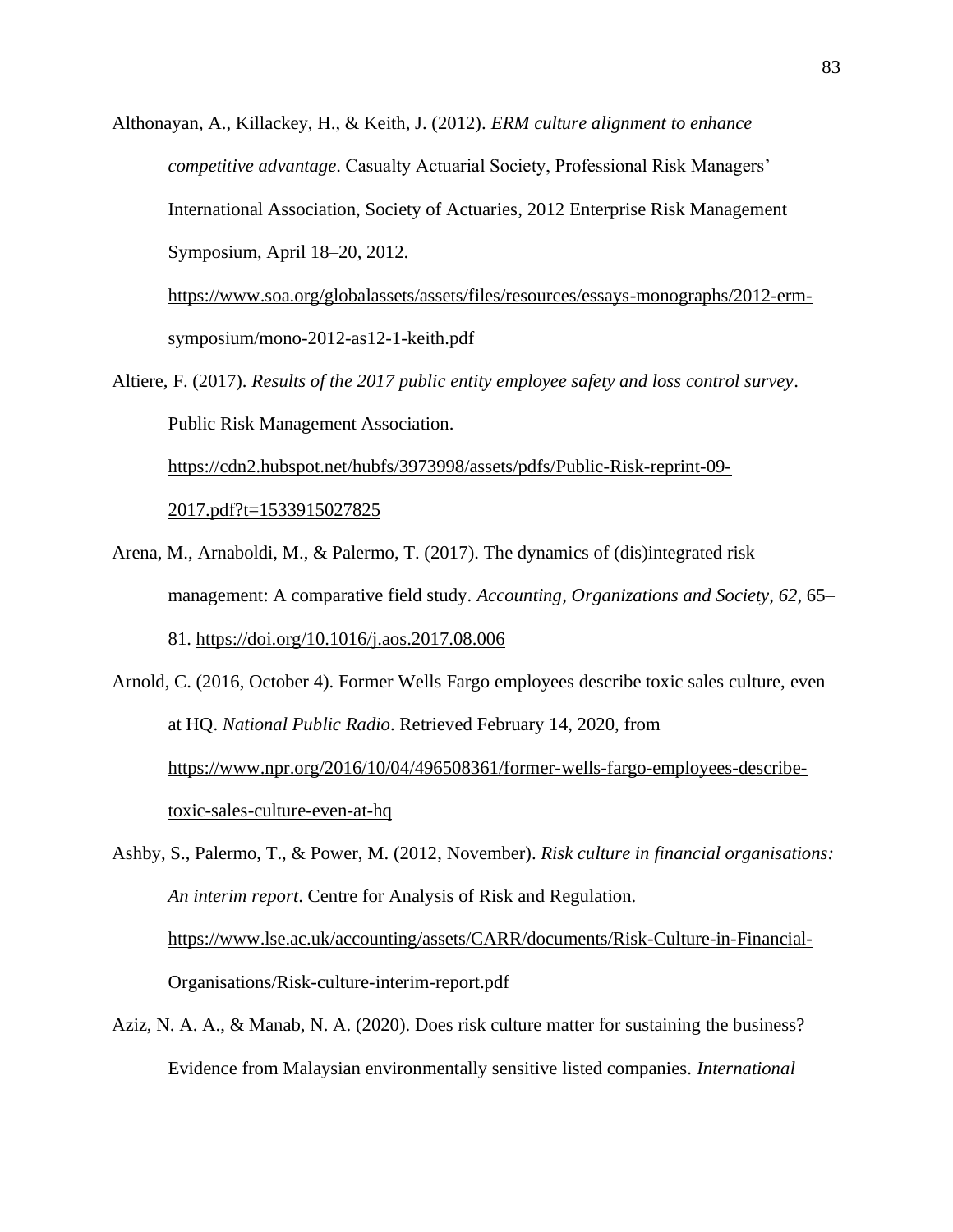*Journal of Management and Sustainability*, *9*(2), 91–100.

<https://doi.org/10.18488/journal.11.2020.92.91.100>

Bazerman, M., & Moore, D. (2013). *Judgment in managerial decision making*. Wiley.

- Bogodistov, Y., & Wohlgemuth, V. (2017, May). Enterprise risk management: A capabilitybased perspective. *Journal of Risk Finance*, *18*(3), 234–251. [https://doi.org/10.1108/JRF-](https://doi.org/10.1108/JRF-10-2016-0131)[10-2016-0131](https://doi.org/10.1108/JRF-10-2016-0131)
- Bott, J., & Milkau, U. (2018). Risk culture and the role model of the honorable merchant. *Journal of Risk and Financial Management*, *11*(3), 40–51. <https://doi.org/10.3390/jrfm11030040>
- Braumann, E. C. (2018, March). Analyzing the role of risk awareness in enterprise risk management. *Journal of Management Accounting Research*, *30*(2), 241–268. <https://doi.org/10.2308/jmar-52084>
- Bugalla, J., Kallman, J., Lindo, S., & Narvaez, K. (2012). The new model of governance and risk management for financial institutions. *Journal of Risk Management in Financial Institutions*, *5*(2), 181–193.

<https://www.ingentaconnect.com/content/hsp/jrmfi/2012/00000005/00000002/art00008>

Callahan, C., & Soileau, J. (2017). Does enterprise risk management enhance operating performance? *Advances in Accounting*, *37*, 122–139. <https://doi.org/10.1016/j.adiac.2017.01.001>

- Cameron, K., Quinn, R., DeGraff, J., & Thakor, A. (2014). *Competing values leadership* (2nd ed.). Edward Elgar Publishing.
- Campbell, K. A. (2015). Can effective risk management signal virtue-based leadership? *Journal of Business Ethics*, *129*(1), 115–130.<https://doi.org/10.1007/s10551-014-2129-4>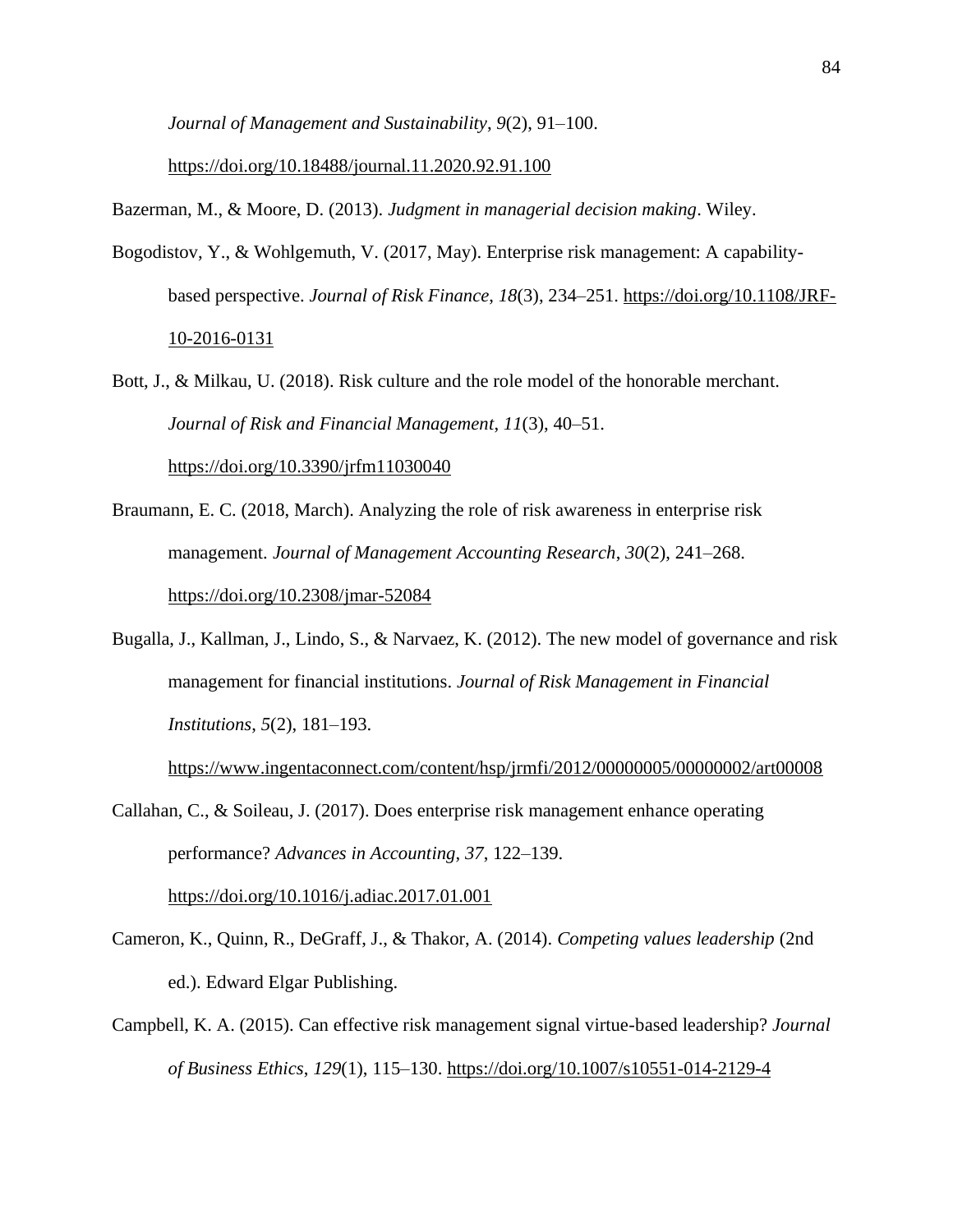Cohen, A. (2020). Risk manager is suddenly a hot job. *Bloomberg Businessweek*. Retrieved August 21, 2020, from [https://www.bloomberg.com/news/articles/2020-04-14/risk](https://www.bloomberg.com/news/articles/2020-04-14/risk-manager-is-suddenly-a-hot-job-amid-coronavirus)[manager-is-suddenly-a-hot-job-amid-coronavirus](https://www.bloomberg.com/news/articles/2020-04-14/risk-manager-is-suddenly-a-hot-job-amid-coronavirus)

- Committee of Sponsoring Organizations of the Treadway Commission. (2004). *Enterprise risk management: Integrated framework*. [https://www.coso.org/pages/erm](https://www.coso.org/pages/erm-integratedframework.aspx)[integratedframework.aspx](https://www.coso.org/pages/erm-integratedframework.aspx)
- Dekker, S. (2014). *The field guide to understanding human error* (3rd ed.). Ashgate Publishing Limited.
- Edmondson, A. (2019). *The fearless organization*. John Wiley & Sons.
- Equator Principles. (2016). *Environmental and social risk management for projects*. <http://www.equator-principles.com/>
- Flitner, A. L. (2018). *Foundations of risk management and insurance* (3rd ed.). American Institute for CPCU.
- Fiol, F. (2019). Enterprise risk management: Towards a comprehensive yet practical enterprise risk function. *Journal of Risk Management in Financial Institutions*, *12*(4), 320–327. <https://hstalks.com/article/5164/enterprise-risk-management-towards-a-comprehensive/>
- Fritz-Morgenthal, S., Hellmuth, J., & Packham, N. (2016). Does risk culture matter? The relationship between risk culture indicators and stress test results. *Journal of Risk Management in Financial Institutions*, 9(1), 71–84. [https://www.henrystewartpublications.com/sites/default/files/hspfile/Packham et al -](https://www.henrystewartpublications.com/sites/default/files/hspfile/Packham%20et%20al%20-%20Does%20risk%20culture%20matter.pdf) [Does risk culture matter.pdf](https://www.henrystewartpublications.com/sites/default/files/hspfile/Packham%20et%20al%20-%20Does%20risk%20culture%20matter.pdf)

Funston, F., & Wagner, S. (2010). *Surviving and thriving in uncertainty*. John Wiley & Sons.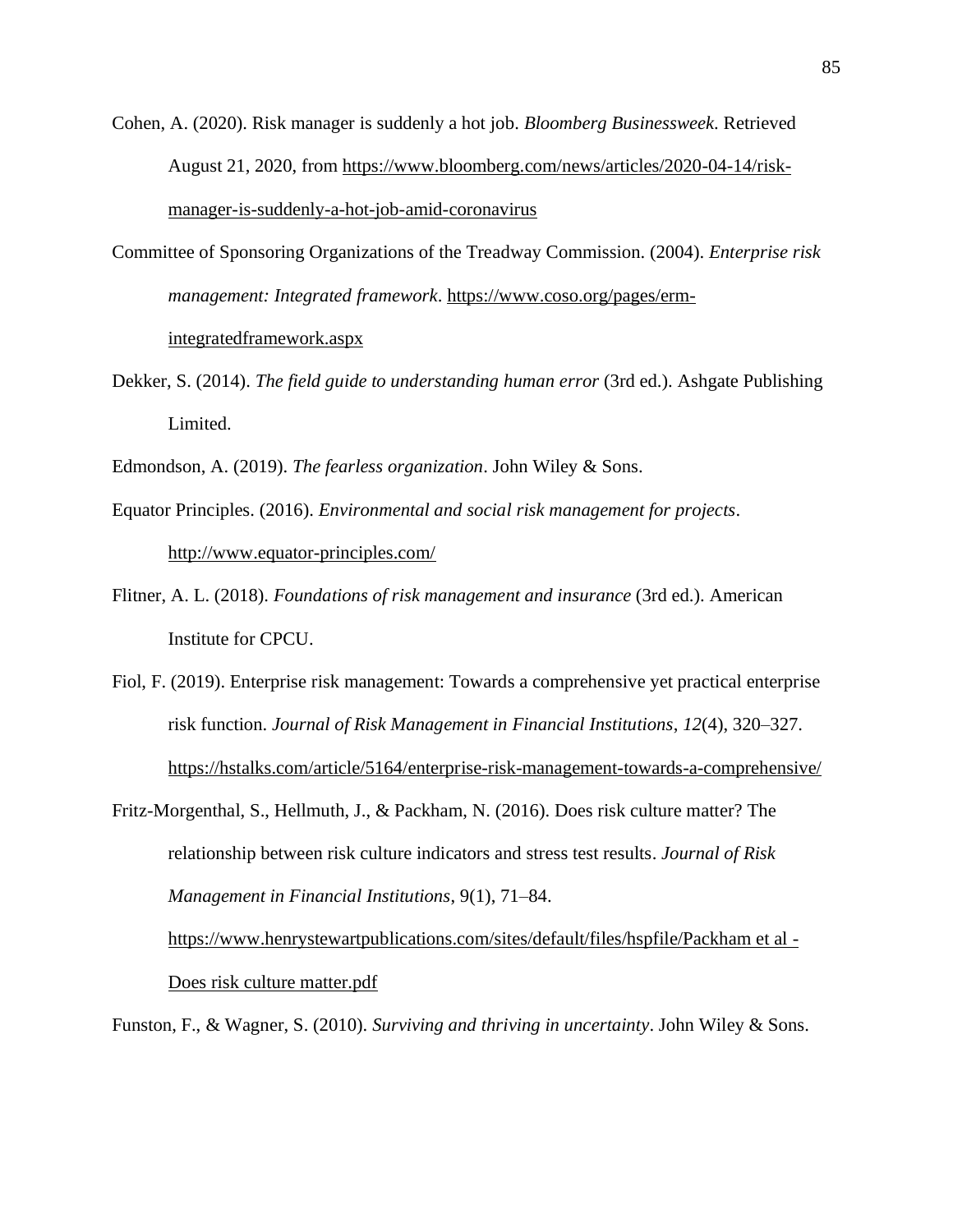Gill, M. J. (2014, January). The possibilities of phenomenology for organizational research. *Organizational Research Methods*, *17*(2), 118–137.

<https://doi.org/10.1177/1094428113518348>

- Gontarek, W. (2016). Risk governance of financial institutions: The growing importance of risk appetite and culture. *Journal of Risk Management in Financial Institutions*, *9*(2), 120– 129. <https://hstalks.com/article/4069/risk-governance-of-financial-institutions-the-grow/>
- Hillson, D. (2013, October). *The A-B-C of risk culture: How to be risk-mature*. Paper presented at PMI® Global Congress 2013, North America, New Orleans, LA. Project Management Institute. [https://www.pmi.org/learning/library/understanding-risk-culture-management-](https://www.pmi.org/learning/library/understanding-risk-culture-management-5922)[5922](https://www.pmi.org/learning/library/understanding-risk-culture-management-5922)
- Hopkins, R. M., Regehr, G., & Pratt, D. D. (2017). A framework for negotiating positionality in phenomenological research. *Medical Teacher*, *39*(1), 20–25. <https://doi.org/10.1080/0142159X.2017.1245854>
- Hoyt, R. E., & Liebenberg, A. P. (2015). Evidence of the value of enterprise risk management. *Journal of Applied Corporate Finance*, *27*(1), 41–47. <https://doi.org/10.1111/jacf.12103>
- International Organization for Standardization. (2018). *ISO 31000: 2018, risk management– guidelines*.<https://www.iso.org/standard/65694.html>

Ivensky, V. (2018, February). Business risks: What happens when leaders are committed to nonoptimal OSH systems? *Professional Safety*, *63*(02), 44–52. [https://onepetro.org/PS/article-abstract/63/02/44/33401/Business-Risks-What-Happens-](https://onepetro.org/PS/article-abstract/63/02/44/33401/Business-Risks-What-Happens-When-Leaders-Are?redirectedFrom=fulltext)[When-Leaders-Are?redirectedFrom=fulltext](https://onepetro.org/PS/article-abstract/63/02/44/33401/Business-Risks-What-Happens-When-Leaders-Are?redirectedFrom=fulltext)

Kaplan, R. S., & Mikes, A. (2016, April). Risk management: The revealing hand. *Journal of Applied Corporate Finance*, *28*(1), 8–18.<https://doi.org/10.1111/jacf.12155>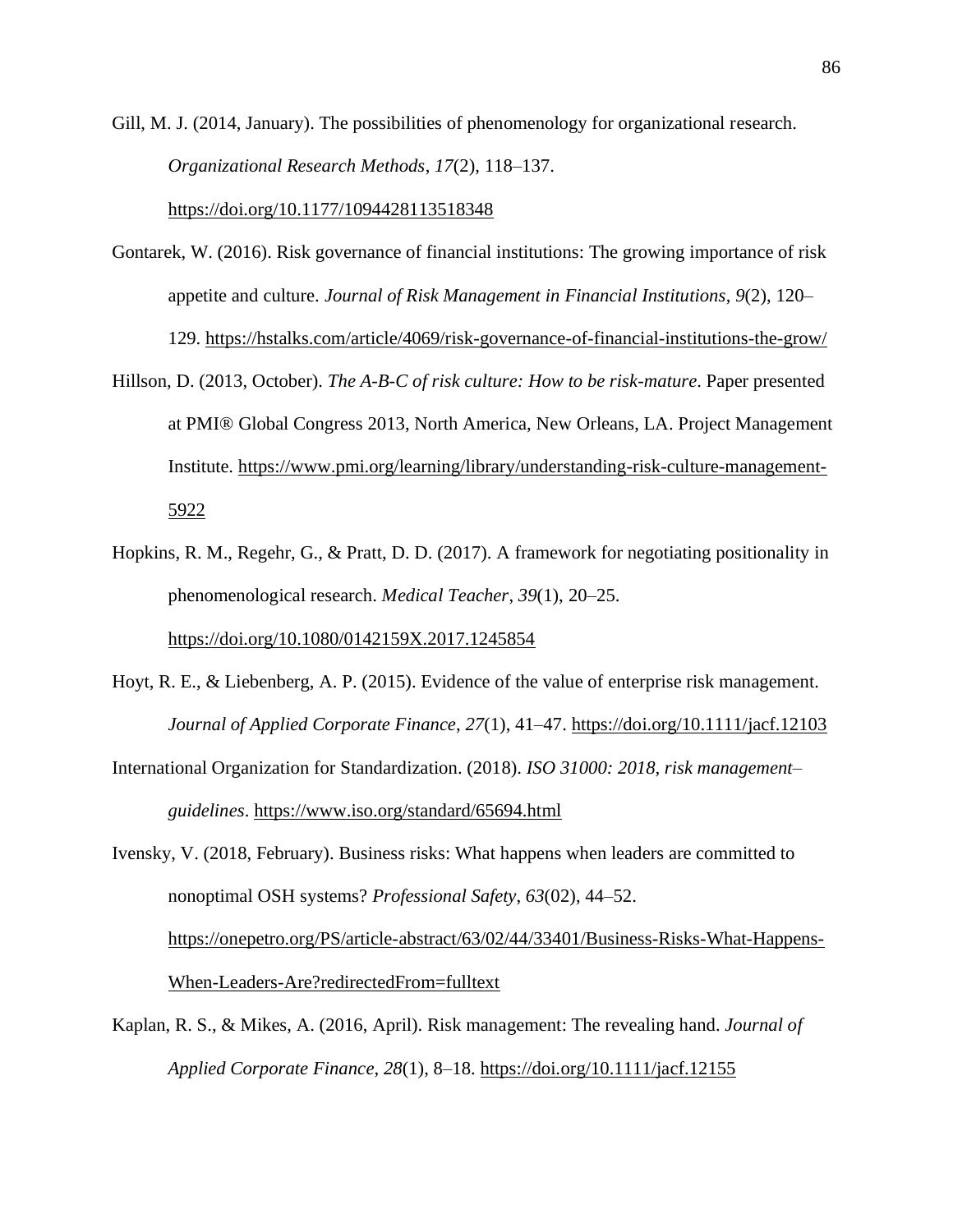- Kegan, R., & Lahey, L. L. (2016). *An everyone culture: Becoming a deliberately developmental organization*. Harvard Business School Publishing.
- Lee, L. S., & Green, E. (2015). Systems thinking and its implications in enterprise risk management. *Journal of Information Systems*, *29*(2), 195–210. <https://doi.org/10.2308/isys-51047>
- Leva, M. C., Balfe, N., McAleer, B., & Rocke, M. (2017). Risk registers: Structuring data collection to develop risk intelligence. *Safety Science*, *100*, 143–156. <https://doi.org/10.1016/j.ssci.2017.05.009>
- Levy, C., Stegemann, U., White, O., & Helbekkmo, H. (2020). *Enterprise risk management and risk culture*. McKinsey & Company. Retrieved September 4, 2020, from [https://www.mckinsey.com/business-functions/risk/how-we-help-clients/enterprise-risk](https://www.mckinsey.com/business-functions/risk/how-we-help-clients/enterprise-risk-management-and-risk-culture)[management-and-risk-culture](https://www.mckinsey.com/business-functions/risk/how-we-help-clients/enterprise-risk-management-and-risk-culture)
- Mikes, A., & Kaplan, R. S. (2015). When one size doesn't fit all: Evolving directions in the research and practice of enterprise risk management. *Journal of Applied Corporate Finance*, *27*(1), 37–40. <https://doi.org/10.1111/jacf.12102>
- Murtagh, N., Lopes, P., & Lyons, E. (2011, March). Decision-making in voluntary career change: An other-than-rational perspective. *Career Development Quarterly*, *59*(3), 249– 263. [https://www.proquest.com/openview/f972e3b25b65d22ba39965e58913ada7/1?pq](https://www.proquest.com/openview/f972e3b25b65d22ba39965e58913ada7/1?pq-origsite=gscholar&cbl=35120)[origsite=gscholar&cbl=35120](https://www.proquest.com/openview/f972e3b25b65d22ba39965e58913ada7/1?pq-origsite=gscholar&cbl=35120)
- Pan, Y., Siegel, S., & Wang, T. Y. (2017, December). Corporate risk culture. *Journal of Financial and Quantitative Analysis*, *52*(6), 2327–2367. <https://doi.org/10.1017/S0022109017000771>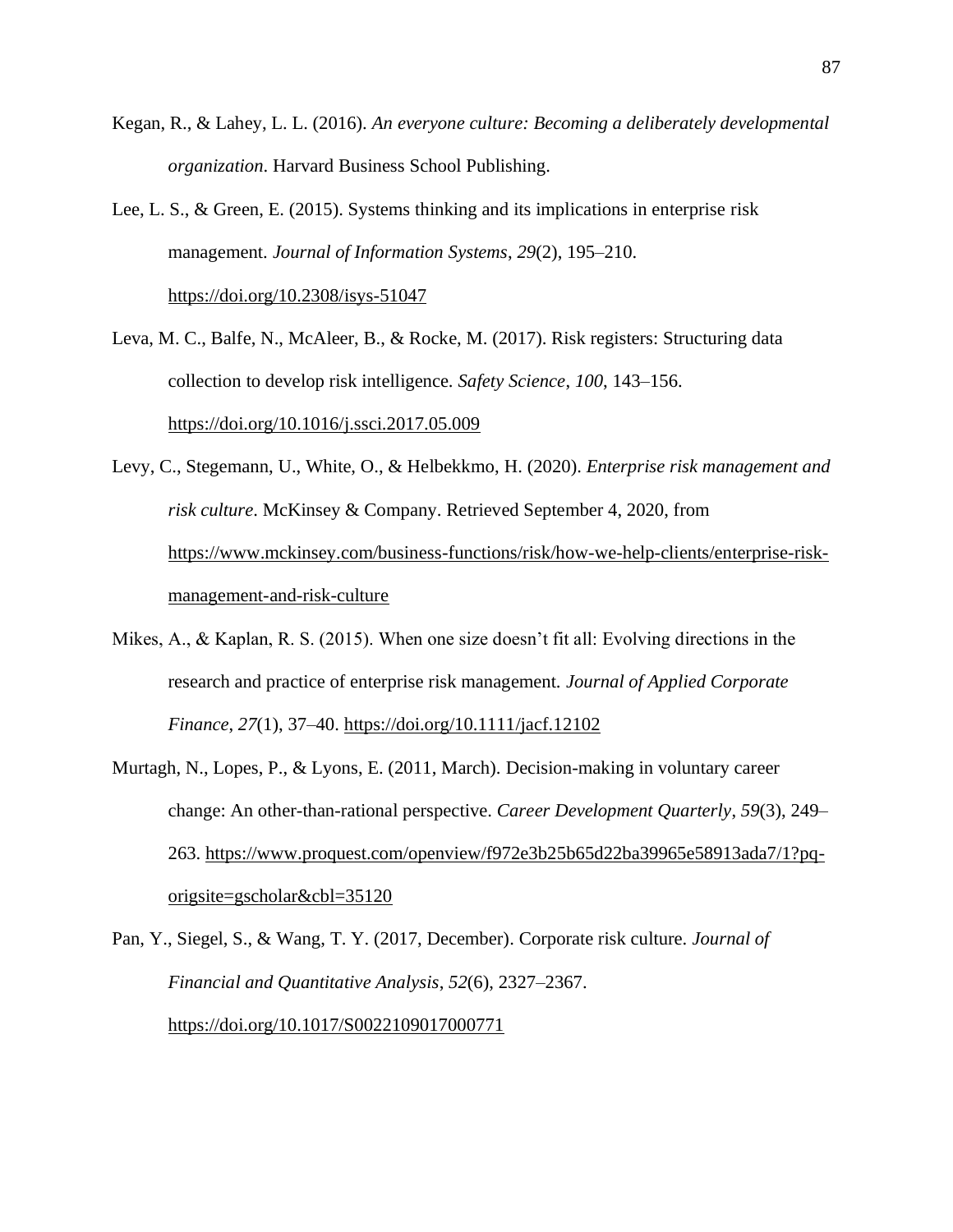Panda, A., & Gupta, R. K. (2001). Understanding organizational culture: A perspective on roles for leaders. *Vikalpa*, *26*(4), 3–20.

[https://doi.org/https://doi.org/10.1177/0256090920010402](https://doi.org/https:/doi.org/10.1177/0256090920010402)

- Paté-Cornell, E., & Cox, L. A. (2014). Improving risk management: From lame excuses to principled practice. *Risk Analysis*, *34*(7), 1228–1239.<https://doi.org/10.1111/risa.12241>
- Peat, G., Rodriguez, A., & Smith, J. (2019). Interpretive phenomenological analysis applied to healthcare research. *Evidence-Based Nursing*, *22*(1), 7–9. [https://doi.org/10.1136/ebnurs-](https://doi.org/10.1136/ebnurs-2018-103017)[2018-103017](https://doi.org/10.1136/ebnurs-2018-103017)
- Pernell, K., Jung, J., & Dobbin, F. (2017, May). The hazards of expert control: Chief risk officers and risky derivatives. *American Sociological Review*, *82*(3), 511–541. <https://doi.org/10.1177/0003122417701115>
- Power, M., Ashby, S., & Palermo, T. (2013). *Risk culture in financial organisations: A research report*. London School of Economics and Political Science. [https://eprints.lse.ac.uk/67978/1/Palermo\\_Rsik culture research report\\_2016.pdf](https://eprints.lse.ac.uk/67978/1/Palermo_Rsik%20culture%20research%20report_2016.pdf)
- Ring, P. J., Bryce, C., McKinney, R., & Webb, R. (2016). Taking notice of risk culture: The regulators approach. *Journal of Risk Research*, *19*(3), 364–387. <https://doi.org/10.1080/13669877.2014.983944>
- Robbins, S. P., Judge, T. A., Mondy, R. W., & Martocchio, J. J. (2018). *Human resource management & organisational behaviour 1*. Pearson.

Roeschmann, A. Z. (2014, September). Risk culture: What it is and how it affects an insurers risk management. *Risk Management and Insurance Review*, *17*(2), 277–296. <https://onlinelibrary.wiley.com/doi/10.1111/rmir.12025>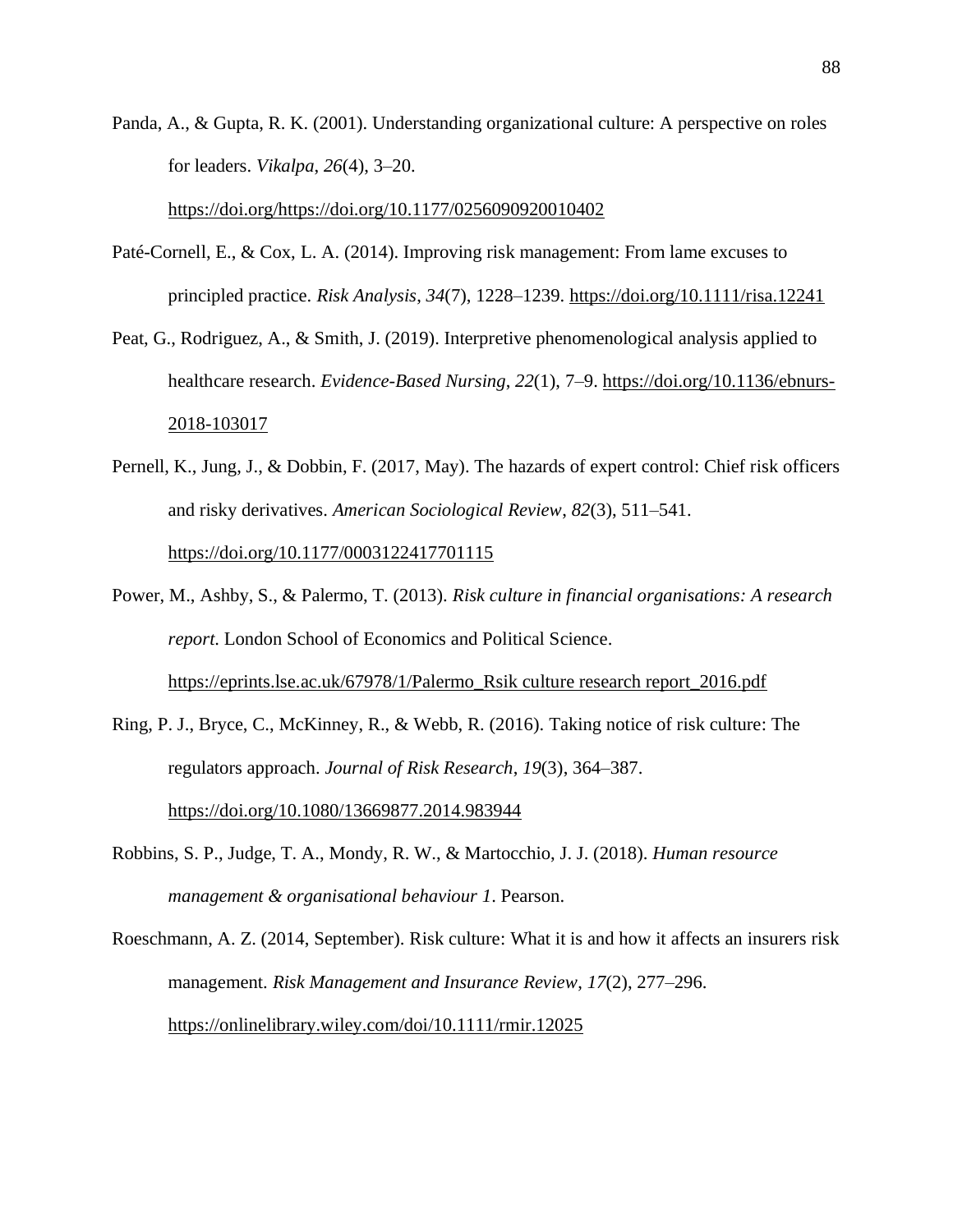Schein, E. H. (2016). The concept of organizational culture. In G. R. Hickman (Ed.), *Leading organizations: Perspectives for a new era* (3rd ed., pp. 280–291). SAGE Publications.

Schein, E. H., & Schein, P. (2017). *Organizational culture and leadership* (5th ed.). John Wiley & Sons. [https://www.wiley.com/en-](https://www.wiley.com/en-us/Organizational+Culture+and+Leadership%2C+5th+Edition-p-9781119212041)

[us/Organizational+Culture+and+Leadership,+5th+Edition-p-9781119212041](https://www.wiley.com/en-us/Organizational+Culture+and+Leadership%2C+5th+Edition-p-9781119212041)

- Selvaseelan, J. (2018). Development and introduction of the risk-sentience auxiliary framework (RSAF) as an enabler to the ISO 31000 and ISO 31010 for high-risk environments. *Administrative Sciences*, *8*(2), 1–22.<https://doi.org/10.3390/admsci8020022>
- Sheedy, E., & Griffin, B. (2018, January). Risk governance, structures, culture, and behavior: A view from the inside. *Corporate Governance: An International Review*, *26*(1), 4–22. <https://doi.org/10.1111/corg.12200>
- Shenton, A. K. (2004, July). Strategies for ensuring trustworthiness in qualitative research projects. *Education for Information*, *22*(2), 63–75. [https://doi.org/10.3233/EFI-2004-](https://doi.org/10.3233/EFI-2004-22201) [22201](https://doi.org/10.3233/EFI-2004-22201)
- Shepherd, I. J., & Vardiman, P. (2016). The General Motors ignition switch incident viewed through a proposed economic impact severity index. *Journal of Management Policy & Practice*, *17*(1), 36–59. [http://www.na-](http://www.na-businesspress.com/JMPP/ShepherdIJ_Web17_1_.pdf)

[businesspress.com/JMPP/ShepherdIJ\\_Web17\\_1\\_.pdf](http://www.na-businesspress.com/JMPP/ShepherdIJ_Web17_1_.pdf)

Sinha, V. K., & Arena, M. (2020). Manifold conceptions of the internal auditing of risk culture in the financial sector. *Journal of Business Ethics*, *162*(1), 81–102. <https://doi.org/10.1007/s10551-018-3969-0>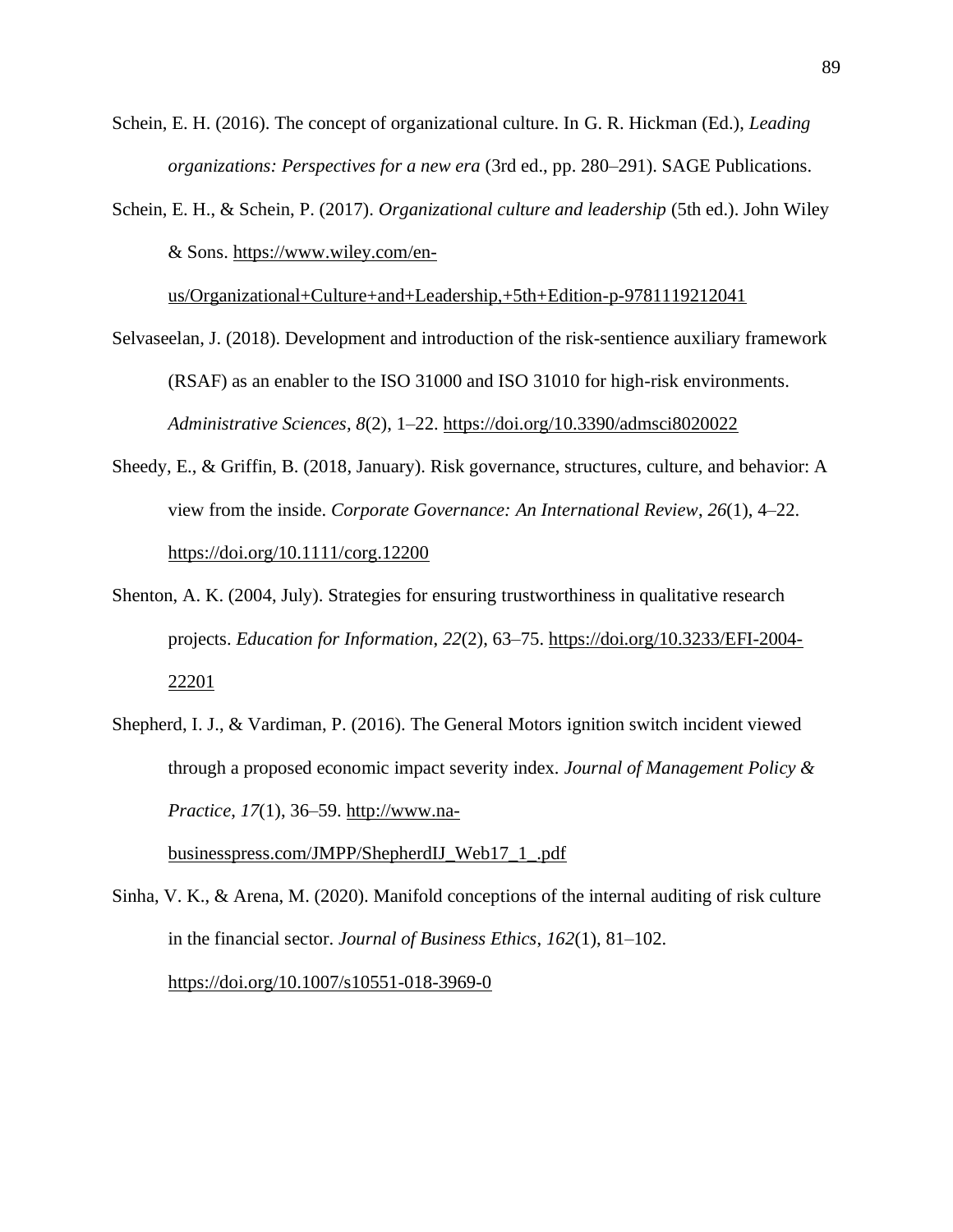- Smith, J. A. (1996). Beyond the divide between cognition and discourse: Using interpretative phenomenological analysis in health psychology. *Psychology & Health*, *11*(2), 261–271. <https://doi.org/10.1080/08870449608400256>
- Smith, J. A. (2010). Interpretative phenomenological analysis: A reply to Amedeo Giorgi. *Existential Analysis*, *21*(2), 186–192.<https://psycnet.apa.org/record/2010-15570-001>
- Smith, J. A., Flowers, P., & Larkin, M. (2009). *Interpretive phenomenological analysis*. SAGE Publications.
- Storer, G. J. (2016). Towards a 3-D model of risk management: Why is the current focus on culture, conduct and senior management having so little impact? *Journal of Risk Management in Financial Institutions*, *9*(4), 363–372. [https://www.enterprise](https://www.enterprise-learning.co.uk/wp-content/uploads/2017/02/Journal-of-Risk-Management-Oct-2016.pdf)[learning.co.uk/wp-content/uploads/2017/02/Journal-of-Risk-Management-Oct-2016.pdf](https://www.enterprise-learning.co.uk/wp-content/uploads/2017/02/Journal-of-Risk-Management-Oct-2016.pdf)
- Storer, G. J. (2018). Developing a regulated leadership model: An inquiry into what differentiates successful senior managers and leaders in regulated organizations? *Journal of Risk Management in Financial Institutions*, *11*(3), 257–266. <https://hstalks.com/article/869/developing-a-regulated-leadership-model-an-inquiry/>

Taleb, N. N. (2007). *The black swan*. Random House.

Thomya, W., & Saenchaiyathon, K. (2015). The effects of organizational culture and enterprise risk management on organizational performance: A conceptual framework. *International Business Management*, *9*(2), 26–32.

<https://medwelljournals.com/abstract/?doi=ibm.2015.158.163>

Unterrheiner, S. (2017, January). *The importance of risk culture to your risk management structure*. General Re Corporation. [https://www.genre.com/knowledge/blog/the](https://www.genre.com/knowledge/blog/the-importance-of-risk-culture-en.html)[importance-of-risk-culture-en.html](https://www.genre.com/knowledge/blog/the-importance-of-risk-culture-en.html)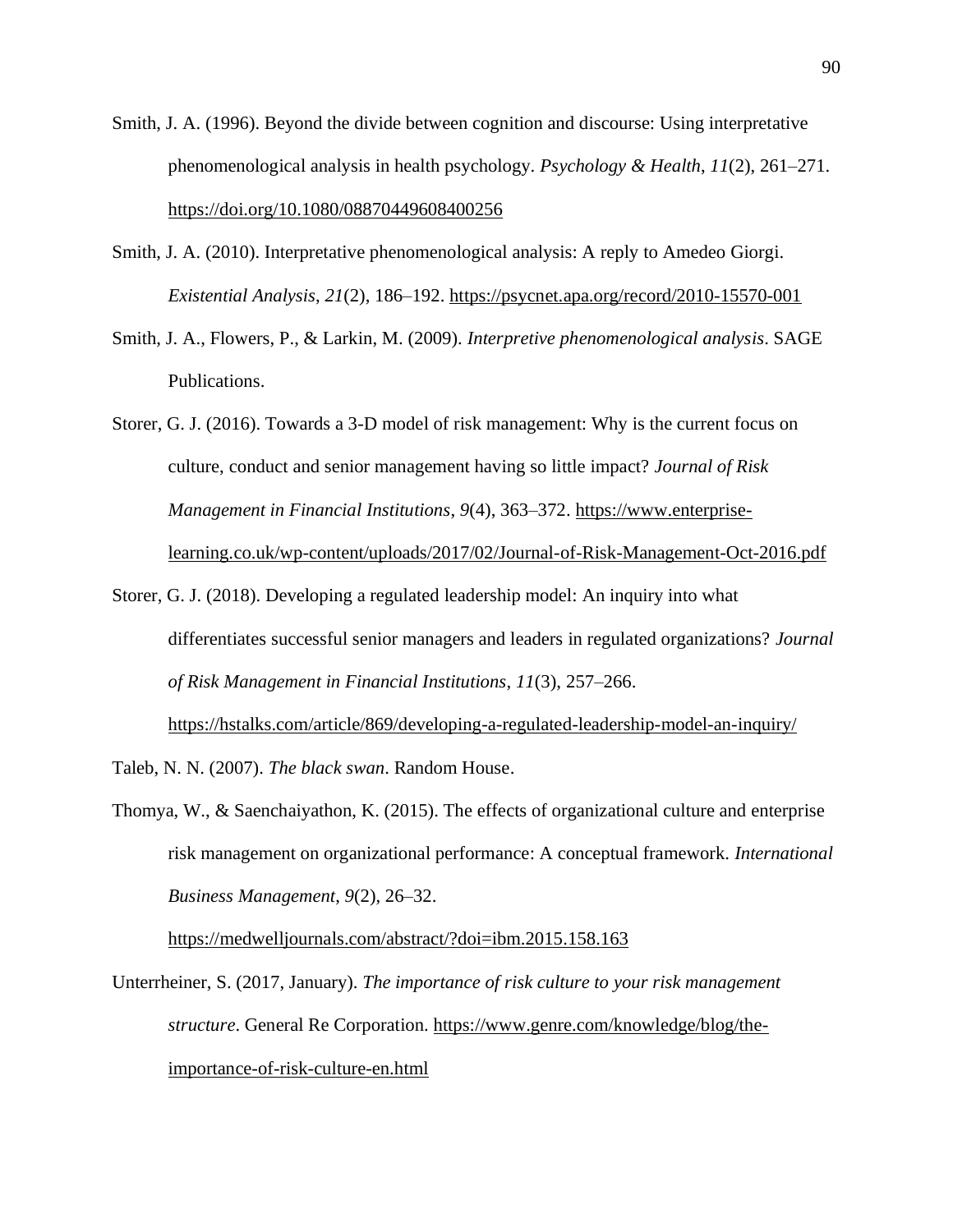van Hoorn, A. (2015, November). Organizational culture in the financial sector: Evidence from a cross-industry analysis of employee personal values and career success. *Journal of Business Ethics*, *146*(2), 451–467. [https://link.springer.com/content/pdf/10.1007/s10551-](https://link.springer.com/content/pdf/10.1007/s10551-015-2932-6.pdf) [015-2932-6.pdf](https://link.springer.com/content/pdf/10.1007/s10551-015-2932-6.pdf)

Viscelli, T. R., Hermanson, D. R., & Beasley, M. S. (2017). The integration of ERM and strategy: Implications for corporate governance. *Accounting Horizons*, *31*(2), 69–82. <https://doi.org/10.2308/acch-51692>

Weston, H., Conklin, T., & Drobnis, K. (2018). Assessing and re-setting culture in enterprise risk management. *Insurance and Risk Management*, *85*(1-2), 131–166. <https://www.erudit.org/en/journals/agr/2018-v85-n1-2-agr03967/1051319ar.pdf>

Williams, C. (2019). *8 ways enterprise risk management is different (and better) than traditional risk management*. ERM Insights by Carol. Retrieved August 7, 2020, from <https://www.erminsightsbycarol.com/traditional-risk-management-erm-differences/>

Wood, A., & Lewis, A. (2018, April). Risk culture development and its impact: The case of the Caribbean Development Bank. *International Journal of Business and Economic Development*, *6*(1), 18–37.<https://doi.org/10.24052/IJBED/V06IS01/C-02>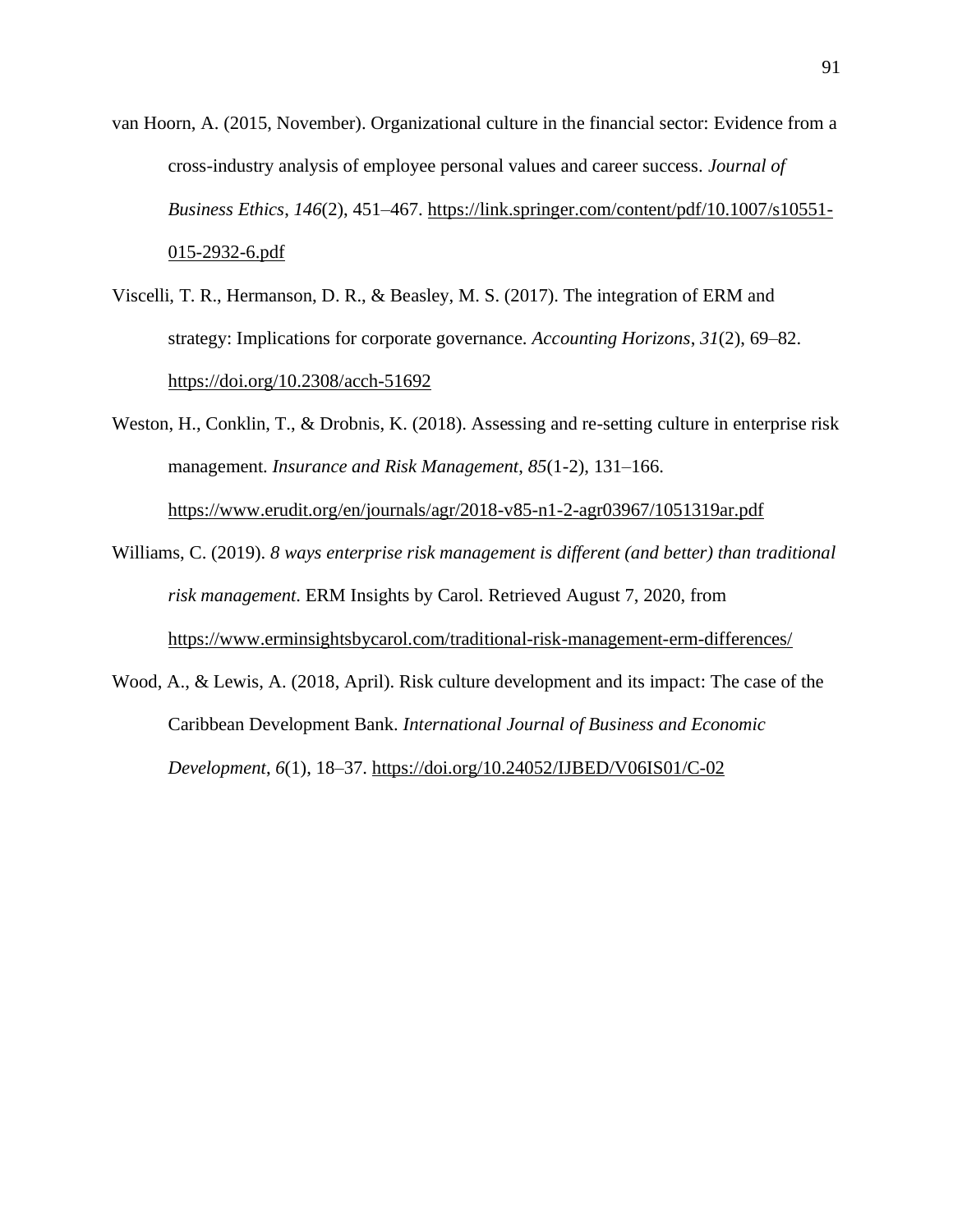# **Appendix A: Interview Protocol**

# **Interview Questions**:

| <b>Research Questions:</b>             | Theoretical                | <b>Interview Questions:</b> | Probing Questions:                            |
|----------------------------------------|----------------------------|-----------------------------|-----------------------------------------------|
| List each research                     | <b>Foundation Model or</b> | Develop primary             | Identify general or                           |
| question separately                    | Theory: Describe it,       | interview questions         | specific probing                              |
| since you will be                      | identifying the            | for each research           | questions you can use                         |
| developing two or                      | subdimensions or           | question (RQ), using        | to gain additional                            |
| more interview                         | components of the          | the theoretical model       | information or to                             |
| questions for each                     | model or theory.           | or theory to guide          | keep the conversation                         |
| research question.                     |                            | their development.          | going.                                        |
|                                        |                            |                             |                                               |
| <b>RQ1.</b> What is the                | RQ1/Q2-Contextual          | RQ1. Can you tell           | Probing:                                      |
| perception of risk                     |                            | me about a time             | RQ1: Explain the                              |
| managers of the                        |                            | when your                   | impact on your                                |
| impact of<br>organizational            |                            | organization                | organization beyond                           |
| cultural elements on                   |                            | suffered a                  | the significant loss.                         |
| risk management                        |                            | significant loss?           |                                               |
| practices?                             |                            | (Kaplan & Mikes,            | RQ1: Explain any                              |
|                                        |                            | 2016)                       | similar events before                         |
|                                        |                            |                             | or after the                                  |
|                                        |                            | RQ2. Can you tell           | significant loss?                             |
|                                        |                            | me about the risk           |                                               |
|                                        |                            | management                  | RQ2: How did you                              |
|                                        |                            | practices that you          | implement the risk                            |
|                                        |                            | had in place to             | management                                    |
|                                        |                            | prevent this                | practices?                                    |
|                                        |                            | exposure prior to           |                                               |
|                                        |                            | the loss? (Flitner,         | Q2: Can you discuss                           |
|                                        |                            | 2018)                       | any cultural elements                         |
|                                        |                            |                             | that were considered                          |
|                                        |                            |                             | during the                                    |
|                                        |                            |                             | implementation?                               |
| <b>RQ1.</b> What is the                | $RQ3/Q4$ -                 | RQ3. Can you tell           | Probing                                       |
| perception of risk                     | Assessment                 | me in general terms         | RQ3: Explain any                              |
| managers of the                        |                            | the circumstances           | other situations                              |
| impact of                              |                            | that led to the loss?       | similar to the                                |
| organizational<br>cultural elements on |                            | (Agarwal $\&$               | significant loss that<br>was reported to you. |
| risk management                        |                            | Kallapur, 2018;             |                                               |
|                                        |                            |                             |                                               |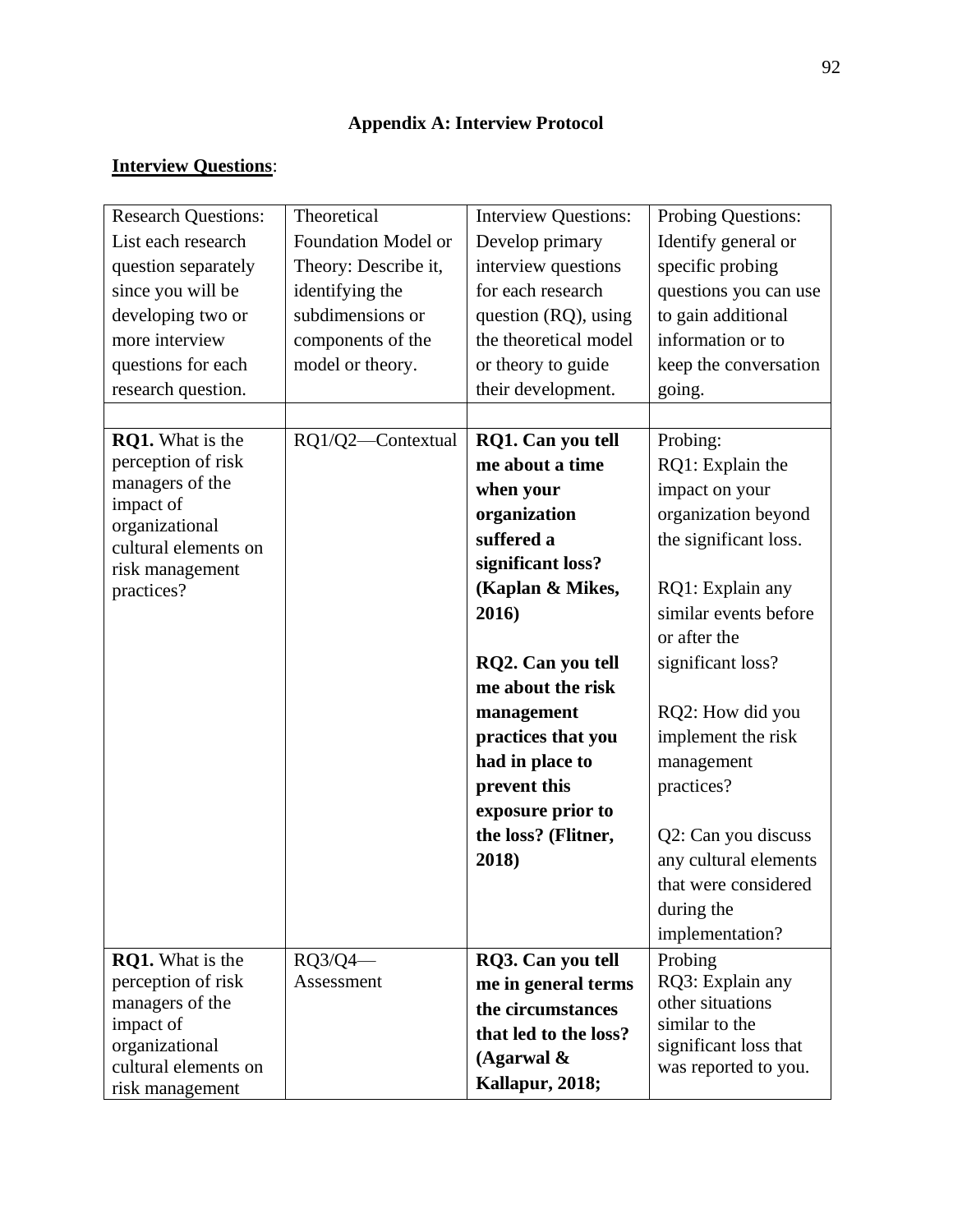| practices?                             |                   | Funston & Wagner,     | RQ4: What other                        |
|----------------------------------------|-------------------|-----------------------|----------------------------------------|
|                                        |                   | 2010)                 | conditions may have                    |
|                                        |                   |                       | led to this loss?                      |
|                                        |                   | RQ4. Why do you       |                                        |
|                                        |                   | think that these      |                                        |
|                                        |                   | conditions existed?   |                                        |
|                                        |                   | (Edmondson, 2019)     |                                        |
| <b>RQ1.</b> What is the                | RQ5/Q6-Cultural   | <b>RQ5. Can you</b>   | RQ5: Ask for details                   |
| perception of risk                     | Elements          | explain whether the   | about the procedures                   |
| managers of the                        |                   | risk management       | that the interviewee                   |
| impact of                              |                   | procedures in place   | identifies.                            |
| organizational<br>cultural elements on |                   | to prevent this loss  | RQ6: Probe into                        |
| risk management                        |                   | were more or less     | cultural elements by                   |
| practices?                             |                   | effective in other    | asking a specific                      |
|                                        |                   | parts of your         | question about the                     |
|                                        |                   | organization?         | topics that the                        |
|                                        |                   | (Funston &            | interviewee                            |
|                                        |                   | <b>Wagner</b> , 2010) | addresses. Help the                    |
|                                        |                   |                       | interviewee<br>understand the terms    |
|                                        |                   | RQ6. Can you          | if they struggle to                    |
|                                        |                   | identify any cultural | answer the question.                   |
|                                        |                   | elements (i.e.,       |                                        |
|                                        |                   | artifacts, espoused   |                                        |
|                                        |                   | beliefs, basic        |                                        |
|                                        |                   | underlying            |                                        |
|                                        |                   | assumptions) that     |                                        |
|                                        |                   | may have led to the   |                                        |
|                                        |                   | significant loss?     |                                        |
|                                        |                   | (Schein & Schein,     |                                        |
|                                        |                   | 2017)                 |                                        |
| <b>RQ1.</b> What is the                | RQ7-Understanding | <b>RQ7.</b> Can you   | RQ7: Probe into the                    |
| perception of risk                     |                   | identify a time in    | situation (i.e., would                 |
| managers of the                        |                   | your career when      | leadership support                     |
| impact of                              |                   | you had to            | have helped with the                   |
| organizational<br>cultural elements on |                   | overcome cultural     | issue?; what could<br>you have done to |
| risk management                        |                   | elements to make      | overcome the cultural                  |
| practices?                             |                   | your risk             | elements to make the                   |
|                                        |                   | management            | practice more                          |
|                                        |                   | practice successful?  | effective?                             |
|                                        |                   | (Mikes & Kaplan,      |                                        |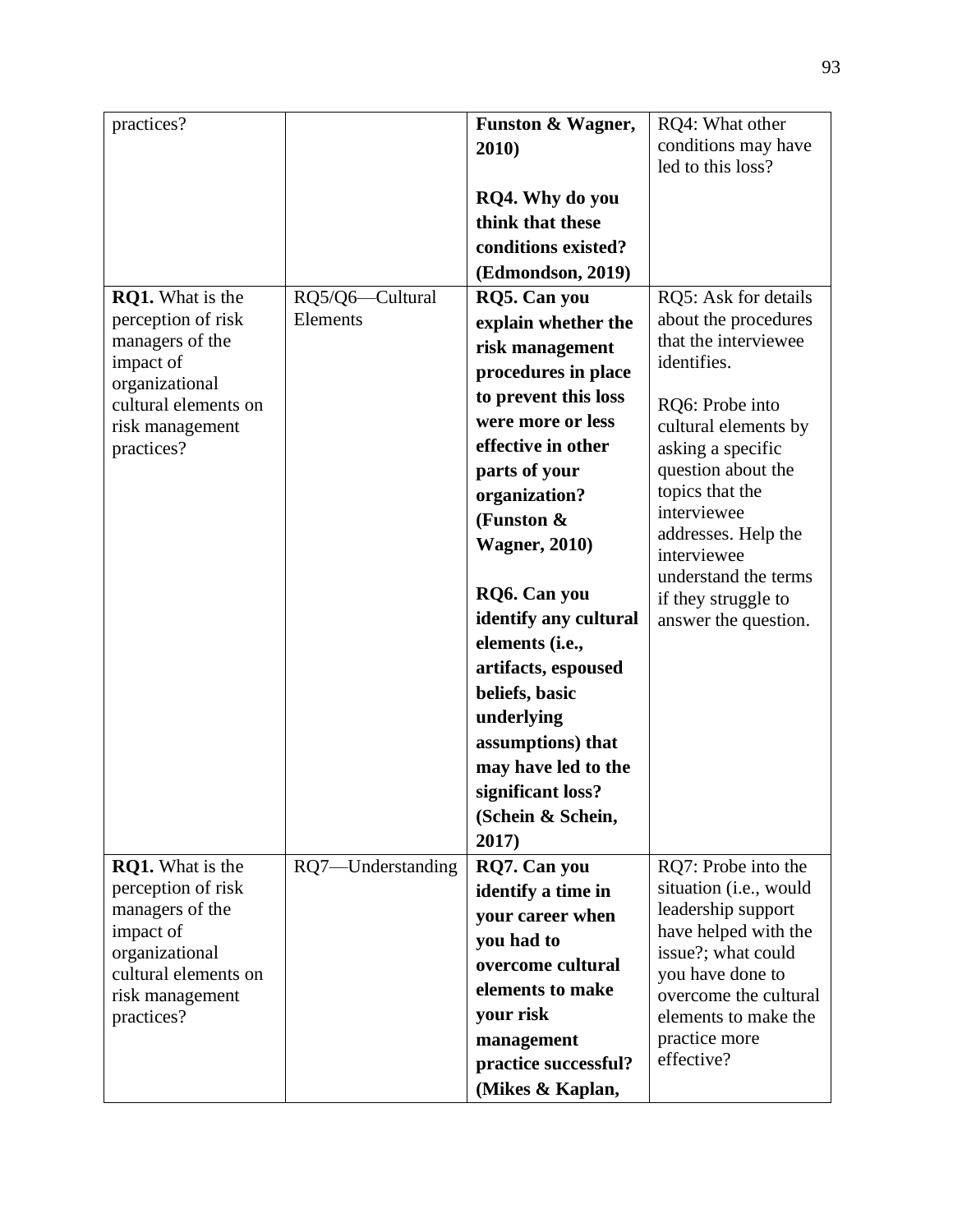|  | 2015; Schein $\&$    |  |
|--|----------------------|--|
|  | <b>Schein, 2017)</b> |  |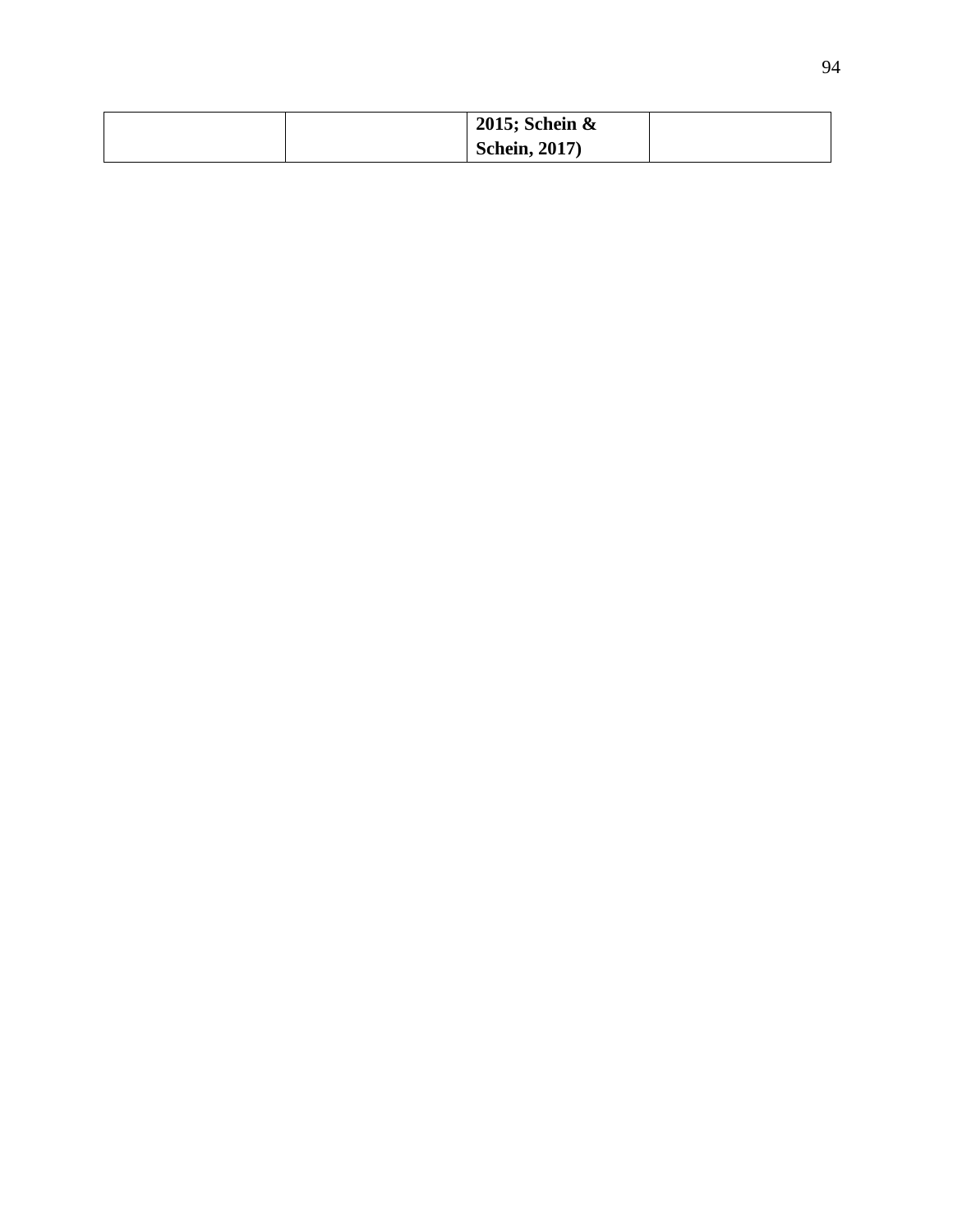## **Appendix B: Interview Solicitation Email**

Dear Potential Participant,

I am contacting you because of your experience in the field of risk management. I am conducting my doctoral research on the impact that risk culture has on risk management programs and request your help completing my research. I am asking that you participate in a one-hour interview via Zoom to share your experiences as a risk manager and help to advance our profession. Please respond to indicate your interest, and I will follow up with a Calendly link to schedule an appointment.

Best,

Bill Raab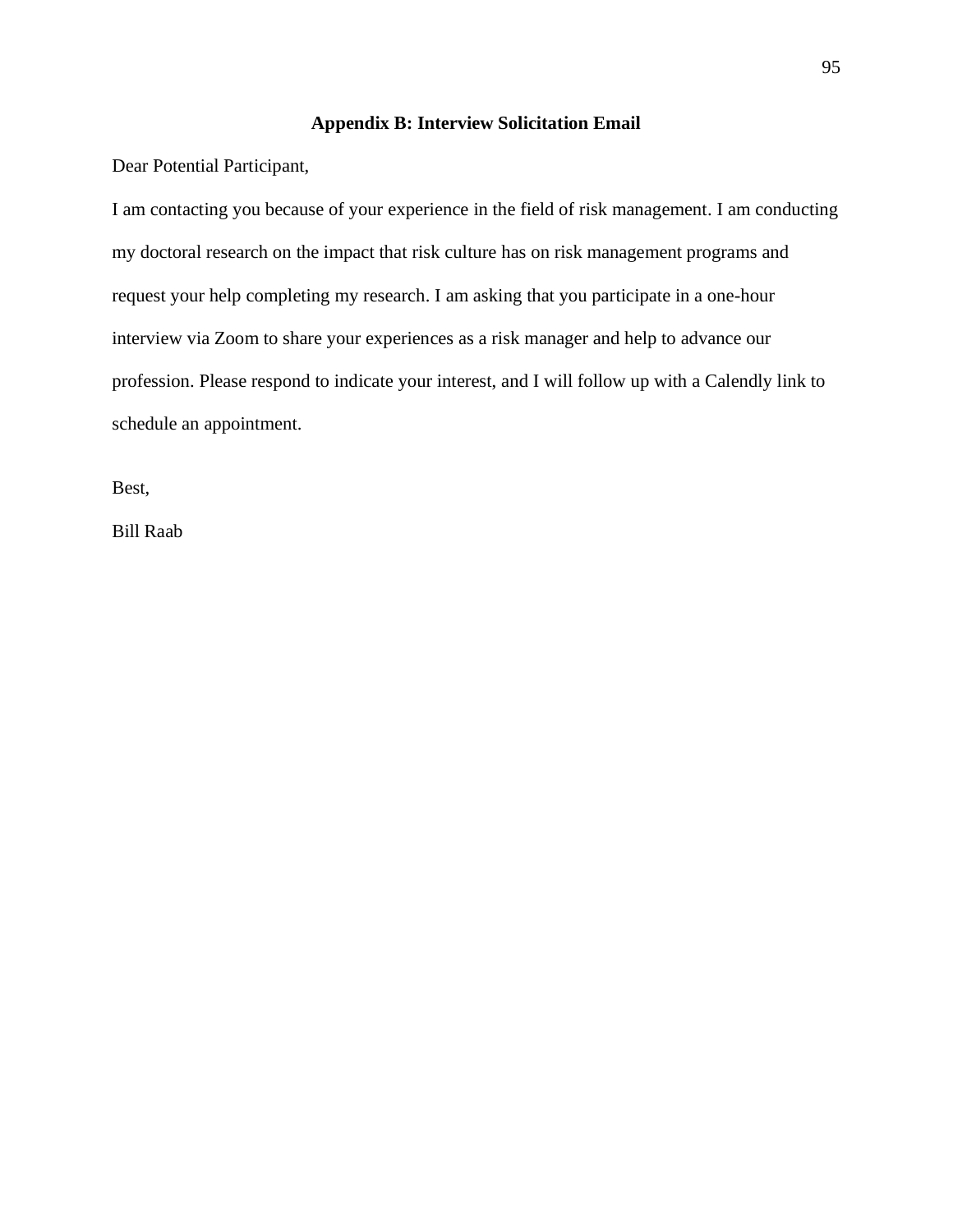## **Appendix C: IRB Approval Letter**



Dear Bill,

On behalf of the Institutional Review Board, I am pleased to inform you that your project titled "The Understanding of Risk Culture Among Risk Management",

(IRB# 21-109 ) is exempt from review under Federal Policy for the Protection of Human Subjects.

If at any time the details of this project change, please resubmit to the IRB so the committee can determine whether or not the exempt status is still applicable.

I wish you well with your work.

Sincerely,

Megan Roth

Megan Roth, Ph.D. Director of Research and Sponsored Programs

Our Promise: ACU is a vibrant, innovative, Christ-centered community that engages students in authentic spiritual and intellectual growth, equipping them to make a real difference in the world.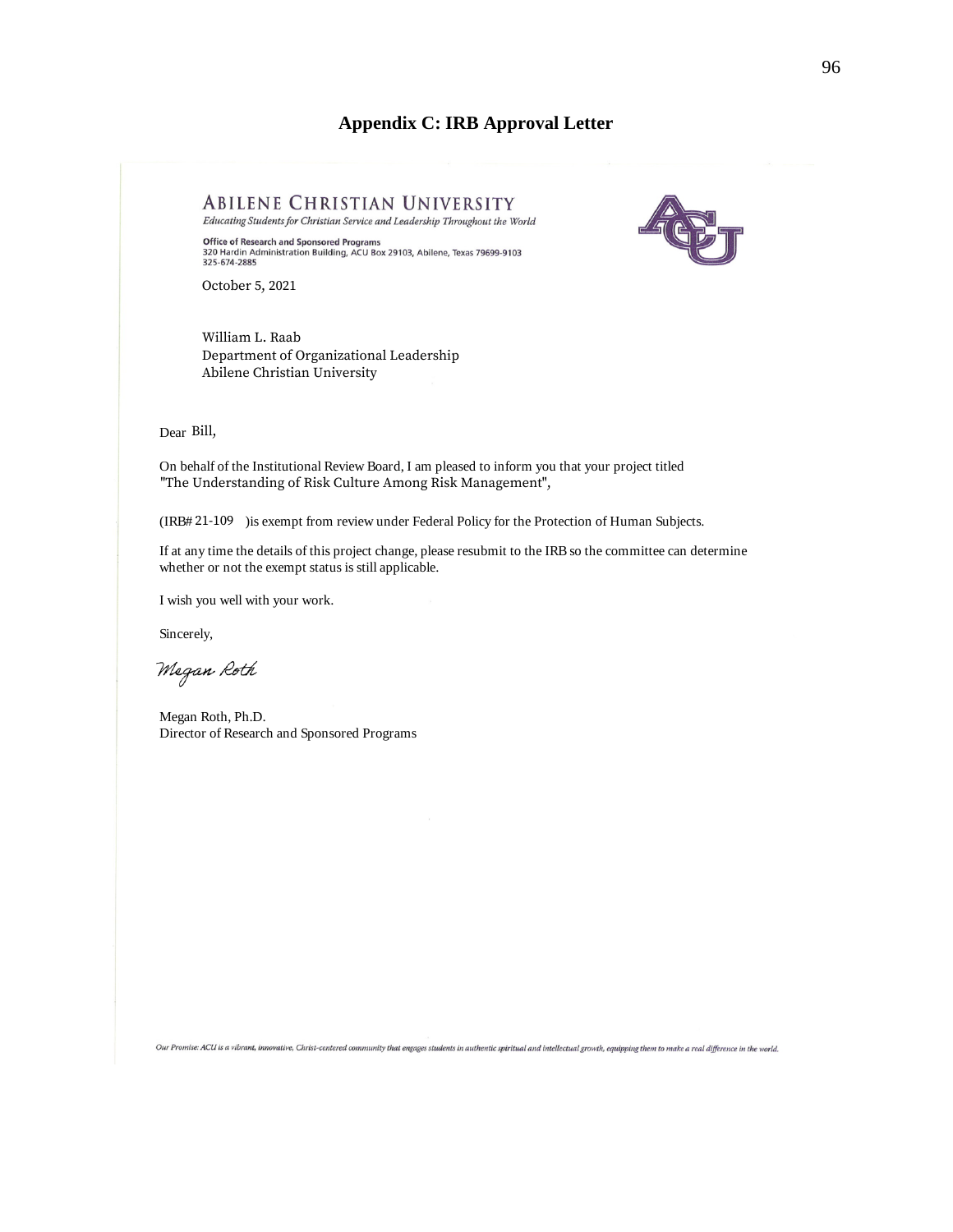## **Introduction:** The Understanding of Risk Culture Among Risk Management

You may be able to take part in a research study. This form provides important information about that study, including the risks and benefits to you as a potential participant. Please read this form carefully and ask the researcher any questions that you may have about the study. You can ask about research activities and any risks or benefits you may experience. You may also wish to discuss your participation with other people, such as a family member.

Your participation in this research is entirely voluntary. You may refuse to participate or stop your participation at any time and for any reason without any penalty or loss of benefits to which you are otherwise entitled.

**PURPOSE & DESCRIPTION:** This study examines the impact that risk culture has on the risk management programs of organizations and whether risk managers understand it. The study will consist of a series of interviews of risk managers in the c-suite to understand better their knowledge regarding risk culture.

If selected for participation, you will be asked to attend one Zoom session with the study staff over the course of one day. Each visit is expected to take one hour. During the course of this session, you will be asked to participate in a semistructured interview via Zoom. The session will be recorded and transcribed for data analysis purposes.

**RISKS & BENEFITS:** There are risks to participating in this research study. Below is a list of the foreseeable risks, including the seriousness of those risks and how likely they are to occur: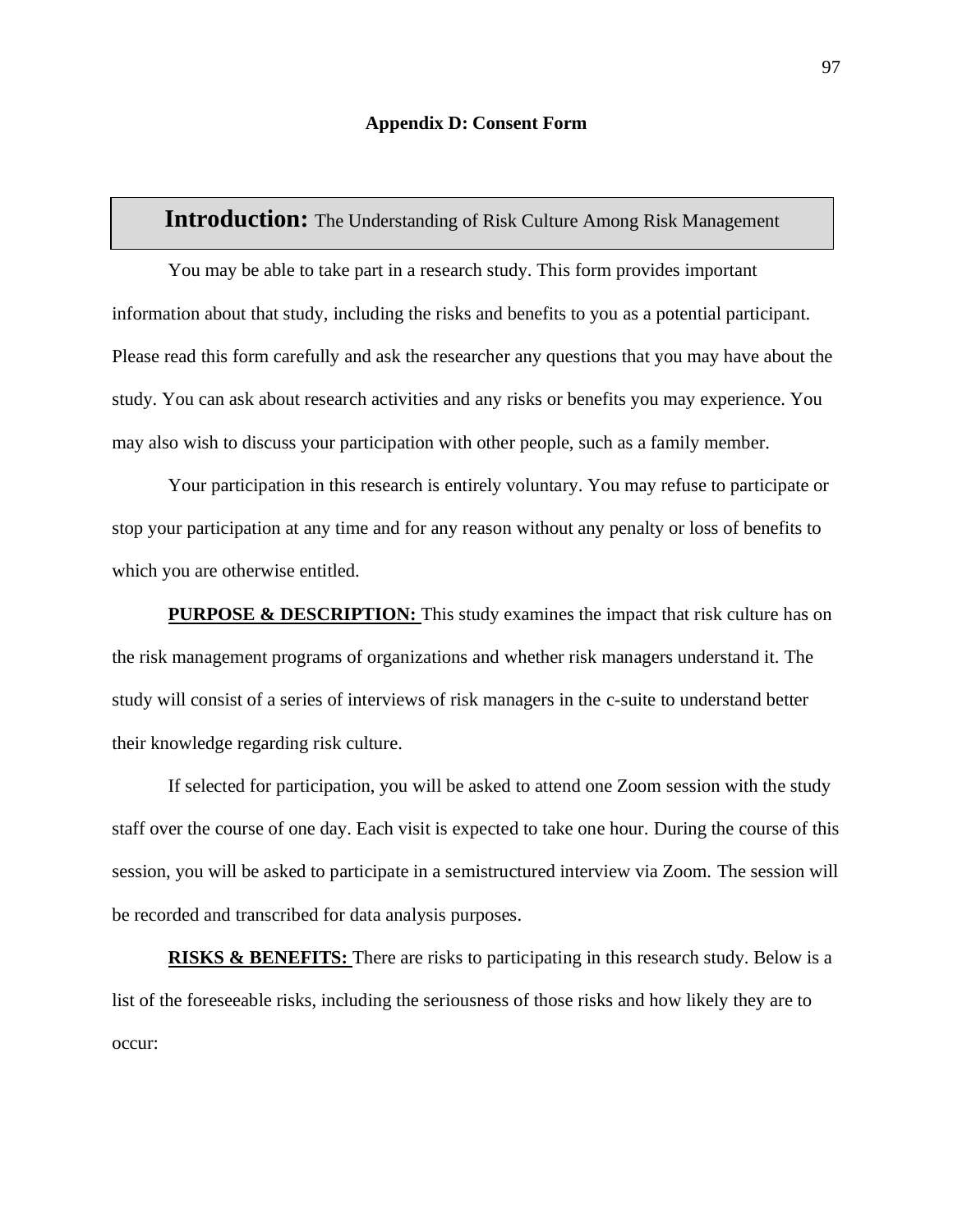- 1. The information obtained in the interview process is meant to remain confidential, and your identity will never be shared as a part of this study. There is a risk that a cyber-attack could jeopardize that confidentiality. The interviewer has taken steps to reduce this risk, including a VPN for his private internet service, up-to-date antivirus software, and cloud storage of all interview transcripts.
- 2. There is a risk that the interviewer may misinterpret statements during the interview process. You will be given an opportunity to review the interview transcript prior to data analysis to minimize this risk.

There are potential benefits to participating in this study. Such benefits may include enhancing the profession of risk management. You may not experience any personal benefit from participating in this study.

**ALTERNATIVE PROCEDURES:** There may be other options available to you, which include:

1. Phone conversation in lieu of Zoom if you are not comfortable in that setting.

**PRIVACY & CONFIDENTIALITY:** Any information you provide will be confidential to the extent allowable by law. Some identifiable data may have to be shared with individuals outside of the study team, such as the ACU Institutional Review Board members. Otherwise, your confidentiality will be protected by enhanced cyber-security protocols, and participants will not be identified by name in any writing as a result of the data collection.

The primary risk with this study is a breach of confidentiality. However, we have taken steps to minimize this risk. We will not be collecting any personal identification data during the survey.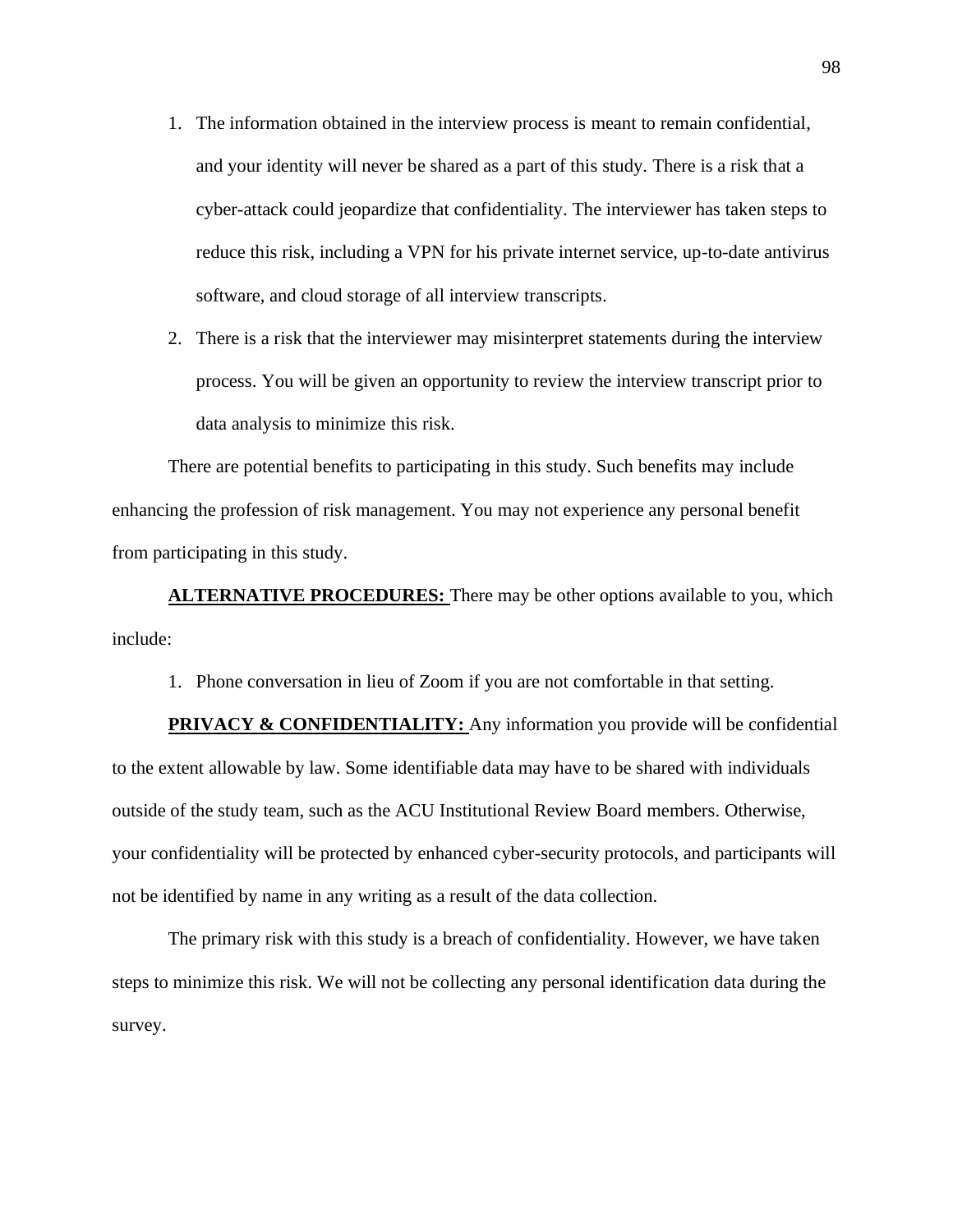**CONTACTS:** If you have questions about the research study, the lead researcher is William Raab, a doctoral candidate, and may be contacted at xxxxx $@$  acu.edu or by calling xxxxxx-xxxx. If you are unable to reach the lead researcher or wish to speak to someone other than the lead researcher, you may contact Richard XXX at xxx-xxx-xxxx. If you have concerns about this study, believe you may have been injured because of this study, or have general questions about your rights as a research participant, you may contact ACU's Chair of the Institutional Review Board and Executive Director of Research Megan Roth, Ph.D. Dr. Roth may be reached

at

 $(xxx)$  xxx-xxxx xxxxx@acu.edu 328 Hardin Administration Bldg., ACU Box 29103 Abilene, TX 79699

## **Additional Information**

There will be 10–15 participants in this study.

Your participation may be ended early by the researchers for certain reasons. For example, we may end your participation if you no longer meet the study requirements, the researchers believe it is no longer in your best interest to continue participating, you do not follow the instructions provided by the researchers, or the study is ended. You will be contacted by the researchers and given further instructions if you are removed from the study.

Please let the researchers know if you are participating in any other research studies at this time.